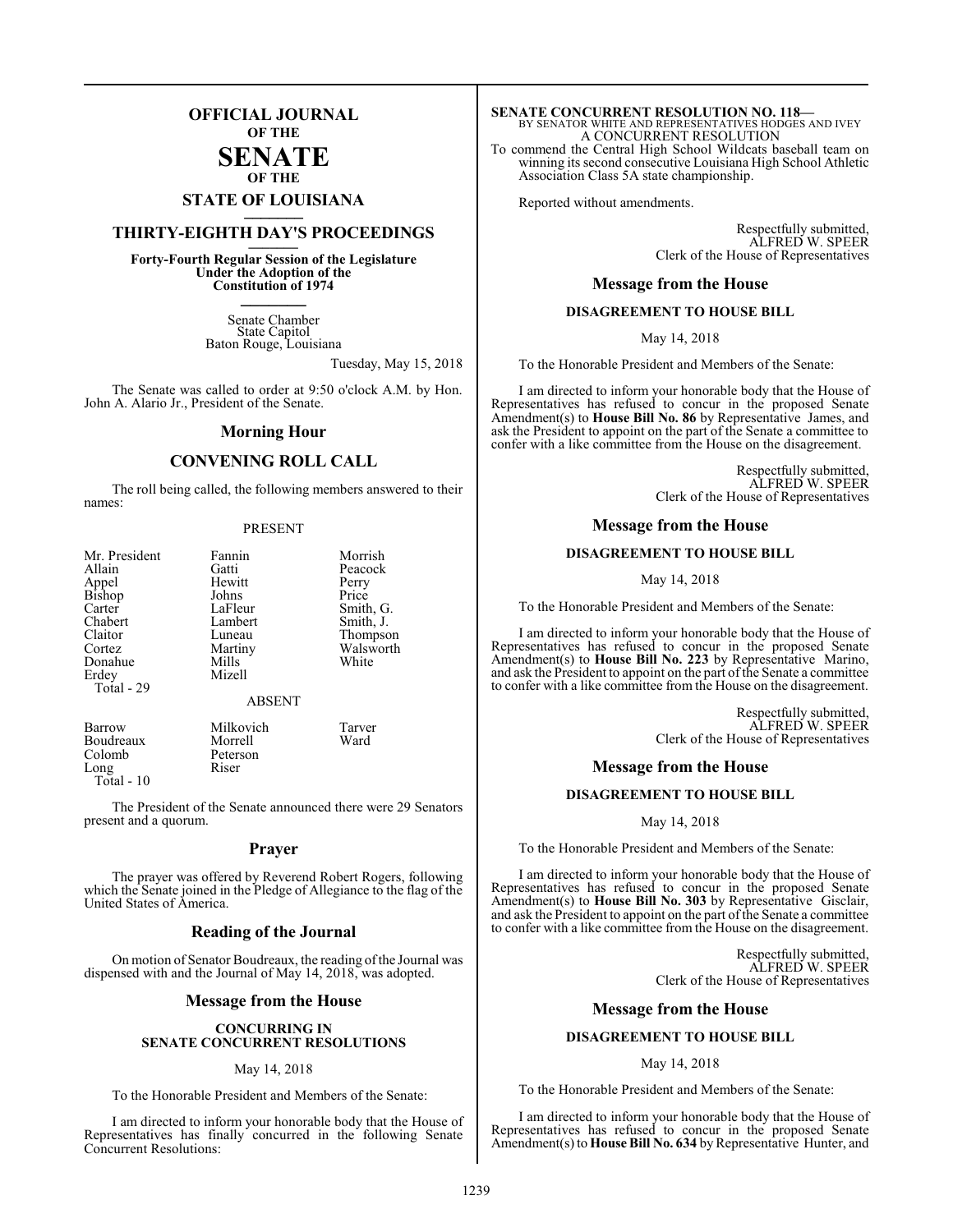# ask the President to appoint on the part of the Senate a committee to confer with a like committee from the House on the disagreement.

Respectfully submitted, ALFRED W. SPEER Clerk of the House of Representatives

# **Message from the House**

# **HOUSE CONFEREES APPOINTED**

May 9, 2018

To the Honorable President and Members of the Senate:

I am directed to inform your honorable body that the Speaker of the House of Representatives has appointed the following members, on the part of the House of Representatives, to confer, with a like committee from the Senate, on the disagreement to **Senate Bill No. 464** by Senator Riser:

Representatives Hoffmann, Pope and G. Miller.

Respectfully submitted, ALFRED W. SPEER Clerk of the House of Representatives

# **Introduction of Senate Resolutions**

**SENATE RESOLUTION NO. 220—**

BY SENATOR HEWITT A RESOLUTION

To commend and recognize the Louisiana teams that participated in the 2018 FIRST Robotics World Championship in Houston, Texas.

The resolution was read by title and placed on the Calendar for a second reading.

# **Senate Resolutions on Second Reading**

### **SENATE RESOLUTION NO. 214—** BY SENATOR MILLS

A RESOLUTION

To designate Wednesday, May 16, 2018, as "LPCA Day" at the legislature and to commend LPCA and Louisiana's Community Health Centers for their continued commitment to providing high-quality, cost-effective healthcare to underserved rural and urban communities in Louisiana.

On motion of Senator Mills the resolution was read by title and adopted.

### **SENATE RESOLUTION NO. 215—** BY SENATOR JOHN SMITH

A RESOLUTION

To commend the DeRidder High School girls' softball team on winning the 2018 Louisiana High School Athletic Association Division 4A state championship.

On motion of Senator John Smith the resolution was read by title and adopted.

### **SENATE RESOLUTION NO. 216—** BY SENATOR MORRELL

A RESOLUTION

To urge and request the Senate Committee on Finance and the Senate Committee on Revenue and Fiscal Affairs to meet jointly to study and make recommendations with respect to possible uses for the money recovered from the opioid lawsuit by the state of Louisiana.

# **Page 2 SENATE 38th DAY'S PROCEEDINGS**

On motion of Senator Peterson the resolution was read by title and adopted.

# **SENATE RESOLUTION NO. 217—** BY SENATOR PERRY

A RESOLUTION

To express the sincere condolences of the Senate of the Legislature of Louisiana upon the death of Corbet "Jimmy" Domingues.

On motion of Senator Perry the resolution was read by title and adopted.

# **SENATE RESOLUTION NO. 218—**

BY SENATOR BOUDREAUX A RESOLUTION

To designate the month of November as "Veterans Month" in the state of Louisiana.

On motion of Senator Boudreaux the resolution was read by title and adopted.

### **SENATE RESOLUTION NO. 219—** BY SENATORS MILLS AND CHABERT

A RESOLUTION

To memorialize Congress to encourage that the design and construction of the Vito development in the Gulf of Mexico occur in Louisiana.

On motion of Senator Mills the resolution was read by title and adopted.

# **Senate Concurrent Resolutions on Second Reading**

# **SENATE CONCURRENT RESOLUTION NO. 115—** BY SENATOR PEACOCK A CONCURRENT RESOLUTION

To commend the Bossier Parish Community College Lady Cavaliers softball team on their outstanding season having set a new record for the best winning season in program history with 44 wins and 13 losses for 2018.

The concurrent resolution was read by title. Senator Peacock moved to adopt the Senate Concurrent Resolution.

# **ROLL CALL**

The roll was called with the following result:

# YEAS

Walsworth<br>Ward

| Mr. President | Gatti       | Perry     |
|---------------|-------------|-----------|
| Allain        | Hewitt      | Peterson  |
| Appel         | Johns       | Price     |
| <b>Bishop</b> | LaFleur     | Riser     |
| Boudreaux     | Lambert     | Smith, G. |
| Carter        | Luneau      | Smith, J. |
| Chabert       | Martiny     | Tarver    |
| Claitor       | Milkovich   | Thompson  |
| Cortez        | Mills       | Walswort  |
| Donahue       | Mizell      | Ward      |
| Erdey         | Morrish     | White     |
| Fannin        | Peacock     |           |
| Total - 35    |             |           |
|               | <b>NAYS</b> |           |
|               |             |           |

Morrell

# ABSENT

| Barrow    | Long |
|-----------|------|
| Colomb    | Morr |
| Total - 4 |      |

Total - 0

The Chair declared the Senate adopted the Senate Concurrent Resolution and ordered it sent to the House.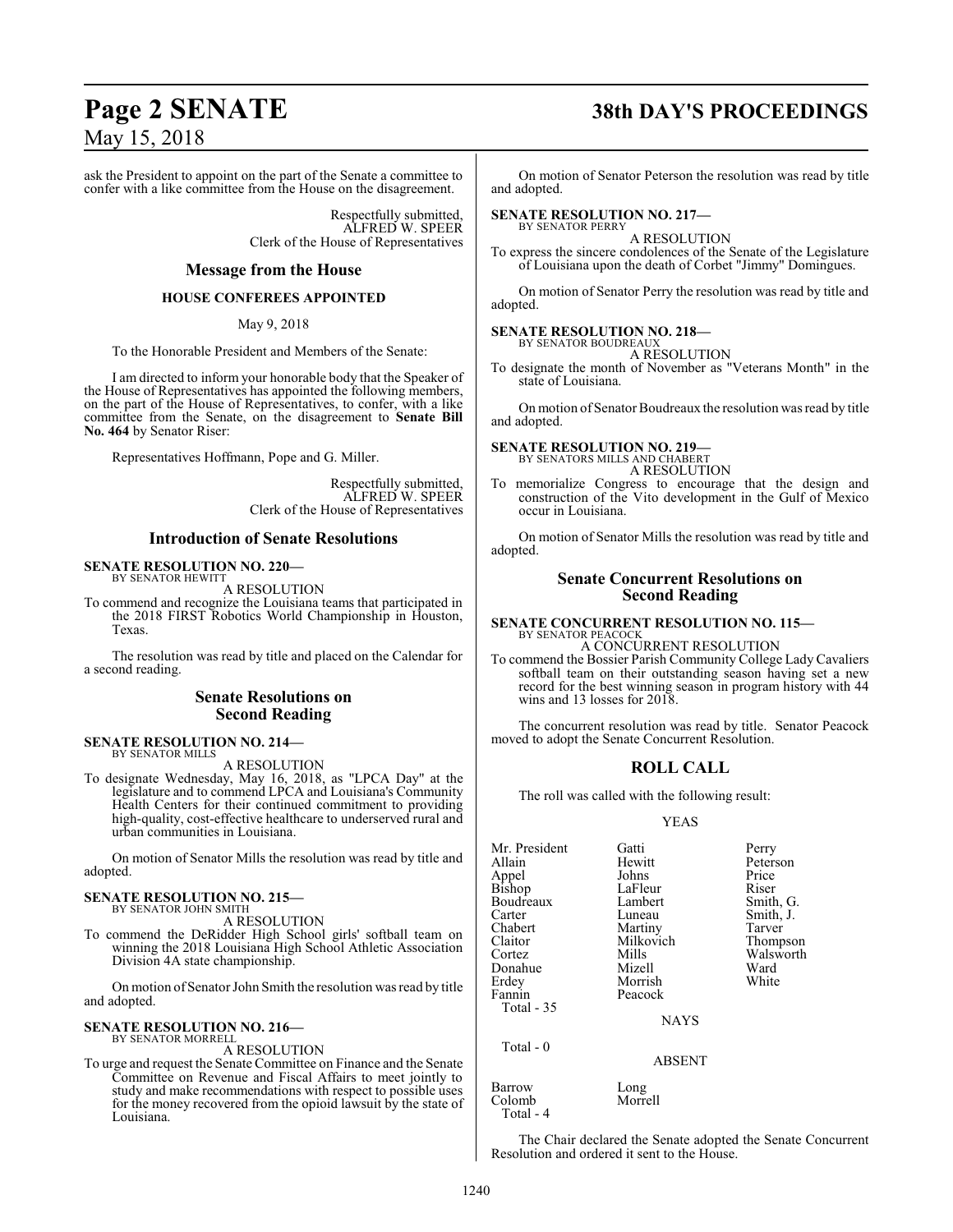# **38th DAY'S PROCEEDINGS Page 3 SENATE**

# **SENATE CONCURRENT RESOLUTION NO. 116—**

BY SENATOR PEACOCK A CONCURRENT RESOLUTION

To commend Doug Pederson, Head Coach of the Philadelphia Eagles of the National Football League, on his many career accomplishments and to congratulate him on the Eagles' 2018 Super Bowl LII (52) victory.

The concurrent resolution was read by title. Senator Peacock moved to adopt the Senate Concurrent Resolution.

# **ROLL CALL**

The roll was called with the following result:

# YEAS

| Mr. President<br>Allain<br>Appel<br><b>Bishop</b><br>Boudreaux<br>Carter | Gatti<br>Hewitt<br>Johns<br>LaFleur<br>Lambert<br>Luneau | Perry<br>Peterson<br>Price<br>Riser<br>Smith, G.<br>Smith, J. |
|--------------------------------------------------------------------------|----------------------------------------------------------|---------------------------------------------------------------|
| Chabert<br>Claitor                                                       | Martiny<br>Milkovich                                     | Tarver<br>Thompson                                            |
| Cortez                                                                   | Mills                                                    | Walsworth                                                     |
| Donahue                                                                  | Mizell                                                   | Ward                                                          |
| Erdey                                                                    | Morrish                                                  | White                                                         |
| Fannin<br>Total - 35                                                     | Peacock                                                  |                                                               |
|                                                                          | <b>NAYS</b>                                              |                                                               |
| Total $-0$                                                               | <b>ABSENT</b>                                            |                                                               |
| Barrow<br>Colomb                                                         | Long<br>Morrell                                          |                                                               |

Colomb Total - 4

The Chair declared the Senate adopted the Senate Concurrent Resolution and ordered it sent to the House.

# **House Concurrent Resolutions on Second Reading**

**HOUSE CONCURRENT RESOLUTION NO. 51—**<br>BY REPRESENTATIVES BRASS, BACALA, BAGNERIS, BERTHELOT,<br>BILLIOT, BOUIE, CHAD BROWN, CARMODY, CARPÉNTER, GARY<br>CARTER, ROBBY CARTER, STEVE CARTER, COX, DAVIS, DUPLESSIS,<br>FOIL, FRANKLIN, G

# A CONCURRENT RESOLUTION

To create and establish the Slavery Ancestral Burial Grounds Preservation Commission to study and develop measures to preserve and protect unmarked and historic burial grounds, graves, and cemeteries of the formerly enslaved in Louisiana.

The resolution was read by title and referred by the President to the Committee on Senate and Governmental Affairs.

# **HOUSE CONCURRENT RESOLUTION NO. 60—**

BY REPRESENTATIVES GAROFALO, GISCLAIR, BISHOP, AND STEVE CARTER

# A CONCURRENT RESOLUTION

To create a special task force to examine the many issues surrounding public access to waterways and lands, particularly in the coastal areas of the state, without impairing private property rights.

The resolution was read by title and referred by the President to the Committee on Natural Resources.

# May 15, 2018

## **HOUSE CONCURRENT RESOLUTION NO. 70—**

BY REPRESENTATIVES HODGES, BAGLEY, CHANEY, COX, HENSGENS, HOFFMANN, HORTON, JACKSON, AND DUSTIN MILLER A CONCURRENT RESOLUTION

To urge and request the House and Senate committees on health and welfare to meet and function as a joint committee to study certain healthcare occupational licensing boards timely and cost effective pathways for military veterans with medical training to practice lawfully in civilian healthcare jobs in Louisiana.

The resolution was read by title and referred by the President to the Committee on Health and Welfare.

### **HOUSE CONCURRENT RESOLUTION NO. 77—** BY REPRESENTATIVE HENSGENS A CONCURRENT RESOLUTION

To urge and request theCoastal Protection and Restoration Authority and the Department of Natural Resources, office of coastal management, to work with local political subdivisions that have statutory responsibilities for activities that require state coastal use permits to determine the necessity of state coastal use permits for those activities and the requirement for compensatory mitigation as well as the possibility of the loss of federal funds for an activity if a state coastal use permit is no longer required.

The resolution was read by title. Senator Morrish moved to concur in the House Concurrent Resolution.

# **ROLL CALL**

The roll was called with the following result:

# YEAS

Mr. President Gatti Perry<br>Allain Peter Hewitt Peterson<br>Johns Price Appel Johns Price<br>Bishop LaFleur Riser LaFleur Riser<br>Lambert Smith, G. Boudreaux Lamber<br>Carter Luneau Carter Luneau Smith, J.<br>
Chabert Martiny Tarver Chabert Martiny<br>Claitor Milkovich Claitor Milkovich Thompson Mills Walsworth<br>
Mizell Ward Donahue Mizell Ward Erdey Morrish<br>Fannin Peacock Peacock Total - 35 **NAYS**  Total - 0 ABSENT Barrow Long<br>Colomb Morrell

Colomb Total - 4

The Chair declared the Senate concurred in the House Concurrent Resolution and ordered it returned to the House.

# **HOUSE CONCURRENT RESOLUTION NO. 81—**

BY REPRESENTATIVE AMEDEE A CONCURRENT RESOLUTION

To urge and request the office of public health of the Louisiana Department of Health to conduct a study concerning costeffective means by which to facilitate emergency access to epinephrine at public places, and to report findings of the study to the legislative committees on health and welfare.

The resolution was read by title and referred by the President to the Committee on Health and Welfare.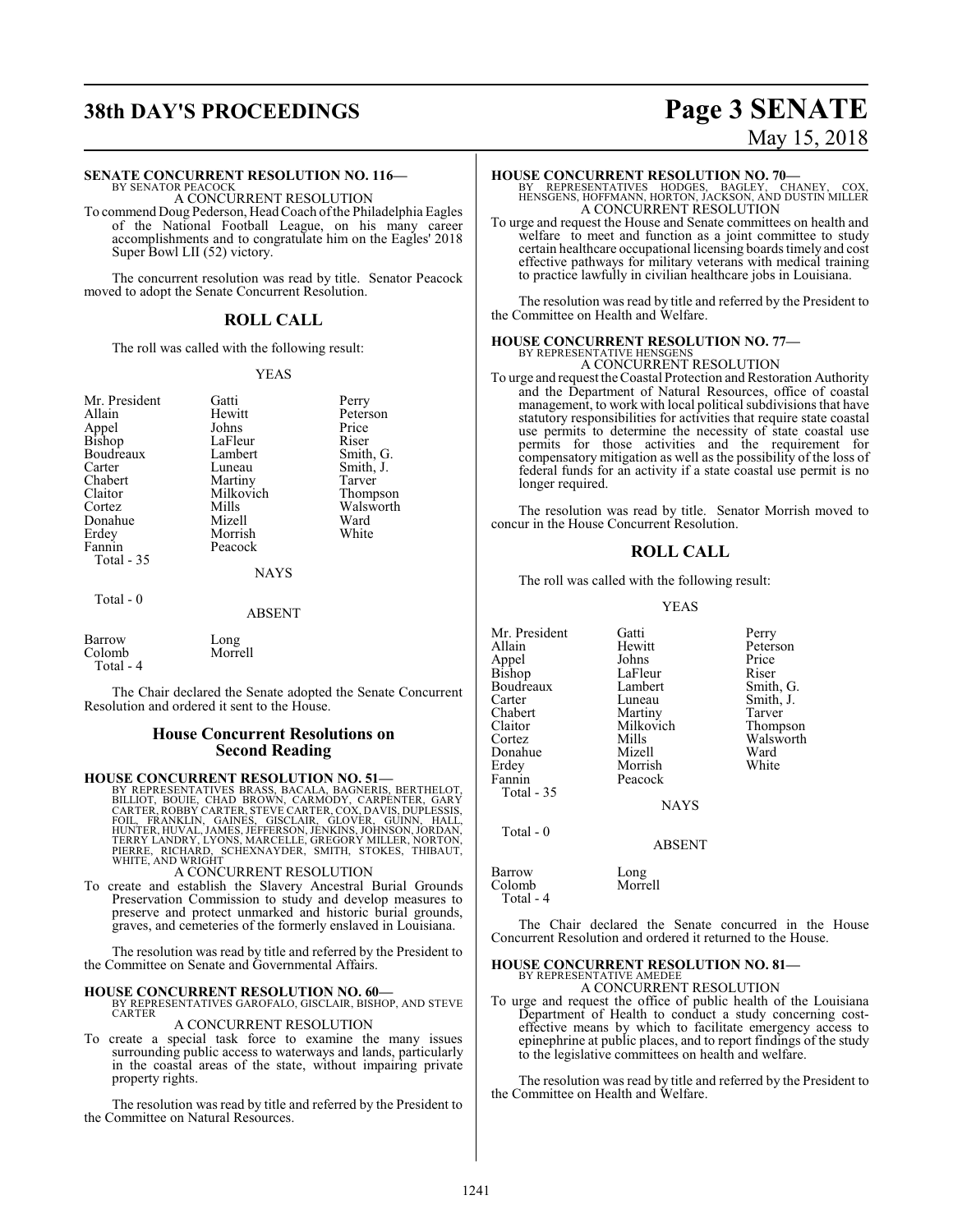# **Page 4 SENATE 38th DAY'S PROCEEDINGS**

# May 15, 2018

# **HOUSE CONCURRENT RESOLUTION NO. 83—**

BY REPRESENTATIVE MACK A CONCURRENT RESOLUTION

To urge and request the Department of Wildlife and Fisheries to increase the opportunities to take feral hogs from wildlife management areas and to make any recommendations to the Louisiana Wildlife and Fisheries Commission necessary to accomplish that goal.

The resolution was read by title and referred by the President to the Committee on Natural Resources.

# **HOUSE CONCURRENT RESOLUTION NO. 95—** BY REPRESENTATIVE HILFERTY

A CONCURRENT RESOLUTION

To create a committee to study and evaluate the public safety implications of persons convicted of terrorism offenses being released from prison in Louisiana or moving to Louisiana from another state, and to require the committee to report its findings and recommendations regarding the development and implementation of a systemwhich requires persons convicted of terrorism offenses to provide notification to law enforcement of their presence within the law enforcement agency's jurisdiction.

The resolution was read by title and referred by the President to the Committee on Senate and Governmental Affairs.

# **HOUSE CONCURRENT RESOLUTION NO. 105—** BY REPRESENTATIVE BRASS AND SENATOR PRICE

A CONCURRENT RESOLUTION

To commend the members of the GU272 Descendants Association upon their family reunion on June 9, 2018.

The resolution was read by title. Senator Price moved to concur in the House Concurrent Resolution.

# **ROLL CALL**

The roll was called with the following result:

# YEAS

| Mr. President<br>Allain<br>Appel<br><b>Bishop</b><br>Boudreaux<br>Carter<br>Chabert<br>Claitor<br>Cortez<br>Donahue<br>Erdey<br>Fannin<br>Total $-35$ | Gatti<br>Hewitt<br>Johns<br>LaFleur<br>Lambert<br>Luneau<br>Martiny<br>Milkovich<br>Mills<br>Mizell<br>Morrish<br>Peacock<br><b>NAYS</b> | Perry<br>Peterson<br>Price<br>Riser<br>Smith, G.<br>Smith, J.<br>Tarver<br>Thompson<br>Walsworth<br>Ward<br>White |
|-------------------------------------------------------------------------------------------------------------------------------------------------------|------------------------------------------------------------------------------------------------------------------------------------------|-------------------------------------------------------------------------------------------------------------------|
| Total - 0                                                                                                                                             | <b>ABSENT</b>                                                                                                                            |                                                                                                                   |

The Chair declared the Senate concurred in the House Concurrent Resolution and ordered it returned to the House.

# **HOUSE CONCURRENT RESOLUTION NO. 107—** BY REPRESENTATIVE HOFFMANN AND SENATOR MILLS

Barrow Long<br>Colomb Morrell

Colomb Total - 4

A CONCURRENT RESOLUTION

To designate May 20-26, 2018, as Emergency Medical Services Week in Louisiana.

The resolution was read by title. Senator Mills moved to concur in the House Concurrent Resolution.

# **ROLL CALL**

The roll was called with the following result:

# YEAS

Mr. President Gatti Perry<br>Allain Peters Hewitt Peters Appel Johns Price Boudreaux Lambert<br>Carter Luneau Chabert Martiny<br>Claitor Milkovich Claitor Milkovich Thompson Donahue Mizell Ward Fannin Peacock Total - 35

Hewitt Peterson<br>
Johns Price Morrish

LaFleur Riser<br>Lambert Smith, G. Luneau Smith, J.<br>Martiny Tarver Mills Walsworth<br>
Mizell Ward

**NAYS** 

# ABSENT

Long<br>Morrell

Barrow<br>Colomb Total - 4

Total - 0

The Chair declared the Senate concurred in the House Concurrent Resolution and ordered it returned to the House.

# **Rules Suspended**

# **Senate Bills and Joint Resolutions Returned from the House of Representatives with Amendments**

### **SENATE BILL NO. 40—** BY SENATOR MILLS

AN ACT To amend and reenact R.S. 36:259, 801.1(A), the introductory paragraph of 802, and 803(A)(1), R.S. 37:753(B), (C)(4) and (J),  $832(A)(2)$  and  $(B)(2)$ ,  $914(B)(1)$  and  $(C)(6)$ ,  $915$ ,  $916(B)$ , 962(B) and (C), 1042, 1104(A), (B)(1) and (2)(a), and (C), 1172(A), 1174(B), 1263(C), 1515(A)(1), 2102, 2353(A)(1), (2) and (3), the introductory paragraph of 2359(B), 2403(B),  $2455(B)(1)$ , (3), (4) and (5),  $2654(A)$ , the introductory paragraph of  $2704(A)$ ,  $(A)(5)$ ,  $(B)$ ,  $(C)$  and  $(G)$ ,  $2802$ ,  $306I(A)(1)$  and (2),  $3084, 3201, 3389, 3444(A), (B)$  and (C), 3463(A), (B) and (E), 3554(A) and (B), and 3703(B), (C) and (D), to enact R.S. 36:629(S) and R.S. 37:753(C)(5), 914(B)(3) and  $962(D)$ , and to repeal R.S.  $37:3061(A)(3)$  and (4) and R.S.  $40:5.11(C)$ , (D), (E) and (F), relative to the health profession licensing boards created within the Louisiana Department of Health; to provide for consumer membership on each of the boards; to provide for consumer member qualifications; to provide for the rights of the consumer member; to provide for board member nominations; to provide for notice by the boards to their licensees; to provide for the transfer of the Board of Veterinary Medicine to the Louisiana Department of Agriculture and Forestry; to provide for technical corrections; and to provide for related matters.

The bill was read by title. Returned from the House of Representatives with amendments:

# **HOUSE COMMITTEE AMENDMENTS**

Amendments proposed by House Committee on Health and Welfare to Reengrossed Senate Bill No. 40 by Senator Mills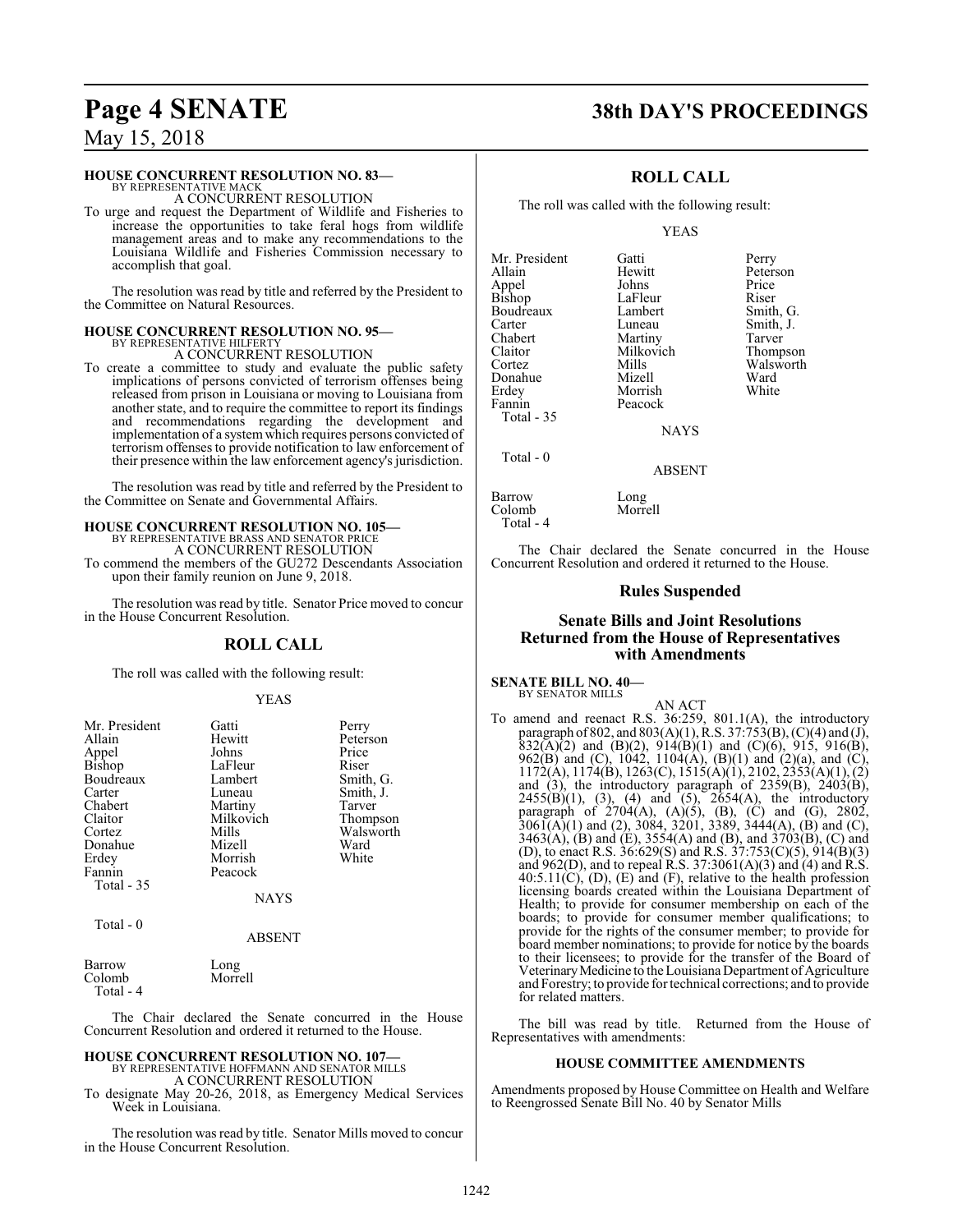# **38th DAY'S PROCEEDINGS Page 5 SENATE**

# May 15, 2018

## AMENDMENT NO. 1

On page 1, delete lines 3 through 10 in their entirety and insert in lieu thereof the following: "803(A)(1), R.S. 37:753(B), (C)(4), and (J), 832(A)(2) and (B)(2), 915, 916(B), 962(B) and (C), 1042, 1104(A) and (B)(1), 1172(A), 1174(B), 1263(C), 1515(A)(1), 2102,  $2353(A)(1)$ ,  $(2)$ , and  $(3)$ , the introductory paragraph of  $2359(B)$ , the introductory paragraph of 2403(B), 2455(B)(1), (4), and (5), 2654(A), the introductory paragraph of  $2704(A)$ ,  $(A)(5)$ ,  $(B)$ , and  $(C)$ ,  $2802$ ,  $3061(A)(1)(a)$  and  $(2)(c)$ ,  $3084(A)$ , the introductory paragraph of  $(B)(1), (B)(2), (C), (D),$  and  $(G), 3201(B)(1)(d)$  and  $(2), (C),$  and  $(D),$ the introductory paragraph of  $3389(B)$ ,  $(B)(5)$ ,  $(C)$ ,  $(E)$ , and  $(G)$ , 3444(A) and (B),  $3463(A)$  and (B),  $3554(A)$  and (B), and  $3703(B)$ ,  $(C)$ , and  $(D)$ , and the heading of R.S. 40:5.11, to enact R.S. 36:629 $(5)$ andR.S. 37:23.1, 753(C)(5), 914(B)(3), 962(D), 2403(B)(6), (G), and (H), 3061(A)(1)(d) and (D), 3084(B)(1)(e), and 3389(B)(6), and to repeal R.S.  $37:3389(A)$  and (D) and R.S.  $40:5.11(C)$  through (F),"

# AMENDMENT NO. 2

On page 1, at the beginning of line 11, delete  $'(D)$ ,  $(E)$  and  $(F)$ ,"

## AMENDMENT NO. 3

On page 1, line 14, after "consumer member;" delete the remainder of the line and at the beginning ofline 15 delete "notice by the boards to their licensees;"

AMENDMENT NO. 4 On page 10, line 1, delete "**The**"

AMENDMENT NO. 5 On page 10, line 2, delete "**The**"

AMENDMENT NO. 6 On page 10, line 6, delete "**The**"

AMENDMENT NO. 7 On page 10, line 24, delete "**The**"

AMENDMENT NO. 8 On page 11, line 14, delete "**The**"

AMENDMENT NO. 9 On page 11, line 19, delete "**The**"

# AMENDMENT NO. 10

On page 11, line 23, delete "**The**"

# AMENDMENT NO. 11

On page 13, line 11, after "**transferred**" and before "**and**" insert "**to**"

AMENDMENT NO. 12

On page 14, after line 12, delete the remainder of the page and delete pages 15 through 56 in their entirety and insert in lieu thereof the following:

"Section 2. R.S. 37:753(B), (C)(4), and (J), 832(A)(2) and  $(B)(2)$ , 915, 916(B), 962(B) and (C), 1042, 1104(A) and (B)(1), 1172(A), 1174(B), 1263(C), 1515(A)(1), 2102, 2353(A)(1), (2), and (3), the introductory paragraph of 2359(B), the introductory paragraph of 2403(B), 2455(B)(1), (4), and (5), 2654(A), the introductory paragraph of  $2704(A)$ ,  $(A)(5)$ ,  $(B)$ , and  $(C)$ ,  $2802$ ,  $3061(A)(1)(a)$  and  $(2)(c)$ ,  $3084(A)$ , the introductory paragraph of  $(B)(1), (B)(2), (C), (D),$  and  $(G), 3201(B)(1)(d)$  and  $(2), (C),$  and  $(D),$ the introductory paragraph of  $3389(B)$ ,  $(B)(5)$ ,  $(C)$ ,  $(E)$ , and  $(G)$ , 3444(A) and (B),  $3463(\text{\AA})$  and (B),  $3554(\text{\AA})$  and (B), and  $3703(\text{\AA})$ , (C), and (D) are hereby amended and reenacted and R.S. 37:23.1,  $753(C)(5)$ ,  $914(B)(3)$ ,  $962(D)$ ,  $2403(B)(6)$ , (G), and (H),  $306\hat{1}(\hat{A})(1)(d)$  and  $\hat{D}$ ,  $3084\hat{B})(1)(e)$ , and  $3389\hat{B})(6)$  are hereby enacted to read as follows:

## **§23.1. Licenses, permits, or certificates for individuals with an ADA-recognized disorder**

**Any board or commission created and provided for within this Title may develop a process to issue a license, permit, or certificate outside the national examination for those individuals with a disorder which is recognized by the Americans with Disabilities Act.**

\* \* \* §753. Louisiana State Board of Dentistry; appointment of members; term of office; vacancies; nominating meetings; quorum; domicile

\* \* \* B. The board shall be composed of such **fifteen members to include one consumer, thirteen** qualified and licensed dentists as provided in Subsection C **of this Section,** and one qualified and licensed dental hygienist.

C. Each member of the board shall be appointed by the governor as follows:

\* \* \* (4)**(a) The consumer member shall be selected from the state at large and appointed by the governor. The consumer member of the board shall possess all of the following qualifications:**

**(i) Is a citizen of the United States and has been a resident of Louisiana for at least one year immediately prior to appointment. (ii) Has attained the age of majority.**

**(iii) Shall not have ever been licensed by any of the licensing boards identified in R.S. 36:259(A), nor shall he have a spouse who has ever been licensed by a board identified in R.S. 36:259(A).**

**(iv) Has never been convicted of a felony.**

**(v) Shall not have nor shall ever have had a material financial interest in the healthcare profession.**

**(b) The consumer member shall be a full voting member of the board with all rights and privileges conferred on board members, except that the consumer member shall not participate in the grading of individual examinations.**

**(5)** In the event the governor declares a state of emergency, all nominating procedures may be delayed for a period of not longer than one hundred eighty days from the date the emergency was first declared by the governor.

\* \* \* J. Each member of the board shall be actively engaged in the practice of dentistry or the practice of dental hygiene at the time of appointment**, except for the consumer member**.

\* \* \* §832. Louisiana State Board of Embalmers and Funeral Directors; appointments; terms of office

A. \* \* \* (2) The board shall consist of nine members to be appointed by the governor, subject to Senate confirmation, as further provided in Subsection B of this Section. All members of the board shall serve at the pleasure of the governor for terms of four years. **The governor shall ensure that his appointments demonstrate race, gender, ethnic, and geographical diversity.** B. \* \* \*

\* \* \* (2)**(a)** The board shall also include one member, appointed by the governor, who shall be sixty years of age or over and who shall serve as a representative of the elderly consumers of Louisiana. The elderly member shall not be actively engaged in nor shall he be retired from the occupation, profession, or industry of funeral directors or embalmers. The elderly member shall be a full voting member of the board, except that the elderly member shall not participate in the grading of individual examinations. **consumer member who shall be selected from the state at large and appointed by the governor. The consumer member of the board shall possess all of the following qualifications:**

**(i) Is a citizen of the United States and has been a resident of Louisiana for at least one year immediately prior to appointment. (ii) Has attained the age of majority.**

**(iii) Has never been licensed by any of the licensing boards identified in R.S. 36:259(A), nor shall he have a spouse who has ever been licensed by a board identified in R.S. 36:259(A).**

**(iv) Has never been convicted of a felony.**

**(v) Does not have and has never had a material financial interest in the healthcare profession.**

**(b) The consumer member shall be a full voting member of the board, except that the consumer member shall not participate in the grading of individual examinations.** \* \* \*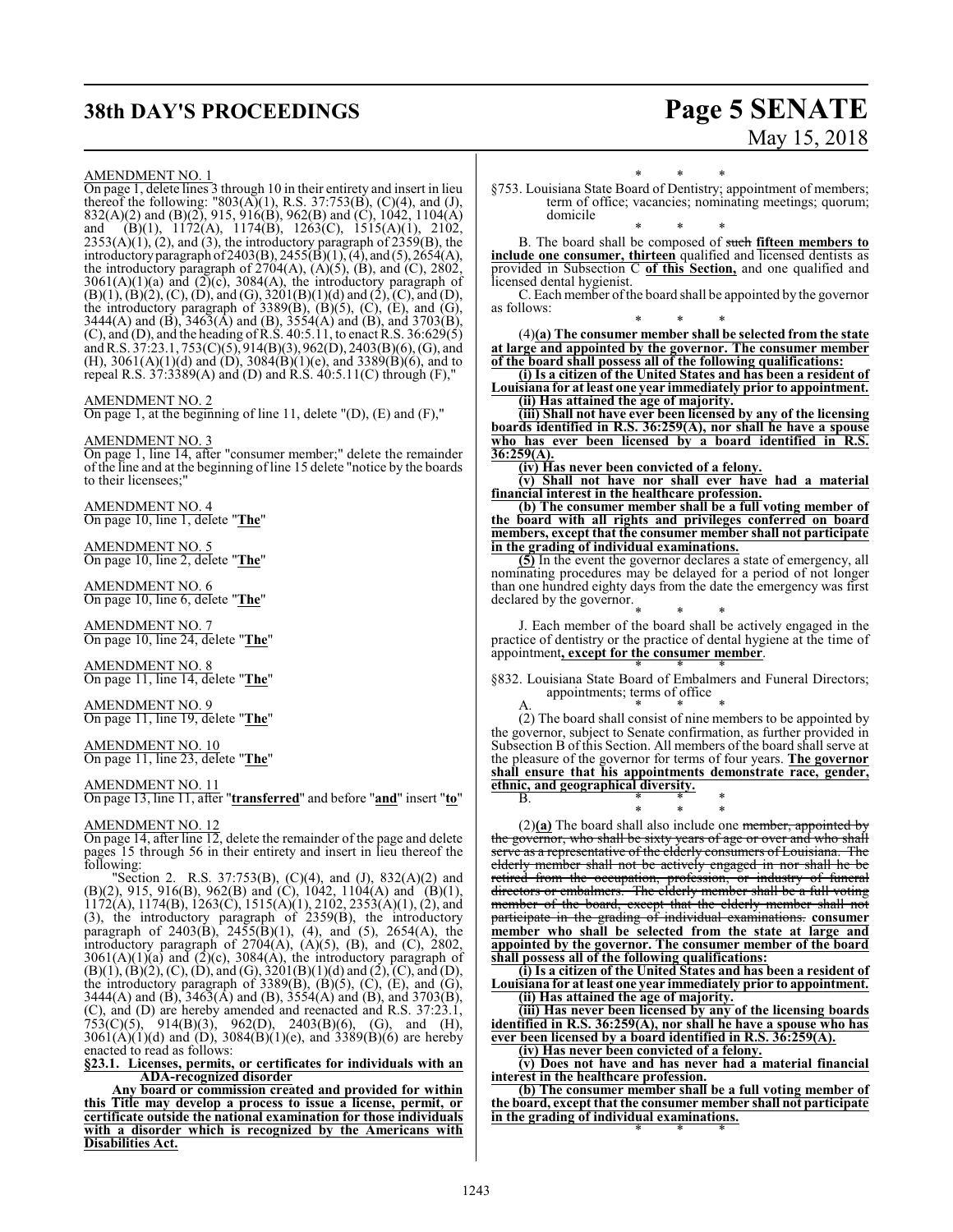# **Page 6 SENATE 38th DAY'S PROCEEDINGS**

§914. Louisiana State Board of Nursing; appointment of members; term of office; vacancy; officers; compensation \* \* \*

B.

\* \* \* **(3) The governor shall ensure that his appointments demonstrate race, gender, ethnic, and geographical diversity.**

\* \* \* §915. Removal of board members

Any member may be removed from the board by the governor or a majority vote of the board after notice and a hearing by the board wherein grounds for removal have been established, and the i<del>s recommended by the Louisiana State Nurses Association</del>. Grounds for removal shall include but not be limited to incompetence, neglect of duty, or unprofessional or dishonorable conduct. §916. Qualifications of board members

\* \* \*

B.**(1)** Each consumer member of the board shall possess all of the following qualifications:

(1)**(a)** Is a citizen of the United States and has been a resident of Louisiana for at least one year immediately prior to appointment.

(2)**(b)** Has attained the age of majority.

(3)**(c)** Has never engaged in any activity directly related to the practice of professional nursing **Has never been licensed by any of the licensing boards identified in R.S. 36:259(A), nor shall he have a spouse who has ever been licensed by a board identified in R.S. 36:259(A)**.

(4)**(d)** Has never been convicted of a felony.

**(e) Does not have and has never had a material financial interest in the healthcare profession.**

**(2) The consumer member shall be a full voting member of the board with all rights and privileges conferred on board members, except that the consumer member shall not participate in the grading of individual examinations.** \* \* \*

§962. Louisiana State Board of Practical Nurse Examiners; method of appointment

\* \* \*

B. Six members of the board shall be practical nurses, two shall be registered nurses, **one shall be a consumer,** and five **four** shall be licensed physicians.

C. The appointment of members of the board shall be made from a list, containing twice the number of eligibles to be appointed, submitted to the governor by the Louisiana State Medical Society where the appointee shall be a licensed physician, by the Louisiana Federation of Licensed Practical Nurses, Inc., for one of the practical nurses, by the Licensed Practical Nurses of Louisiana, Inc., for one of the practical nurses, by the Louisiana Nursing Home Association, for one practical nurse, by the Louisiana Hospital Association, for one practical nurse, or by the Louisiana State Nurses Association where the appointee shall be a registered nurse. **The consumer member may apply directly to the office of the governor. The governor shall ensure that his appointments demonstrate race, gender, ethnic, and geographical diversity.**

**D.(1) The consumer member shall be selected from the state at large and appointed by the governor. The consumer member of the board shall possess all of the following qualifications:**

**(a) Is a citizen of the United States and has been a resident of Louisiana for at least one year immediately prior to appointment.**

**(b) Has attained the age of majority.**

**(c) Has never been licensed by any of the licensing boards identified in R.S. 36:259(A), nor shall he have a spouse who has ever been licensed by a board identified in R.S. 36:259(A).**

**(d) Has never been convicted of a felony.**

**(e) Does not have and has never had a material financial interest in the healthcare profession.**

**(2) The consumer member shall be a full voting member of the board with all rights and privileges conferred on board members, except that the consumer member shall not participate in the grading of individual examinations.** \* \* \*

§1042. Louisiana State Board of Optometry Examiners; appointment; terms of members; protected action and communication

A. The Louisiana State Board of Optometry Examiners is created within the Louisiana Department of Health and is subject to the provisions of R.S. 36:803. This board shall consist of five members who shall be licensed optometrists and shall have practiced optometry in this state for seven years **and one consumer member**.

B. Each **licensed optometrist** member of the board shall be appointed by the governor from a list of three names submitted to him by the board. **The governor shall ensure that his appointments demonstrate race, gender, ethnic, and geographical diversity.** For the purpose of preparing the list of three names, the board shall conduct an annual meeting on a date in June set by the board annually, at which all optometrists licensed under the laws of Louisiana shall have the right to attend, nominate and vote. The board shall have the authority to regulate and prescribe the place and hour of the meeting, the method of nomination, and the manner of voting. Each optometrist in attendance shall have the right to vote for those persons duly nominated and no cumulative or proxy voting shall be permitted. Each optometrist voting must vote for three nominees in order for his ballot to be valid, and any ballot indicating votes for more or less than three nominees shall be null and void. The three persons receiving the greatest number of votes of those in attendance at the meeting shall be the three persons whose names shall be submitted to the governor for appointment to the board. At least thirty days prior to the meeting the board shall mail notices to each optometrist licensed under the laws of Louisiana at the address shown in his current registration notifying each optometrist of the exact date, place and hour of the meeting, the purpose of the meeting and of his right to attend and vote. **The consumer member may apply directly to the office of the governor.**

**C.(1) The consumer member shall be selected from the state at large and appointed by the governor. The consumer member of the board shall possess all of the following qualifications:**

**(a) Is a citizen of the United States and has been a resident of Louisiana for at least one year immediately prior to appointment.**

**(b) Has attained the age of majority.**

**(c) Shall not have ever been licensed by any of the licensing boards identified in R.S. 36:259(A), nor shall he have a spouse who has ever been licensed by a board identified in R.S. 36:259(A).**

**(d) Has never been convicted of a felony.**

**(e) Shall not have nor shall ever have had a material financial interest in the healthcare profession.**

**(2) The consumer member shall be a full voting member of the board with all rights and privileges conferred on board members, except that the consumer member shall not participate in the grading of individual examinations.**

C.**D. Each appointment by the governor shall be subject to Senate confirmation.** The term of each member shall be five years, but vacancies occurring during the term of a member shall be filled for the unexpired termbyan optometrist possessing the qualifications for board membership, nominated by the remaining members of the board and appointed by the governor from that nomination. **A vacancy in the consumer position shall be filled with another consumer.**

D.**E.** There shall be no liability on the part of and no action for damages against **any of the following persons**:

(1) Any member of the board, or its agents or employees, for any action undertaken or performed by such person within the scope of the duties, powers, and functions of the board or such examining committee as provided for in this Chapter when such person is acting without malice and in the reasonable belief that the action taken by him is warranted; or**.**

(2) Any person providing information to the board, its agents or employees, whether a witness, or otherwise, unless such information is false and the person providing it knew that such information was false.

E.**F.** In any suit brought against the board, its employees or agents, or any person or entity providing information to the board, when the defendant substantially prevails in such suit, the court shall, at the conclusion of the action, award to the defendant and assess against the claimant the cost of defending the suit attributable to such claim, including reasonable attorney fees, if the claim, or the claimant's conduct during the litigation of the claim, was either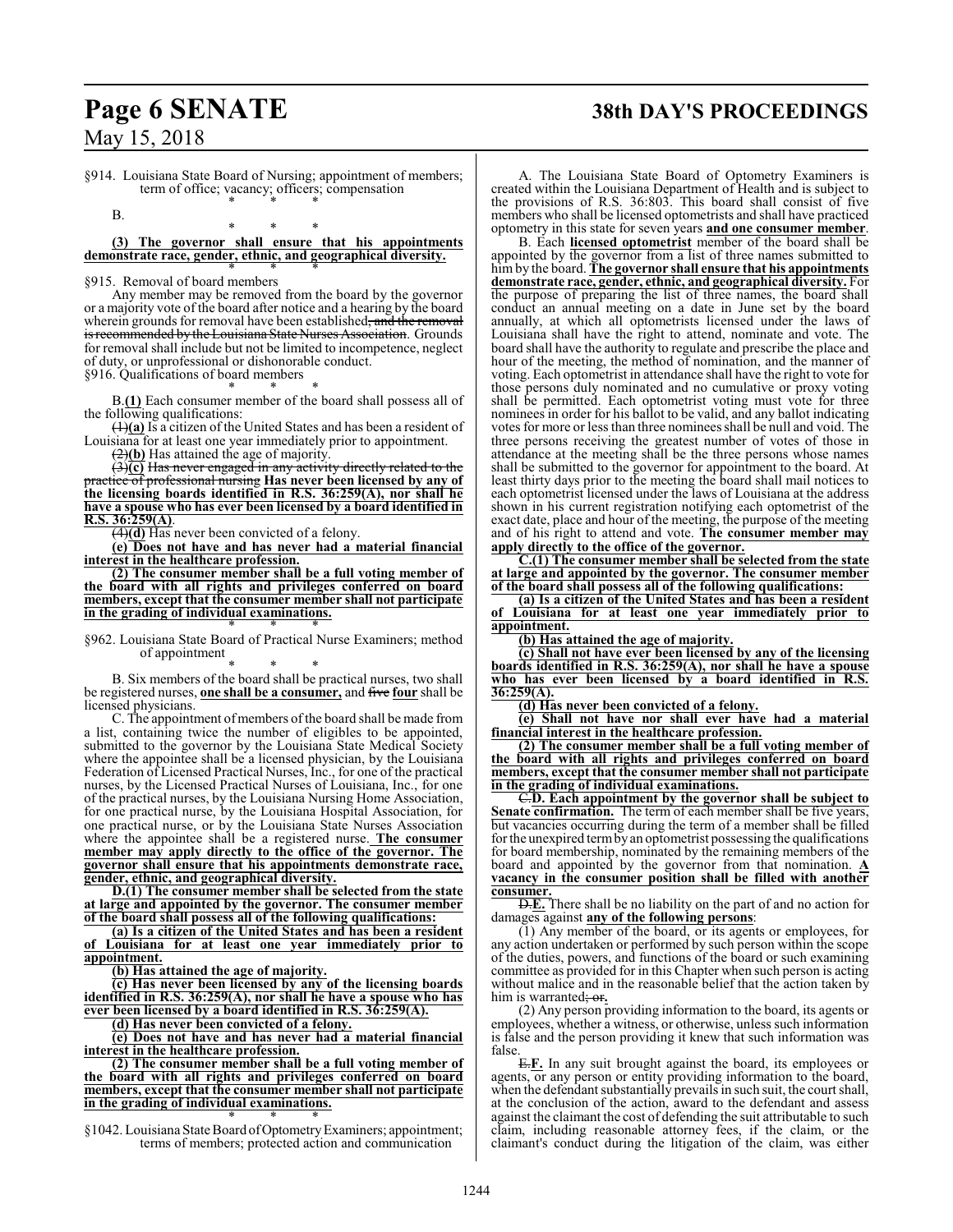# **38th DAY'S PROCEEDINGS Page 7 SENATE**

# May 15, 2018

frivolous, unreasonable, without foundation, or in bad faith. For the purpose of this Subsection, a defendant shall not be considered to have substantially prevailed when the claimant obtains an award for damages or permanent injunctive or declaratory relief.

\* \* \* §1104. Louisiana Licensed Professional Counselors Board of Examiners

A. There is hereby created in the Louisiana Department of Health the Louisiana Licensed Professional Counselors Board of Examiners, hereafter referred to as the "board", consisting of eleven members who shall be residents of the state of Louisiana. Each term shall be for four years. Seven appointments to the board, including one individual **consumer** from the public at large, shall be made by the governor from a list of qualified candidates submitted by the executive board of the Louisiana Counseling Association. **The consumer member may also apply directly to the office of the governor.** Four appointments to the board shall be made by the governor from a list of qualified candidates submitted by the executive board of the Louisiana Association for Marriage and Family Therapy. Each appointment by the governor shall be submitted to the Senate for confirmation. **The governor shall ensure that his appointments demonstrate race, gender, ethnic, and geographical diversity.**

B.(1)**(a)** The membership of the board shall consist of three licensed professional counselors, three educators who are licensed professional counselors and whose function is the training of mental health counselors in accredited programs, four licensed marriage and family therapists, and one individual **consumer** from the public at large. The professional membership of the board shall be licensed under this Chapter. The board shall perform such duties and exercise such powers as this Chapter prescribes and confers upon it. No member of the board shall be liable in any civil action for any act performed in good faith in the execution of his duties under this Chapter.

**(b)(i) The consumer member shall be appointed from the state at large and appointed by the governor, subject to confirmation by the Senate. The consumer member of the board shall possess all of the following qualifications:**

**(aa) Is a citizen of the United States and has been a resident of Louisiana for at least one year immediately prior to appointment.**

**(bb) Has attained the age of majority.**

**(cc) Has never been licensed by any of the licensing boards identified in R.S. 36:259(A), nor shall he have a spouse who has ever been licensed by a board identified in R.S. 36:259(A).**

**(dd) Has never been convicted of a felony.**

**(ee) Does not have and has never had a material financial interest in the healthcare profession.**

**(ii) The consumer member shall be a full voting member of the board with all rights and privileges conferred on board members, except that the consumer member shall not participate in the grading of individual examinations.** \* \* \*

## §1172. Membership

A. The board shall consist of seventeen members appointed by the governor, including two licensed pharmacists from each of the pharmacydistricts as provided inR.S. 37:1173 and one representative of the consumers of Louisiana from the state at-large who possess the qualifications specified in R.S. 37:1174. **The governor shall ensure that his appointments demonstrate race, gender, ethnic, and geographical diversity.**

\* \* \* §1174. Qualifications

\* \* \* B.**(1)** The consumer member ofthe board shall **possess all of the following qualifications:** be a resident of this state who has attained the age of majority and shall not have nor shall ever have had material financial interest in the providing of pharmacy services or who has engaged in any activity directly related to the practice of pharmacy. The consumer representative shall not have been convicted of a felony.

**(a) Is a citizen of the United States and has been a resident of Louisiana for at least one year immediately prior to appointment.**

**(b) Has attained the age of majority.**

**(c) Has never been licensed by any of the licensing boards identified in R.S. 36:259(A), nor shall he have a spouse who has ever been licensed by a board identified in R.S. 36:259(A).** 

**(d) Has never been convicted of a felony.**

**(e) Does not have and has never had a material financial interest in the healthcare profession.**

**(2) The consumer member shall be a full voting member of the board with all rights and privileges conferred on board members, except that the consumer member shall not participate in the grading of individual examinations.** \* \* \*

§1263. Louisiana State Board of Medical Examiners; membership; qualifications; appointment; removal; terms \* \* \*

C.**(1)** Each physician member of the board shall at the time of appointment:

(1)**(a)** Be a resident of this state for not less than six months.

 $\overline{(2)(b)}$  Be currently licensed and in good standing to engage in the practice of medicine in this state.

(3)**(c)** Be actively engaged in the practice of medicine in this state.

(4)**(d)** Have five years of experience in the practice of medicine in this state after licensure.

(5)**(e)** Have not been convicted of a felony.

(6)**(f)** Have not been placed on probation by the board.

 $(2)(\overline{a})$  The consumer member of the board shall possess all **of the following qualifications:**

**(i) Is a citizen of the United States and has been a resident of Louisiana for at least one year immediately prior to appointment. (ii) Has attained the age of majority.**

**(iii) Has never been licensed by any of the licensing boards identified in R.S. 36:259(A), nor shall he have a spouse who has ever been licensed by a board identified in R.S. 36:259(A).**

**(iv) Has never been convicted of a felony.**

**(v) Does not have and has never had a material financial interest in the healthcare profession.**

**(b) The consumer member shall be a full voting member of the board with all rights and privileges conferred on board members, except that the consumer member shall not participate in the grading of individual examinations.**

\* \* \*

§1515. Board of Veterinary Medicine; terms; compensation; removal A.(1) There is created within the Louisiana Department of Health **Agriculture and Forestry** a board to be known as the Louisiana Board of Veterinary Medicine which is subject to the provisions of R.S. 36:803.

\* \* \* §2102. Board of Examiners; creation; domicile; membership; terms of office

A.**(1)** The Louisiana State Board of Examiners for Sanitarians is hereby created within the Louisiana Department of Health and is subject to the provisions of R.S. 36:803. Its domicile shall be in the city of New Orleans, Louisiana. The board shall consist of seven members, three of whom shall be respectively the dean of the College of Arts and Sciences of Louisiana State University and Agricultural and Mechanical College; the dean of the College of Arts and Sciences of Tulane University of Louisiana; and the assistant secretary, office of public health of the Louisiana Department of Health; and four**, three** of whom shall be duly recognized **licensed** practicing sanitarians**, and one consumer member, all of whom shall be** appointed by the governor **and confirmed by the Senate**. **The consumer member may also apply directly to the office of the governor.**

**(2) The governor shall ensure that his appointments demonstrate race, gender, ethnic, and geographical diversity.**

**(3)(a) The consumer member shall be selected from the state at large. The consumer member of the board shall possess all of the following qualifications:**

**(i) Is a citizen of the United States and has been a resident of Louisiana for at least one year immediately prior to appointment. (ii) Has attained the age of majority.**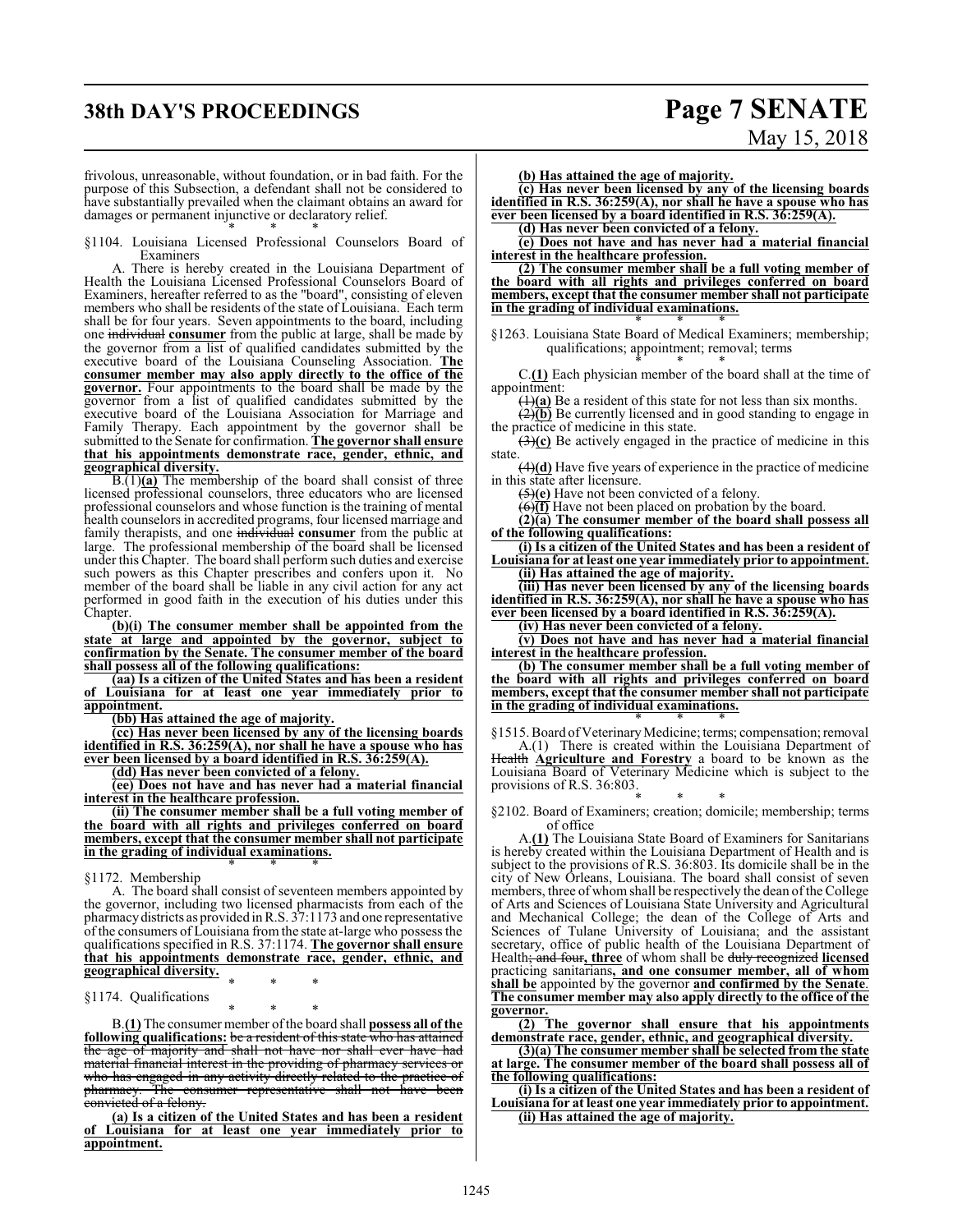# **Page 8 SENATE 38th DAY'S PROCEEDINGS**

**(iii) Has never been licensed by any of the licensing boards identified in R.S. 36:259(A), nor shall he have a spouse who has** ever been licensed by a board identified in R.S. 36:259(A).

**(iv) Has never been convicted of a felony.**

**(v) Does not have and has never had a material financial interest in the healthcare profession.**

**(b) The consumer member shall be a full voting member of the board with all rights and privileges conferred on board members, except that the consumer member shall not participate in the grading of individual examinations.**

B. The four sanitarians of the original board shall be appointed to terms beginning with the effective date of this Chapter, as follows: one member for one year, one member for two years, one member for three years, and one member for four years. Thereafter each three years, and one member for four years. sanitarian **Each member** appointed to the board shall be appointed and serve for a term of four years.

## \* \* \* §2353. State board of examiners; organization; duties; meetings; fees

A.(1) There is hereby created within the Louisiana Department of Health a Louisiana State Board of Examiners of Psychologists which shall be subject to the provisions of R.S. 36:803. The board shall consist of five **six** members who are citizens of the United States, residents of the state of Louisiana, and appointed by the governor **to be comprised of five psychologists and one consumer**.

(2) Upon expiration of the three-year terms of the members in office on September 1, 1987, and except for the transition set forth below, the **The** governor shall appoint members for terms of five years. **Each appointment by the governor shall be subject to** Senate confirmation. For the two vacancies occurring July 1, 1988, one member shall be appointed for a three-year term and one member for a four-year term; for the vacancy occurring July 1, 1989, the member shall be appointed for a four-year term; and for the two vacancies occurring July 1, 1990, one member shall be appointed for a four-year term and one member for a five-year term. A board member shall not be eligible to succeed himself. All **psychologist** appointments shall be from a list provided by the Louisiana Psychological Association. The list shall report the results of an election in which persons qualified for board membership may nominate themselves and in which licensed members of the Louisiana Psychological Association and other persons licensed under this Chapter are entitled to one vote for each vacancy on the board. **The consumer member may apply directly to the office of the governor. The governor shall ensure that his appointments demonstrate race, gender, ethnic, and geographical diversity.**

(3)**(a)** Each **psychologist** board member shall **be a citizen of the United States, resident of the state of Louisiana, shall** have rendered service, teaching, training, or research in psychology for at least five years, shall have held a doctoral degree in psychology from a school or college as defined in this Chapter for a period of five years, and shall be licensed under this Chapter for a minimum of five years.

# **(b)(i) The consumer member shall be selected from the state at large and shall possess all of the following qualifications:**

**(aa) Is a citizen of the United States and has been a resident of Louisiana for at least one year immediately prior to appointment.**

**(bb) Has attained the age of majority.**

**(cc) Has never been licensed by any of the licensing boards identified in R.S. 36:259(A), nor shall he have a spouse who has ever been licensed by a board identified in R.S. 36:259(A).**

**(dd) Has never been convicted of a felony. (ee) Does not have and has never had a material financial**

**interest in the healthcare profession. (ii) The consumer member shall be a full voting member of the board with all rights and privileges conferred on board members, except that the consumer member shall not participate in the grading of individual examinations.**

\* \* \* §2359. Denial, revocation, or suspension of license; psychologist; provisional license; specialist in school psychology

\* \* \* B. The board shall have the power and duty to suspend, place on probation, require remediation for a specified time, revoke any license to practice psychology, any provisional license to practice psychology, or any license to practice as a specialist in school psychology issued by the board, or take any other action specified in the rules and regulations whenever the board, by affirmative vote of at least four **members** of its five members **a five-member hearing panel**, shall find by a preponderance of the evidence that a psychologist, provisional licensed psychologist, or specialist in school psychology has engaged in any of the following acts or offenses:

\* \* \* §2403. Physical therapy board; composition

\* \* \* B. The board shall consist of seven eight members who shall be appointed by the governor as follows:

\* \* \* **(6) One member shall be a consumer selected from the state at large. The consumer member may also apply directly to the office of the governor.**

\* \* \* **G.(1) The consumer member shall be selected from the state at large and possess all of the following qualifications:**

**(a) Is a citizen of the United States and has been a resident of Louisiana for at least one year immediately prior to appointment.**

**(b) Has attained the age of majority.**

**(c) Has never been licensed by any of the licensing boards identified in R.S. 36:259(A), nor shall he have a spouse who has ever been licensed by a board identified in R.S. 36:259(A).**

**(d) Has never been convicted of a felony.**

**(e) Does not have and has never had a material financial interest in the healthcare profession.**

**(2) The consumer member shall be a full voting member of the board with all rights and privileges conferred on board members, except that the consumer member shall not participate in the grading of individual examinations.**

**H. The governor shall ensure that his appointments demonstrate race, gender, ethnic, and geographical diversity.**

\* \* \* §2455. Louisiana Board for Hearing Aid Dealers; composition; districts

\* \* \* B.(1) The board shall be composed of nine members. Seven members shall be hearing aid dealers, the eighth shall be the state health officer or his representative, and the ninth member shall be sixty years of age or over and shall serve as a representative of the elderly consumers of Louisiana. The seven hearing aid dealers shall be appointed in the following manner. The Louisiana Society of Hearing Aid Specialists, chartered by the state, shall submit to the governor names of not less than fourteen qualified hearing aid dealers, who shall be actively engaged in the selling and fitting of hearing aids. **The governor shall ensure that his appointments demonstrate race, gender, ethnic, and geographical diversity.** \* \* \*

(4) From this list the governor shall appoint seven members of the board, two from District I, and one from each of the other five districts. Of the seven hearing aid dealer members of the board, one shall be appointed to serve a term of four years, two shall be appointed to serve for a term of three years, two shall be appointed to serve for a term of two years, and two shall be appointed to serve for a term of one year. Each member so appointed shall serve for the term of his appointment, and thereafter until his successor has been appointed by the governor. After the original board member has been appointed by the governor, as hereinabove set forth, each of the successor hearing aid dealer board members **Each member** shall be appointed for a term of four years. All terms provided in this Paragraph shall begin on January 1, 1969. In the event of a vacancy on the board, the governor shall appoint a new hearing aid dealer board member to serve out the unexpired term. The members of the board shall annually designate one such member to serve as chairman and another member to serve as secretary-treasurer. No hearing aid dealer member of the board may be reappointed to the board until at least one year after the expiration of his second term of office.

(5)**(a)** The elderly **consumer** representative shall be appointed by the governor and the appointment shall be subject to Senate confirmation. The elderly **consumer** representative shall serve at the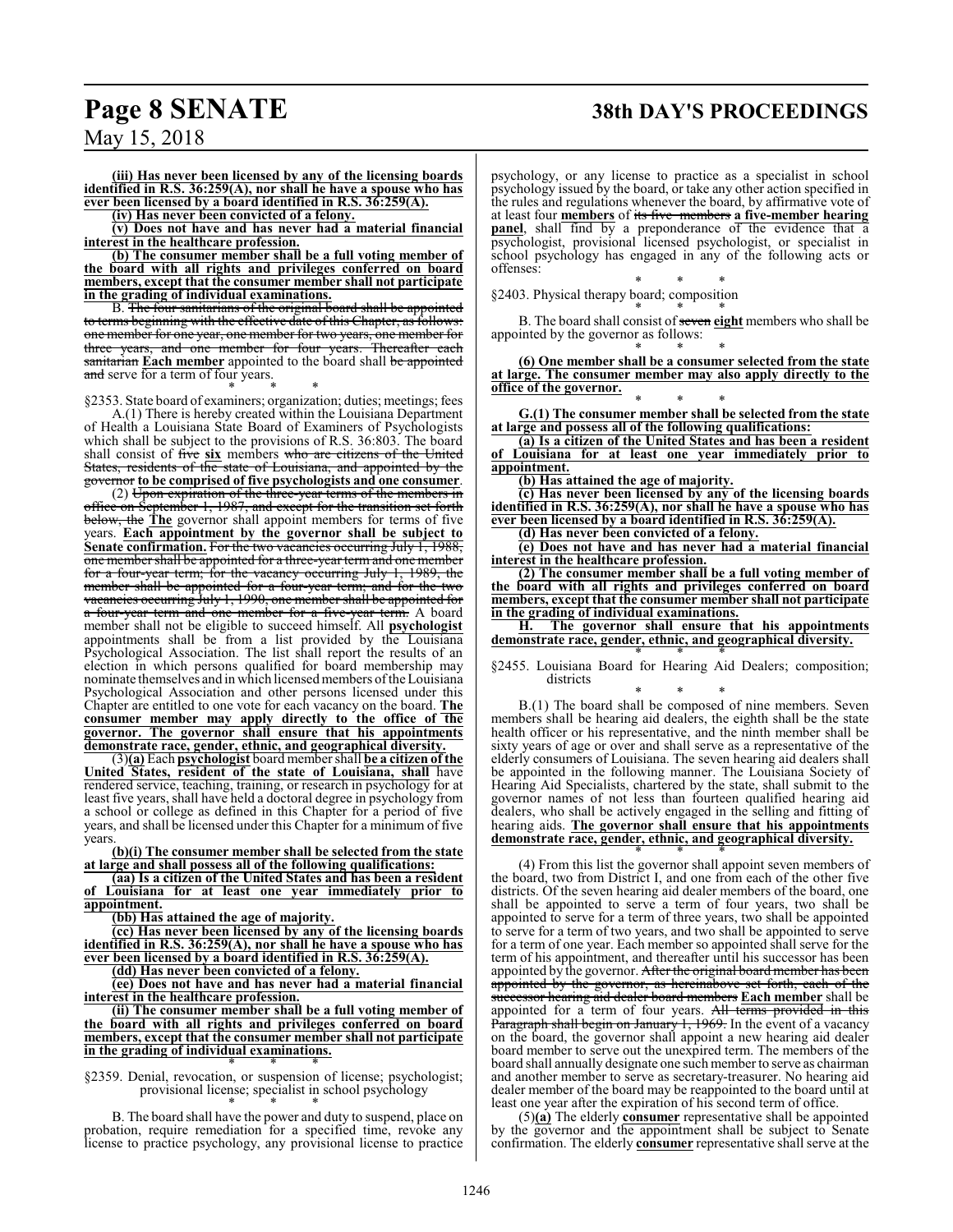# **38th DAY'S PROCEEDINGS Page 9 SENATE**

# May 15, 2018

pleasure of the governor and any vacancy shall be filled by a gubernatorial appointment. The elderly representative shall not be actively engaged in or retired from the occupation, profession, or industry of hearing aids. The elderly member shall be a full voting member of the board, except that the elderly representative shall not participate in the grading of individual examinations. **The elderly consumer member shall be selected from the state at large and shall possess all of the following qualifications:**

**(i) Is a citizen of the United States and has been a resident of Louisiana for at least one year immediately prior to appointment. (ii) Has attained the age of majority.**

**(iii) Has never been licensed by any of the licensing boards identified in R.S. 36:259(A), nor shall he have a spouse who has ever been licensed by a board identified in R.S. 36:259(A).**

**(iv) Has never been convicted of a felony.**

**(v) Does not have and has never had a material financial interest in the healthcare profession.**

**(b) The elderly consumer member shall be a full voting member of the board, except that the consumer member shall not participate in the grading of individual examinations.** \* \* \*

§2654. Board of examiners; creation; membership; appointment; terms; chair; quorum; domicile

A.**(1)** The Louisiana Board of Examiners for Speech-Language Pathology and Audiology is hereby created within the Louisiana Department of Health and is subject to the provisions of R.S. 36:803. The board shall consist of seven persons who are residents of this state, and who, except for the public **consumer** member, have been engaged in providing service, or in teaching, or research in speechlanguage pathology or audiology for at least five years prior to appointment and who are licensed speech-language pathologists or audiologists under this Chapter. At least three of the members shall be practicing audiologists, one of whom shall be a dispensing audiologist, at least three shall be practicing speech-language pathologists, one of whom shall be currently employed in a public school setting, and one shall be a public **consumer** member.

(1) No public member shall:

 $(a)$  Have ever actively engaged in the practice of speechlanguage pathology or audiology.

(b) Be employed by, own, or participate in the management of an agency or business entity that sells, manufactures, or distributes

health care supplies or equipment or provides health care services. (c) Have a financial interest in the practice or business of speech-language pathology or audiology.

(d) Be an elected official.

(e) Be a family member or spouse of a licensed speech-language pathologist or audiologist.

 $(2)$  The public member shall be an individual or a family member or spouse of an individual with a communication disorder

**(2)(a) The consumer member of the board shall possess all of the following qualifications:**

**(i) Is a citizen of the United States and has been a resident of Louisiana for at least one year immediately prior to appointment. (ii) Has attained the age of majority.**

**(iii) Has never been licensed by any of the licensing boards identified in R.S. 36:259(A), nor shall he have a spouse who has ever been licensed by a board identified in R.S. 36:259(A).**

**(iv) Has never been convicted of a felony.**

**(v) Does not have and has never had a material financial interest in the healthcare profession.**

**(vi) Be an individual or a family member or spouse of an individual with a communication disorder.**

**(b) The consumer member shall be a full voting member of the board with all rights and privileges conferred on board members, except that the consumer member shall not participate in the grading of individual examinations.** \* \* \*

§2704. Board of Social Work Examiners

A. There is hereby created a Louisiana State Board of Social Work Examiners within the Louisiana Department of Health. The board shall be subject to the provisions ofR.S. 36:803. It shall consist of seven members **to include six social workers and one consumer member** who are citizens of the United States and residents of the state of Louisiana. The members shall be appointed by the governor,

subject to Senate confirmation. All appointees shall be selected from one list compiled by all statewide social work membership organizations that have written bylaws and meet all state and federal laws, and the Louisiana Chapter of the National Association of Social Workers shall be responsible for the coordination ofthis process.**The consumer member may apply directly to the office of the governor. The governor shall ensure that his appointments demonstrate race, gender, ethnic, and geographical diversity.** All appointees shall serve no more than two consecutive full terms. The completion of an unexpired portion of a full term shall not constitute a full term for purposes of this Section. The board shall consist of the following members:

\* \* \*

(5) One public **consumer** member.

B. Each board member, with the exception of the public **consumer** member, shall be a person who holds a current, valid license or registration issued pursuant to this Chapter **and shall be a citizen of the United States and resident of the state of Louisiana**. At all times the board shall consist of at least three members who are engaged primarily in rendering direct services in social work and at least one member who is engaged primarily in social work education or a practice specialty other than clinical.

C. No public member shall be currently an elected official, and no member shall be or have been any of the following:

(1) Actively engaged in the practice of social work or be the spouse of a social worker.

(2) Engaged in the practice of psychology, psychiatry, or a member of a mental health profession, or the spouse of a member of a mental health profession.

(3) Employed or own an agency or business entity that provides al, health, or mental health care or substance abus

**(1) The consumer member of the board shall be selected from the state at large and shall possess all of the following qualifications:**

**(a) Is a citizen of the United States and has been a resident of Louisiana for at least one year immediately prior to appointment.**

**(b) Has attained the age of majority.**

**(c) Has never been licensed by any of the licensing boards identified in R.S. 36:259(A), nor shall he have a spouse who has ever been licensed by a board identified in R.S. 36:259(A).**

**(d) Has never been convicted of a felony.**

**(e) Does not have and has never had a material financial interest in the healthcare profession.**

**(f) Shall not be an elected official.**

**(2) The consumer member shall be a full voting member of the board with all rights and privileges conferred on board members, except that the consumer member shall not participate in the grading of individual examinations.**

\* \* \* §2802. Board of chiropractic examiners

A.(1) The Louisiana Board of Chiropractic Examiners is hereby created within the Louisiana Department of Health and is subject to the provisions of R.S.  $36:803$ . The board shall be composed of seven members who shall be appointed by the governor**, subject to confirmation by the Senate**. All seven **Six** members shall be chiropractors licensed under the provisions ofthis Chapter, who have been continuously engaged in the practice of chiropractic in this state for at least five years**, and one member shall be a consumer**; however, the initial members required to be chiropractors shall be persons who are eligible to be licensed under the provisions of this Chapter.

(2) The initial members shall be appointed within thirty days after July 31, 1974, to serve for terms of one, two, three, and four years, as designated by the governor at the time of appointment. Thereafter, the terms of members shall be four years each or until the essor of each member takes office

**The consumer member of the board shall be selected from the state at large and shall possess all of the following qualifications:**

**(a) Is a citizen of the United States and has been a resident of Louisiana for at least one year immediately prior to appointment.**

**(b) Has attained the age of majority.**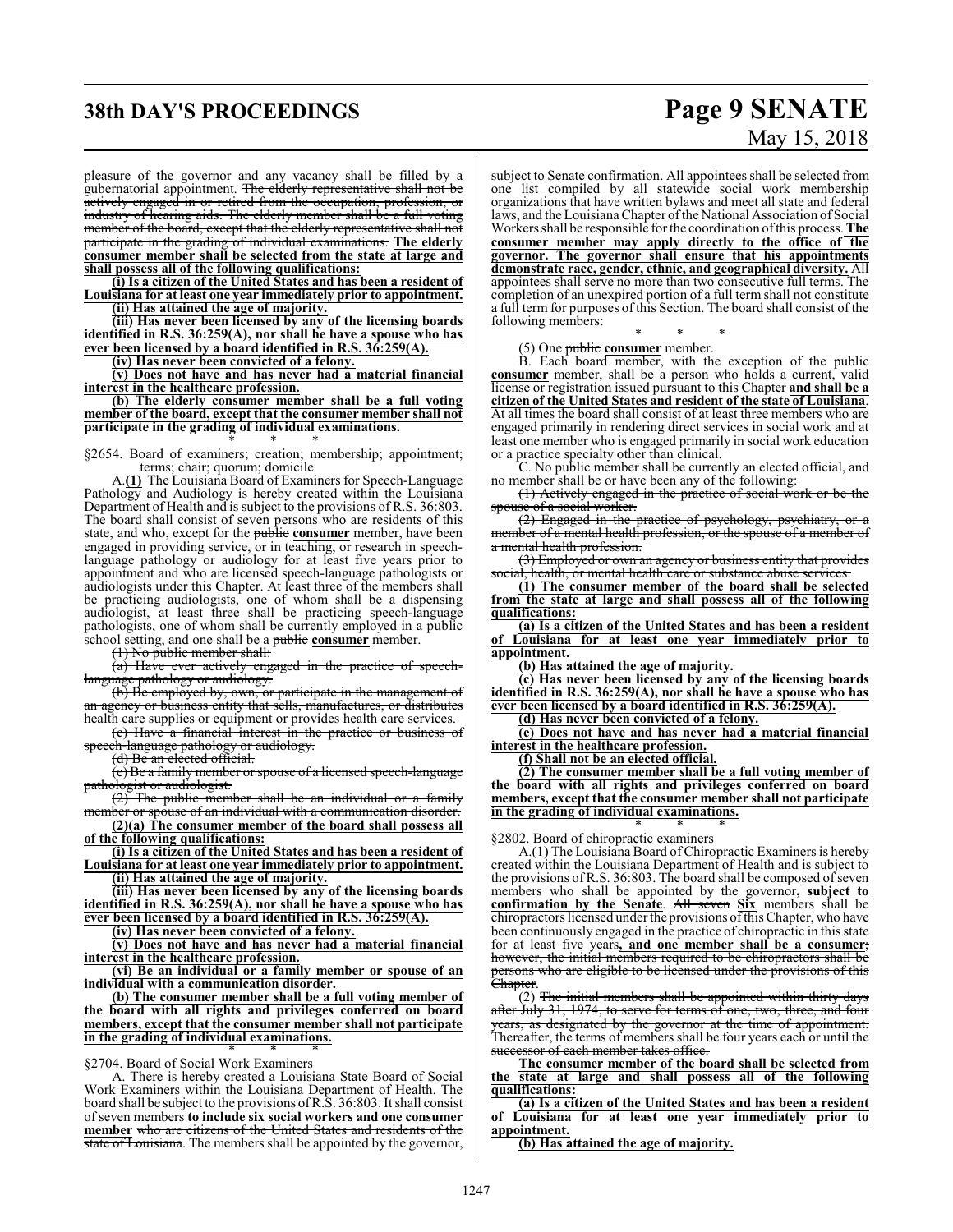# **Page 10 SENATE 38th DAY'S PROCEEDINGS**

May 15, 2018

**(c) Has never been licensed by any of the licensing boards identified in R.S. 36:259(A), nor shall he have a spouse who has** ever been licensed by a board identified in R.S. 36:259(A).

**(d) Has never been convicted of a felony.**

**(e) Does not have and has never had a material financial interest in the healthcare profession.**

**(3) The consumer member shall be a full voting member of the board with all rights and privileges conferred on board members, except that the consumer member shall not participate in the grading of individual examinations.**

B. Every chiropractor appointed to the board after the initial appointments shall be a licensed chiropractor under the provisions of this Chapter.

 $E$ . Any vacancy occurring in the membership of the board, except by expiration of the term, shall be filled for the unexpired term in the manner provided in Subsection A of this section.

D.**C.** The governor may remove any member for misconduct, incompetence or neglect of duty, after he has given the member a written statement of the charges against him and has afforded him an opportunity to be heard.

E.**D.** The governor shall issue each member a certificate of appointment. Within thirty days after the date of his appointment and before commencing the discharge of his duties, each member shall subscribe to the oath for public officials, which shall be deposited with the secretary of state as provided by law.

F.**E.** Eachmember ofthe board shall receive compensation fixed by the board at not more than fifty dollars per day for each day in attendance upon its sessions. Each member of the board shall be reimbursed for his actual travel, clerical and incidental expenses necessarily incurred while engaged in the discharge of his official duties. Such compensation and expenses shall be paid out of the moneys monies credited to the board as provided by R.S.  $37:2809(B)$ .

G.**F.** A board member's seat shall be recognized as vacant after the member is absent from three consecutive official board meetings without reason if recommended to the governor by a vote of twothirds of the members of the board to consider the removal of such absent board member from the board.

\* \* \* §3061. Board of Electrolysis Examiners

A.(1)(a) The State Board of Electrolysis Examiners shall be composed of five **six** members, all to be appointed by the governor to serve at his pleasure. \* \* \*

**(d) One consumer who shall be selected from the state at large. The consumer member may apply directly to the office of the governor**.

(2) \* \* \* (c) Each appointment by the governor shall be submitted to the Senate for confirmation. **The governor shall ensure that his appointments demonstrate race, gender, ethnic, and geographical diversity.**

\* \* \* **D.(1) The consumer member of the board shall possess all of the following qualifications:**

**(a) Is a citizen of the United States and has been a resident of Louisiana for at least one year immediately prior to appointment.**

**(b) Has attained the age of majority.**

**(c) Has never been licensed by any of the licensing boards identified in R.S. 36:259(A), nor shall he have a spouse who has ever been licensed by a board identified in R.S. 36:259(A).**

**(d) Has never been convicted of a felony.**

**(e) Does not have and has never had a material financial interest in the healthcare profession.**

**(2) The consumer member shall be a full voting member of the board with all rights and privileges conferred on board members, except that the consumer member shall not participate in the grading of individual examinations.** \* \* \*

§3084. Louisiana State Board of Examiners in Dietetics and Nutrition; membership, terms, and vacancies; officers; meetings; quorum; compensation

A. The Louisiana State Board of Examiners in Dietetics and Nutrition, hereinafter referred to as the "board", is hereby created within the Louisiana Department of Health**, subject to the provisions of R.S. 36:803**.

B.(1) The board shall be composed of the following seven **eight** members, all appointed by the governor and subject to Senate confirmation:

\* \* \* **(e) One consumer who shall be selected from the state at large. The consumer member may apply directly to the office of the governor**.

(2) The initial members of the board shall be appointed by the overnor not later than sixty days after the effective date of this Chapter fromlists of names submitted by the designated associations not later than thirty days after the effective date of this Chapter. **The governor shall ensure that his appointments demonstrate race, gender, ethnic, and geographical diversity.**

C.**(1)** Board members **who are dietitians or nutritionists** shall be residents of the state who have been actively practicing **an unrestricted license to practice** in the field of dietetics/nutrition **dietetics or nutrition** or a related field for not less than five years. Board **The registered nurse and physician board** members shall have an unrestricted license to practice their respective professions, where applicable. The registered dietitians/nutritionists initially appointed to the board must be eligible for licensure pursuant to the provisions of this Chapter; thereafter, dietitians/nutritionists appointed to the board must be licensed pursuant to the provisions of this Chapter.

**(2)(a) The consumer member of the board shall possess all of the following qualifications:**

**(i) Is a citizen of the United States and has been a resident of Louisiana for at least one year immediately prior to appointment.**

**(ii) Has attained the age of majority. (iii) Has never been licensed by any of the licensing boards identified in R.S. 36:259(A), nor shall he have a spouse who has**

**ever been licensed by a board identified in R.S. 36:259(A).**

**(iv) Has never been convicted of a felony.**

**(v) Does not have and has never had a material financial interest in the healthcare profession.**

**(b) The consumer member shall be a full voting member of the board with all rights and privileges conferred on board members, except that the consumer member shall not participate in the grading of individual examinations.**

D. Two of the dietitian/nutritionist members of the board shall appointed for initial terms of two years and two of the dietitian/nutritionist members for three years, as designated by the governor at the time of the appointment. The nursing member, the member appointed from names submitted by the commissioner of Agriculture and Forestry, and the physician each shall be appointed for an initial term of one year. Thereafter, each **Each** member shall be appointed for a term of three years.

\* \* \* G. Within thirty days after the appointment of its initial G. Within thirty days after the appointment of its initial members, the board shall hold a meeting for the purpose of organization and shall elect from its membership a chairman, a vice chairman, and a secretary-treasurer. Officers **The board shall annually elect a chairman, a vice chairman, and a secretarytreasurer who** shall be elected **each serve** for terms of one year, or until the successor of each is elected. Thereafter, the board shall annually and in like manner elect its officers.

\* \* \* §3201. Radiologic Technology Board of Examiners; method of appointment; qualifications of members

\* \* \* B.(1) The board shall consist of eleven members appointed by the governor of whom:

(d) One shall be a radiological physicist **consumer member selected from the state at large**.

(2) Each appointment by the governor shall be submitted to the Senate for confirmation. **The governor shall ensure that his appointments demonstrate race, gender, ethnic, andgeographical diversity.** 

C. Board **Radiological** members **of the board shall be licensed pursuant to the provisions of this Chapter and** shall be residents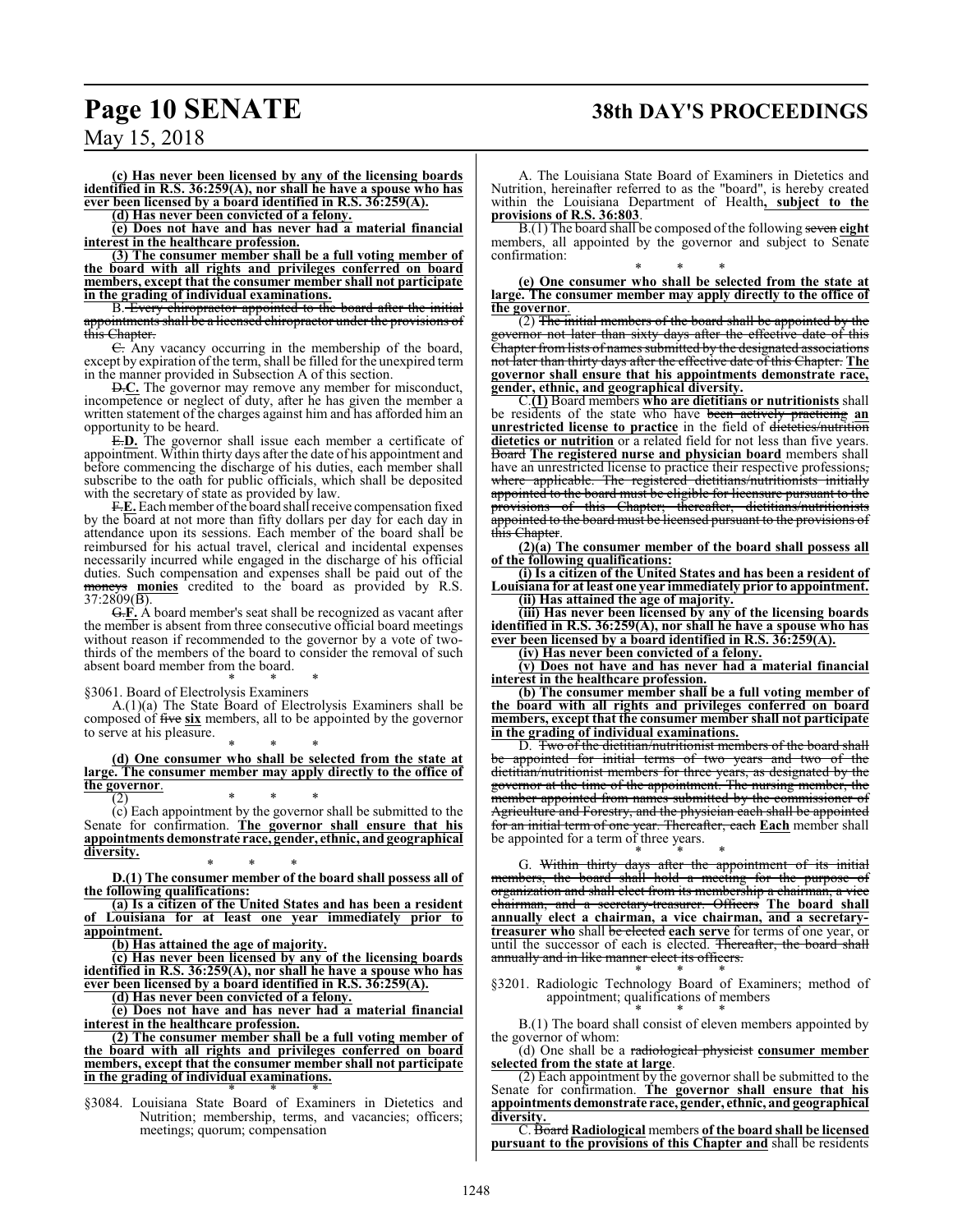# **38th DAY'S PROCEEDINGS Page 11 SENATE**

# May 15, 2018

of the state who have been actively practicing in their fields for not less than five years.

D.**(1)** The radiologic technologists initially appointed to the board must be eligible for licensure pursuant to the provisions of this Chapter; thereafter, radiologic technologists appointed to the board must be licensed pursuant to the provisions of this Chapter. **The consumer member of the board shall possess all of the following qualifications:**

**(a) Is a citizen of the United States and has been a resident of Louisiana for at least one year immediately prior to appointment.**

**(b) Has attained the age of majority.**

**(c) Has never been licensed by any of the licensing boards identified in R.S. 36:259(A), nor shall he have a spouse who has ever been licensed by a board identified in R.S. 36:259(A).**

**(d) Has never been convicted of a felony.**

**(e) Does not have and has never had a material financial interest in the healthcare profession.**

**(2) The consumer member shall be a full voting member of the board with all rights and privileges conferred on board members, except that the consumer member shall not participate in the grading of individual examinations.** \* \* \*

§3389. Transition; Addictive Disorder Regulatory Authority

B. The Addictive Disorder Regulatory Authority (ADRA) is hereby createdwithin the Louisiana Department ofHealth **to exercise all regulatory jurisdiction over the credentialing and practice of addiction counselors and prevention professionals, persons holding specialty certifications issued by the board, paraprofessionals authorized by this Chapter, and those in training to become addiction counselors and prevention professionals**. The ADRA shall be governed by a board of directors, hereinafter referred to as the "board", consisting of seven voting members and one nonvoting member, all of whom shall be appointed by the governor, subject to Senate confirmation, as follows: \* \* \*

(5) Four **Three** voting members from a list of twelve **nine** names divided into four **three** groups of three names each submitted by the Louisiana Association of Substance Abuse Counselors and Trainers, Inc.

**(6) One voting member who is a consumer selected from the** state at large.

The governor shall ensure that his appointments **demonstrate race, gender, ethnic, and geographical diversity.** Members of the board shall serve three-year terms except that in making the initial appointments, the governor shall appoint two voting members for a one-year term, three voting members for a twoyear term, and two voting members for a three-year term. The nonvoting member shall serve an initial term of three years. Members appointed to fill vacancies caused by death, resignation, or removal shall serve the unexpired terms of their predecessors. \* \* \*

E. Members of the board shall elect a chairman and such other officers as it deems necessary to carry out the duties and functions of the board. The ADRA may employ persons necessary to carry out the provisions of this Chapter and may fix their compensation. The ADRA shall employ at least three persons: an executive director, an assistant director, and an administrative assistant. The Louisiana Department of Health, office of behavioral health, shall be responsible for providing staff for the ADRA until June 30, 2009. From July 1, 2009, and thereafter the board of the ADRA shall resume full responsibility for providing staff for the ADRA. Employees of the board shall be eligible to participate in the state group benefits plan and in the state retirement system. \* \* \*

G.**(1)** It is the intent of the legislature that the board exercise all regulatory jurisdiction over the credentialing and practice of addiction counselors and prevention professionals, persons holding specialty certifications issued by the board, paraprofessionals certifications issued by the board, paraprofessionals authorized by this Chapter, and those in training to become addiction counselors and prevention professionals.

**The consumer member of the board shall possess all of the following qualifications:**

**(a) Is a citizen of the United States and has been a resident of Louisiana for at least one year immediately prior to appointment.**

**(b) Has attained the age of majority.**

**(c) Has never been licensed by any of the licensing boards identified in R.S. 36:259(A), nor shall he have a spouse who has ever been licensed by a board identified in R.S. 36:259(A).**

**(d) Has never been convicted of a felony.**

**(e) Does not have and has never had a material financial interest in the healthcare profession.**

**(2) The consumer member shall be a full voting member of the board with all rights and privileges conferred on board members, except that the consumer member shall not participate in the grading of individual examinations.** \* \* \*

§3444. Louisiana Licensed Professional Vocational Rehabilitation Counselors Board of Examiners

A. There is hereby created in the Louisiana Department of Health the Louisiana Licensed Professional Vocational Rehabilitation Counselors Board of Examiners, **referred to** hereafter referred to **in this Chapter** as the "board", consisting of five members, who shall be residents of the state of Louisiana. The members shall be appointed by the governor froma list of qualified candidates supplied by the Louisiana Association of Rehabilitation Professionals**.**, as specified in this Section within sixty days after July 14, 1988 to serve the following terms: one member for a term of two years, two members for terms of three years, and two members for terms of four years. Thereafter, each **The consumer members may apply directly to the office of the governor. Each** term shall be for four years. Each appointment by the governor shall be submitted to the Senate for confirmation. **The governor shall ensure that his appointments demonstrate race, gender, ethnic, and geographical diversity.**

B.**(1)** The membership of the board shall consist of three licensed professional vocational rehabilitation counselors and two individuals **consumers** from the public at large. The original professional membership of the board shall be qualified to be licensed under this Chapter, except that the initial professional members shall be persons who have rendered rehabilitation counseling for at least three years. Within thirty days after July 14, 1988, the executive committee of the Louisiana Association for Rehabilitation Professionals shall submit to the governor a list of qualified candidates for the board. The board shall perform such duties and exercise such powers as this Chapter prescribes and confers upon it. No member of the board shall be individually liable for any act or omission resulting in damage or injury arising out of the exercise of his judgment in the formation and implementation of policy while acting as a member of the board, provided he was acting in good faith and within the scope of his official functions and duties, unless the damage or injury was caused by his willful or wanton misconduct.

**(2)(a)The consumer members shall be selected from the state at large and shall possess all of the following qualifications:**

**(i) Are citizens of the United States and have been residents of Louisiana for at least one year immediately prior to appointment.**

**(ii) Have attained the age of majority.**

**(iii) Have never been licensed by any of the licensing boards identified in R.S. 36:259(A), nor shall either member have a spouse who has ever been licensed by a board identified in R.S. 36:259(A).**

**(iv) Have never been convicted of a felony.**

**(v) Do not have and have never had a material financial interest in the healthcare profession.**

**(b) The consumer members shall be full voting members of the board with all rights and privileges conferred on board members, except that the consumer members shall not participate in the grading of individual examinations.** \* \* \*

§3463. Board; appointments; terms; removal; compensation; officers A. The Louisiana Board of Drug and Device Distributors is hereby created within the Louisiana Department of Health and is subject to the provisions of R.S. 36:803. The board shall administer the provisions of this Chapter. It shall be composed of eight members, five **four** of whom shall be licensed distributors, two of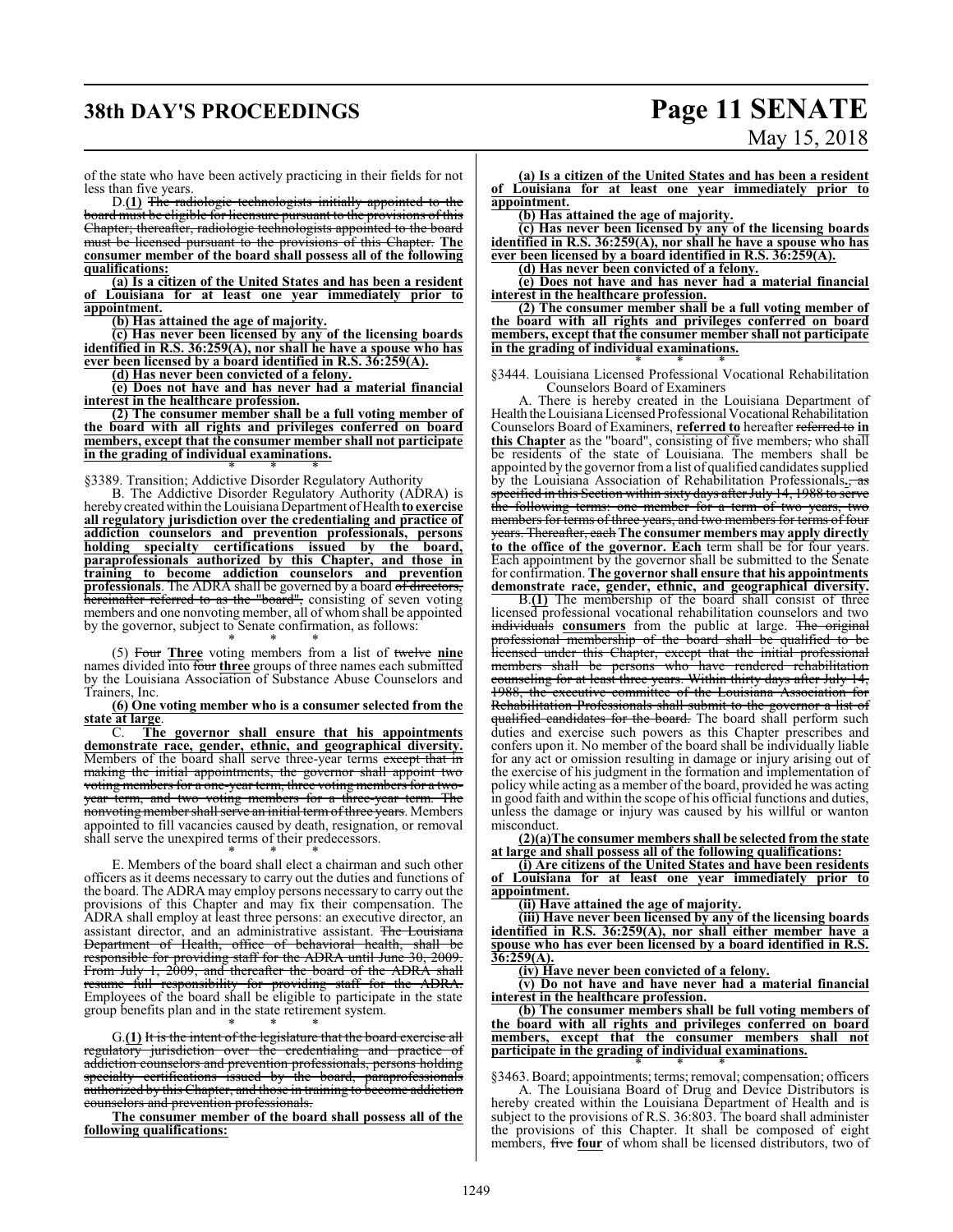# **Page 12 SENATE 38th DAY'S PROCEEDINGS**

whomshall be actively engaged in the pharmaceutical manufacturing industry, and one of whom shall be actively engaged in the medical device industry**, and one consumer. Each member shall be appointed by the governor, subject to Senate confirmation**.

B.**(1)** The governor shall appoint, subject to Senate confirmation, members to the board from a list containing the names offive persons, submitted by the Louisiana Association of Wholesale Drug Distributors and from a list containing the names of two persons, submitted by the Pharmaceutical Research and Manufacturers of America. **The consumer member may apply directly to the office of the governor.** In the event of the death or resignation of any member of the board, the governor shall appoint his successor in the manner of the original appointment for the remainder ofthe unexpired term. **The governor shall ensure that his appointments demonstrate race, gender, ethnic, and geographical diversity.**

**(2)(a) The consumer member shall be selected from the state at large and appointed by the governor, subject to confirmation by the Senate. The consumer member of the board shall possess all of the following qualifications:**

**(i) Is a citizen of the United States and has been a resident of Louisiana for at least one year immediately prior to appointment. (ii) Has attained the age of majority.**

**(iii) Has never been licensed by any of the licensing boards identified in R.S. 36:259(A), nor shall he have a spouse who has ever been licensed by a board identified in R.S. 36:259(A).**

**(iv) Has never been convicted of a felony.**

**(v) Does not have and has never had a material financial interest in the healthcare profession.**

**(b) The consumer member shall be a full voting member of the board with all rights and privileges conferred on board members, except that the consumer member shall not participate in the grading of individual examinations.** \* \* \*

§3554. Louisiana Board of Massage Therapy; creation, membership, qualifications, terms, vacancies, officers, meetings, reimbursement, liability

A.(1) The Louisiana Board of Massage Therapy is hereby created within the Louisiana Department of Health **subject to the provisions of R.S. 36:803**. It shall be composed of seven members appointed by the governor**, subject to Senate confirmation**. Five of the members shall be appointed from a list of nominees submitted to the governor by professional massage therapy and bodywork associations. From the list of association nominees, three of the persons appointed shall be licensed massage therapists. Two lay **consumer** members shall be appointed from the list of nominees, both of whom shall be consumers who have never been nor are currently a licensed massage therapist in the state. **The consumer members may also apply directly to the office of the governor.** Two additional licensed massage therapists shall be appointed to the board from a general list of names which are submitted for consideration by other interested sources or individuals.

**(2) The governor shall ensure that his appointments demonstrate race, gender, ethnic, and geographical diversity.**

(2) **(3)(a)** All massage therapists appointed to the board by the governor shall be licensed and in good standing under this Chapter. The **massage therapist** appointees shall have practiced massage therapy for at least three years.

**(b)(i) The consumer members shall be selected fromthe state at large. The consumer members of the board shall possess all of the following qualifications:**

**(aa) Are citizens of the United States and have been residents of Louisiana for at least one year immediately prior to appointment.**

**(bb) Have attained the age of majority.**

**(cc) Have never been licensed by any of the licensing boards identified in R.S. 36:259(A), nor shall either member have a spouse who has ever been licensed by a board identified in R.S. 36:259(A).**

**(dd) Have never been convicted of a felony.**

**(ee) Do not have and have never had a material financial interest in the healthcare profession.**

**(ii) The consumer members shall be full voting members of the board with all rights and privileges conferred on board**

## **members, except that the consumer members shall not participate in the grading of individual examinations.**

B. All members of the board shall serve two-year terms. No member shall serve more than three consecutive terms. For the purposes of staggering the board member terms, the governor shall appoint to the board three massage therapists and one lay member in odd-numbered years and two massage therapists and one laymember in even-numbered years.

\* \* \* §3703. Louisiana Behavior Analyst Board

\* \* \* B.(1) The board shall consist of five **be comprised of seven members to include six** behavior analysts **and one consumer member** who shall be appointed by the governor from a list of nominees submitted by the Louisiana Behavior Analysis Association, and who shall be confirmed by the Senate.

(2) The five behavior analysts shall become licensed once this Chapter becomes effective. **(a) The consumer member of the board shall possess all of the following qualifications:**

**(i) Is a citizen of the United States and has been a resident of Louisiana for at least one year immediately prior to appointment. (ii) Has attained the age of majority.**

**(iii) Has never been licensed by any of the licensing boards identified in R.S. 36:259(A), nor shall he have a spouse who has ever been licensed by a board identified in R.S. 36:259(A).**

**(iv) Has never been convicted of a felony.**

**(v) Does not have and has never had a material financial interest in the healthcare profession.**

**(b) The consumer member shall be a full voting member of the board with all rights and privileges conferred on board members, except that the consumer member shall not participate in the grading of individual examinations.**

(3) **The governor shall ensure that his appointments demonstrate race, gender, ethnic, and geographical diversity.**  Members of the board shall serve at the pleasure of the governor. A vacancy in an unexpired term shall be filled in the manner of the original appointment.

 $(4)(a)$  The first two appointments to the initial board shall each serve a term of four years, and such positions on the board shall be four-year terms.

(b)The third and fourth appointments to the initial board shall each serve a term of three years, and such positions on the board shall be three-year terms.

(c) The fifth appointment to the initial board shall serve a term of five years, and such position on the board shall be a five-year term.

(5) If there is a vacancy, the appointment to complete the term shall follow the same process to appoint members to the board.

 $(6)$  No member of the board shall serve more than two consecutive complete terms on the board.

(7) The State Board ofExaminers of Psychologists shall appoint a member to serve as an ex officio, nonvoting member of the board.

C. The board shall convene its first meeting no later than October 1, 2013. At this meeting **Annually**, the board shall elect from among its membership a chairman and vice chairman.

D. A majority of the members of the board shall constitute a quorum for the transaction of all business. <del>The ex officio member</del> shall not be considered for the purpose of establishing a quorum.

\* \* \* Section 3. The heading of R.S. 40:5.11 is hereby amended and reenacted to read as follows:

§5.11. Water fluoridation program; Fluoridation Advisory Board \* \* \*

Section 4. R.S. 37:3389(A) and (D) and R.S. 40:5.11(C) through (F) are hereby repealed in their entirety."

# **HOUSE FLOOR AMENDMENTS**

Amendments proposed by Representative Stokes to Reengrossed Senate Bill No. 40 by Senator Mills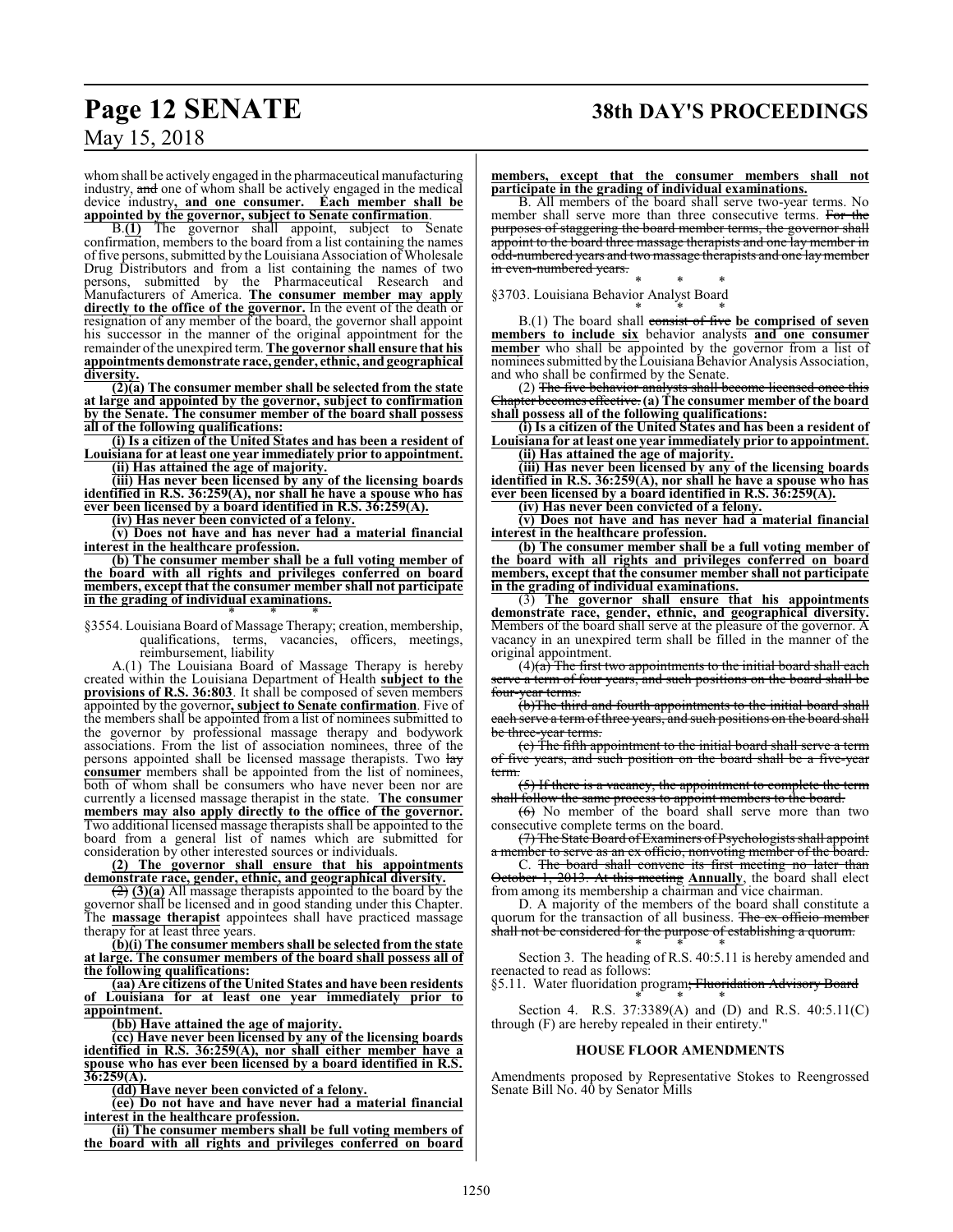# **38th DAY'S PROCEEDINGS Page 13 SENATE**

# May 15, 2018

## AMENDMENT NO. 1

In House Committee Amendment No. 1 by the Committee on Health and Welfare (#3849) on page 1, line 9, delete "3444(A) and (B)," and insert in lieu thereof "3444(A) through  $(C)$ ,"

# AMENDMENT NO. 2

In House Committee Amendment No. 12 by the Committee on Health and Welfare (#3849) on page 2, line 12, delete "3444(A) and  $(B)$ ," and insert in lieu thereof "3444 $(A)$  through  $(C)$ ,"

# AMENDMENT NO. 3

In House Committee Amendment No. 12 by the Committee on Health and Welfare (#3849) on page 15, after line 50, delete the remainder of the page and on page 16 delete lines 1 through 33 in their entirety and insert in lieu thereof the following:

"A. There is hereby created in the Louisiana Department of Health the Louisiana Licensed Professional Vocational Rehabilitation Counselors Board of Examiners, **referred to** hereafter referred to **in this Chapter** as the "board", consisting of five members, who shall be residents of the state of Louisiana. The members shall be appointed by the governor froma list of qualified candidates supplied by the Louisiana **International** Association of Rehabilitation Professionals, as specified in this Section within sixty days after July 14, 1988 to serve the following terms: one member for a term of two years, two members for terms of three years, and two members terms of four years. Thereafter, each **Professionals-Louisiana. The consumer members may apply directly to the office of the governor. Each** term shall be for four years. Each appointment by the governor shall be submitted to the Senate for confirmation. **The governor shall ensure that his appointments demonstrate race, gender, ethnic, and geographical diversity.**

B.**(1)** The membership of the board shall consist of three **four** licensed professional vocational rehabilitation counselors and  $\overline{two}$ individuals **one consumer** from the public at large. The original professional membership of the board shall be qualified to be licensed under this Chapter, except that the initial professional members shall be persons who have rendered rehabilitation counseling for at least three years. Within thirty days after July 14, 1988, the executive committee of the Louisiana Association for Rehabilitation Professionals shall submit to the governor a list of qualified candidates for the board. The board shall perform such duties and exercise such powers as this Chapter prescribes and confers upon it. No member of the board shall be individually liable for any act or omission resulting in damage or injury arising out of the exercise of his judgment in the formation and implementation of policy while acting as a member of the board, provided he was acting in good faith and within the scope of his official functions and duties, unless the damage or injury was caused by his willful or wanton misconduct.

**(2)(a) The consumer member shall be selected from the state at large and shall possess all of the following qualifications:**

**(i) Is a citizen of the United States and has been a resident of Louisiana for at least one year immediately prior to appointment.**

**(ii) Has attained the age of majority.**

**(iii) Has never been licensed by any of the licensing boards identified in R.S. 36:259(A), nor shall he have a spouse who has ever been licensed by a board identified in R.S. 36:259(A).**

**(iv) Has never been convicted of a felony.**

**(v) Does not have and has never had a material financial interest in the healthcare profession.**

**(b) The consumer member shall be a full voting member of the board with all rights and privileges conferred on board members, except that the consumer member shall not participate in the grading of individual examinations.**

C. No board member shall serve more than two full consecutive terms. Subsequent appointments to the board shall be made in the manner of the original appointments, including the submission of **by the governor from** a list of qualified candidates by the executive committee of the Louisiana Association for **International Association of** Rehabilitation Professionals **Professionals-Louisiana**. Any board member may be removed by the governor or majority vote of the board, after notice and hearing, for incompetence, neglect of duty, malfeasance in office, or moral turpitude. Any vacancy occurring in board membership, other than by expiration of term, shall be filled for the remainder of the unexpired term by the governor within thirty days from a list of qualified candidates supplied by the Louisiana Association for **International Association of** Rehabilitation Professionals **Professionals-Louisiana**."

Senator Mills moved to concur in the amendments proposed by the House.

# **ROLL CALL**

The roll was called with the following result:

## YEAS

| Mr. President<br>Allain<br>Bishop<br>Boudreaux<br>Carter<br>Chabert<br>Claitor<br>Cortez<br>Erdey<br>Total - 26 | Gatti<br>Hewitt<br>Johns<br>Lambert<br>Luneau<br>Martiny<br>Milkovich<br>Mills<br>Morrell | Morrish<br>Perry<br>Peterson<br>Price<br>Tarver<br>Thompson<br>Ward<br>White |
|-----------------------------------------------------------------------------------------------------------------|-------------------------------------------------------------------------------------------|------------------------------------------------------------------------------|
|                                                                                                                 | <b>NAYS</b>                                                                               |                                                                              |
| Appel<br>Donahue<br>Fannin<br>Total - 7                                                                         | Peacock<br>Riser<br>Smith, J.<br><b>ABSENT</b>                                            | Walsworth                                                                    |
| Barrow<br>Colomb<br>Total - 6                                                                                   | LaFleur<br>Long                                                                           | Mizell<br>Smith, G.                                                          |

The Chair declared the Senate concurred in the amendments proposed by the House.

**SENATE BILL NO. 132—**

BY SENATOR MORRELL

AN ACT To amend and reenact R.S. 47:6103, relative to the administration of the school readiness tax credit program; to provide relative to rulemaking procedures pursuant to the school readiness tax credit program; to provide relative to the oversight committees for school readiness tax credit program rules; and to provide for related matters.

The bill was read by title. Returned from the House of Representatives with amendments:

# **HOUSE COMMITTEE AMENDMENTS**

Amendments proposed by House Committee on Ways and Means to Engrossed Senate Bill No. 132 by Senator Morrell

# AMENDMENT NO. 1

On page 2, delete lines 6 through 9 in their entirety and insert the following:

"B. **Rules promulgated pursuant to the provisions of this Chapter shall be subject to oversight by the Senate Committee on Education, the House Committee on Education, the Senate Committee on Revenue and Fiscal Affairs, and the House Committee on Ways and Means. Each committee's oversight shall be in accordance with the Administrative Procedure Act.** In addition to the approval of oversight committees provided for in the Administrative Procedure Act, such rule also shall be approved by the Senate Committee on Revenue and Fiscal Affairs and the House Committee on Ways and Means."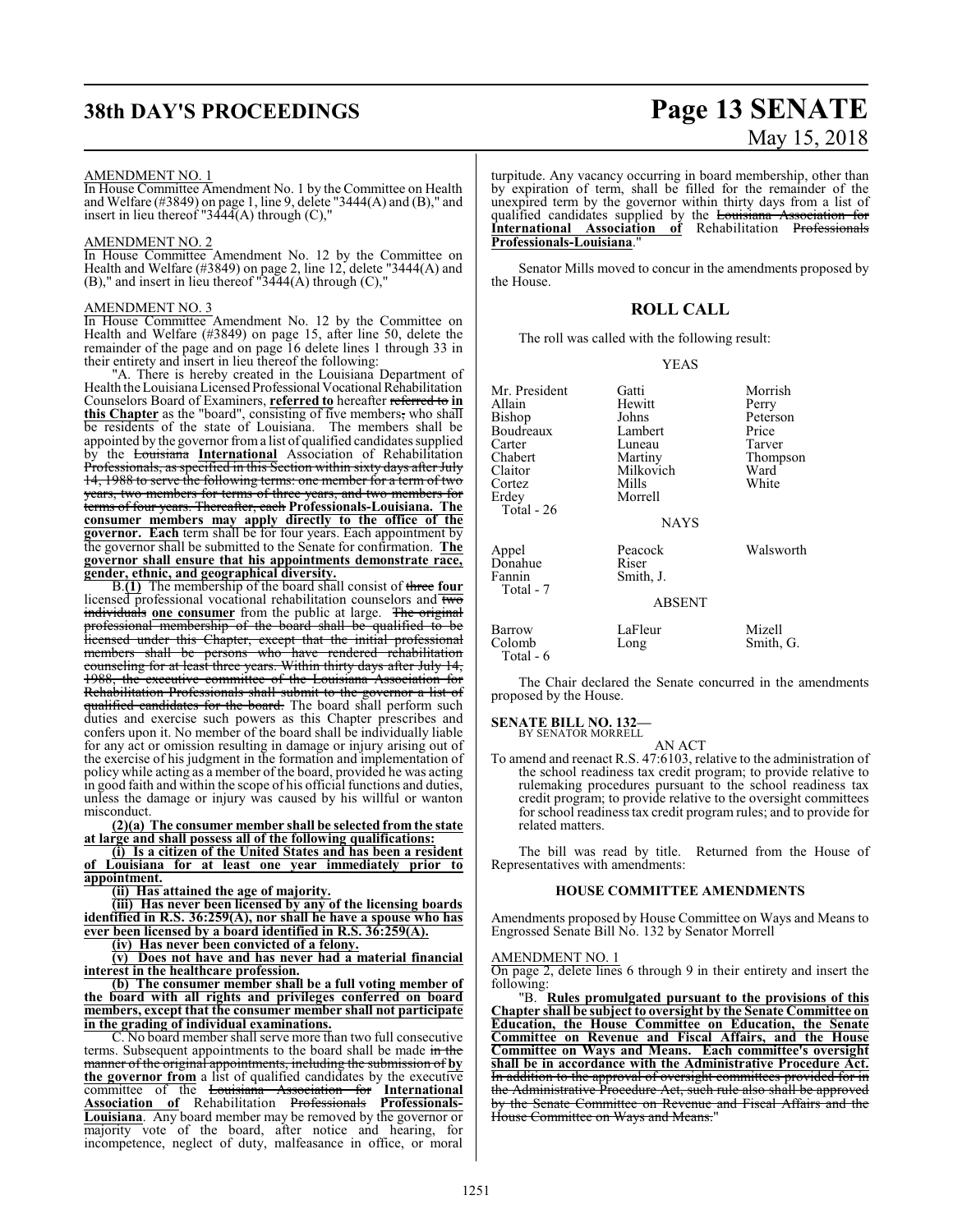Senator Morrell moved to concur in the amendments proposed by the House.

# **ROLL CALL**

The roll was called with the following result:

# YEAS

| Mr. President | Gatti       | Peacock   |
|---------------|-------------|-----------|
| Allain        | Hewitt      | Perry     |
| Appel         | Johns       | Peterson  |
| <b>Bishop</b> | LaFleur     | Price     |
| Boudreaux     | Lambert     | Riser     |
| Carter        | Luneau      | Smith, G. |
| Chabert       | Martiny     | Smith, J. |
| Claitor       | Milkovich   | Tarver    |
| Cortez        | Mills       | Thompson  |
| Donahue       | Mizell      | Walsworth |
| Erdey         | Morrell     | Ward      |
| Fannin        | Morrish     | White     |
| Total - 36    |             |           |
|               | <b>NAYS</b> |           |

Total - 0

ABSENT

| Barrow    | Colomb | Long |
|-----------|--------|------|
| Total - 3 |        |      |

The Chair declared the Senate concurred in the amendments proposed by the House.

### **SENATE BILL NO. 237—** BY SENATOR MORRELL

AN ACT

To enact R.S. 47:1679, relative to requirements for paid preparers; to require paid preparers to sign returns, reports, claims for refund, and other claims and to provide identifying information; to provide for penalties; to provide for a maximum annual penalty; to provide for an effective date; and to provide for related matters.

The bill was read by title. Returned from the House of Representatives with amendments:

# **HOUSE COMMITTEE AMENDMENTS**

Amendments proposed by House Committee on Ways and Means to Reengrossed Senate Bill No. 237 by Senator Morrell

## AMENDMENT NO. 1

On page 2, delete lines 20 through 29 in their entirety and on page 3, delete line 1 in its entirety, and insert the following:

"**C. For purposes of this Section, the term "paid preparer" shall mean:**

**(1) Any person who prepares, for compensation, any return, report, claim for refund or other claim that is filed with the secretary of the Department of Revenue;**

**(2) Any person who owns or operates a business, the primary activity of which is the preparation for compensation of any return, report, claim for refund, or other claim that is filed with the secretary of the Department of Revenue, and employs one or more persons in such business; or**

**(3) Any person who prepares a substantial portion of a return, report, claim for refund, or other claim that is filed with the secretary of the Department of Revenue and does not sign as the preparer, but rather has the taxpayer sign as if the return, report, claim for refund, or other claim were self-prepared.**

**(4) Nothing in this Subsection shall be construed to include in the definition of "paid preparer" either of the following:**

**(a) Any employee who prepares a return, report, claim for refund, or other claim for the employer by whom he is regularly and continuously employed;**

# **Page 14 SENATE 38th DAY'S PROCEEDINGS**

**(b) An attorney or other tax advisor whose association with a return, report, claim for refund, or other claim is limited to that of rendering advice to a taxpayer or preparer and was not otherwise involved in preparing the return, report, claim for refund, or other claim for which advice was rendered.**

Section 2. This Act shall become effective on July 1, 2018."

# **LEGISLATIVE BUREAU AMENDMENTS**

Amendments proposed by Legislative Bureau to Reengrossed Senate Bill No. 237 by Senator Morrell

# AMENDMENT NO. 1

In House Committee No. 1 proposed by the House Committee on Ways and Means to Reengrossed Senate Bill No. 237 by Senator Morrell, on page 1, line 4, following "**"C.**" insert "**(1)**"

## AMENDMENT NO. 2

In House Committee No. 1 proposed by the House Committee on Ways and Means to Reengrossed Senate Bill No. 237 by Senator Morrell, on page 1, line 4, following "**shall mean**" and before "**:**" insert "**any of the following**"

# AMENDMENT NO. 3

In House Committee No. 1 proposed by the House Committee on Ways and Means to Reengrossed Senate Bill No. 237 by Senator Morrell, on page 1, line 5, change "**(1)**" to "**(a)**"

# AMENDMENT NO. 4

In House Committee No. 1 proposed by the House Committee on Ways and Means to Reengrossed Senate Bill No. 237 by Senator Morrell, on page 1, line 6, following "**refund**" and before "**or**" insert "**,**"

# AMENDMENT NO. 5

In House Committee No. 1 proposed by the House Committee on If House Committee For, F proposed Senate Bill No. 237 by Senator<br>Ways and Means to Reengrossed Senate Bill No. 237 by Senator Morrell, on page 1, line 7, following "**Revenue**" change "**;**" to "**.**"

# AMENDMENT NO. 6

In House Committee No. 1 proposed by the House Committee on Ways and Means to Reengrossed Senate Bill No. 237 by Senator Morrell, on page 1, line 8, change "**(2)**" to "**(b)**"

## AMENDMENT NO. 7

In House Committee No. 1 proposed by the House Committee on Ways and Means to Reengrossed Senate Bill No. 237 by Senator Morrell, on page 1, line 11, following "**business**" change "**; or**" to "**.**"

## AMENDMENT NO. 8

In House Committee No. 1 proposed by the House Committee on Ways and Means to Reengrossed Senate Bill No. 237 by Senator Morrell, on page 1, line 12, change "**(3)**" to "**(c)**"

# AMENDMENT NO. 9

In House Committee No. 1 proposed by the House Committee on Ways and Means to Reengrossed Senate Bill No. 237 by Senator Morrell, on page 1, line 17, change "**(4)**" to "**(2)**"

# AMENDMENT NO. 10

In House Committee No. 1 proposed by the House Committee on Ways and Means to Reengrossed Senate Bill No. 237 by Senator Morrell, on page 1, line 21, following "**employed**" change "**;**" to "**.**"

# **HOUSE FLOOR AMENDMENTS**

Amendments proposed by Representative Abramson to Reengrossed Senate Bill No. 237 by Senator Morrell

# AMENDMENT NO. 1

On page 2, at the end of line 14, delete "**January 1, 2019.**" and insert "**June 30, 2019.**"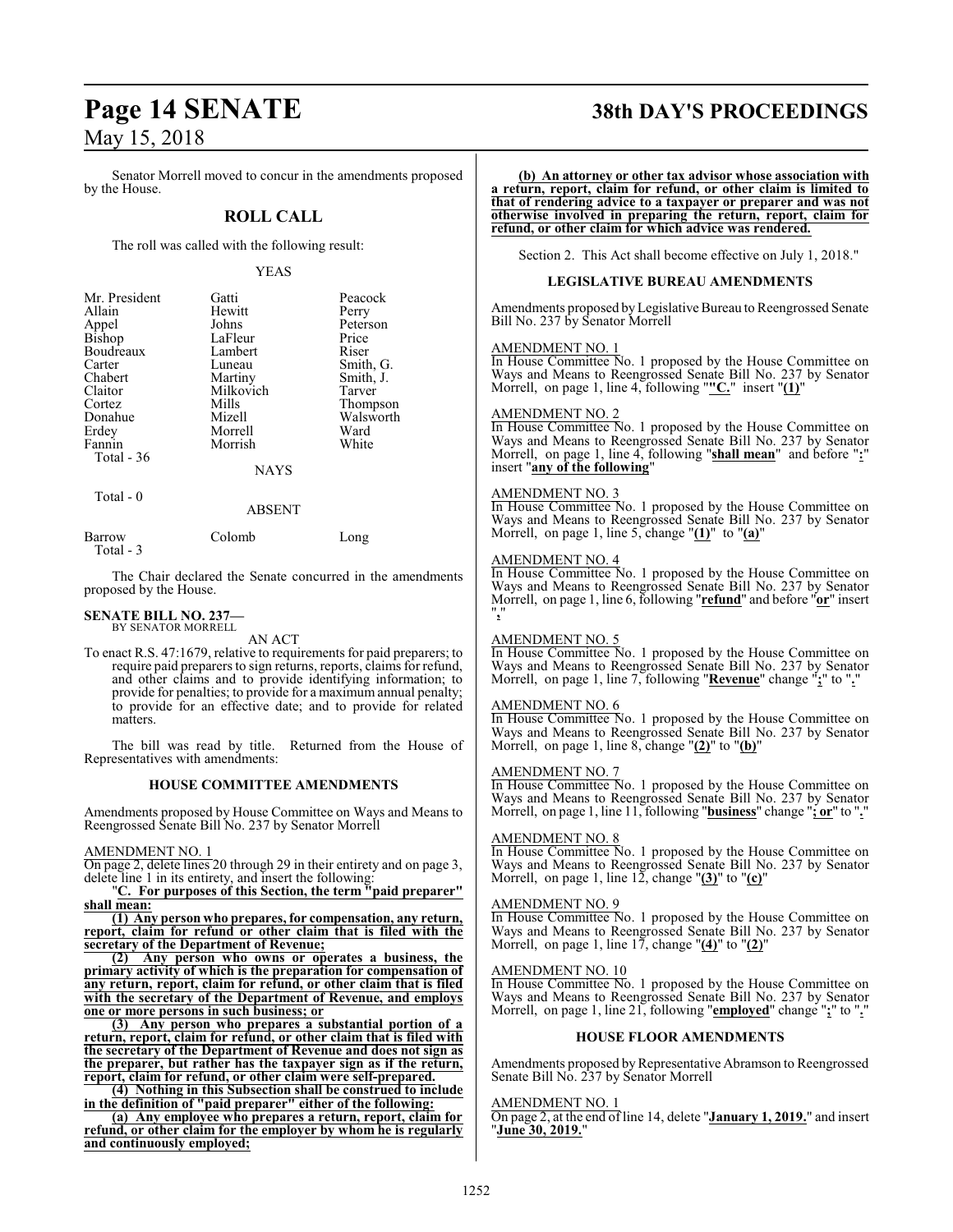# **38th DAY'S PROCEEDINGS Page 15 SENATE**

# May 15, 2018

Senator Morrell moved to concur in the amendments proposed by the House.

# **ROLL CALL**

The roll was called with the following result:

# YEAS

|           | Peacock   |
|-----------|-----------|
| Hewitt    | Perry     |
| Johns     | Peterson  |
| LaFleur   | Price     |
| Lambert   | Riser     |
| Luneau    | Smith, G. |
| Martiny   | Smith, J. |
| Milkovich | Tarver    |
| Mills     | Thompson  |
| Mizell    | Ward      |
| Morrell   | White     |
| Morrish   |           |
|           |           |
| NAYS      |           |
|           | Gatti     |

Total - 0

ABSENT

| Barrow    | Long      |
|-----------|-----------|
| Colomb    | Walsworth |
| Total - 4 |           |

The Chair declared the Senate concurred in the amendments proposed by the House.

# **SENATE BILL NO. 238—** BY SENATOR MORRELL

AN ACT

To enact R.S. 47:1574.2, relative to tax administration; to authorize the secretary of revenue to bring suit to enjoin preparers who engage in certain conduct; to provide a list of the conduct that may be enjoined; to authorize the enjoining of preparers who engage in prohibited conduct from preparing returns for this state; to provide for definitions; and to provide for related matters.

The bill was read by title. Returned from the House of Representatives with amendments:

# **HOUSE COMMITTEE AMENDMENTS**

Amendments proposed by House Committee on Ways and Means to Engrossed Senate Bill No. 238 by Senator Morrell

AMENDMENT NO. 1

On page 2, delete line 2 in its entirety and insert the following: "**includes a substantial understatement of a taxpayer's liability due to a frivolous or fraudulent**"

# AMENDMENT NO. 2

On page 2, line 3, after "**of this**" delete the remainder of the line in its entirety and delete line 4 in its entirety and insert the following: "**Section, the following terms shall have the following meanings:**

**(a) "Substantial understatement" means when the understatement of the amount of tax payable or the overstatement of the amount of tax creditable or refundable exceeds the greater of ten percent of the tax required to be shown for the taxable period on the return, report, claim for refund, or other claim or one thousand dollars.**

**(b) "Frivolous position" means any position that is knowingly advanced in bad faith, is patently improper, reflects a desire to delay or impede the administration of Louisiana tax laws by using unreasonable, baseless, unsubstantiated or questionable facts or is identified by the Internal Revenue Service as frivolous.**

# **(c) "Fraudulent position" means any position taken with the intent to evade taxes or that is a willful attempt to defraud or <u>evade</u>** taxes that are due.

# AMENDMENT NO. 3

On page 2 line 7, after "**of this**" and before the comma "**,**" delete "**Subsection**" and insert "**Section**"

# AMENDMENT NO. 4

On page 2, delete lines 10 through 18 in their entirety and at the beginning of line 19, delete "**(9)**" and insert "**(3)**"

# AMENDMENT NO. 5

On page 2, at the beginning of line 21, delete "**(10)**" and insert "**(4)**"

# AMENDMENT NO. 6 On page 2, delete lines 23 through 27 in their entirety and at the beginning of line 28, delete "**(13)**" and insert "**(5)**"

# AMENDMENT NO. 7

On page 3, line 3, after "**described in**" delete the remainder of the line in its entirety and insert "**Subsection B of this**"

# AMENDMENT NO. 8

On page 3, delete lines 8 through 13 in their entirety and at the beginning of line 14, delete "**(3)**" and insert "**(2)**"

## AMENDMENT NO. 9

On page 3, delete lines 21 through 26 in their entirety and insert the following:

"**D. For purposes of this Section, the term "preparer" shall mean:**

**(1) Any person who prepares any return, report, claim for refund, or other claim that is filed with the secretary of the Department of Revenue;**

**(2) Any person who owns or operates a business, the primary activity of which is the preparation of any return, report, claim for refund, or other claim that is filed with the secretary of the Department of Revenue, and employs one or more persons in such business; or**

**(3) Any person who prepares a substantial portion of a return, report, claim for refund, or other claim that is filed with the secretary of the Department of Revenue and does not sign as the preparer, but rather has the taxpayer sign as if the return, report, claim for refund, or other claim were self-prepared.**

**(4) Nothing in this Subsection shall be construed to include in the definition of "preparer" either of the following:**

**(a) Any employee who prepares a return, report, claim for refund, or other claim for the employer by whom he is regularly and continuously employed;**

**(b) An attorney or other tax advisor whose association with a return, report, claim for refund, or other claim is limited to that of rendering advice to a taxpayer or preparer and was not otherwise involved in preparing the return, report, claim for refund, or other claim for which advice was rendered.**"

# **LEGISLATIVE BUREAU AMENDMENTS**

Amendments proposed by Legislative Bureau to Engrossed Senate Bill No. 238 by Senator Morrell

# AMENDMENT NO. 1

In House Committee Amendment No. 2 proposed by the House Committee on Ways and Means to Engrossed Senate Bill No. 238 by Senator Morrell, on page 1, line 9, change "**when**" to "**a case in which**"

## AMENDMENT NO. 2

In House Committee Amendment No. 9 proposed by the House Committee on Ways and Means to Engrossed Senate Bill No. 238 by Senator Morrell, on page 2, line 9, following "**"D.**" insert "**(1)**"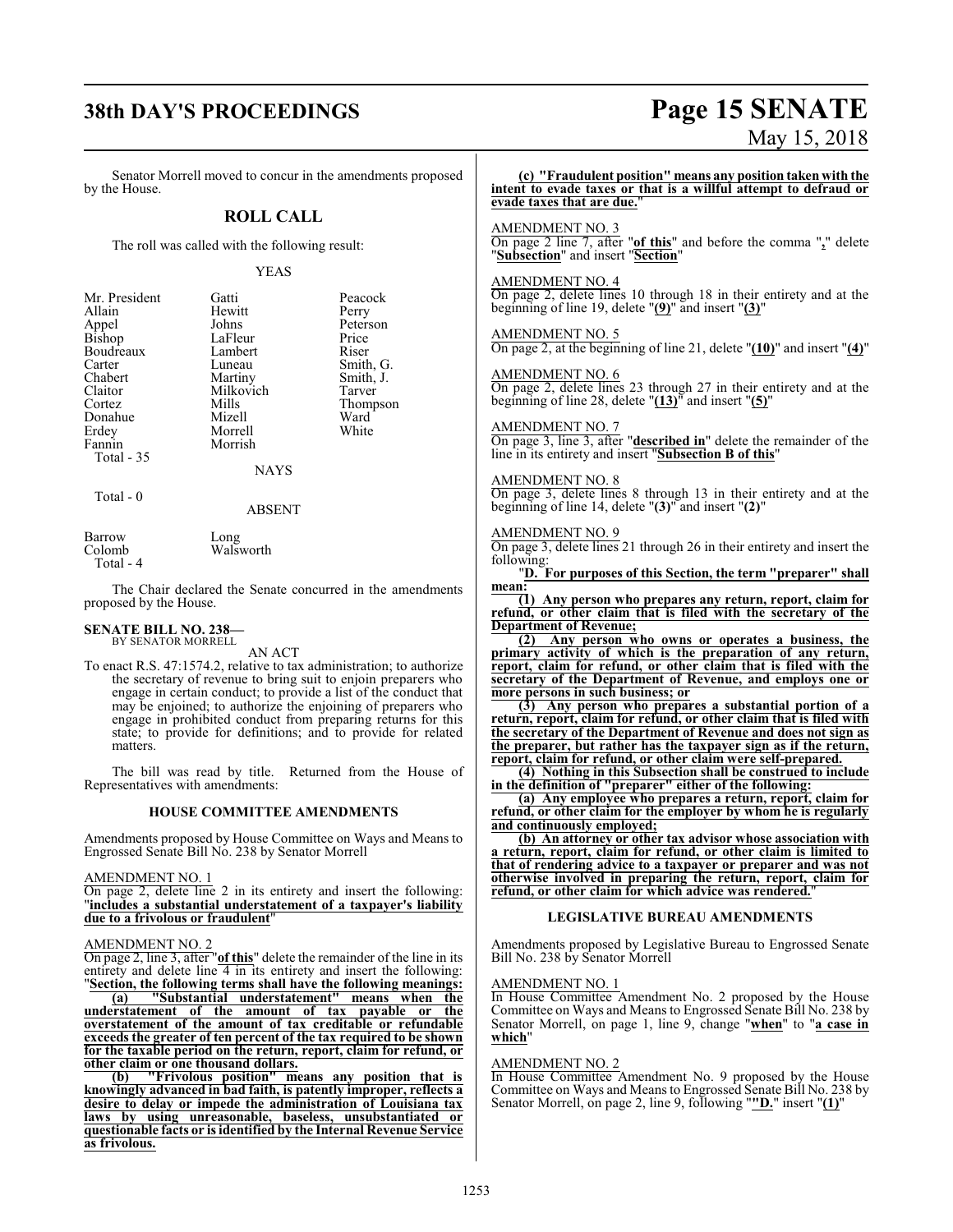# AMENDMENT NO. 3

In House Committee Amendment No. 9 proposed by the House Committee on Ways and Meansto Engrossed Senate Bill No. 238 by Senator Morrell, on page 2, line 9, following "**shall mean**" and before "**:**" insert "**any of the following**"

# AMENDMENT NO. 4

In House Committee Amendment No. 9 proposed by the House Committee on Ways and Meansto Engrossed Senate Bill No. 238 by Senator Morrell, on page 2, line 10, change "**(1)**" to "**(a)**"

# AMENDMENT NO. 5

In House Committee Amendment No. 9 proposed by the House Committee on Ways and Meansto Engrossed Senate Bill No. 238 by Senator Morrell, on page 2, line 11, following "**Revenue**" change "**;**" to "**.**"

# AMENDMENT NO. 6

In House Committee Amendment No. 9 proposed by the House Committee on Ways and Meansto Engrossed Senate Bill No. 238 by Senator Morrell, on page 2, line 12, change "**(2)**" to "**(b)**"

# AMENDMENT NO. 7

In House Committee Amendment No. 9 proposed by the House Committee on Ways and Meansto Engrossed Senate Bill No. 238 by Senator Morrell, on page 2, line 15, change "**; or**" to "**.**"

# AMENDMENT NO. 8

In House Committee Amendment No. 9 proposed by the House Committee on Ways and Means to Engrossed Senate Bill No. 238 by Senator Morrell, on page 2, line 16, change "**(3)**" to "**(c)**"

# AMENDMENT NO. 9

In House Committee Amendment No. 9 proposed by the House Committee on Ways and Meansto Engrossed Senate Bill No. 238 by Senator Morrell, on page 2, line 21, change "**(4)**" to "**(2)**"

# AMENDMENT NO. 10

In House Committee Amendment No. 9 proposed by the House Committee on Ways and Means to Engrossed Senate Bill No. 238 by Senator Morrell, on page 2, line 25, change "**;**" to "**.**"

Senator Morrell moved to concur in the amendments proposed by the House.

# **ROLL CALL**

The roll was called with the following result:

# YEAS

| Mr. President | Gatti     | Peacock   |
|---------------|-----------|-----------|
| Allain        | Hewitt    | Perry     |
| Appel         | Johns     | Price     |
| Bishop        | LaFleur   | Riser     |
| Boudreaux     | Lambert   | Smith, G. |
| Carter        | Luneau    | Smith, J. |
| Chabert       | Martiny   | Tarver    |
| Claitor       | Milkovich | Thompson  |
| Cortez        | Mills     | Walsworth |
| Donahue       | Mizell    | Ward      |
| Erdey         | Morrell   | White     |
| Fannin        | Morrish   |           |
| Total - 35    |           |           |
|               | NAYS      |           |

Total - 0

# **Page 16 SENATE 38th DAY'S PROCEEDINGS**

# ABSENT

Barrow Long<br>Colomb Peters Total - 4

Peterson

The Chair declared the Senate concurred in the amendments proposed by the House.

# **SENATE BILL NO. 239—**

BY SENATOR MORRELL AN ACT

To enact R.S. 47:1574.2, relative to tax administration; to authorize the Department of Revenue to refuse to register or issue or to revoke a sales tax clearance to a reorganized business when the intent of the reorganization is to evade trust fund taxes; to provide for definitions; to provide for penalties; and to provide for related matters.

The bill was read by title. Returned from the House of Representatives with amendments:

# **HOUSE COMMITTEE AMENDMENTS**

Amendments proposed by House Committee on Ways and Means to Engrossed Senate Bill No. 239 by Senator Morrell

# AMENDMENT NO. 1

On page 1, at the end of line 14, before the period "**.**" insert "**when the taxes have been collected but not remitted to the Department**"

# AMENDMENT NO. 2

On page 2, line 10, after "**reorganization**" and before "**is**" insert the following: "**for the purpose of evading the payment of sales and use taxes or withholding taxes when the taxes have been collected but not remitted to the Department**"

# AMENDMENT NO. 3

On page 2, line 14, after "**tax**" and before "**shall**" insert "**collected but not remitted to the Department**"

# **LEGISLATIVE BUREAU AMENDMENTS**

Amendments proposed by Legislative Bureau to Engrossed Senate Bill No. 239 by Senator Morrell

# AMENDMENT NO. 1

In House Committee No. 1 proposed by the House Committee on Ways and Means to Engrossed Senate Bill No. 239 by Senator Morrell, on page 1, line 3, change "**Department**" to "**department**"

# AMENDMENT NO. 2

In House Committee No. 2 proposed by the House Committee on Ways and Means to Engrossed Senate Bill No. 239 by Senator Morrell, on page 1, line 7, change "**Department**" to "**department**"

# AMENDMENT NO. 3

In House Committee No. 3 proposed by the House Committee on Ways and Means to Engrossed Senate Bill No. 239 by Senator Morrell, on page 1, line 10, change "**Department**" to "**department**"

# AMENDMENT NO. 4

On page 2, line 7, change "**The new business is a**" to "**A**"

Senator Morrell moved to concur in the amendments proposed by the House.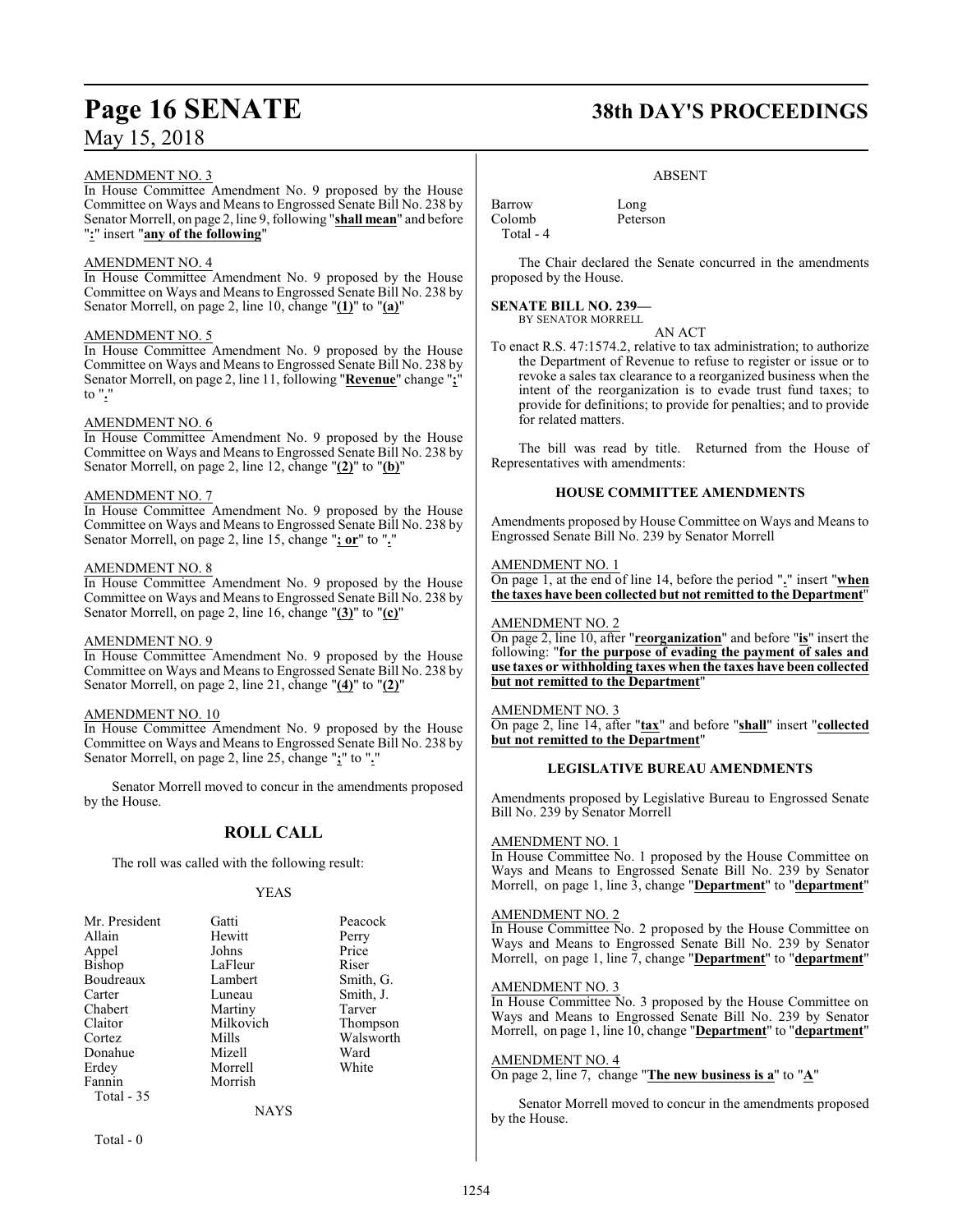# **38th DAY'S PROCEEDINGS Page 17 SENATE**

# **ROLL CALL**

The roll was called with the following result:

### YEAS

| Mr. President<br>Allain<br>Appel<br>Bishop<br>Boudreaux<br>Carter<br>Chabert<br>Claitor<br>Cortez<br>Donahue<br>Erdey<br>Fannin | Gatti<br>Hewitt<br>Johns<br>LaFleur<br>Lambert<br>Luneau<br>Martiny<br>Mills<br>Mizell<br>Morrell<br>Morrish<br>Peacock | Perry<br>Peterson<br>Price<br>Riser<br>Smith, G.<br>Smith, J.<br>Tarver<br>Thompson<br>Walsworth<br>Ward<br>White |
|---------------------------------------------------------------------------------------------------------------------------------|-------------------------------------------------------------------------------------------------------------------------|-------------------------------------------------------------------------------------------------------------------|
| Total - 35                                                                                                                      | <b>NAYS</b>                                                                                                             |                                                                                                                   |

Milkovich Total - 1

# ABSENT

| Barrow    | Colomb | Long |
|-----------|--------|------|
| Total - 3 |        |      |

The Chair declared the Senate concurred in the amendments proposed by the House.

# **SENATE BILL NO. 243—**

BY SENATORS MORRELL, BARROW,BISHOP, BOUDREAUX, CARTER, CLAITOR, LAFLEUR, LONG, LUNEAU, PETERSON, PRICE AND GARY SMITH

# A JOINT RESOLUTION

Proposing to amend Article I, Section 17(A) of the Constitution of Louisiana, relative to jury trials in criminal cases; to provide for unanimous juries in felony cases; and to specify an election for submission of the proposition to electors and provide a ballot proposition.

The bill was read by title. Returned from the House of Representatives with amendments:

# **HOUSE COMMITTEE AMENDMENTS**

Amendments proposed by House Committee on Administration of Criminal Justice to Reengrossed Senate Bill No. 243 by Senator Morrell

# AMENDMENT NO. 1

On page 1, line 3, after "criminal cases;" delete the remainder of the lines 4 and 5 in their entirety and insert the following: "to require unanimous vote of twelve jurors in all felony cases for offenses committed on or after January 1, 2019; to provide for submission of the proposed amendment to the electors; and to provide for related matters."

# AMENDMENT NO. 2

On page 1, delete lines 11 through 16 in their entirety and insert the following:

"Section 17.(A) Jury Trial in Criminal Cases. A criminal case in which the punishment may be capital shall be tried before a jury of twelve persons, all of whom must concur to render a verdict. A case **for an offense committed prior to January 1, 2019,** in which the punishment is necessarily confinement at hard labor shall be tried before a jury of twelve persons, ten of whom must concur to render a verdict. **A case for an offense committed on or after January 1, 2019, in which the punishment is necessarily confinement at hard labor shall be tried before a jury of twelve persons, all of whom must concur to render a verdict.** A case in which"

# May 15, 2018

## AMENDMENT NO. 3

On page 2, line 15, after "verdict" delete the remainder of the line, delete line 16 in its entirety and insert "in all noncapital felony cases" for offenses that are committed on or after January 1, 2019?

Senator Morrell moved to concur in the amendments proposed by the House.

# **ROLL CALL**

The roll was called with the following result:

### YEAS

| Mr. President | Donahue       | Mizell   |
|---------------|---------------|----------|
| Allain        | Erdey         | Morrell  |
| Appel         | Gatti         | Morrish  |
| Barrow        | Hewitt        | Peacock  |
| Bishop        | Johns         | Perry    |
| Boudreaux     | LaFleur       | Peterson |
| Carter        | Luneau        | Tarver   |
| Chabert       | Martiny       | Ward     |
| Claitor       | Milkovich     |          |
| Cortez        | Mills         |          |
| Total - 28    |               |          |
|               | <b>NAYS</b>   |          |
| Fannin        | Smith, J.     | White    |
| Lambert       | Thompson      |          |
| Riser         | Walsworth     |          |
| Total - 7     |               |          |
|               | <b>ABSENT</b> |          |
|               |               |          |

Colomb Price<br>Long Smith Smith, G. Total - 4

The Chair declared the Senate concurred in the amendments proposed by the House.

# **SENATE BILL NO. 265—**

BY SENATOR MORRELL AN ACT

To enact R.S. 40:1734(C), relative to building codes; to provide relative to access and use of public buildings; to provide for certain offenses and penalties; and to provide for related matters.

The bill was read by title. Returned from the House of Representatives with amendments:

# **HOUSE COMMITTEE AMENDMENTS**

Amendments proposed by House Committee on Commerce to Reengrossed Senate Bill No. 265 by Senator Morrell

AMENDMENT NO. 1 On page 1, line 14, after "**by the**" and before "**fire**" insert "**state**"

AMENDMENT NO. 2

On page 2, at the end of line 2, delete "**three weeks.**" and insert the following in lieu thereof: "**twenty-one consecutive days per malfunction, unless the state fire marshal determines that extenuating circumstances necessitate that the elevator remain out of service for a longer period of time. In such an instance, the state fire marshal shall extend the time period and shall notify the owner of the deadline for compliance with this Paragraph.**"

AMENDMENT NO. 3 On page 2, line 4, change "**defacto**" to "**de facto**"

# NAYS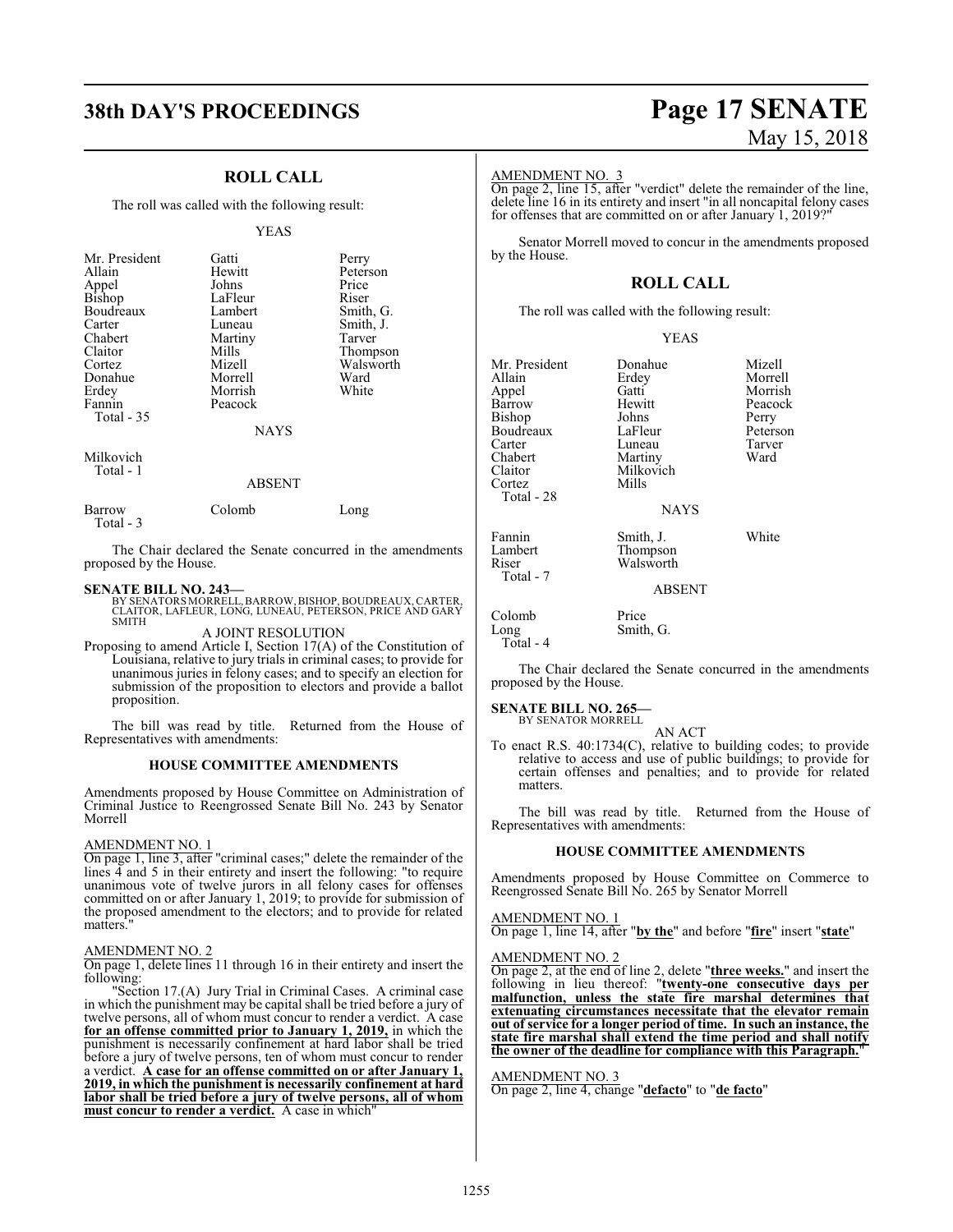# **Page 18 SENATE 38th DAY'S PROCEEDINGS**

# May 15, 2018

# **HOUSE FLOOR AMENDMENTS**

Amendments proposed by Representative Duplessis to Reengrossed Senate Bill No. 265 by Senator Morrell

# AMENDMENT NO. 1

On page 1, line 8, before "**courthouses**" delete "**all**"

# AMENDMENT NO. 2

On page 1, line 10, after "**courthouse**" insert "**, except as provided for in Paragraph (5) of this Subsection,**"

# AMENDMENT NO. 3

On page 2, after line 10, insert the following:

"**(5) The provisions of this Subsection shall not apply to any building no longer occupied for the public or private sessions of a court, with its various offices. This includes but is not limited to historical courthouses no longer used proceedings and museums.**"

# **HOUSE FLOOR AMENDMENTS**

Amendments proposed by Representative Lyons to Reengrossed Senate Bill No. 265 by Senator Morrell

# AMENDMENT NO. 1

In Amendment No. 2 by the House Committee on Commerce (#3828), on page 1, line 5, delete "**per malfunction,**" and insert in lieu thereof "**from the day the elevator became inoperable,**"

# **HOUSE FLOOR AMENDMENTS**

Amendments proposed by Representative Stefanski to Reengrossed Senate Bill No. 265 by Senator Morrell

# AMENDMENT NO. 1

In House Floor Amendment No. 3 by Representative Duplessis (#4042), on page 1, line 11, after the period "**.**" delete the remainder of the line and insert in lieu thereof the following:

**(6) This Subsection shall only apply to a courthouse that contains two or more elevators.**"

Senator Morrell moved to concur in the amendments proposed by the House.

# **ROLL CALL**

The roll was called with the following result:

# YEAS

| Mr. President<br>Allain<br>Appel<br>Barrow<br><b>Bishop</b><br>Boudreaux<br>Carter<br>Chabert<br>Claitor<br>Cortez<br>Donahue<br>Erdey<br>Fannin<br>Total - 37<br>Total - 0 | Gatti<br>Hewitt<br>Johns<br>LaFleur<br>Lambert<br>Luneau<br>Martiny<br>Milkovich<br>Mills<br>Mizell<br>Morrell<br>Morrish<br>Peacock<br><b>NAYS</b><br><b>ABSENT</b> | Perry<br>Peterson<br>Price<br>Riser<br>Smith, G.<br>Smith, J.<br>Tarver<br>Thompson<br>Walsworth<br>Ward<br>White |
|-----------------------------------------------------------------------------------------------------------------------------------------------------------------------------|----------------------------------------------------------------------------------------------------------------------------------------------------------------------|-------------------------------------------------------------------------------------------------------------------|
| Colomb<br>Total - 2                                                                                                                                                         | Long                                                                                                                                                                 |                                                                                                                   |

The Chair declared the Senate concurred in the amendments proposed by the House.

# **SENATE BILL NO. 293—**

BY SENATOR BARROW

AN ACT To amend and reenact R.S. 37:2151(A)(8) and to enact R.S.  $37:2151(A)(11)$  and  $2153(E)(6)$ , relative to the powers and duties of the State Licensing Board for Contractors; to provide relative to board membership; to provide for a quarterly report to be submitted to the legislature; to provide for procedures; and to provide for related matters.

The bill was read by title. Returned from the House of Representatives with amendments:

# **HOUSE COMMITTEE AMENDMENTS**

Amendments proposed by House Committee on Commerce to Engrossed Senate Bill No. 293 by Senator Barrow

# AMENDMENT NO. 1

On page 1, line 2, delete "R.S. 37:2151(A)(8)" and insert in lieu thereof "the introductory paragraph of R.S. 37:2151(A), (A)(4) and  $(8)$ , 2152(A)(2)(d), and 2154(C)<sup>"</sup>

# AMENDMENT NO. 2

On page 1, line 5, after "procedures;" insert "to provide for quorum requirements;"

# AMENDMENT NO. 3

On page 1, line 8, delete "R.S.  $37:2151(A)(8)$  is" and insert in lieu thereof "the introductory paragraph of R.S. 37:2151(A), (A)(4) and (8), 2152(A)(2)(d), and 2154(C) are"

# AMENDMENT NO. 4

On page 1, line 13, delete "**seventeen**" and insert in lieu thereof "**nineteen**"

# AMENDMENT NO. 5

On page 1, between lines 16 and 17, insert the following:

"(4) At least four **six** members shall have had the greater part of their experience as a licensed contractor in the fields of building or industrial construction, or both fields. \* \* \*"

# AMENDMENT NO. 6

On page 2, between lines 5 and 6, insert the following:

"§2152. Initial appointments; oaths; panel of names; domicile; officer; bond

A. Each member of the board shall serve at the pleasure of the governor. Each appointment by the governor shall be submitted to the Senate for confirmation. Each member shall take and file with the secretary of state the constitutional oath of office before entering upon the discharge of his duties. Any member appointed to fill a vacancy occurring prior to the expiration of the term of his predecessor shall be appointed for the remainder of the unexpired term from among residents of the same congressional district as that of the member whose office was vacated. However, if there are no qualified applicants from the congressional district of the member whose office was vacated, the governor shall appoint a qualified applicant from any congressional district to fill the vacancy. In making the appointments provided for in this Section, the governor shall appoint at least one person who is nominated by the National Association for the Advancement of Colored People, and at least one person who is nominated by the Louisiana Business League.

\* \* \* (2) Original appointments to the board and appointment to fill any vacancies that may occur to fill that qualification of board membership who is experienced in the field of building construction shall be made by the governor as follows: \* \* \*

(d) The governor shall appoint one board member from the list submitted pursuant to Subparagraph (a) **of this Paragraph**, one board member from the list submitted pursuant to Subparagraph (b)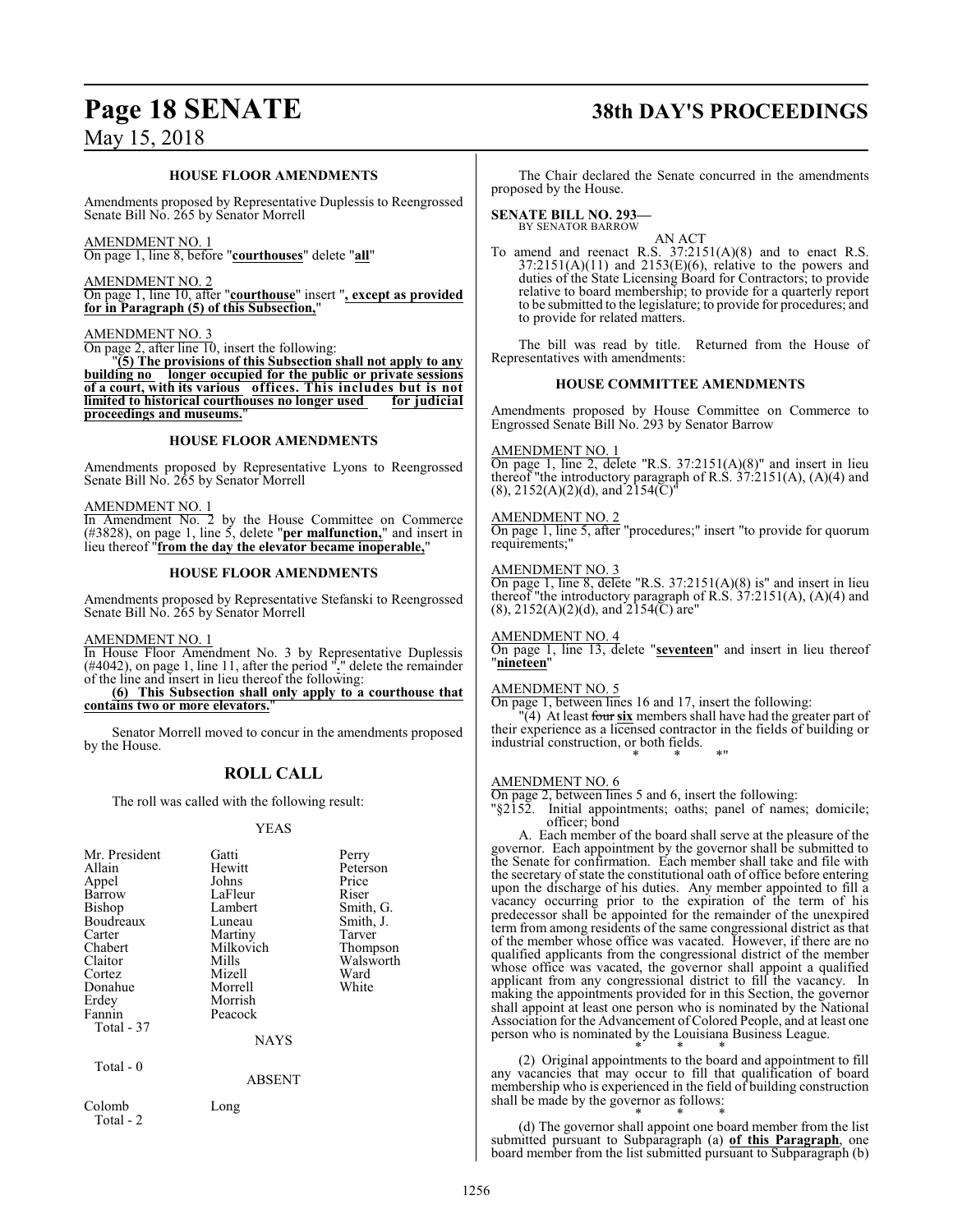# **38th DAY'S PROCEEDINGS Page 19 SENATE**

# May 15, 2018

**of this Paragraph**, and two **four** board members from the list submitted pursuant to Subparagraph (c) **of this Paragraph**, to fill that class of board members who are experienced in the fields of building or industrial construction, or both. \* \* \*"

# AMENDMENT NO. 7

On page 2, after line 16, insert the following:

"§2154. Meetings; compensation; quorum; license application and issuance procedure \* \* \*

C. Eight **Ten** members ofthe board shall constitute a quorumfor the conduct of business. \* \* \*"

Senator Barrow moved to concur in the amendments proposed by the House.

# **ROLL CALL**

The roll was called with the following result:

## YEAS

| Mr. President        | Donahue       | Perry     |
|----------------------|---------------|-----------|
| Allain               | Johns         | Peterson  |
| Appel                | Lambert       | Price     |
| Barrow               | Luneau        | Tarver    |
| <b>Bishop</b>        | Martiny       | Thompson  |
| Boudreaux            | Milkovich     | Ward      |
| Carter               | Mills         | White     |
| Chabert              | Morrell       |           |
| Cortez<br>Total - 25 | Morrish       |           |
|                      | <b>NAYS</b>   |           |
| Claitor              | Gatti         | Riser     |
| Erdey                | Hewitt        | Smith, J. |
| Fannin               | Peacock       | Walsworth |
| Total - 9            |               |           |
|                      | <b>ABSENT</b> |           |
| Colomb               | Long          | Smith, G. |
| LaFleur              | Mizell        |           |
| Total - 5            |               |           |

The Chair declared the Senate concurred in the amendments proposed by the House.

### **SENATE BILL NO. 312—** BY SENATOR LAFLEUR

AN ACT

To amend and reenact R.S. 42:19.1, relative to notice of meetings; to provide for procedure for increase of a tax; to provide for renewal of a tax; to provide for continuation of a tax; to provide for calling an election by political subdivision; to provide for prohibitions; and to provide for related matters.

The bill was read by title. Returned from the House of Representatives with amendments:

# **HOUSE COMMITTEE AMENDMENTS**

Amendments proposed by House Committee on House and Governmental Affairs to Reengrossed Senate Bill No. 312 by Senator LaFleur

# AMENDMENT NO. 1

On page 1, line 2, after "to provide for" delete the remainder of the line and delete lines 3 and 4 and on line 5 delete "prohibitions;" and insert the following: "certain notice requirements for public meetings by political subdivisions considering the proposal of certain taxes or the calling of certain tax proposition elections; to remove certain exceptions;'

AMENDMENT NO. 2 On page 1, lines 8, delete "levy," and insert "**proposal,**"

AMENDMENT NO. 3 On page 1, delete line 10 and insert "A. $(1)(a)$  Except as provided for in Subparagraph (b)**Paragraph(2)** ofthis Paragraph **Subsection**, in"

AMENDMENT NO. 4 On page 2, delete line 18 and insert  $(\theta)$  (2) If at a meeting held in accordance with Subparagraph (a) **Paragraph (1)** of this"

AMENDMENT NO. 5 On page 2, at the beginning of line 19, delete "Paragraph" and insert "**Subsection**"

AMENDMENT NO. 6 On page 2, line 26, delete "(2)(a)" and insert "**B.(1)**"

AMENDMENT NO. 7 On page 3, line 4, delete "(b)" and insert "**(2)**"

AMENDMENT NO. 8 On page 3, line 8, delete "Subparagraph (a) of this Paragraph" and insert "**Paragraph (1) of this Subsection**"

# **HOUSE FLOOR AMENDMENTS**

Amendments proposed by Representative Berthelot to Reengrossed Senate Bill No. 312 by Senator LaFleur

AMENDMENT NO. 1 On page 2, line 1, change "**ten" to "twenty**"

# AMENDMENT NO. 2

On page 2, line 2, after "meeting;" insert the following: "shall be announced to the public during the course of a public meeting of such political subdivision no more than sixty days nor less than thirty **twenty** days before such public meeting;"

# AMENDMENT NO. 3

On page 2, line 9, change "**ten" to "twenty**"

Senator LaFleur moved to concur in the amendments proposed by the House.

# **ROLL CALL**

The roll was called with the following result:

# YEAS

| Mr. President<br>Allain<br>Appel<br>Barrow<br><b>Bishop</b><br>Boudreaux<br>Carter<br>Chabert<br>Claitor<br>Cortez<br>Donahue | Fannin<br>Gatti<br>Hewitt<br>Johns<br>LaFleur<br>Lambert<br>Luneau<br>Martiny<br>Mills<br>Mizell<br>Morrish | Perry<br>Peterson<br>Price<br>Riser<br>Smith, G.<br>Smith, J.<br>Tarver<br>Thompson<br>Walsworth<br>Ward<br>White |
|-------------------------------------------------------------------------------------------------------------------------------|-------------------------------------------------------------------------------------------------------------|-------------------------------------------------------------------------------------------------------------------|
| Erdey<br><b>Total - 35</b>                                                                                                    | Peacock<br><b>NAYS</b>                                                                                      |                                                                                                                   |
| Milkovich<br>Total - 1                                                                                                        | <b>ABSENT</b>                                                                                               |                                                                                                                   |
| Colomb                                                                                                                        | Long                                                                                                        | Morrell                                                                                                           |

Total - 3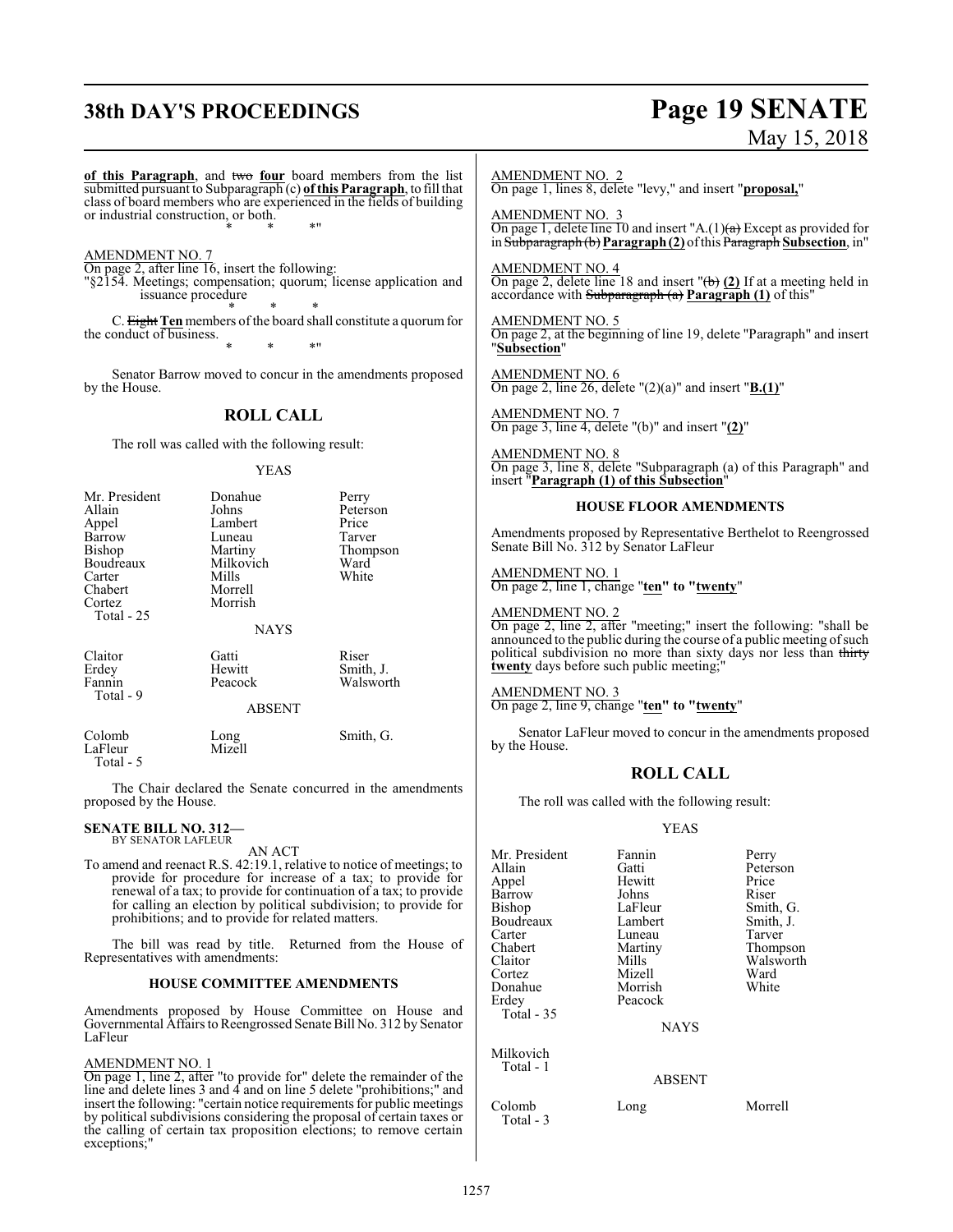# **Page 20 SENATE 38th DAY'S PROCEEDINGS**

The Chair declared the Senate concurred in the amendments proposed by the House.

### **SENATE BILL NO. 411—** BY SENATOR WHITE

AN ACT

To amend and reenact Code of Criminal Procedure Art. 655(A), the introductory paragraph of R.S. 13:753(A), the introductory paragraph of  $(B)$  and  $(B)(1)$ ,  $(C)$ , and  $(E)$ , and R.S. 14:95.1 $(A)$ and (C) and to enact R.S. 13:753(F), (G), (H), (I), (J), and (K), relative to persons found not guilty by reason of insanity; to provide relative to insanity proceedings; to provide relative to the discharge or release on probation of a defendant found not guilty by reason of insanity; to require the unanimous recommendation of a three-member panel before the court can release the defendant from a mental institution; to prohibit persons found not guilty by reason of insanity from possessing firearms or carrying a concealed weapon; to provide a procedure by which the person's firearm rights may be restored under certain circumstances; and to provide for related matters.

The bill was read by title. Returned from the House of Representatives with amendments:

# **HOUSE COMMITTEE AMENDMENTS**

Amendments proposed by House Committee on Administration of Criminal Justice to Reengrossed Senate Bill No. 411 by Senator White

# AMENDMENT NO. 1

On page 1, line 3, after "paragraph of" delete the remainder of the line and insert  $'(B)$ ,  $(B)(1)$ , and  $(C)$ ,"

# AMENDMENT NO. 2

On page 1, line 4, after "R.S. 14:95.1(A) and" delete the remainder of the line and insert  $(C)$ , and R.S.  $28:57(A)$ , and to enact R.S. 13:753(F) and R.S. 28:57(J),"

## AMENDMENT NO. 3

On page 1, line 10, after "to provide" delete "a" and insert "relative to the"

# AMENDMENT NO. 4

On page 2, delete lines 23 and 24 in their entirety, and insert "of (B),  $(B)(1)$ , and  $(C)$  are hereby amended and reenacted and R.S. 13:753 $(F)$ is hereby enacted to read as follows:"

# AMENDMENT NO. 5

On page 3, delete lines 19 through 29 and insert the following: "**F. A person who has been adjudicated a mental defective or committed to a mental institution and is therefore, pursuant to federal law, prohibited from receiving or possessing a firearm or ammunition or, pursuant to state law, is ineligible to possess a firearm or obtain a concealed handgun permit, may petition the court for restoration of firearm rights pursuant to R.S. 28:57.**"

# AMENDMENT NO. 6

Delete pages 4 and 5 in their entirety

# AMENDMENT NO. 7

On page 6, delete lines 1 through 11 in their entirety

## AMENDMENT NO. 8

On page 6, delete lines 16 and 17 in their entirety and insert the following:

"A. It is unlawful for any person who has been convicted of**, or has been found not guilty by reason of insanity for,** a crime of violence as defined in R.S. 14:2(B) which is a"

## AMENDMENT NO. 9

On page 7, delete lines 3 through 5 in their entirety and insert the following: "carrying concealed weapons by persons who have been convicted of**, or who have been found not guilty by reason of insanity** for, certain felonies shall not apply to any person who has not been convicted of**, or who has not been found not guilty by reason of insanity for,** any felony for a period"

# AMENDMENT NO. 10

On page 7, after line 9, add the following:

"Section 4. R.S. 28:57(A) is hereby amended and reenacted and R.S. 28:57(J) is hereby enacted to read as follows:

§57. Petition for restoration of right to possess a firearm and to apply for permit for concealed handgun; procedures

A.**(1) Except as provided in Paragraph (2) of this Subsection, a** A person who is prohibited from possessing a firearm or is ineligible to be issued a concealed handgun permit pursuant to the provisions of 18 U.S.C.  $922(d)(4)$  and  $(g)(4)$  or of R.S. 40:1379.3(C)(13) because of an adjudication or commitment that occurred under the laws of this state may, upon release from involuntary commitment, file a civil petition seeking **a** judgment ordering the removal of that prohibition.

**(2) A person found not guilty by reason of insanity of any felony may file a civil petition seeking a judgment ordering the removal of the prohibition described in Paragraph (1) of this Subsection provided that at least ten years have passed since the person was discharged from probation or custody, or discharged from a mental institution, by a court of competent jurisdiction.**

\* \* \* **J. This provisions of this Section shall not apply to:**

**(1) A person on conditional release or conditional discharge pursuant to Code of Criminal Procedure Article 657.1 or 658.**

**(2) A person who has been convicted or found not guilty by reason of insanity of any felony enumerated in R.S. 14:95.1 in the ten years prior to the filing of a petition under this Section.**"

# **LEGISLATIVE BUREAU AMENDMENTS**

Amendments proposed byLegislative Bureau to Reengrossed Senate Bill No. 411 by Senator White

# AMENDMENT NO. 1

In House Committee Amendment No. 5 proposed by the House Committee on Administration of Criminal Justice to Reengrossed Senate Bill No. 411 by Senator White, on page 1, line 14, following "**adjudicated**" insert "**as**"

# **HOUSE FLOOR AMENDMENTS**

Amendments proposed by Representative Mack to Reengrossed Senate Bill No. 411 by Senator White

# AMENDMENT NO. 1

On page 2, line 5, after "physician" and before "or" insert a comma "**,**" followed by "**medical psychologist,**"

## AMENDMENT NO. 2

On page 2, line 7, after "physician" and before "or" insert a comma "**,**" followed by "**medical psychologist,**"

Senator White moved to concur in the amendments proposed by the House.

# **ROLL CALL**

The roll was called with the following result:

# YEAS

Mr. President Fannin Peacock<br>Allain Gatti Perry Allain Gatti<br>Appel Hewitt Barrow Johns Price<br>Bishop LaFleur Riser Boudreaux Carter Luneau Smith, J.<br>
Chabert Martiny Tarver Chabert Martiny Tarver<br>
Claitor Milkovich Thompson Claitor Milkovich<br>Cortez Mills

Hewitt Peterson<br>Johns Price LaFleur Riser<br>Lambert Smith, G. Walsworth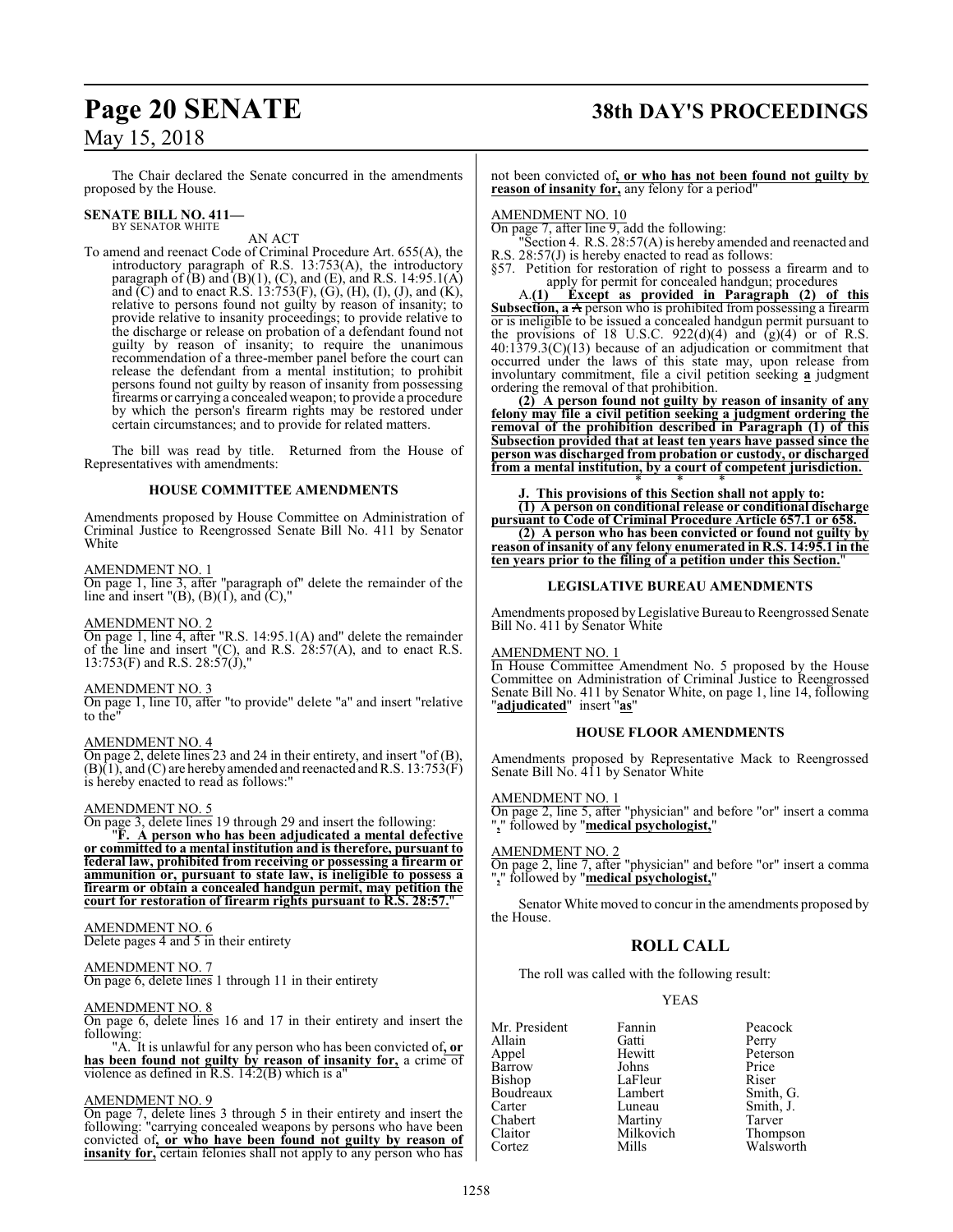# **38th DAY'S PROCEEDINGS Page 21 SENATE**

| Donahue<br>Erdey<br>Total $-36$ | Mizell<br>Morrish | Ward<br>White |  |
|---------------------------------|-------------------|---------------|--|
|                                 | <b>NAYS</b>       |               |  |
| Total $-0$                      | ABSENT            |               |  |

| Colomb    | Long | Morrell |
|-----------|------|---------|
| Total - 3 |      |         |

The Chair declared the Senate concurred in the amendments proposed by the House.

### **SENATE BILL NO. 412—** BY SENATOR WHITE

AN ACT

To amend and reenact R.S. 32:808(A)(1), relative to salvage pools; to provide with respect to sales of motor vehicles in salvage pools; to provide with respect to persons authorized to be record keepers; and to provide for related matters.

The bill was read by title. Returned from the House of Representatives with amendments:

# **HOUSE FLOOR AMENDMENTS**

Amendments proposed by Representative Magee to Engrossed Senate Bill No. 412 by Senator White

# AMENDMENT NO. 1

On page 1, line 4, after "keepers;" and before "and to" insert "to provide for review of records;

AMENDMENT NO. 2

On page 1, at the end of line 12, insert "**The register shall be made available when requested by the commission within a reasonable period of time.** 

Senator White moved to concur in the amendments proposed by the House.

# **ROLL CALL**

The roll was called with the following result:

# YEAS

| Mr. President<br>Allain<br>Appel<br>Barrow<br>Carter<br>Chabert<br>Claitor<br>Cortez<br>Donahue<br>Erdey<br>Fannin<br>Gatti<br>Total - 35<br>Total $-0$ | Hewitt<br>Johns<br>LaFleur<br>Lambert<br>Luneau<br>Martiny<br>Milkovich<br>Mills<br>Mizell<br>Morrell<br>Morrish<br>Peacock<br>NAYS<br>ABSENT | Perry<br>Peterson<br>Price<br>Riser<br>Smith, G.<br>Smith, J.<br>Tarver<br>Thompson<br>Walsworth<br>Ward<br>White |
|---------------------------------------------------------------------------------------------------------------------------------------------------------|-----------------------------------------------------------------------------------------------------------------------------------------------|-------------------------------------------------------------------------------------------------------------------|
| Bishop<br>Boudreaux<br>Total - 4                                                                                                                        | Colomb<br>Long                                                                                                                                |                                                                                                                   |
|                                                                                                                                                         |                                                                                                                                               |                                                                                                                   |

The Chair declared the Senate concurred in the amendments proposed by the House.

# May 15, 2018

# **SENATE BILL NO. 419—**

BY SENATOR PETERSON

AN ACT To amend and reenact R.S. 34:1(A)(3) and R.S. 42:1112(D) and 1120.4(A) and to repeal R.S. 42: 1120.1, relative to the Board of Commissioners of the Port of New Orleans; to repeal recusal provisions for members of the Board of Commissioners of the Port of New Orleans; to provide relative to membership; to provide for certain terms and conditions; and to provide for related matters.

The bill was read by title. Returned from the House of Representatives with amendments:

# **HOUSE FLOOR AMENDMENTS**

Amendments proposed by Representative Talbot to Reengrossed Senate Bill No. 419 by Senator Peterson

# AMENDMENT NO. 1

On page 1, delete lines 9 through 17 in their entirety and insert in lieu thereof the following:

§1. Continuation; qualifications; appointments; terms; vacancies A. Membership; qualifications; vacancies.

\* \* \* (3) All members shall be experienced in the commerce or industry, or both, of the port area, and shall otherwise possess the qualifications prescribed by law. Notwithstanding any prohibition contained in Part II of Chapter 15 of Title 42 of the Louisiana Revised Statutes of 1950, <del>individuals employed in the maritime</del><br>industry may serve as members bereunder a member annointed members hereunder a member appointed **prior to August 1, 2018, employed in the maritime industry may serve as a member as provided in this Paragraph. The provisions of Title 42 of the Louisiana Revised Statutes of 1950 in effect on the date of the appointment of a member appointed prior to August 1, 2018, shall apply to that member for the term of that member**. The present members **appointed prior to August 1, 2018**, seven in number, shall continue to serve on the board for the duration oftheir respective terms**, and shall remain subject to the provisions of Title 42 of the Louisiana Revised Statutes of 1950 in effect on the date of that member's appointment. A member appointed on or after August 1, 2018, employed in the maritime industry may serve as a member as provided in this Paragraph, subject to the provisions of Title 42 of the Louisiana Revised Statues of 1950**.

AMENDMENT NO. 2

On page 2, delete lines 1 through 3 in their entirety

Senator Peterson moved to concur in the amendments proposed by the House.

# **ROLL CALL**

The roll was called with the following result:

# YEAS

| Mr. President | Gatti   | Perry     |
|---------------|---------|-----------|
| Allain        | Hewitt  | Peterson  |
| Appel         | Johns   | Price     |
| Barrow        | LaFleur | Riser     |
| Boudreaux     | Lambert | Smith, G. |
| Carter        | Luneau  | Smith, J. |
| Chabert       | Martiny | Tarver    |
| Cortez        | Mills   | Thompson  |
| Donahue       | Mizell  | Walsworth |
| Erdey         | Morrish | Ward      |
| Fannin        | Peacock | White     |
| Total - 33    |         |           |

**NAYS** 

Claitor Total - 1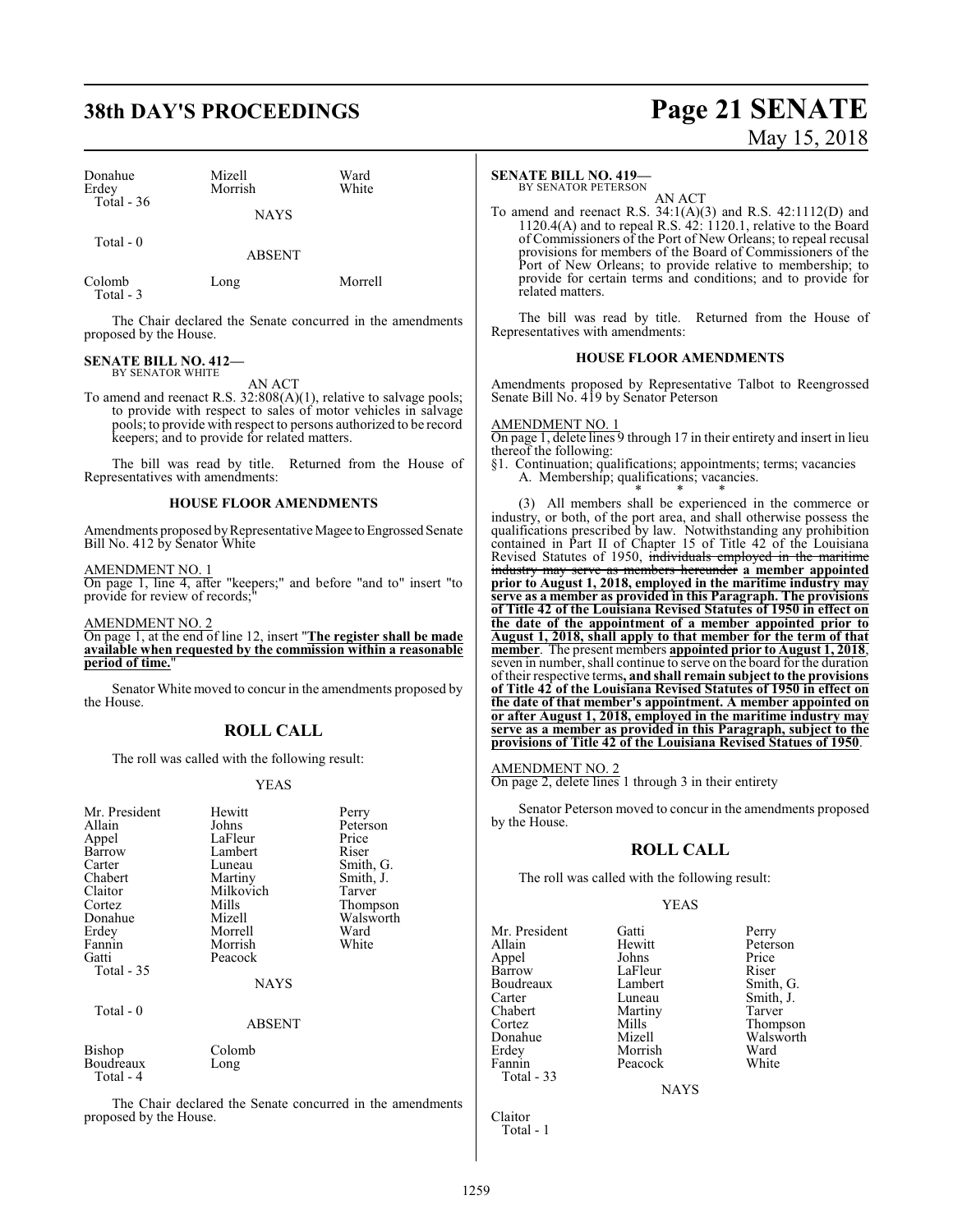# ABSENT

Bishop Long Morrell Total - 5

Milkovich

The Chair declared the Senate concurred in the amendments proposed by the House.

### **SENATE BILL NO. 442—** BY SENATOR MORRELL

AN ACT

To enact Chapter 58 of Title 51 of the Louisiana Revised Statutes of 1950, to be comprised of R.S. 51:3150 through 3152, relative to DNA testing kits; to provide relative to advertisement; to provide relative to notification; to provide for certain terms and conditions; and to provide for related matters.

On motion of Senator Morrell, the bill was read by title and returned to the Calendar, subject to call.

# **SENATE BILL NO. 457—**<br>BY SENATOR WALSWORTH

AN ACT

To amend and reenact R.S. 18:1300.2(C)(1) and 1300.5(A), relative to elections; to provide for information relative to recall petitions; to require further identification of the chairman and vice chairman of the recall; to provide for related matters.

The bill was read by title. Returned from the House of Representatives with amendments:

# **LEGISLATIVE BUREAU AMENDMENTS**

Amendments proposed by Legislative Bureau to Reengrossed Senate Bill No. 457 by Senator Walsworth

# AMENDMENT NO. 1

On page 1, line 4, following "recall;" insert "and"

# **HOUSE FLOOR AMENDMENTS**

Amendments proposed by Representative Shadoin to Reengrossed Senate Bill No. 457 by Senator Walsworth

# AMENDMENT NO. 1 On page 1, line 12, change "**a copy**" to "**copies**"

# AMENDMENT NO. 2

On page 1, delete lines 13 through 15 in their entirety and insert in lieu thereof the following: "**contain the name and signature of the chairman and vice chairman, respectively, or copies of current utility bills, bank statements, government checks, paychecks, or other government documents that show the name and address of the chairman and**"

# AMENDMENT NO. 3

On page 1, line 16, after "**chairman**" and before the period "**.**" insert a comma "**,**" and "**respectively**"

Senator Walsworth moved to concur in the amendments proposed by the House.

# **ROLL CALL**

The roll was called with the following result:

## YEAS

| Mr. President | Gatti   | Perry     |
|---------------|---------|-----------|
| Allain        | Hewitt  | Peterson  |
| Appel         | Johns   | Price     |
| Barrow        | LaFleur | Riser     |
| Bishop        | Lambert | Smith, G. |
| Boudreaux     | Luneau  | Smith, J. |

# **Page 22 SENATE 38th DAY'S PROCEEDINGS**

Thompson Walsworth<br>Ward

| Carter<br>Chabert<br>Claitor<br>Cortez<br>Donahue<br>Erdey<br>Fannin<br>Total - 37 | Martiny<br>Milkovich<br>Mills<br>Mizell<br>Morrell<br>Morrish<br>Peacock<br><b>NAYS</b> | Tarver<br>Thomp<br>Walsw<br>Ward<br>White |
|------------------------------------------------------------------------------------|-----------------------------------------------------------------------------------------|-------------------------------------------|
| Total - 0                                                                          | <b>ABSENT</b>                                                                           |                                           |
| Colomb                                                                             | ong                                                                                     |                                           |

Total - 2

The Chair declared the Senate concurred in the amendments proposed by the House.

# **SENATE BILL NO. 495-**

BY SENATOR MARTINY

AN ACT To amend and reenact the introductory paragraph of R.S. 15:574.4(H) and 574.9(D)(1), relative to parole; to provide for parole eligibility; to provide for revocation of parole; to provide for requirements; to provide for an effective date; and to provide for related matters.

The bill was read by title. Returned from the House of Representatives with amendments:

# **HOUSE COMMITTEE AMENDMENTS**

Amendments proposed by House Committee on Administration of Criminal Justice to Reengrossed Senate Bill No. 495 by Senator Martiny

# AMEND<u>MENT NO. 1</u>

On page1, delete line 2 in its entirety and insert "To amend and reenact R.S. 15:574.2(C)(4)(a)(introductory paragraph), 574.4(H), and 574.9(D)(1),"

# AMENDMENT NO. 2

On page 1, line 4, after "requirements;" and before "to provide for" insert the following: "to provide relative to administrative parole; to provide for the application of administrative parole to offenders who commit an offense on or after a certain date;

# AMENDMENT NO. 3

On page 1, line 7, after "Section 1." delete the remainder of the line and insert "R.S. 15:574.2(C)(4)(a)(introductoryparagraph), 574.4(H), and 574.9(D)(1) are"

# AMENDMENT NO. 4

On page 1, between lines 8 and 9, insert the following:

"§574.2. Committee on parole, Board of Pardons; membership; qualifications; vacancies; compensation; domicile; venue; meetings; quorum; panels; powers and duties; transfer of property to committee; representation of applicants before the committee; prohibitions \* \* \*

C.

\* \* \* (4)(a) Notwithstanding any provision of law to the contrary, each offender who commits an offense on or after November 1, 2017, **2020,** other than a crime of violence as defined in R.S. 14:2(B) or a sex offense as defined in R.S. 15:541, and eligible for parole pursuant to R.S. 15:574.4(A)(1), except those sentenced under R.S. 15:529.1 or R.S. 13:5401, shall be released on administrative parole on the offender's parole eligibility date without a hearing before the committee if all of the following conditions are met: \* \* \*"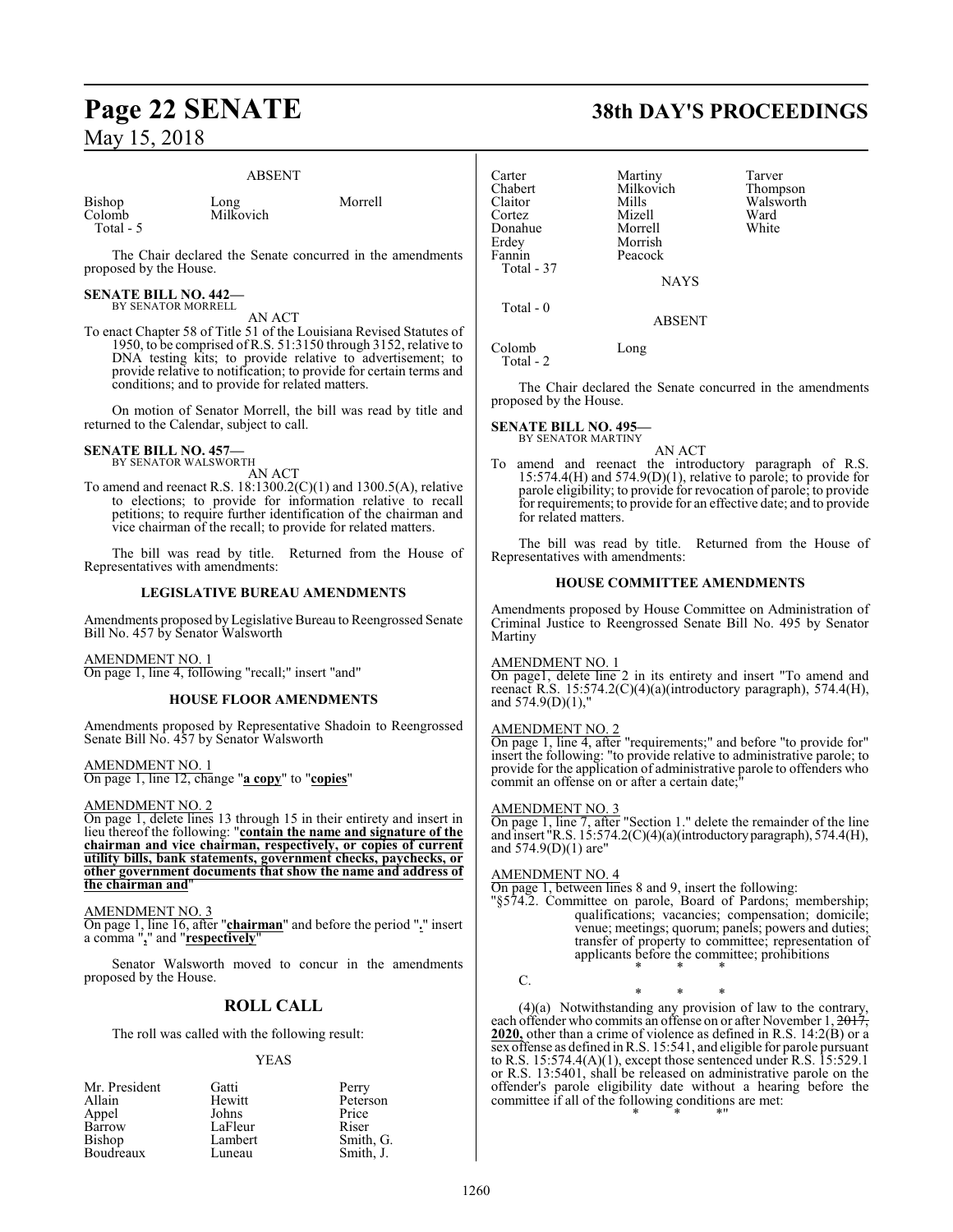# **38th DAY'S PROCEEDINGS Page 23 SENATE**

# **HOUSE FLOOR AMENDMENTS**

Amendments proposed by Representative Mack to Reengrossed Senate Bill No. 495 by Senator Martiny

AMENDMENT NO. 1

On page 2, line 5, after "**only if**" delete the remainder of the line and insert the following: "**all members on the committee on parole vote unanimously in the**"

Senator Martiny moved to reject the amendments proposed by the House.

# **ROLL CALL**

The roll was called with the following result:

### YEAS

| Mr. President<br>Allain<br>Appel<br>Barrow<br>Bishop<br>Boudreaux<br>Carter<br>Chabert<br>Claitor<br>Cortez<br>Donahue<br>Erdey<br>Total - 34 | Fannin<br>Gatti<br>Hewitt<br>LaFleur<br>Lambert<br>Luneau<br>Martiny<br>Mills<br>Mizell<br>Morrell<br>Morrish<br>Peacock<br><b>NAYS</b> | Perry<br>Peterson<br>Price<br>Riser<br>Smith, G.<br>Smith, J.<br>Tarver<br>Thompson<br>Walsworth<br>White |
|-----------------------------------------------------------------------------------------------------------------------------------------------|-----------------------------------------------------------------------------------------------------------------------------------------|-----------------------------------------------------------------------------------------------------------|
| Milkovich<br>Total - 1                                                                                                                        | ARSENT                                                                                                                                  |                                                                                                           |

Colomb Johns Ward Total - 4

The Chair declared the Senate rejected the amendments proposed by the House.

### **SENATE BILL NO. 520—** BY SENATOR WHITE

AN ACT

To authorize and provide for the transfer of certain state property; to authorize the transfer of certain state property in Tangipahoa Parish; to provide for the property description; to provide terms and conditions; and to provide for related matters.

The bill was read by title. Returned from the House of Representatives with amendments:

# **HOUSE COMMITTEE AMENDMENTS**

Amendments proposed by House Committee on Natural Resources and Environment to Engrossed Senate Bill No. 520 by Senator White

# AMENDMENT NO. 1

On page 1, line 2, change "property" to "properties"

# AMENDMENT NO. 2

On page 1, line 3, after "state" change "property" to "properties" and after "Parish" insert "and St. Martin Parish"

## AMENDMENT NO. 3

On page 1, at the beginning of line 4, change "description" to "descriptions"

# May 15, 2018

AMENDMENT NO. 4

On page 2, after line 2, insert the following:

"**Section 3. The commissioner of the division of administration, notwithstanding any other provision of law to the contrary, is hereby authorized and empowered to convey, transfer, assign, lease, or deliver any interest, excluding mineral rights, the state may have to all or any portion of the following described parcels of state property in St. Martin Parish to Ciriaque Degeyter:**

**Property Description of a 1.61 Acre Tract of Land:**

**A certain parcel of ground, being a 1.61 acre Lot of Land, located in Section 11, Township 9 South, Range 7 East, Southwestern Land District, St. Martin Parish, Louisiana and being more particularly described as follows: Commencing at the Southeast corner of Section 11, Township 9 South, Range 7 East; thence North 00 minutes 09 minutes 52 seconds East a distance of 1,508.17'; thence North 54 degrees 54 minutes 57 seconds West a distance of 1907.29 to the Point of Beginning and being the Southeast Corner of a 1.61 Acre Lot; thence along the North Right of Way of Louisiana Highway 3177 the following course and distance, North 54 degrees 37 minutes 57 seconds West a distance of 183.32'; thence leaving said Highway Right of Way and going North 35 degrees 22 minutes 28 seconds East a distance of 391.28' to the Lake Meander Line of Butte La Rose Bay: thence along said Lake Meander Line the following courses and distances: South 02 degrees 43 minutes 29 seconds East a distance of 48.51'; thence South 15 degrees 28 minutes 10 seconds East a distance of 66.00'; thence South 40 degrees 29 minutes 33 seconds East a distance of 189.20'; thence leaving said Lake Meander Line and going South 52 degree s25 minutes 23 seconds West a distance of 277.37' to the point of beginning.**

**This description is based on the property boundary survey and plat made by C. L. Jack Stelly, Professional Land Surveyor, dated March 25, 1997.**

**Property Description of a 0.58 Acre Tract of Land (State of Louisiana owning a one-third interest):**

**A certain parcel of ground, being a 0.58 acre Lot of Land, Located in Section 11, Township 9 South, Range 7 East, Southwestern Land District, St. Martin Parish, Louisiana and being more particularly described as follows: Commencing at the Southeast Corner of Section 11, Township 9 South, Range 7 East; thence North 00 degrees 09 minutes 52 seconds East a distance of 1508.17'; thence North 54 degrees 54 minutes 57 seconds West a distance of 1907.29'; thence North 52 degrees 25 minutes 23 seconds East a distance of 277.37' to the Point of Beginning being the Southeast Corner of a 0.58 Lot; thence North 40 degrees 29 minutes 33 seconds West a distance of 189.20'; thence North 15 degrees 28 minutes 10 seconds West a distance of 66.00'; thence North 02 degrees 43 minutes 29 seconds West a distance of 48.51' to the shoreline of Butte La Rose Bay; thence along the said shoreline of Butte La Rose Bay the following courses and distances: South 54 degrees 25 minutes 00 seconds East a distance of 161.20'; thence South 57 degrees 51 minutes 53 seconds East a distance of 144.66'; thence leaving said shoreline and going South 52 degrees 23 minutes 36 seconds West a distance of 40.76'; thence South 52 degrees 28 minutes 11 seconds a distance of 99.04' to the Point of Beginning.**

**This description is based on a property boundary survey and plat made by C. L. Jack Stelly, Professional Land Surveyor, dated March 25, 1997.**

**Section 4. The commissioner of the division of administration is hereby authorized to enter into such agreements, covenants, conditions, and stipulations and to execute such documents as necessary to properly effectuate any conveyance, transfer, assignment, lease or delivery of title, excluding mineral rights, to the property described in Section 3 of this Act, and as more specifically described in any such agreements entered into and documents executed by and between the commissioner of the division of administration and Ciriaque Degeyter in exchange of consideration proportionate to the appraised value of the property.**

**Section 5. The commissioner of the division of administration, notwithstanding any other provision of law to the contrary, is hereby authorized and empowered to convey,**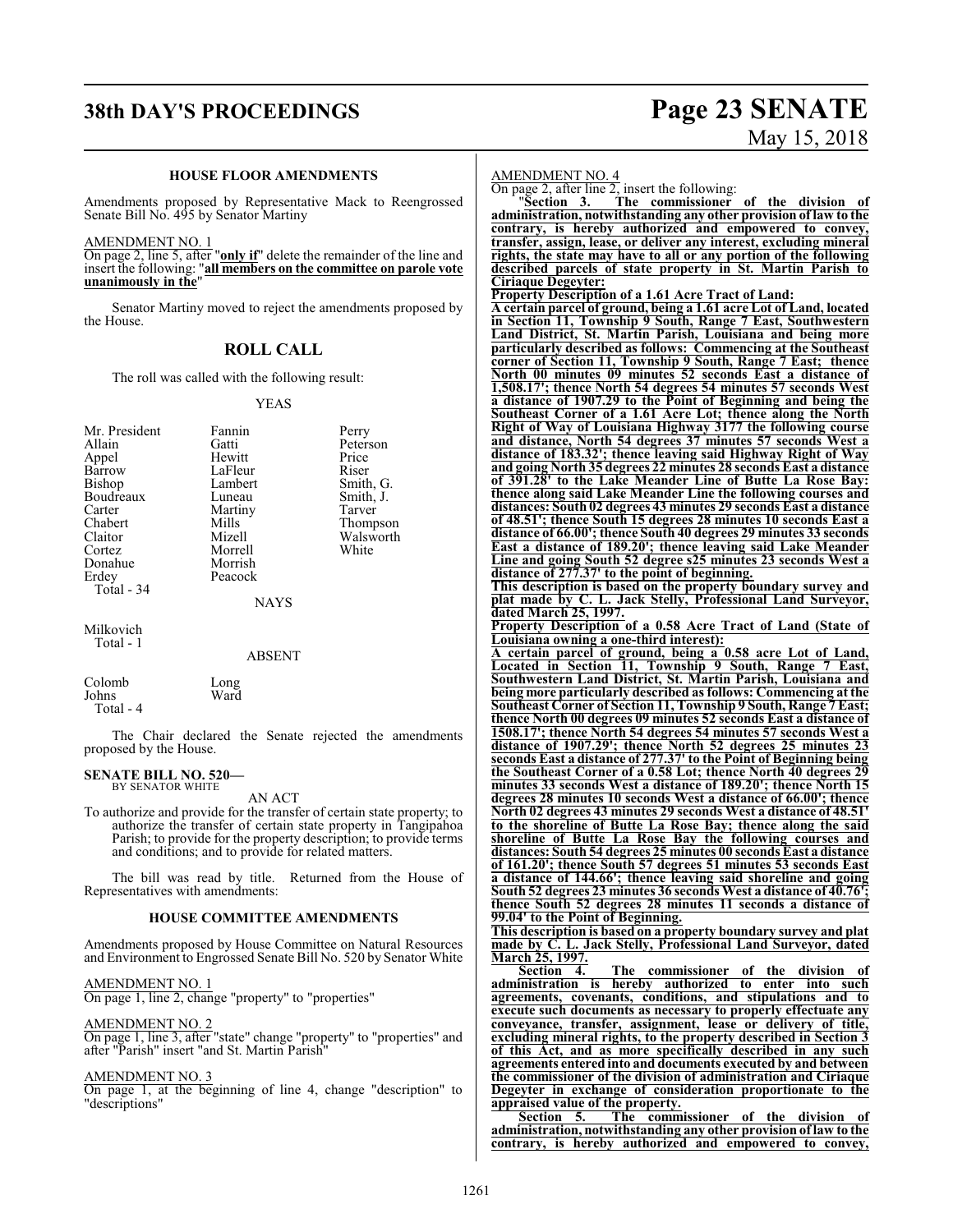# **Page 24 SENATE 38th DAY'S PROCEEDINGS**

May 15, 2018

**transfer, assign, lease, or deliver any interest, excluding mineral rights, the state may have to all or any portion of the following described parcel of state property in St. Martin Parish to Brian Keith Arsement:**

**That certain tract or parcel of state owned land identified as Campsite Lot 2, Butte LaRose Area, located in the dried lake bed of an unnamed lake in front of Section 11, and a portion of Lot 6, Section 11, Township 9 South, Range 7 East, Louisiana Meridian and more fully shown on the plat dated March 25, 1997 by C. L. Jack Stelly.**

**Section 6. The commissioner of the division of administration is hereby authorized to enter into such agreements, covenants, conditions, and stipulations and to execute such documents as necessary to properly effectuate any conveyance, transfer, assignment, lease or delivery of title, excluding mineral rights, to the property described in Section 5 of this Act, and as more specifically described in any such agreements entered into and documents executed by and between the commissioner of the division of administration and Brian Keith Arsement in exchange of considerationproportionate to the appraised value of the property.**

**Section 7. This Act shall become effective upon signature by the governor or, if not signed by the governor, upon expiration of the time for bills to become law without signature by the governor, as provided by Article III, Section 18 of the Constitution of Louisiana. If vetoed by the governor and subsequently approved by the legislature, this Act shall become effective on the day following such approval.**"

Senator White moved to concur in the amendments proposed by the House.

# **ROLL CALL**

The roll was called with the following result:

## YEAS

| Mr. President | Fannin    | Peacock   |
|---------------|-----------|-----------|
| Allain        | Gatti     | Perry     |
| Appel         | Hewitt    | Peterson  |
| Barrow        | LaFleur   | Price     |
| Bishop        | Lambert   | Riser     |
| Boudreaux     | Luneau    | Smith, G. |
| Carter        | Martiny   | Smith, J. |
| Chabert       | Milkovich | Tarver    |
| Claitor       | Mills     | Thompson  |
| Cortez        | Mizell    | Walsworth |
| Donahue       | Morrell   | White     |
| Erdey         | Morrish   |           |
| Total - 35    |           |           |
|               | NAYS      |           |

Total - 0

## ABSENT

| Colomb    | Long |
|-----------|------|
| Johns     | Ward |
| Total - 4 |      |

The Chair declared the Senate concurred in the amendments proposed by the House.

### **SENATE BILL NO. 559— (Substitute of Senate Bill No. 468 by Senator Morrish)** BY SENATORS MORRISH AND JOHNS

AN ACT

To amend and reenact R.S. 4:707(D) and (F)(3) and to enact R.S. 4:707(E)(6), relative to charitable raffles, bingo, and keno; to provide for licensure; to provide for a license to conduct raffles; to authorize public institutions of higher education to conduct raffles under certain circumstances; and to provide for related matters.

The bill was read by title. Returned from the House of Representatives with amendments:

# **HOUSE COMMITTEE AMENDMENTS**

Amendments proposed by House Committee on Administration of Criminal Justice to Engrossed Senate Bill No. 559 by Senator Morrish

## AMENDMENT NO. 1

On page 2, line 2, change "**public institutions of higher learning**" to "**public institutions of higher education**"

# AMENDMENT NO. 2

On page 2, line 11, change "**public institutions of higher learning**" to "**public institutions of higher education**"

# AMENDMENT NO. 3

On page 3, line 1, change "**institute**" to "**institution**"

Senator Morrish moved to concur in the amendments proposed by the House.

# **ROLL CALL**

The roll was called with the following result:

### YEAS

ABSENT

Martiny

| Allain        | Gatti       | Morrish   |
|---------------|-------------|-----------|
| Bishop        | Hewitt      | Peacock   |
| Carter        | Luneau      | Peterson  |
| Chabert       | Milkovich   | Price     |
| Claitor       | Mills       | Smith, J. |
| Cortez        | Morrell     | Tarver    |
| Total - 18    |             |           |
|               | <b>NAYS</b> |           |
| Mr. President | Fannin      | Thompson  |
| Appel         | Lambert     | Walsworth |
| Barrow        | Mizell      | Ward      |

Barrow Mizell Ward<br>
Donahue Perry White Donahue Perry<br>Erdey Riser Erdey Total - 14

Boudreaux LaFleur Smith, G.<br>Colomb Long Colomb<br>Johns Total - 7

The Chair declared the Senate failed to concur in the House amendments.

# **Senate Bills and Joint Resolutions Returned from the House of Representatives with Amendments, Subject to Call**

# **Called from the Calendar**

Senator Morrell asked that Senate Bill No. 442 be called from the Calendar.

# **SENATE BILL NO. 442—**

BY SENATOR MORRELL AN ACT

To enact Chapter 58 of Title 51 of the Louisiana Revised Statutes of 1950, to be comprised of R.S. 51:3150 through 3152, relative to DNA testing kits; to provide relative to advertisement; to provide relative to notification; to provide for certain terms and conditions; and to provide for related matters.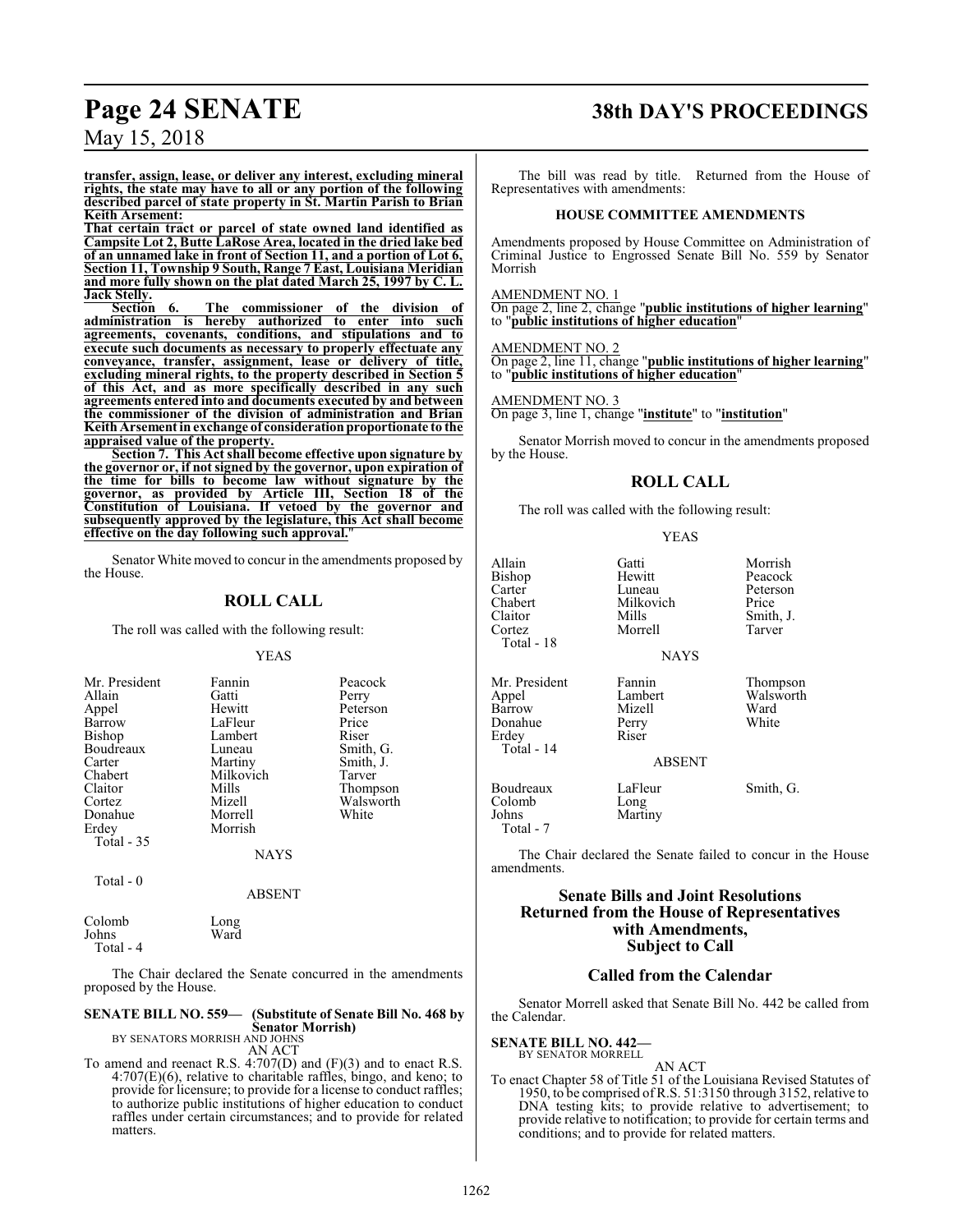# **38th DAY'S PROCEEDINGS Page 25 SENATE**

May 15, 2018

The bill was read by title. Returned from the House of Representatives with amendments:

# **HOUSE COMMITTEE AMENDMENTS**

Amendments proposed by House Committee on Commerce to Reengrossed Senate Bill No. 442 by Senator Morrell

AMENDMENT NO. 1

On page 1, line 3, change "R.S. 51:3150 through 3152" to "R.S. 51:3151 and 3152" and delete "to provide relative to"

AMENDMENT NO. 2 On page 1, line 4, delete "advertisement;"

AMENDMENT NO. 3

On page 1, line 5, after "conditions;" insert "to provide for violations and penalties;"

AMENDMENT NO. 4 On page 1, line 8, change "R.S. 51:3152 through 3152" to "R.S. 51:3151 and 3152"

AMENDMENT NO. 5 On page 1, delete lines 9 through 17 in their entirety

AMENDMENT NO. 6

On page 2, delete lines 1 through 20 in their entirety and insert in lieu thereof the following:

"**§3151. DNA testing kits; notice to user**

**A. Any company selling kits for DNA testing for any purpose shall provide the user of such kit with notice in a concise and easy-to-read manner informing the user of all of the following to the extent they apply to the DNA testing kit being provided by the company:**

**(1) Whether the user's DNA may be used for scientific research or analysis unrelated to the service that was purchased, and whether express consent is required for such research or analysis.**

**(2) Information on the nature of the scientific research and analysis unrelated to the service that was purchased that may be conducted with the user's DNA.**

**(3) Whether the user has the option to withhold consent to the use of his DNA for scientific research or analysis unrelated to the service that was purchased.**

**(4)(a) Whether the user's DNA may be shared with a third party for a purpose unrelated to the service that was purchased. (b) Whether the user's DNA may be sold to a third party for**

**any purpose.**

**(5) Whether the user has the ability to have his DNA destroyed by the company upon his request.**

**(6) A statement as to whether the user relinquishes ownership of his DNA by submitting his DNA for testing.**

**B. The company shall provide to the user the notices required in Subsection A of this Section through either of the following methods:**

**(1) A website or mobile application, if the user is required to access the website or mobile application in order to obtain the DNA testing service that was purchased.**

**(2) Through a written notice included in the box in which the testing kit is provided.**"

# **LEGISLATIVE BUREAU AMENDMENTS**

Amendments proposed by Legislative Bureau to Reengrossed Senate Bill No. 442 by Senator Morrell

# AMENDMENT NO. 1

In House Committee Amendment No. 4 proposed by the House Committee on Commerce to Reengrossed Senate Bill No. 442 by Senator Morrell, on page 1, line 10, following ""R.S. 51:" and before "through" change "3152" to "3150"

# **HOUSE FLOOR AMENDMENTS**

Amendments proposed by Representative Crews to Reengrossed Senate Bill No. 442 by Senator Morrell

AMENDMENT NO. 1

On page 2, line 5, after "following" and before the colon ":" insert "**if the purchaser's DNA may be used in other laboratory research or analysis other than the service that was purchased**"

Senator Morrell moved to reject the amendments proposed by the House.

# **ROLL CALL**

The roll was called with the following result:

YEAS

Mr. President Gatti Peacock Allain Hewitt<br>Appel Johns Boudreaux Lambert<br>Carter Luneau Claitor Milkovich<br>Cortez Mills Fannin Morrish Total - 35

Total - 0

Johns Peterson<br>LaFleur Price Barrow LaFleur Price<br>Boudreaux Lambert Riser Carter Luneau Smith, G. Chabert Martiny Smith, J.<br>Claitor Milkovich Tarver Mills Thompson<br>Mizell Ward Donahue Mizell Ward<br>Erdey Morrell White Morrell

**NAYS** 

ABSENT

Bishop<br>Colomb Long<br>Walsworth Total - 4

The Chair declared the Senate rejected the amendments proposed by the House.

# **Special Order of the Day No. 1**

**HOUSE BILL NO. 1—**

BY REPRESENTATIVE HENRY

AN ACT Making annual appropriations for Fiscal Year 2018-2019 for the ordinary expenses of the executive branch of state government, pensions, public schools, public roads, public charities, and state institutions and providing with respect to the expenditure of said appropriations.

# **Floor Amendments**

Senator LaFleur proposed the following amendments.

# **SENATE FLOOR AMENDMENTS**

Amendments proposed by Senator LaFleur to Reengrossed House Bill No. 1 by Representative Henry

# AMENDMENT NO. 1

In Senate Committee Amendment No. 1, proposed by the Senate Committee on Finance and adopted by the Senate on May 11, 2018, on page 1, delete lines 3 through 7, and insert the following: "The commissioner of administration is hereby authorized and directed to reduce the means of finance from Discretionary State General Fund (Direct) at the FY 2018-2019 Executive Budget Recommendation level by 24.2 percent (\$27,175,091). The commissioner of administration is further authorized and directed to adjust any other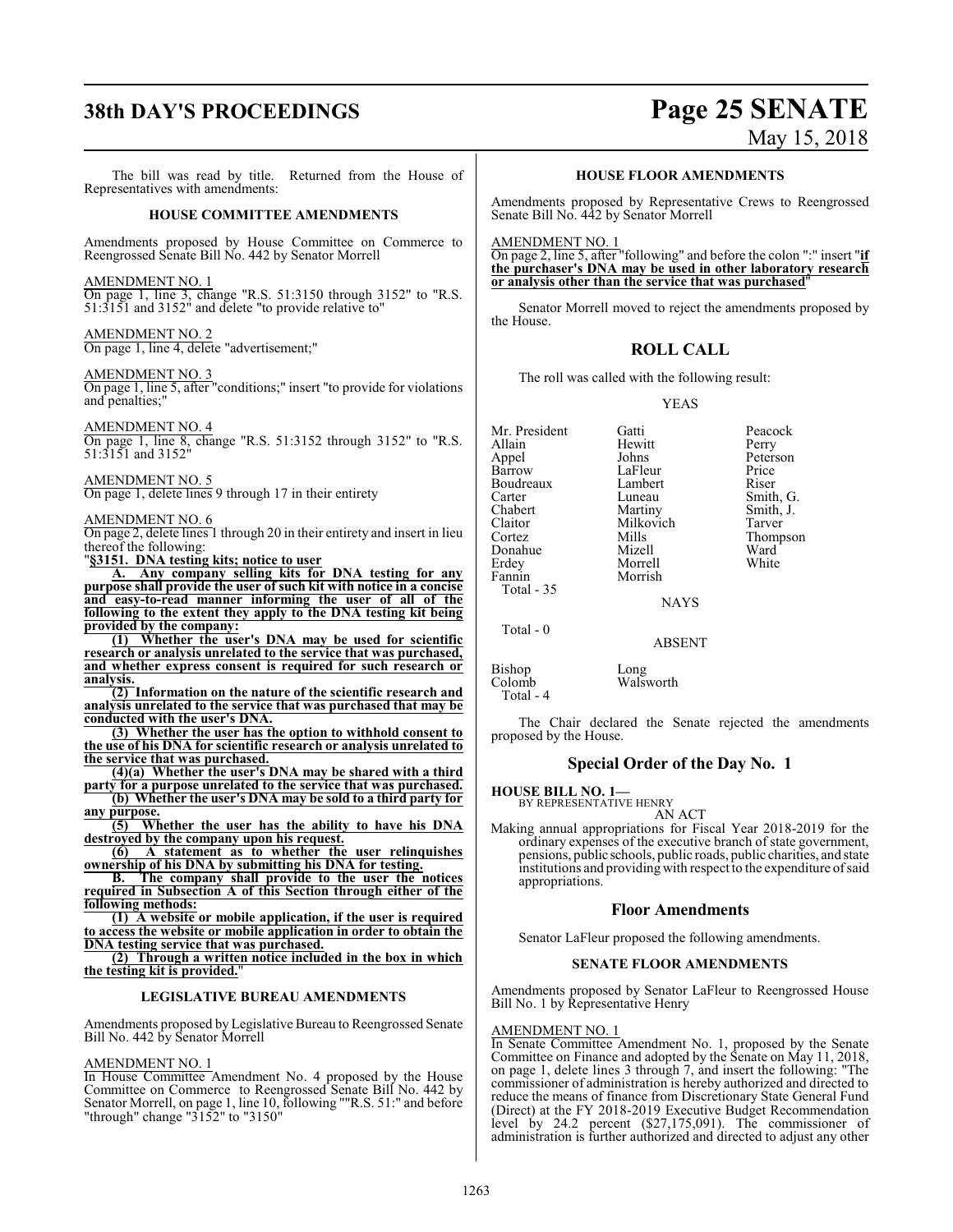# **Page 26 SENATE 38th DAY'S PROCEEDINGS**

means of finance contained in this Schedule that would be affected by a reduction in State General Fund (Direct)."

# AMENDMENT NO. 2

In Senate Committee Amendment No. 11, proposed by the Senate Committee on Finance and adopted by the Senate on May 11, 2018, on page 2, delete lines 21 through 25, and insert the following: "The commissioner of administration is hereby authorized and directed to reduce the means of finance from Discretionary State General Fund (Direct) at the FY 2018-2019 Executive Budget Recommendation level by 24.2 percent (\$1,203,093). The commissioner of administration is further authorized and directed to adjust any other means of finance contained in this Schedule that would be affected by a reduction in State General Fund (Direct)."

# AMENDMENT NO. 3

In Senate Committee Amendment No. 12, proposed by the Senate Committee on Finance and adopted by the Senate on May 11, 2018, on page 2, delete lines 28 through 32, and insert the following: "The commissioner of administration is hereby authorized and directed to reduce the means of finance from Discretionary State General Fund (Direct) at the FY 2018-2019 Executive Budget Recommendation level by 24.2 percent (\$6,484,890). The commissioner of administration is further authorized and directed to adjust any other means of finance contained in this Schedule that would be affected by a reduction in State General Fund (Direct)."

# AMENDMENT NO. 4

In Senate Committee Amendment No. 14, proposed by the Senate Committee on Finance and adopted by the Senate on May 11, 2018, on page 3, delete lines 3 through 7, and insert the following: "The commissioner of administration is hereby authorized and directed to reduce the means of finance from Discretionary State General Fund (Direct) at the FY 2018-2019 Executive Budget Recommendation level by 24.2 percent (\$3,600,506). The commissioner of administration is further authorized and directed to adjust any other means of finance contained in this Schedule that would be affected by a reduction in State General Fund (Direct)."

# AMENDMENT NO. 5

In Senate Committee Amendment No. 15, proposed by the Senate Committee on Finance and adopted by the Senate on May 11, 2018, on page 3, delete lines 10 through 14, and insert the following: "The commissioner of administration is hereby authorized and directed to reduce the means of finance from Discretionary State General Fund (Direct) at the FY 2018-2019 Executive Budget Recommendation level by 24.2 percent (\$186,259). The commissioner of administration is further authorized and directed to adjust any other means of finance contained in this Schedule that would be affected by a reduction in State General Fund (Direct)."

# AMENDMENT NO. 6

In Senate Committee Amendment No. 18, proposed by the Senate Committee on Finance and adopted by the Senate on May 11, 2018, on page 3, delete lines 31 through 35, and insert the following: "The commissioner of administration is hereby authorized and directed to reduce the means of finance from Discretionary State General Fund (Direct) at the FY 2018-2019 Executive Budget Recommendation level by 24.2 percent (\$3,223,154). The commissioner of administration is further authorized and directed to adjust any other means of finance contained in this Schedule that would be affected by a reduction in State General Fund (Direct)."

# AMENDMENT NO. 7

In Senate Committee Amendment No. 25, proposed by the Senate Committee on Finance and adopted by the Senate on May 11, 2018, on page 4, delete lines 18 through 22, and insert the following: "The commissioner of administration is hereby authorized and directed to reduce the means of finance from Discretionary State General Fund (Direct) at the FY 2018-2019 Executive Budget Recommendation level by 24.2 percent (\$4,327,135). The commissioner of administration is further authorized and directed to adjust any other means of finance contained in this Schedule that would be affected by a reduction in State General Fund (Direct)."

# AMENDMENT NO. 8

In Senate Committee Amendment No. 27, proposed by the Senate Committee on Finance and adopted by the Senate on May 11, 2018, on page 4, delete lines 27 through 31, and insert the following: "The commissioner of administration is hereby authorized and directed to reduce the means of finance from Discretionary State General Fund (Direct) at the FY 2018-2019 Executive Budget Recommendation level by 24.2 percent (\$6,737,022). The commissioner of administration is further authorized and directed to adjust any other means of finance contained in this Schedule that would be affected by a reduction in State General Fund (Direct)."

# AMENDMENT NO. 9

In Senate Committee Amendment No. 40, proposed by the Senate Committee on Finance and adopted by the Senate on May 11, 2018, on page 5, delete lines 32 through 36, and insert the following: "The commissioner of administration is hereby authorized and directed to reduce the means of finance from Discretionary State General Fund (Direct) at the FY 2018-2019 Executive Budget Recommendation level by 24.2 percent (\$41,574,903). The commissioner of administration is further authorized and directed to adjust any other means of finance contained in this Schedule that would be affected by a reduction in State General Fund (Direct).'

# AMENDMENT NO. 10

In Senate Committee Amendment No. 66, proposed by the Senate Committee on Finance and adopted by the Senate on May 11, 2018, on page 9, delete lines 23 through 27, and insert the following: "The commissioner of administration is hereby authorized and directed to reduce the means of finance from Discretionary State General Fund (Direct) at the FY 2018-2019 Executive Budget Recommendation level by 24.2 percent (\$34,712,518). The commissioner of administration is further authorized and directed to adjust any other means of finance contained in this Schedule that would be affected by a reduction in State General Fund (Direct)."

# AMENDMENT NO. 11

In Senate Committee Amendment No. 67, proposed by the Senate Committee on Finance and adopted by the Senate on May 11, 2018, on page 9, delete lines 30 through 34, and insert the following: "The commissioner of administration is hereby authorized and directed to reduce the means of finance from Discretionary State General Fund (Direct) at the FY 2018-2019 Executive Budget Recommendation level by 24.2 percent (\$2,111,043). The commissioner of administration is further authorized and directed to adjust any other means of finance contained in this Schedule that would be affected by a reduction in State General Fund (Direct)."

# AMENDMENT NO. 12

In Senate Committee Amendment No. 72, proposed by the Senate Committee on Finance and adopted by the Senate on May 11, 2018, on page 10, line 27, between "," and "and" insert "Hazardous Waste Site Cleanup Fund (\$221,517),".

# AMENDMENT NO. 13

In Senate Committee Amendment No. 78, proposed by the Senate Committee on Finance and adopted by the Senate on May 11, 2018, on page 11, delete lines 12 through 16, and insert the following: "The commissioner of administration is hereby authorized and directed to reduce the means of finance from Discretionary State General Fund (Direct) at the FY 2018-2019 Executive Budget Recommendation level by 24.2 percent (\$1,792,398). The commissioner of administration is further authorized and directed to adjust any other means of finance contained in this Schedule that would be affected by a reduction in State General Fund (Direct)."

# AMENDMENT NO. 14

In Senate Committee Amendment No. 84, proposed by the Senate Committee on Finance and adopted by the Senate on May 11, 2018, on page 12, delete lines lines 13 through 17, and insert the following: "The commissioner of administration is hereby authorized and directed to reduce the means of finance from Discretionary State General Fund (Direct) at the FY 2018-2019 Executive Budget Recommendation level by 24.2 percent (\$1,213,245). The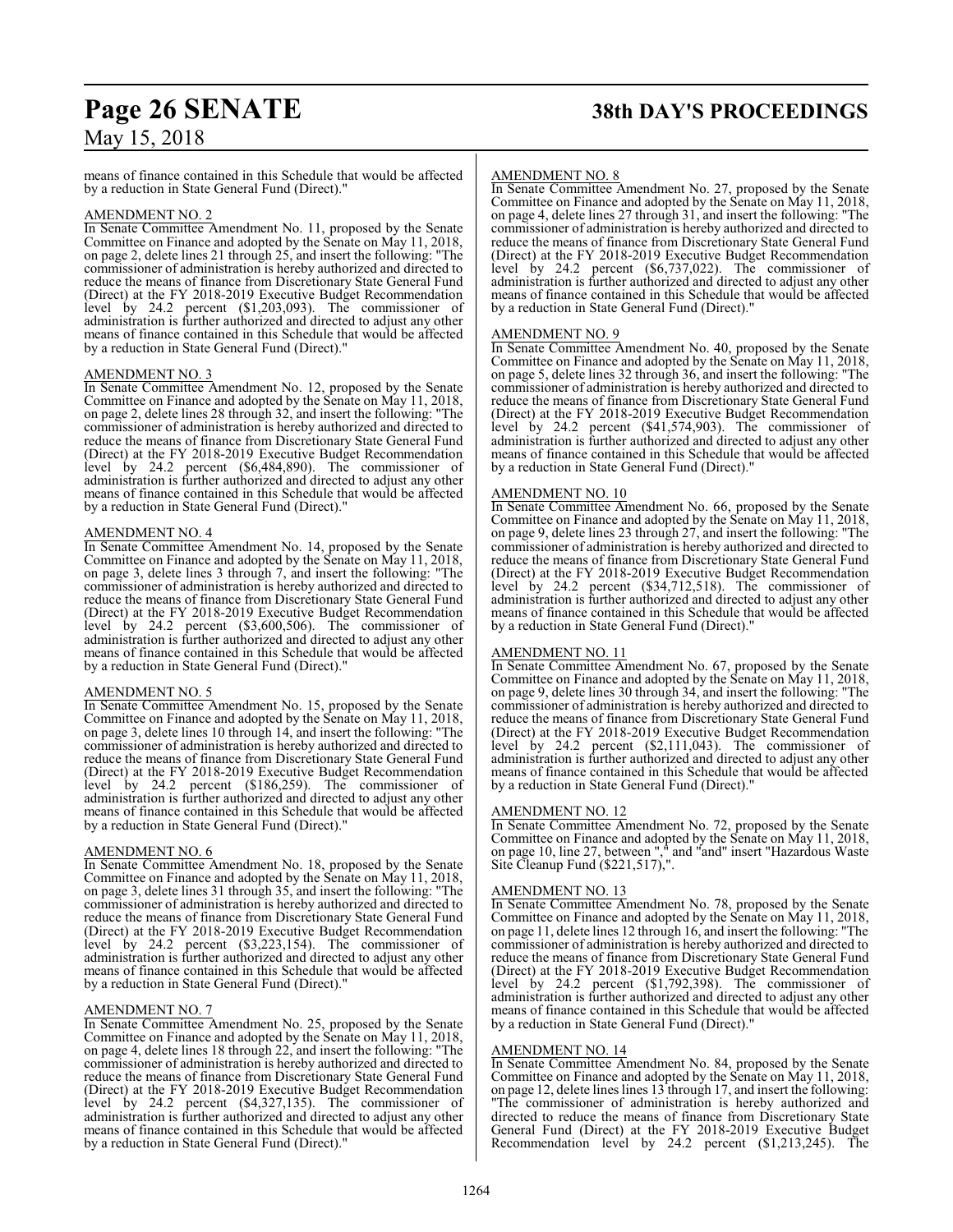# **38th DAY'S PROCEEDINGS Page 27 SENATE**

# May 15, 2018

commissioner of administration is further authorized and directed to adjust any other means of finance contained in this Schedule that would be affected by a reduction in State General Fund (Direct)."

# AMENDMENT NO. 15

In Senate Committee Amendment No. 86, proposed by the Senate Committee on Finance and adopted by the Senate on May 11, 2018, on page 12, delete lines 26 through 38, and insert the following: "The commissioner of administration is hereby authorized and directed to reduce the means of finance from Discretionary State General Fund (Direct) at the FY 2018-2019 Executive Budget Recommendation level by 10.8 percent (\$70,379,221), specifically excluding any reductions to the Louisiana State University Health Sciences Center - New Orleans, the Louisiana State University Health Sciences Center

- Shreveport, the Go Grants Program, the Taylor Opportunity Program for Students (TOPS), and the Louisiana Student Tuition Assistance and Revenue Trust Programs Savings Enhancement. The commissioner of administration is further authorized and directed to adjust any other means of finance contained in this Schedule that would be affected by a reduction in State General Fund (Direct).

Provided, however, that of the State General Fund (Direct) appropriated herein to the Board of Regents for distribution to the various higher education management boards, the formula and plan developed by the board shall not result in any reduction in funding for the Louisiana State University Health Sciences Center at New Orleans nor the Louisiana State University Health Sciences Center at Shreveport below the amount budgeted in Fiscal Year 2017-2018 as of December 1, 2017.

# AMENDMENT NO. 16

In Senate Committee Amendment No. 94, proposed by the Senate Committee on Finance and adopted by the Senate on May 11, 2018, on page 13, delete lines 32 through 36, and insert the following: "The commissioner of administration is hereby authorized and directed to reduce the means of finance from Discretionary State General Fund (Direct) at the FY 2018-2019 Executive Budget Recommendation level by 24.2 percent (\$9,783,880). The commissioner of administration is further authorized and directed to adjust any other means of finance contained in this Schedule that would be affected by a reduction in State General Fund (Direct)."

# AMENDMENT NO. 17

In Senate Committee Amendment No. 95, proposed by the Senate Committee on Finance and adopted by the Senate on May 11, 2018, on page 13, delete lines 39 and 40, and on page 14, delete lines 1 through 3, and insert the following: "The commissioner of administration is hereby authorized and directed to reduce the means of finance from Discretionary State General Fund (Direct) at the FY 2018-2019 Executive Budget Recommendation level by 24.2 percent (\$26,816,627). The commissioner of administration is further authorized and directed to adjust any other means of finance contained in this Schedule that would be affected by a reduction in State General Fund (Direct)."

## AMENDMENT NO. 18

In Senate Committee Amendment No. 97, proposed by the Senate Committee on Finance and adopted by the Senate on May 11, 2018, on page 14, between lines 16 and 17, insert the following:

| "Interagency Transfers from the Minimum |          |
|-----------------------------------------|----------|
| <b>Foundation Program</b>               | 250,000" |

## AMENDMENT NO. 19

In Senate Committee Amendment No. 97, proposed by the Senate Committee on Finance and adopted by the Senate on May 11, 2018, on page 14, at the end of line 17, delete "\$1,250,020" and insert "\$1,000,020".

# AMENDMENT NO. 20

In Senate Committee Amendment No. 101, proposed by the Senate Committee on Finance and adopted by the Senate on May 11, 2018, on page 14, delete lines 36 through 40, and insert the following: "The commissioner of administration is hereby authorized and directed to reduce the means of finance from Discretionary State General Fund

(Direct) at the FY 2018-2019 Executive Budget Recommendation level by 24.2 percent (\$23,132,392). The commissioner of administration is further authorized and directed to adjust any other means of finance contained in this Schedule that would be affected by a reduction in State General Fund (Direct)."

# AMENDMENT NO. 21

In Senate Committee Amendment No. 117, proposed by the Senate Committee on Finance and adopted by the Senate on May 11, 2018, on page 18, line 8, after "Conference.", insert the following: "To the extent sufficient revenues are not enacted in the 2018 Second Extraordinary Session of the Legislature to fully fund each appropriation contained herein, the revenues recognized shall be distributed on a pro rata basis.'

# AMENDMENT NO. 22

In Senate Committee Amendment No. 117, proposed by the Senate Committee on Finance and adopted by the Senate on May 11, 2018, on page 20, delete lines 41 and 42, and on page 21, delete line 1, and insert the following:

| "EXPENDITURES:                                                   |                 |
|------------------------------------------------------------------|-----------------|
| North Region Program                                             |                 |
| Authorized Positions                                             |                 |
| Discretionary Expenditures                                       | 2,443,83        |
| <b>Central Southwest Region Program<br/>Authorized Positions</b> |                 |
| Discretionary Expenditures                                       | 4,202,90        |
| Southeast Region Program                                         |                 |
| Authorized Positions                                             |                 |
| Discretionary Expenditures                                       | \$<br>4,087,150 |
| Contract Services Program                                        |                 |
| Discretionary Expenditures                                       | 16,120          |
| <b>TOTAL EXPENDITURES</b>                                        | 10,750,000      |
|                                                                  |                 |
| <b>MEANS OF FINANCE</b>                                          |                 |
| State General Fund (Direct)                                      | 10,750,000      |
| TOTAL MEANS OF FINANCING                                         |                 |

AMENDMENT NO. 23

On page 12, between lines 11 and 12, insert the following:

"E. In the event Senate Bill No. 143 of the 2018 Regular Session of the Legislature is not enacted into law, the commissioner of administration is hereby authorized and directed to reduce the appropriation in the Act, on a pro rata basis, to achieve a savings of \$45,959,628.00."

\$ 10,750,000"

# AMENDMENT NO. 24

On page 91, after line 44, insert the following: "The commissioner of administration is hereby authorized and directed to adjust the means of financing for this agency to incorporate reforms in the Medicaid eligibility process in Fiscal Year 2018-2019 that will reduce the reasonable compatibility standard from 25 percent to 10 percent and begin the utilization of income tax data as a tool in the eligibility determination process by reducing the appropriation out of the State General Fund (Direct) by \$20,948,852, the appropriation out of the State General Fund by Statutory Dedications out of the Louisiana Medical Assistance Trust Fund by \$9,703,340, and the appropriation out of Federal Funds by \$145,183,207. Provided, further, beginning on August 15, 2018, the department shall submit monthly reports to the Joint Legislative Committee on the Budget detailing the progress made in the implementation of the reforms, the reductions in expenditures being generated by these changes to the eligibility process by means of financing, the number of cases undergoing additional review due to the reforms, and the number of individuals being denied eligibility each month either on their initial application or annual redetermination attributable to said process changes."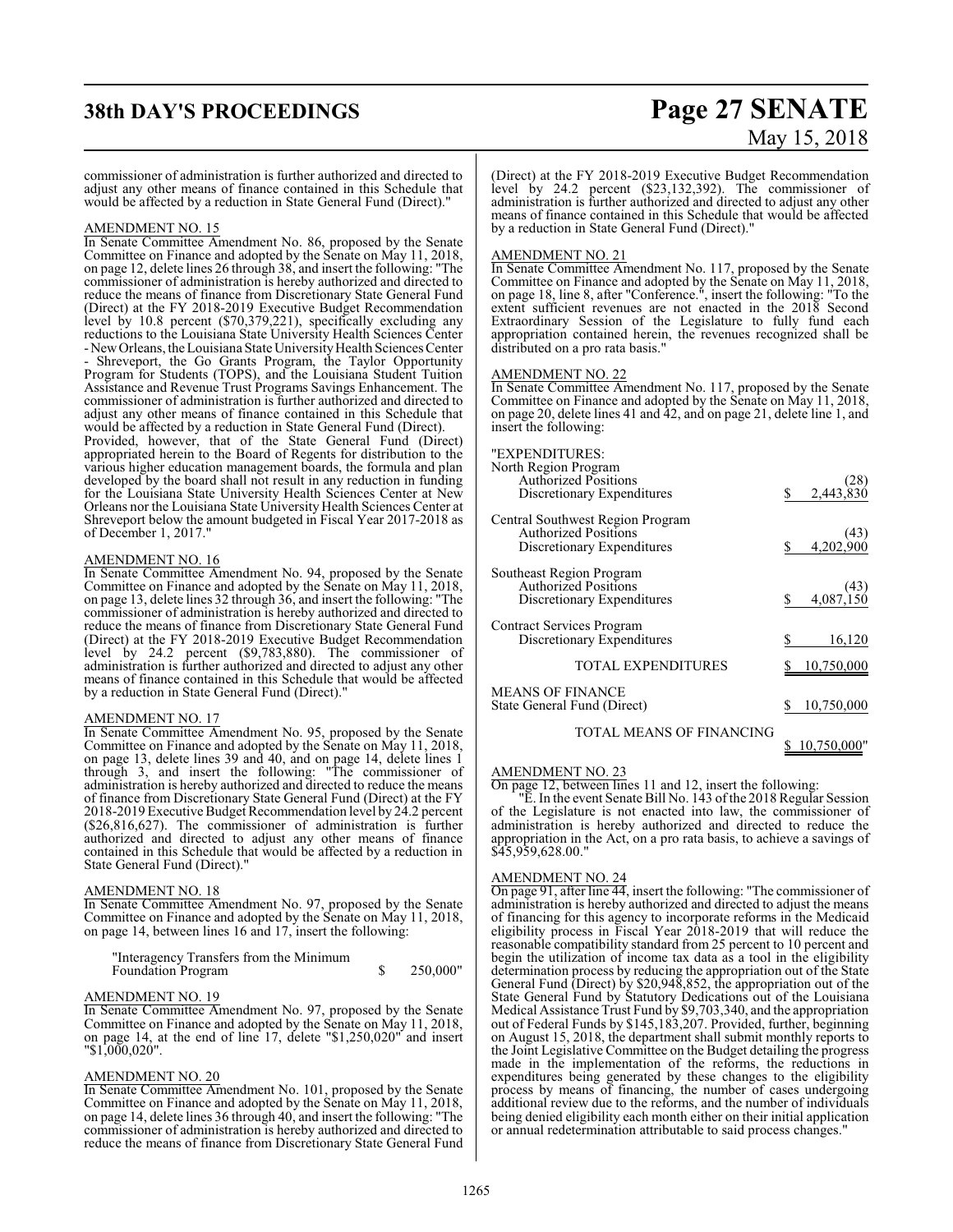| <b>AMENDMENT NO. 25</b><br>On page 95, between lines 19 and 20, insert the following:                                                                                 |    |          |
|-----------------------------------------------------------------------------------------------------------------------------------------------------------------------|----|----------|
| "Payable out of the State General Fund"<br>by Interagency Transfers for monitoring<br>and managing the Medicaid Long-term<br>Personal Care Services Program           | \$ | 233,379" |
| <b>AMENDMENT NO. 26</b><br>On page 99, between lines 22 and 23, insert the following:                                                                                 |    |          |
| "Payable out of Federal Funds for the<br>monitoring and managing of the Medicaid<br>drug and alcohol abuse residential and<br>outpatient treatment services           | S  | 172,009  |
| Payable out of Federal Funds for the<br>monitoring and managing of the provision<br>of inpatient psychiatric beds for the<br>uninsured under the Office of Behavioral |    |          |
| Health's public private partnerships                                                                                                                                  |    | 134,271" |

# AMENDMENT NO. 27

On page 128, between lines 43 and 44, insert the following: "Notwithstanding any provisions of law to the contrary, the Fiscal Year 2018-2019 State General Fund (Direct) allocation provided to the Louisiana State University Board of Supervisors by the Board of Regents pursuant to the formula and plan developed by said board shall not result in any reduction in funding for the Louisiana State University Health Sciences Center at New Orleans nor the Louisiana State University Health Sciences Center at Shreveport below the amount budgeted in Fiscal Year 2017-2018 as of December 1, 2017."

# AMENDMENT NO. 28

On page 168, after line 43, insert the following: "Any funds remaining after the completion of any project outlined in R.S. 17:3394.3 may be made available and used for other projects provided within R.S. 17:3394.3 that are for the benefit of the same institution. Prior to the final allocation of such funds, any changes shall first be reported to the Joint Legislative Committee on the Budget."

On motion of Senator LaFleur, the amendments were adopted.

# **SENATE FLOOR AMENDMENTS**

Amendments proposed by Senator Milkovich to Reengrossed House Bill No. 1 by Representative Henry

# AMENDMENT NO. 1

On page 12, between lines 11 and 12, insert the following:

Section 19. The number of filled positions for each agency of the Executive Branch shall not exceed the number of filled positions on July 1, 2018 with the following exceptions. The Office of the Governor may fill up to ten additional positions during Fiscal Year 2018-2019. All other state agencies may fill up to five additional positions during Fiscal Year 2018-2019."

Senator Milkovich moved the adoption of the amendments.

Senator LaFleur objected.

# **ROLL CALL**

The roll was called with the following result:

# YEAS

| Donahue            | Milkovich   | Smith, G. |
|--------------------|-------------|-----------|
| Gatti<br>Total - 5 | Perry       |           |
|                    | <b>NAYS</b> |           |

Mr. President Fannin Peacock

# **Page 28 SENATE 38th DAY'S PROCEEDINGS**

| Allain<br>Appel<br>Barrow<br>Bishop<br>Boudreaux<br>Carter<br>Chabert<br>Claitor<br>Cortez<br>Erdey<br>Total - 31 | Hewitt<br>Johns<br>LaFleur<br>Lambert<br>Luneau<br>Martiny<br>Mills<br>Mizell<br>Morrell<br>Morrish<br><b>ABSENT</b> | Price<br>Riser<br>Smith, J.<br>Tarver<br>Thompson<br>Walsworth<br>Ward<br>White |
|-------------------------------------------------------------------------------------------------------------------|----------------------------------------------------------------------------------------------------------------------|---------------------------------------------------------------------------------|
| Colomb<br>Total - 3                                                                                               | Long                                                                                                                 | Peterson                                                                        |

The Chair declared the amendments were rejected.

# **Floor Amendments**

Senator Milkovich proposed the following amendments.

# **SENATE FLOOR AMENDMENTS**

Amendments proposed by Senator Milkovich to Reengrossed House Bill No. 1 by Representative Henry

# AMENDMENT NO. 1

On page 12, between lines 11 and 12, insert the following:

"Section 19. All employees of the Executive Branch with an annual pay rate in excess of \$50,000 shall not receive a pay increase of any kind, including promotional and market rate adjustments, for Fiscal Year 2018-2019."

Senator Milkovich moved the adoption of the amendments.

Senator LaFleur objected.

# **ROLL CALL**

The roll was called with the following result:

## YEAS

| Appel<br>Chabert<br>Gatti<br>Total - 8                                                                           | Milkovich<br>Mizell<br>Peacock                                                                          | Perry<br>Walsworth                                                                         |
|------------------------------------------------------------------------------------------------------------------|---------------------------------------------------------------------------------------------------------|--------------------------------------------------------------------------------------------|
|                                                                                                                  | <b>NAYS</b>                                                                                             |                                                                                            |
| Mr. President<br>Allain<br>Barrow<br>Bishop<br>Boudreaux<br>Carter<br>Claitor<br>Cortez<br>Donahue<br>Total - 27 | Erdey<br>Fannin<br>Hewitt<br>Johns<br>LaFleur<br>Luneau<br>Martiny<br>Mills<br>Morrell<br><b>ABSENT</b> | Morrish<br>Price<br>Riser<br>Smith, G.<br>Smith, J.<br>Tarver<br>Thompson<br>Ward<br>White |
| Colomb<br>Lambert<br>Total - 4                                                                                   | Long<br>Peterson                                                                                        |                                                                                            |

The Chair declared the amendments were rejected.

# **Floor Amendments**

Senator Milkovich proposed the following amendments.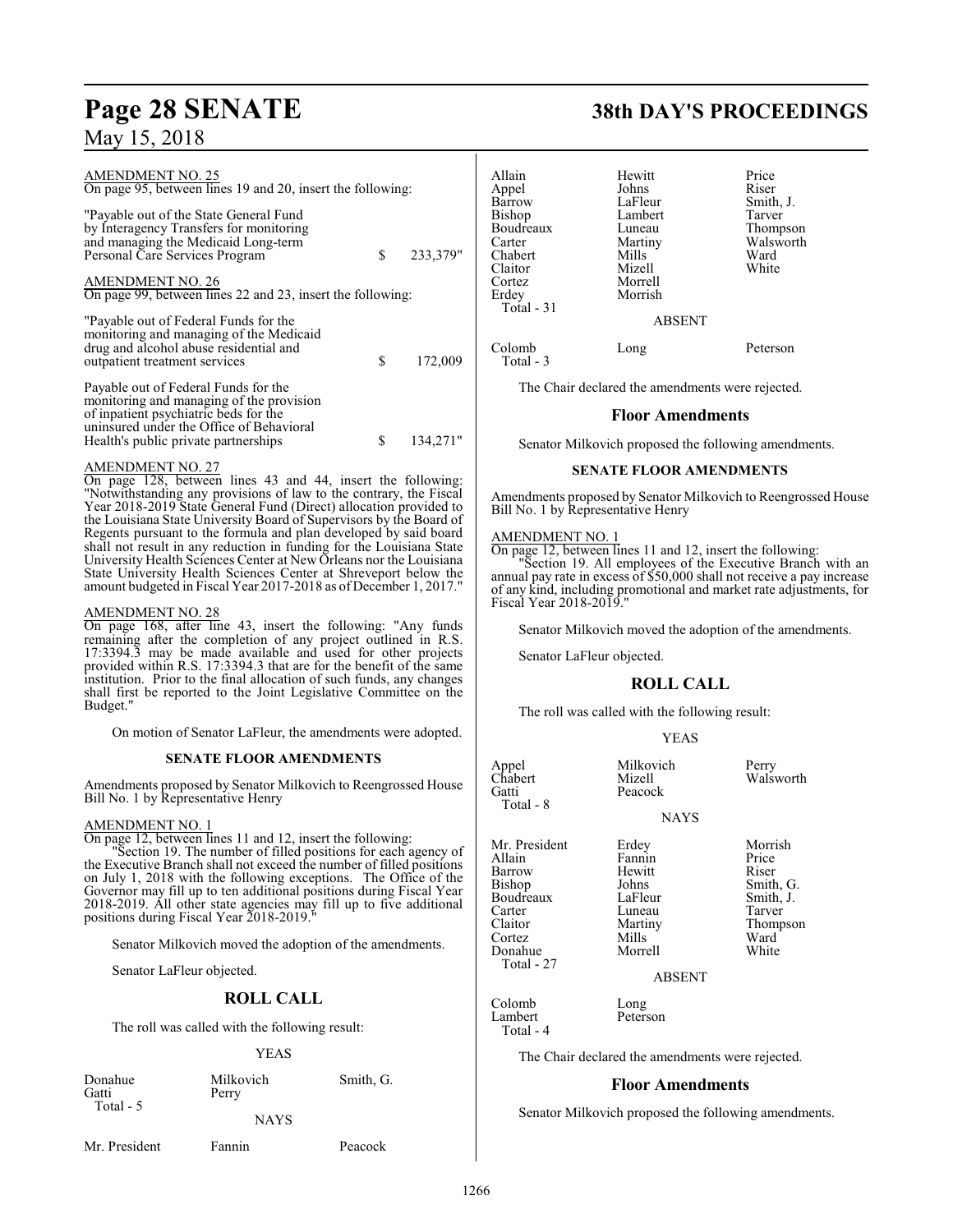# **SENATE FLOOR AMENDMENTS**

Amendments proposed by Senator Milkovich to Reengrossed House Bill No. 1 by Representative Henry

AMENDMENT NO. 1

On page 43, between lines 36 and 37, insert the following: "The commissioner of administration is hereby authorized and directed to reduce the means of finance contained in this Schedule associated with payments for consulting services not to exceed \$5,000,000."

Senator Milkovich moved the adoption of the amendments.

Senator LaFleur objected.

# **ROLL CALL**

The roll was called with the following result:

# YEAS

| Claitor<br>Donahue<br>Total - 5                                                                                                     | Erdey<br>Gatti                                                                                                | Milkovich                                                                                   |
|-------------------------------------------------------------------------------------------------------------------------------------|---------------------------------------------------------------------------------------------------------------|---------------------------------------------------------------------------------------------|
|                                                                                                                                     | <b>NAYS</b>                                                                                                   |                                                                                             |
| Mr. President<br>Allain<br>Appel<br>Barrow<br>Bishop<br>Boudreaux<br>Carter<br>Chabert<br>Cortez<br>Fannin<br>Hewitt<br>Total $-31$ | Johns<br>LaFleur<br>Lambert<br>Luneau<br>Martiny<br>Mills<br>Mizell<br>Morrell<br>Morrish<br>Peacock<br>Perry | Peterson<br>Price<br>Riser<br>Smith, G.<br>Tarver<br>Thompson<br>Walsworth<br>Ward<br>White |
|                                                                                                                                     | <b>ABSENT</b>                                                                                                 |                                                                                             |
| Colomb<br>Total - 3                                                                                                                 | Long                                                                                                          | Smith, J.                                                                                   |

The Chair declared the amendments were rejected.

# **Floor Amendments**

Senator Mills proposed the following amendments.

# **SENATE FLOOR AMENDMENTS**

Amendments proposed by Senator Mills to Reengrossed House Bill No. 1 by Representative Henry

# AMENDMENT NO. 1

On page 128, between lines 11 and 12, insert the following: "Provided, however, that from the monies appropriated herein from State General Fund (Direct), the amount of \$1,119,289 shall be allocated to the Louisiana Poison Control Center at the Louisiana State University Health Sciences Center –Shreveport. Provided, further, that these monies shall not be included as a component of the funds provided for the purposes as specified in the distribution of the plan and formula as approved by the Board of Regents."

# AMENDMENT NO. 2

On page 128, between lines 43 and 44, insert the following: "Provided, however, that from the monies appropriated herein from State General Fund (Direct) to the Louisiana State University Board of Supervisors and allocated to the Louisiana State University Health Sciences Center –Shreveport, the amount of \$1,119,289 shall be allocated to the Louisiana Poison Control Center and such allocation shall not be reduced under any circumstances by the Louisiana State University Health Sciences Center –Shreveport."

# **38th DAY'S PROCEEDINGS Page 29 SENATE** May 15, 2018

On motion of Senator Mills, the amendments were adopted.

# **Floor Amendments**

Senator Milkovich proposed the following amendments.

# **SENATE FLOOR AMENDMENTS**

Amendments proposed by Senator Milkovich to Reengrossed House Bill No. 1 by Representative Henry

# AMENDMENT NO. 1

On page 148, between lines 23 and 24, insert the following: "The commissioner of administration is hereby authorized and directed to reduce the means of finance contained in this Schedule from Discretionary State General Fund (Direct) by \$50,000,000. The commissioner of administration is further authorized and directed to adjust any other means of finance contained in this Schedule that would be affected by a reduction in State General Fund (Direct)."

Senator Milkovich moved the adoption of the amendments.

Senator LaFleur objected.

# **ROLL CALL**

The roll was called with the following result:

## YEAS

| Claitor<br>Total - 3                                                                                                                                       | Gatti                                                                                                                   | Milkovich                                                                                                |
|------------------------------------------------------------------------------------------------------------------------------------------------------------|-------------------------------------------------------------------------------------------------------------------------|----------------------------------------------------------------------------------------------------------|
|                                                                                                                                                            | <b>NAYS</b>                                                                                                             |                                                                                                          |
| Mr. President<br>Allain<br>Appel<br>Barrow<br><b>Bishop</b><br><b>Boudreaux</b><br>Carter<br>Chabert<br>Cortez<br>Donahue<br>Erdey<br>Fannin<br>Total - 34 | Hewitt<br>Johns<br>LaFleur<br>Lambert<br>Luneau<br>Martiny<br>Mills<br>Mizell<br>Morrell<br>Morrish<br>Peacock<br>Perry | Peterson<br>Price<br>Riser<br>Smith, G.<br>Smith, J.<br>Tarver<br>Thompson<br>Walsworth<br>Ward<br>White |
|                                                                                                                                                            | ABSENT                                                                                                                  |                                                                                                          |

Colomb Long

Total - 2

The Chair declared the amendments were rejected.

# **Floor Amendments**

Senator LaFleur proposed the following amendments.

# **SENATE FLOOR AMENDMENTS**

Amendments proposed by Senator LaFleur to Reengrossed House Bill No. 1 by Representative Henry

# AMENDMENT NO. 1

In Senate Floor Amendment No. 23 proposed bv Senator LaFleur and adopted by the Senate on May 15, 2018, on page 6, line 3, between "achieve a" and "savings" insert "State General Fund (Direct)"

# AMENDMENT NO. 2

On page 12, between lines 11 and 12, insert the following:

"F. The commissioner of administration is hereby authorized and directed to utilize any savings associated with the changes in the Medicaid eligibility process related to the reasonable compatibility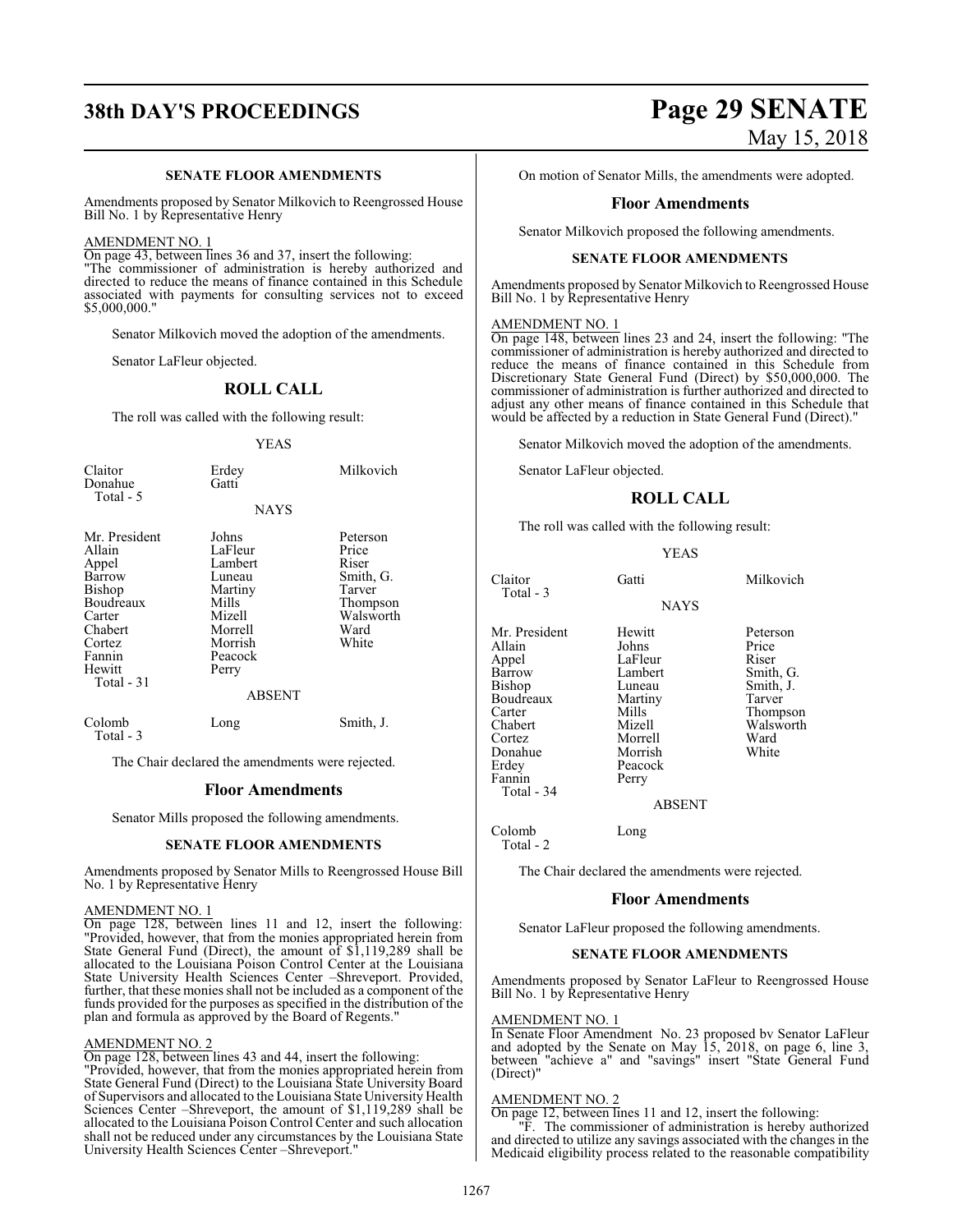standard and use of income tax data to reduce the discretionary State General Fund (Direct) 24.2 percent reduction on a pro rata basis."

On motion of Senator LaFleur, the amendments were adopted.

The bill was read by title. Senator LaFleur moved the final passage of the amended bill.

# **ROLL CALL**

The roll was called with the following result:

## YEAS

| Mr. President<br>Allain<br>Appel<br>Chabert<br>Claitor<br>Cortez<br>Donahue<br>Erdey<br>Fannin<br>Total - 27 | Gatti<br>Hewitt<br>Johns<br>LaFleur<br>Lambert<br>Martiny<br>Mills<br>Mizell<br>Morrish<br><b>NAYS</b> | Peacock<br>Perry<br>Riser<br>Smith, J.<br>Tarver<br>Thompson<br>Walsworth<br>Ward<br>White |
|--------------------------------------------------------------------------------------------------------------|--------------------------------------------------------------------------------------------------------|--------------------------------------------------------------------------------------------|
| <b>Barrow</b><br>Bishop<br>Boudreaux<br>Carter<br>Total - 10                                                 | Luneau<br>Milkovich<br>Morrell<br>Peterson<br><b>ABSENT</b>                                            | Price<br>Smith, G.                                                                         |
| Colomb<br>Total - 2                                                                                          | Long                                                                                                   |                                                                                            |

The Chair declared the amended bill was passed and ordered it returned to the House. Senator LaFleur moved to reconsider the vote by which the bill was passed and laid the motion on the table.

# **Rules Suspended**

# **Senate Concurrent Resolutions on Third Reading and Final Passage**

# **SENATE CONCURRENT RESOLUTION NO. 101—** BY SENATOR DONAHUE

A CONCURRENT RESOLUTION

To present a budget plan that reflects the reduction of Louisiana's sales taxes, includes the impact of federal tax policy, and provides funding established by a standstill budget and includes priority programs.

# **Floor Amendments**

Senator Donahue proposed the following amendments.

# **SENATE FLOOR AMENDMENTS**

Amendments proposed by Senator Donahue to Engrossed Senate Concurrent Resolution No. 101 by Senator Donahue

AMENDMENT NO. 1 On page 3, line 10, change "806" to "904"

AMENDMENT NO. 2 On page 3, line 11, change "603" to "678"

AMENDMENT NO. 3 On page 3, line 12, change "402" to "452"

# **Page 30 SENATE 38th DAY'S PROCEEDINGS**

AMENDMENT NO. 4

On page 3, line 13, change "201" to "226"

On motion of Senator Donahue, the amendments were adopted.

The concurrent resolution was read by title. Senator Donahue moved to adopt the amended Senate Concurrent Resolution.

# **ROLL CALL**

The roll was called with the following result:

| v |  |
|---|--|
|   |  |

| Mr. President       | Gatti         | Peacock   |
|---------------------|---------------|-----------|
| Allain              | Johns         | Perry     |
| Barrow              | LaFleur       | Peterson  |
| Boudreaux           | Lambert       | Smith, G. |
| Chabert             | Luneau        | Smith, J. |
| Claitor             | Martiny       | Tarver    |
| Cortez              | Milkovich     | Thompson  |
| Donahue             | Mills         | Ward      |
| Erdey               | Mizell        | White     |
| Fannin              | Morrish       |           |
| Total - 29          |               |           |
|                     | <b>NAYS</b>   |           |
| Carter<br>Total - 3 | Price         | Walsworth |
|                     | <b>ABSENT</b> |           |
| Appel               | Hewitt        | Riser     |
| <b>Bishop</b>       | Long          |           |
| Colomb              | Morrell       |           |
| Total - 7           |               |           |

The Chair declared the Senate adopted the amended Senate Concurrent Resolution and ordered it reengrossed and sent to the House.

# **Rules Suspended**

# **Senate Resolutions on Third Reading and Final Passage**

# **SENATE RESOLUTION NO. 178—**

BY SENATOR DONAHUE A RESOLUTION

To present a budget plan that reflects the reduction of Louisiana's sales taxes, includes the impact of federal tax policy, and provides funding established by a standstill budget and includes priority programs.

# **Floor Amendments**

Senator Donahue proposed the following amendments.

# **SENATE FLOOR AMENDMENTS**

Amendments proposed by Senator Donahue to Engrossed Senate Resolution No. 178 by Senator Donahue

AMENDMENT NO. 1 On page 3, line 10, change "806" to "904"

AMENDMENT NO. 2 On page 3, line 11, change "603" to "678"

AMENDMENT NO. 3 On page 3, line 12, change "402" to "452"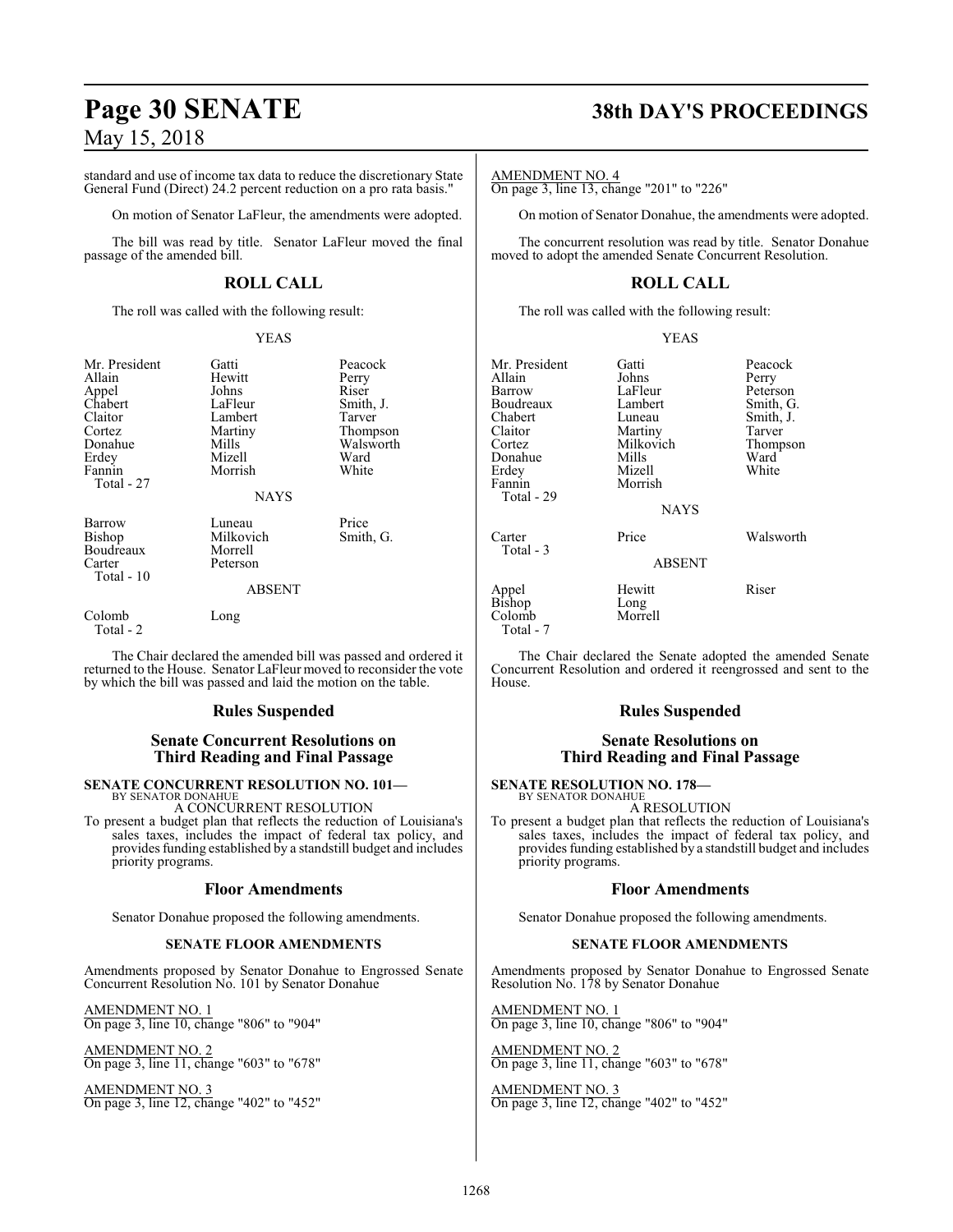# **38th DAY'S PROCEEDINGS Page 31 SENATE**

# AMENDMENT NO. 4

On page 3, line 13, change "201" to "226"

On motion of Senator Donahue, the amendments were adopted.

The resolution was read by title. Senator Donahue moved to adopt the amended Senate Resolution.

# **ROLL CALL**

The roll was called with the following result:

## YEAS

| Mr. President<br>Allain<br>Appel<br>Chabert<br>Claitor<br>Cortez<br>Donahue<br>Erdey | Fannin<br>Gatti<br>Hewitt<br>Johns<br>LaFleur<br>Lambert<br>Martiny<br>Mills | Mizell<br>Morrish<br>Peacock<br>Perry<br>Smith, J.<br>Ward<br>White |
|--------------------------------------------------------------------------------------|------------------------------------------------------------------------------|---------------------------------------------------------------------|
| Total $-23$                                                                          | <b>NAYS</b>                                                                  |                                                                     |
| Barrow<br>Bishop<br>Boudreaux<br>Carter<br>Luneau<br>Total - 13                      | Morrell<br>Peterson<br>Price<br>Riser<br>Smith, G.<br><b>ABSENT</b>          | Tarver<br>Thompson<br>Walsworth                                     |
|                                                                                      |                                                                              |                                                                     |
| Colomb<br>Total - 3                                                                  | Long                                                                         | Milkovich                                                           |

The Chair declared the Senate adopted the amended Senate Resolution.

# **Rules Suspended**

Senator LaFleur asked for and obtained a suspension of the rules to take up at this time House Bills and Joint Resolutions on Third Reading and Final Passage and to specifically start with House Bill No. 379.

# **House Bills and Joint Resolutions on Third Reading and Final Passage**

### **HOUSE BILL NO. 379—** BY REPRESENTATIVE HENRY

AN ACT

To repeal R.S. 39:100.21(B), relative to special treasury funds, to repeal certain requirements of deposits and uses of the Overcollections Fund; to provide for the transfer, deposits, and use, as specified, of certain treasury funds; to provide for effectiveness; and to provide for related matters.

# **Floor Amendments**

Senator LaFleur proposed the following amendments.

# **SENATE FLOOR AMENDMENTS**

Amendments proposed by Senator LaFleur to Engrossed House Bill No. 379 by Representative Henry

# AMENDMENT NO. 1

On page 1, line 4, after "funds;" and before "to provide" insert "to delete references to the Overcollections Fund, Higher Education Financing Fund, and the Payments Towards the UAL Fund;

# May 15, 2018

# AMENDMENT NO. 2

In Senate Committee Amendment No. 1 proposed by the Senate Committee on Finance and adopted by the Senate on May 14, 2018, on page 1, after line 9, insert the following:

"Section 3. R.S. 39:82(A) and 352 are hereby amended and reenacted to read as follows:

§82. Remission of cash balances to the state treasurer; authorized withdrawals of state monies after the close of the fiscal year; reports

A. All cash balances occurring from appropriations made by legislative act or by the Interim Emergency Board regardless of date of passage to any state agency for which no bona fide liability exists on the last day of each fiscal year shall be remitted to the state treasurer by the fifteenth day following the last day of the fiscal year. Any appropriations including those made by the Interim Emergency Board of the preceding fiscal year remaining at the end of the fiscal year against which bona fide liabilities existed as of the last day of the fiscal year may be withdrawn from the state treasury during the forty-five day period after the last day of the fiscal year only as such liabilities come due for payment. Prior to placing monies associated with such unexpended appropriations into the state general fund, the state treasurer shall transfer all cash balances identified and reported bythe commissioner of administration as being fromunexpended and unencumbered state general fund (direct) and Overcollections Fund appropriations for professional, personal, and consulting service contracts not approved by the Joint Legislative Committee on the Budget as provided in R.S. 39:1590 and remaining at the end of each fiscal year for deposit in and credit to the Higher Education Financing Fund as are necessary to satisfy the requirements of R.S. 39:100.146, and then shall make deposits to the Payments Towards the UAL Fund as are necessary to satisfy the requirements of R.S. 39:100.11.

\* \* \* §352. Cancellation of unexpended portions of appropriations; exceptions

Whenever any specific appropriation is made to meet any item of expenditure which occurs annually by provision of law or for contingent expense, and any portion of it remains unexpended at the end of the year for which the specific appropriation was made, after all legal claims against it for the year have been paid, the commissioner of administration shall cancel any balance of the appropriation, and each succeeding year he shall open a new account for the appropriation which may be made for that particular year, without carrying forward any unexpended balance of appropriation made for any previous year. This provision shall not apply to appropriations made to pay the debt of the state, principal and interest. Prior to placing monies associated with such unexpended appropriations into the state general fund, the state treasurer shall<br>transfer all eash balances identified and reported by the transfer all cash balances identified and reported by commissioner of administration as being from unexpended and unencumbered state general fund (direct) and Overcollections Fund appropriations for professional, personal, and consulting service contracts not approved by the Joint Legislative Committee on the Budget as provided in R.S. 39:1590 remaining at the end of each fiscal year for deposit in and credit to the Higher Education Financing Fund as is necessary to satisfy the requirements of R.S. 39:100.146 and then shall make deposits to the Payments Towards the UAL Fund as are necessary to satisfy the requirements of R.S. 39:100.11.

\* \* \*"

# AMENDMENT NO. 3

Delete Senate Committee Amendments No. 2 and No.3 proposed by the Senate Committee on Finance and adopted by the Senate on May 14, 2018.

# AMENDMENT NO. 4

On page 1, line 11, change "Section 2" to "Section 4"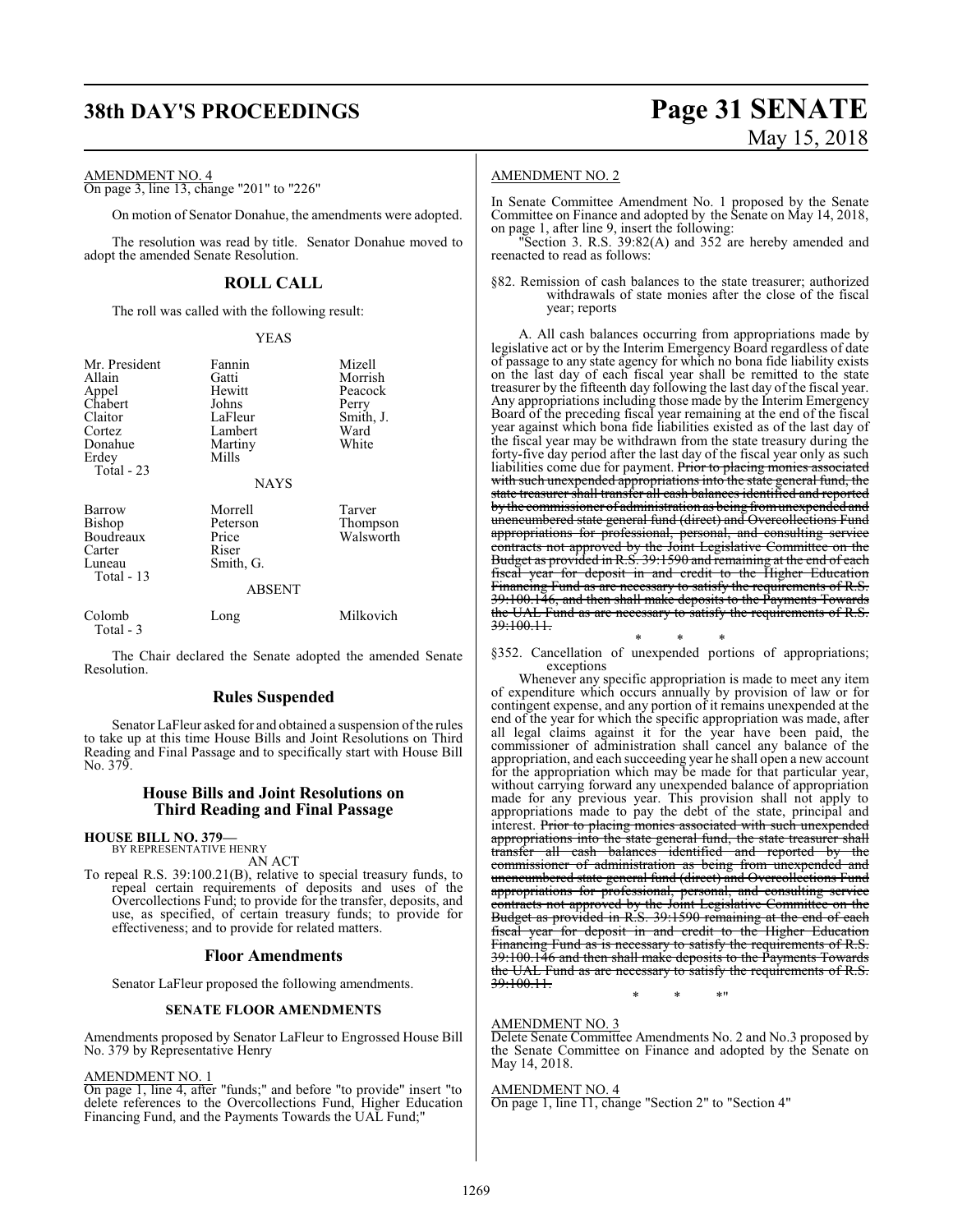# **Page 32 SENATE 38th DAY'S PROCEEDINGS**

May 15, 2018

AMENDMENT NO. 5

On page 1, line 12, change "Section 3" to "Section 5"

On motion of Senator LaFleur, the amendments were adopted.

# **Floor Amendments**

Senator Allain proposed the following amendments.

# **SENATE FLOOR AMENDMENTS**

Amendments proposed by Senator Allain to Engrossed House Bill No. 379 by Representative Henry

## AMENDMENT NO. 1

In Senate Floor Amendment No. 2 proposed by Senator LaFleur and adopted by the Senate on May 15, 2018, designated as SFAHB379HESSM 4349, on page 2, between lines 6 and 7, insert the following:

"Section 4.(A) In accordance with Article VII, Section 10(F)(2)(b) of the Constitution of Louisiana, for the purpose of enactment of the state budget for the next fiscal year, when the official forecast of recurring revenues for the next fiscal year is at least one percent less than the official forecast for the current fiscal year, an amount not to exceed five percent of the total appropriations or allocations for the current fiscal year from any fund established by law or the Constitution of Louisiana shall be available for expenditure in the next fiscal year for a purpose other than as specifically provided by law or the Constitution of Louisiana. The official forecast of recurring revenues in the state general fund for Fiscal Year 2018-2019 is at least one percent less than the official forecast for Fiscal Year 2017-2018, and the provisions of Article VII, Section  $10(F)(2)(b)$  of the Constitution of Louisiana have been met and thus amounts not to exceed five percent of the total appropriations or allocations for the current fiscal year fromany fund established by law or the Constitution of Louisiana are available for transfer to the state general fund and expenditure in Fiscal Year 2018-2019 for a purpose other than as specifically provided by law or the Constitution of Louisiana.

(B) As authorized in Subsection (A) of this Section, monies made available for expenditure in Fiscal Year 2018-2019 froma fund and for a purpose other than as specifically provided by law or the Constitution of Louisiana, shall be transferred from the following funds and deposited in the state general fund, as follows:

(1) Four Thousand Eight Hundred Sixty-two Dollars from the Acadia Parish Visitor Enterprise Fund.

(2) Forty-seven Thousand Four Hundred Thirty Dollars from the Administrative Fund of the Department of Insurance.

(3) Twelve Thousand Five Hundred Dollars from the Alexandria/Pineville Area Tourism Fund.

(4) Twelve Thousand Five Hundred Twenty-one Dollars from the Alexandria/Pineville Exhibition Hall Fund.

(5) Five Thousand Dollars from the Algiers Economic Development Foundation Fund.

(6) Ten Thousand Seven Hundred Ninety-four Dollars from the Allen Parish Capital Improvements Fund.

(7) Twenty Thousand Dollars from the Aquatic Plant Control Fund .

(8) Sixty-two Thousand Five Hundred Dollars from the Ascension Parish Visitor Enterprise Fund.

(9) Eleven Thousand Three Hundred Fifty Dollars from the Automobile Theft and Insurance Fraud Prevention Authority Fund.

(10) Six Thousand Seven Hundred Forty Dollars from the Avoyelles Parish Local Government Gaming Mitigation Fund.

(11) Six Thousand Three Dollars from the Avoyelles Parish Visitor Enterprise Fund.

(12) One Thousand Nine Hundred Seventy-five Dollars fromthe Baker Economic Development Fund.

(13) Two Thousand Eighteen Dollars from the Bastrop Municipal Center Fund.

(14) Five Thousand Two Hundred Sixty-four Dollars from the Beauregard Parish Community Improvement Fund.

(15) Five Thousand Dollars from the Beautification Project for New Orleans Neighborhoods Fund.

(16) Ninety-five Thousand Ten Dollars from the Beautification and Improvement of the New Orleans City Park Fund.

(17) One Thousand Five Hundred Sixty-four Dollars from the Bienville Parish Tourism and Economic Development Fund.

(18) Ninety-three Thousand Seven Hundred Fourteen Dollars from the Bossier City Riverfront and Civic Center Fund.

(19) Nineteen Thousand Eight Hundred Five Dollars from the Bossier Parish Truancy Program Fund.

(20) Thirty-nine Thousand Two Hundred Forty-three Dollars from the Calcasieu Parish Fund.

(21) Eight Dollars from the Caldwell Parish Economic Development Fund.

(22) Nine Hundred Eighty Dollars from the Cameron Parish Tourism Development Fund.

(23) NinetyThousand Dollars fromtheCasino Support Services Fund.

(24) Twenty-six Dollars from the Claiborne Parish Tourism and Economic Development Fund.

(25) Three Hundred Eighty-one Thousand Seven Hundred Eleven Dollars from the Concealed Handgun Permit Fund.

(26) Four Thousand Three Hundred Eighty-seven Dollars from the Concordia Parish Economic Development Fund.

(27) Four Million Four Hundred Fifty-six Thousand Eight Dollars from the Conservation Fund.

(28) Four Thousand Two Hundred Fifty Dollars from the Waterfowl Account in the Conservation Fund.

(29) One Thousand Two Hundred Fifty Dollars from the Black Bear Account in the Conservation Fund.

(30) One Thousand Two Hundred Thirty-five Dollars from the Quail Account in the Conservation Fund.

(31) One Thousand Six Hundred Fifteen Dollars fromthe White Tail Deer Account in the Conservation Fund.

(32) Two Thousand Four Hundred Four Dollars from the Crab Promotion and Marketing Fund in the Conservation Fund.

(33) Fifty-four Thousand Three Hundred Eighty-four Dollars from the Crescent City Transition Fund.

(34) Three Hundred Seventy-five Thousand Dollars from the Criminal Identification and Information Fund.

(35) Eight Thousand Four Hundred Nineteen Dollars from the Department of Public Safety Peace Officers Fund.

(36) Ten Thousand Three Hundred Eighty-seven Dollars from the Derelict Crab Trap Removal Program Account.

(37) Seven Thousand Four Hundred Sixteen Dollars from the DeSoto Parish Visitor Enterprise Fund.

(38) Sixty-four Thousand Three Hundred Ninety-seven Dollars from the East Baton Rouge Parish Enhancement Fund.

(39) Three Hundred Fifty-eight Dollars from the East Carroll Parish Visitor Enterprise Fund.

(40) One Hundred Thirty-five Dollars from the East Feliciana Tourist Commission Fund.

(41) One Hundred Twenty-eight Thousand Seven Hundred Ninety-four Dollars from the East Baton Rouge Parish Community Improvement Fund.

(42) Sixty-two Thousand Four Hundred Sixty-five Dollars from the East Baton Rouge Parish Riverside Centroplex Fund.

(43) One Thousand Nine Hundred Twelve Dollars from the Education Excellence Fund.

(44) Six Thousand Seven Hundred Ninety-seven Dollars from the Enforcement Emergency Situation Response Account.

(45) Three Million Three Hundred Seventy-nine Thousand Four Hundred Twenty-five Dollars from the Environmental Trust Fund.

(46) One Hundred Thousand Dollars from the Ernest N. Morial Convention Center Phase IV Expansion Project Fund.

(47) Two Thousand One Hundred Fifty-four Dollars from the Evangeline Visitor Enterprise Fund.

(48) Seven Thousand Eight Hundred Forty-three Dollars from the Explosives Trust Fund.

(49) One Thousand Six Hundred Ninety-one Dollars from the Franklin Parish Visitor Enterprise Fund.

(50) Seven Thousand Five Hundred Dollars from the Friends of NORD Fund.

(51) Fifteen Thousand Dollars from the Geaux Pass Transition Fund.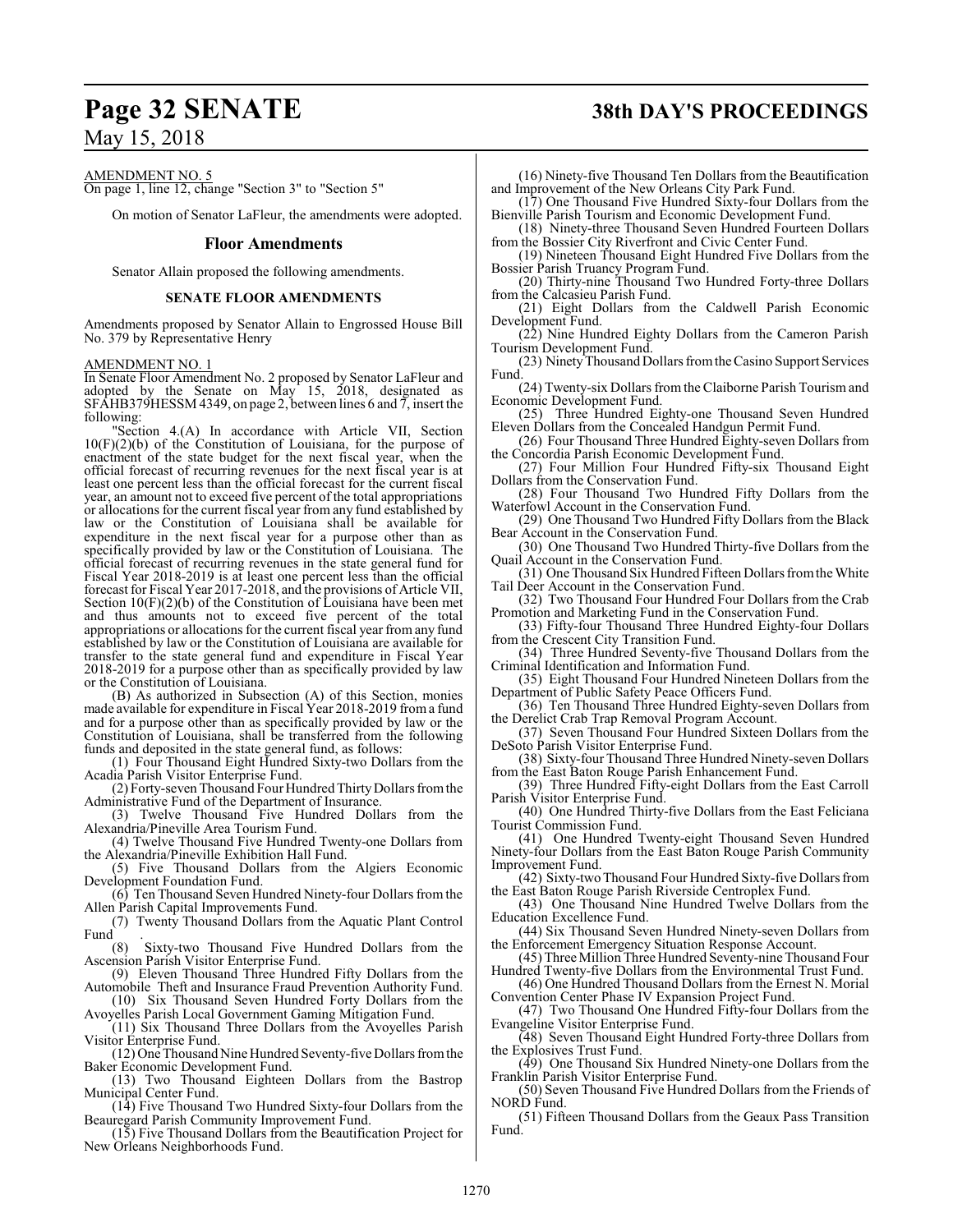# **38th DAY'S PROCEEDINGS Page 33 SENATE**

# May 15, 2018

(52) One Thousand Four Hundred Fifteen Dollars from the Grand Isle Tourist Commission Enterprise Account.

(53) One Hundred Dollars from the Grant Parish Economic Development Fund.

(54) Fifty Thousand Dollars from the Greater New Orleans Sports Foundation Fund.

(55) One Thousand Five Hundred Eighty-seven Dollars from the Hazardous Materials Emergency Response Fund.

(56) Two Hundred Twenty-one Thousand Five Hundred Seventeen Dollars from the Hazardous Waste Site Cleanup Fund.

(57) One Thousand Nine Hundred Thirteen Dollars from the Health Excellence Fund.

(58) Twenty-eight Thousand Six Hundred Seventy-two Dollars from the Houma/Terrebonne Tourist Fund.

(59) Five Thousand Dollars from the Hunters for the Hungry Account.

(60) Twenty-one Thousand Two Hundred Forty Dollars from the Iberia Parish Tourist Commission Fund.

(61) Five Thousand Eight Hundred Forty-three Dollars fromthe Iberville Parish Visitor Enterprise Fund.

(62) Twenty Thousand Four Hundred Thirty-two Dollars from the Industrialized Building Program Fund.

(63) Two Hundred Forty-eight Thousand Six Hundred Thirtyseven Dollars from the Insurance Fraud Investigation Fund.

(64) One Million Six Hundred Thousand Dollars from the Insurance Verification System Fund.

(65) One Thousand Three Hundred Eighty-nine Dollars from the Jackson Parish Economic Development and Tourism Fund.

(66) Five Thousand Nine Hundred Nineteen Dollars from the Gretna Tourist Commission Enterprise Account in the Jefferson Parish Convention Center Fund.

(67) Seven Thousand Seven Hundred Fifty-seven Dollars from the Jefferson Davis Parish Visitor Enterprise Fund.

(68) One Hundred Sixty-two Thousand Three Hundred Seven Dollars from the Jefferson Parish Convention Center Fund.

(69) One Hundred Fifty-seven Thousand Five Dollars from the Lafayette Parish Visitor Enterprise Fund.

(70) Seventeen Thousand Two Hundred Thirty-seven Dollars fromthe Lafourche ParishAssociation for RetardedCitizens Training Development Fund.

(71) Seventeen Thousand Four Hundred Ninety-nine Dollars from the Lafourche Parish Enterprise Fund.

(72) Fifty-seven Thousand Nine Hundred Dollars fromthe Lake Charles Civic Center Fund.

(73) One Thousand Ninety Dollars from the LaSalle Economic Development District Fund.

(74) Four Thousand Seven Hundred FiftyDollars fromthe Lead Hazard Reduction Fund.

(75) Twelve Thousand Nine Hundred Twenty-five Dollars from the Lincoln Parish Municipalities Fund.

(76) Thirteen Thousand One Hundred Twenty-one Dollars from the Lincoln Parish Visitor Enterprise Fund.

(77) Thirty-eight Thousand Seven Hundred Fifty Dollars from the Liquified Petroleum Gas Commission Rainy Day Fund.

(78) Fifty Thousand Seven Hundred Forty-eight Dollars from the Litter Abatement and Education Account.

(79) Sixteen Thousand Six Hundred Twenty-six Dollars from the Livingston Parish Tourism and Economic Development Fund.

(80) Ninety-eight Thousand Three Hundred Ninety-one Dollars from the Louisiana Alligator Resource Fund.

(81) Two Hundred Ninety-four Dollars from the Louisiana

Bicycle and Pedestrian Safety Fund.<br>(82) Sixty-two Thousand N Sixty-two Thousand Ninety-eight Dollars from the Louisiana Duck License, Stamp, and Print Fund.

(83) Eight Hundred Fifty Three Thousand Seven Hundred Forty Dollars from the Louisiana Fire Marshal Fund.

(84) Three Thousand Five Hundred Fifty Dollars from the Louisiana Fur Public Education and Marketing Fund.

(85) One Thousand Dollars from the Louisiana Help Our Wildlife Fund.

(86) One Hundred Dollars from the Louisiana Highway Safety Fund.

(87) Thirty-seven Thousand Five Hundred Dollars from the Louisiana Life Safety and Property Protection Trust Fund.

(88) Seventeen Thousand One Hundred Fifty-four Dollars from the Louisiana Manufactured Housing Commission Fund.

(89) Thirty Thousand Seven Hundred Eight Dollars from the Louisiana Quality Education Support Fund.

(90) Thirty Thousand Dollars from the Louisiana Stadium and Exposition District License Plate Fund.

(91) Seven Hundred Eighty Thousand from the Louisiana State Police Salary Fund.

(92) Eleven Thousand Dollars from the Louisiana Towing and Storage Fund.

(93) Three Thousand Seven Hundred Six Dollars from the Louisiana Wild Turkey Stamp Fund.

(94) Thirty-Six Thousand Two Hundred Thirty Dollars fromthe LTRC Transportation Training and Education Center Fund.

(95) One Thousand Seven Hundred Sixteen Dollars from the Madison Parish Visitor Enterprise Fund.

(96) Two Thousand Forty-nine Dollars from the Morehouse Parish Visitor Enterprise Fund.

(97) Twelve Thousand Four Hundred Forty-four Dollars from the Motor Carrier Regulation Fund.

(98) Seven Hundred Eighty-two Thousand Four Hundred Seventy-four Dollars from the Motor Fuels Underground Storage Tank Fund.

(99) Fourteen Thousand Six Hundred Four Dollars from the Motorcycle Safety and Operator Training Program Fund.

(100) One Hundred Eleven Thousand Six Hundred Ninety Dollars from the Municipal Fire and Police Civil Service Operating Fund.

(101) Fifteen Thousand Nine Hundred Fifty-eight Dollars from the Natchitoches Historic District Development Fund.

(102) FiveThousand Three Hundred Seventy-three Dollars from the Natchitoches Parish Visitor Enterprise Fund.

(103) Three Thousand Two Hundred Seventy Dollars from the Natural Heritage Account.

(104) Twelve Thousand Six Hundred Eighty-nine Dollars from the New Orleans Area Economic Development Fund.

(105) Eighty-one Thousand FiveHundred Dollars fromthe New Orleans Ferry Fund.

(106) Five Hundred Forty-five Thousand Dollars from the New Orleans Metropolitan Convention and Visitors Bureau Fund.

(107) One Hundred Thousand Dollars from the New Orleans Quality of Life Fund.

(108) One Hundred Twenty-seven Thousand Five Hundred Dollars from the New Orleans Sports Franchise Assistance Fund.

(109) Four Hundred Thirty-five Thousand from the New Orleans Sports Franchise Fund.

(110) Five Thousand Dollars from the New Orleans Urban Tourism and Hospitality Training Fund.

(111) Five Hundred Sixteen Thousand Eighty-two Dollars from the Office of Motor Vehicles Customer Service and Technology Fund.

(112) Seven Hundred Nineteen Thousand Six Hundred Three Dollars from the Oil and Gas Regulatory Fund.

(113) Three Hundred Eighty-five Thousand Five Hundred Fortythree Dollars from the Oilfield Site Restoration Fund.

(114) Seventy-seven Thousand Six Hundred Twenty-four Dollars from the Ouachita Parish Visitor Enterprise Fund.

(115) Four Thousand Two Hundred Fifty Dollars from the Overcollections Fund.

(116) Fifteen Thousand Three Hundred Thirty-eight Dollars from the Oyster Development Fund.

(117) Twenty-four Thousand Five Hundred Fifty-six Dollars from the Oyster Sanitation Fund.

(118) One Hundred One Thousand Seven Hundred Fifty-nine Dollars from the Pari-mutuel Live Racing Facility Gaming Control Fund.

(119) Eleven Thousand One Hundred Twenty-seven Dollars from the Pineville Economic Development Fund.

(120) Eleven Thousand Four Hundred Five Dollars from the Plaquemines Parish Visitor Enterprise Fund.

(121) Two Thousand Fourteen Dollars from the Pointe Coupee Parish Visitor Enterprise Fund.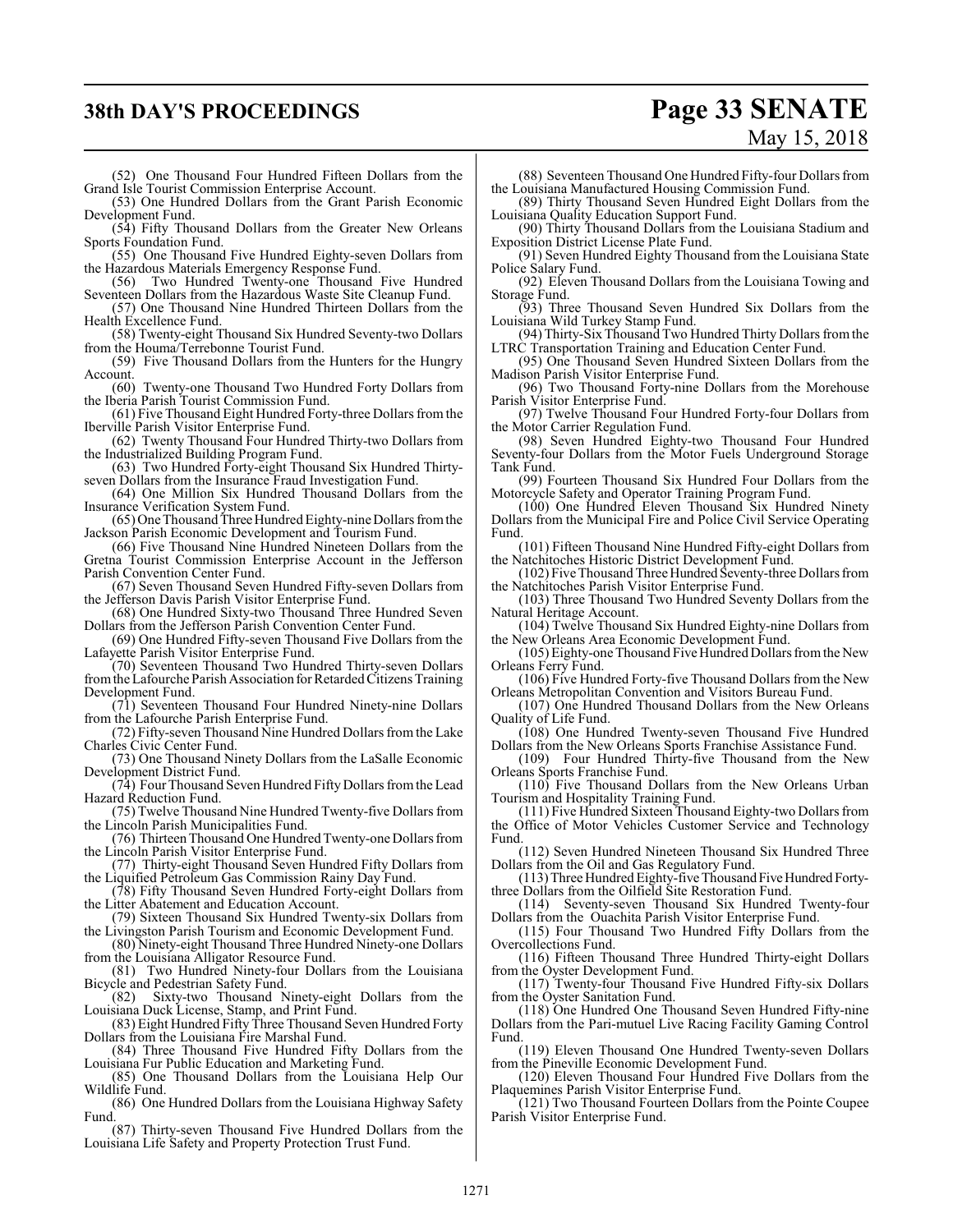# **Page 34 SENATE 38th DAY'S PROCEEDINGS**

# May 15, 2018

(122) One Hundred Forty-two Thousand Three Hundred Fortysix Dollars from the Public Oyster Seed Ground Development Account.

(123) Nineteen Thousand Four Hundred Forty-eight Dollars from the Public Safety DWI Testing, Maintenance, and Training Fund.

(124) Three Thousand Seven Hundred Nine Dollars from the Rapides Parish Coliseum Fund.

(125) Eighteen Thousand Five Hundred Forty-five Dollars from the Rapides Parish Economic Development Fund.

(126) One Thousand Seven Hundred Thirty-seven Dollars from the Red River Visitor Enterprise Fund.

(127) One Hundred Fourteen Thousand Two Hundred Forty Dollars from the Rehabilitation for the Blind and Visually Impaired Fund.

(128) Five Thousand Eight Hundred Thirty-six Dollars fromthe Richland Parish Visitor Enterprise Fund.

(129) Two Thousand Nine Hundred Dollars from the Right to Know Fund.

(130) Twenty-one Thousand Five Hundred Dollars from the Right-of-Way Permit Processing Fund.

(131) Ten Thousand Seventy-seven Dollars from the River Parishes Convention, Tourist, and Visitors Commission Fund.

(132) Three Million One Hundred Ninety-four Thousand One Hundred Three Dollars from the Riverboat Gaming Enforcement Fund.

(133) Eight Thousand Six Hundred Ten Dollars fromthe Sabine Parish Tourism Improvement Fund.

(134) One Hundred Three Thousand Three Hundred Fifty Dollars from the Saltwater Fish Research and Conservation Fund.

(135) Seventy-five Dollars from the Scenic Rivers Fund. (136) One Thousand One Hundred Sixty Dollars from the

Seafood Promotion and Marketing Fund. (137) Three Thousand Nine Hundred Fifty Dollars from the Sex

Offender Registry Technology Fund. (138) Ninety-three Thousand Three Hundred Sixty-two Dollars

from the Shreveport Riverfront Convention Center and Independence Stadium Fund.

(139) Twenty-seven Thousand Eight Hundred Fifty-two Dollars from the Shreveport-Bossier City Visitor Enterprise Fund.

(140) Four Thousand Seven Hundred Fifty Dollars from the Shrimp Marketing and Promotion Account.

(141) Two Hundred Thirteen Thousand Five Hundred Ten Dollars from the Sports Facility Assistance Fund.

(142) Five Thousand Eight Hundred TwentyDollars fromthe St. Bernard Parish Enterprise Fund.

(143) Eleven Thousand Four Hundred Sixty-one Dollars from the St. Charles Parish Enterprise Fund.

(144) Eight Thousand Nine Hundred Twenty-one Dollars from the St. Francisville Economic Development Fund.

(145) OneThousand Five HundredThirty-eight Dollars fromthe St. James Parish Enterprise Fund.

(146) Sixteen Thousand Four Hundred Fifty-two Dollars from the St. John the Baptist Convention Facility Fund.

(147) Twenty-nine Thousand Five Hundred Eighty-two Dollars from the St. Landry Parish Excellence Fund.

(148) Eighteen Thousand Six Hundred Fifty-eight Dollars from the St. Landry Parish Historical Development Fund #1.

(149) Eight Thousand Six Hundred Nine Dollars from the St. Martin Parish Enterprise Fund.

(150) FiftyThousand Five Hundred Ninety-two Dollars fromthe St. Mary Parish Visitor Enterprise Fund.

(151) Ninety-two Thousand Nine Hundred Seventy-five Dollars from the St. Tammany Parish Fund.

(152) Eight Thousand Seven Hundred Eighty-eight Dollars from the Tangipahoa Parish Economic Development Fund.

(153) Twenty-six Thousand One Hundred Dollars from the Tangipahoa Parish Tourist Commission Fund.

(154) Twelve Thousand Four Hundred Thirty-Seven Dollars from the Telephonic Solicitation Relief Fund.

(155) Ninety-seven Dollars from the Tensas Parish Visitor Enterprise Fund.

(156) Thirty-one Thousand Eight Hundred Ninety-one Dollars from the Terrebonne Parish Visitor Enterprise Fund.

(157) Twenty-seven Thousand One Hundred Seventy-nine Dollars from the Tobacco Regulation Enforcement Fund.

(158) Eight Hundred Thirty-four Thousand Five Hundred Fiftyfour Dollars from the Tobacco Tax Health Care Fund.

(159) One Thousand Nine Hundred Thirteen Dollars from the TOPS Fund.

(160) Nine Hundred Thirty-nine Dollars from the Town of Homer Economic Development Fund.

(161) Twenty Million Five Hundred Twenty-nine Thousand Two Hundred Fifty-three Dollars fromthe Transportation Trust Fund - Regular.

(162) One Hundred Twenty-two Thousand Five Hundred Dollars from the Two Percent Fire Insurance Fund.

(163) One Thousand Four Hundred Eighty-four Dollars from the Underground Damages Prevention Fund.

(164) One Hundred Seventeen Thousand Two Hundred Seventytwo Dollars from the Unified Carrier Registration Agreement Fund.

(165) One Thousand Three Hundred Sixty-two Dollars fromthe Union Parish Visitor Enterprise Fund.

(166) Four Hundred Sixty Thousand Three Hundred Forty-one Dollars from the Utility and Carrier Inspection and Supervision Fund.

(167)FiveThousand Seven Hundred Forty-two Dollars fromthe Vermilion Parish Visitor Enterprise Fund.

(168) Twenty-one Thousand Four Hundred Fourteen Dollars from the Vernon Parish Legislative Community Improvement Fund.

(169) Three Hundred Sixty-four Thousand One Hundred Forty Dollars from the Video Draw Poker Device Fund.

(170) Seven Hundred Twenty-four Dollars from the Washington Parish Economic Development and Tourism Fund.

(171) Two Thousand Five Hundred Dollars from the Washington Parish Infrastructure and Park Fund.

(172) Two Thousand One Hundred Fifty-one Dollars from the Washington Parish Tourist Commission Fund.

(173) Five Hundred Seventy-one Thousand Seven Hundred Sixty-two Dollars from the Waste Tire Management Fund.

(174) Eight Thousand Five Hundred Thirty-eight Dollars from the Webster Parish Convention and Visitors Commission Fund.

(175) Twenty-five Thousand Seven Hundred Seventy-two Dollars from the West Baton Rouge Parish Visitor Enterprise Fund.

(176) Fifty-nine Thousand Six Hundred Thirty Dollars from the West Calcasieu Community Center Fund.

(177) Eight Hundred Fifty-four Dollars from the West Carroll Parish Visitor Enterprise Fund.

(178) Five Thousand Three Hundred Fifteen Dollars from the Wildlife Habitat and Natural Heritage Trust.

(179) Two Thousand Eight Hundred Thirty-three Dollars from the Winn Parish Tourism Fund.

(C) In the event that the Treasurer is advised that the entire appropriation from any fund listed in this Section is obligated for debt service, the Treasurer shall not transfer the monies in that fund."

# AMENDMENT NO. 2

Delete Senate Floor Amendments No. 3 through 5, proposed by Senator LaFleur and adopted by the Senate on May 15, 2018, designated as SFAHB379HESSM 4349.

AMENDMENT NO. 3

On page 1, line 11, change "Section 2" to "Section 5"

# AMENDMENT NO. 4

On page 1, line 12, change "Section 3" to "Section 6"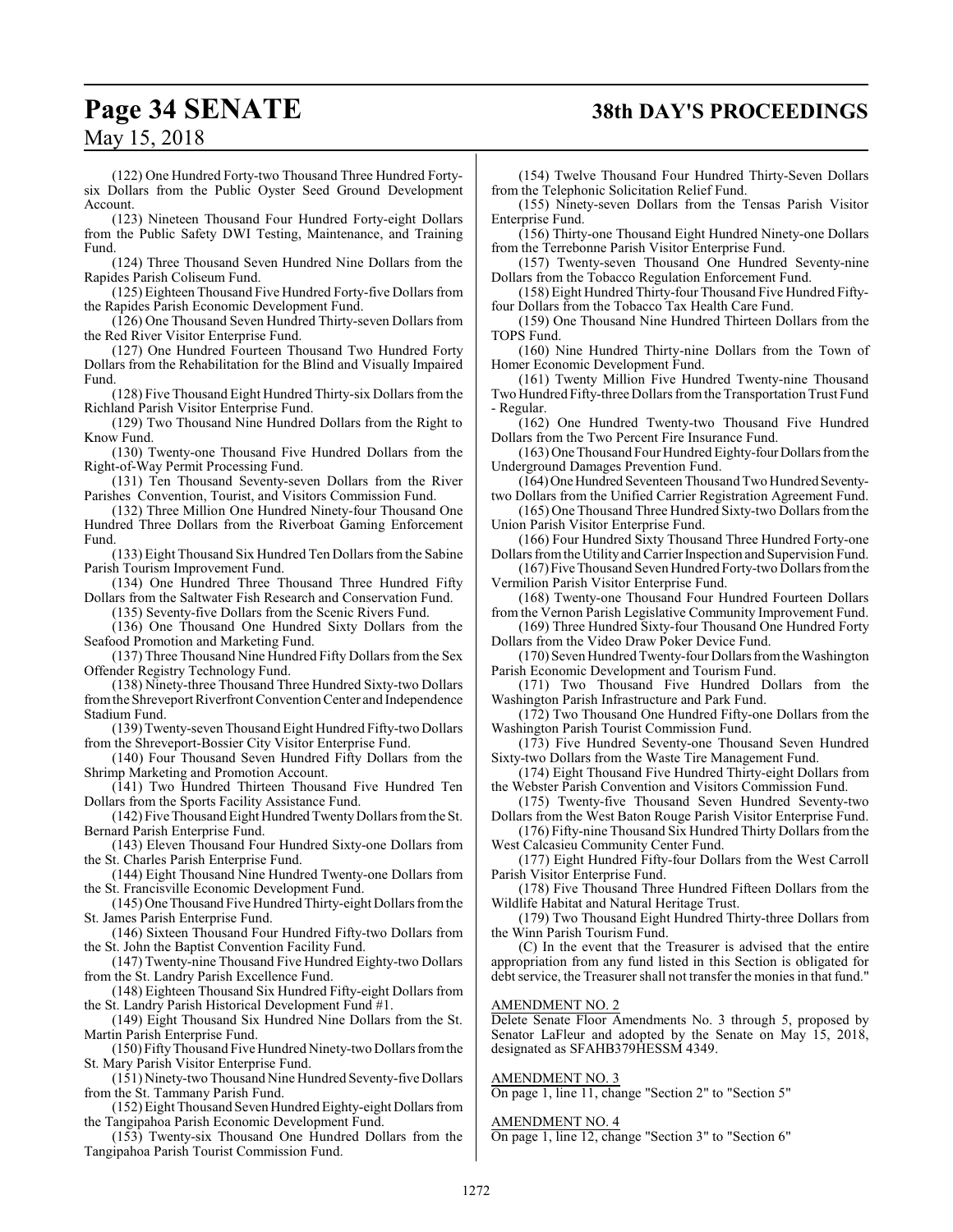# **38th DAY'S PROCEEDINGS Page 35 SENATE**

# May 15, 2018

Senator Allain moved the adoption of the amendments.

# Senator Peterson objected.

# **ROLL CALL**

The roll was called with the following result:

# YEAS

| Mr. President<br>Allain<br>Appel<br>Chabert<br>Claitor<br>Cortez<br>Donahue<br>Total $-21$ | Fannin<br>Hewitt<br>Johns<br>LaFleur<br>Lambert<br>Martiny<br>Mills | Mizell<br>Morrish<br>Peacock<br>Perry<br>Riser<br>Ward<br>White |
|--------------------------------------------------------------------------------------------|---------------------------------------------------------------------|-----------------------------------------------------------------|
|                                                                                            | <b>NAYS</b>                                                         |                                                                 |
| Barrow<br>Bishop<br>Boudreaux<br>Carter<br>Erdey<br>Total - 15                             | Gatti<br>Luneau<br>Morrell<br>Peterson<br>Price                     | Smith, G.<br>Smith, J.<br>Tarver<br>Thompson<br>Walsworth       |

ABSENT

Colomb Long Milkovich

Total - 3

The Chair declared the amendments were adopted.

# **Floor Amendments**

Senator Walsworth proposed the following amendments.

# **SENATE FLOOR AMENDMENTS**

Amendments proposed by Senator Walsworth to Engrossed House Bill No. 379 by Representative Henry

## AMENDMENT NO. 1

In the set of Senate Floor Amendments proposed by Senator Allain and adopted by the Senate on May 15, 2018, designated as SFAHB379 HESSM4353, in Senate Floor Amendment No. 1, on page 7, delete lines 3 and 4.

# AMENDMENT NO. 2

In the set of Senate Floor Amendments proposed by Senator Allain and adopted by the Senate on May 15, 2018, designated as SFAHB379 HESSM4353, in Senate Floor Amendment No. 1, on page 7, line 5, delete "174" and insert "173".

## AMENDMENT NO. 3

In the set of Senate Floor Amendments proposed by Senator Allain and adopted by the Senate on May 15, 2018, designated as SFAHB379 HESSM4353, in Senate Floor Amendment No. 1, on page 7, line 7, delete "175" and insert "174".

# AMENDMENT NO. 4

In the set of Senate Floor Amendments proposed by Senator Allain and adopted by the Senate on May 15, 2018, designated as SFAHB379 HESSM4353, in Senate Floor Amendment No. 1, on page 7, line 9, delete "176" and insert "175".

# AMENDMENT NO. 5

In the set of Senate Floor Amendments proposed by Senator Allain and adopted by the Senate on May 15, 2018, designated as SFAHB379 HESSM4353, in Senate Floor Amendment No. 1, on page 7, line 11, delete "177" and insert "176".

## AMENDMENT NO. 6

In the set of Senate Floor Amendments proposed by Senator Allain and adopted by the Senate on May 15, 2018, designated as SFAHB379 HESSM4353, in Senate Floor Amendment No. 1, on page 7, line 13, delete "178" and insert "177".

# AMENDMENT NO. 7

In the set of Senate Floor Amendments proposed by Senator Allain and adopted by the Senate on May 15, 2018, designated as SFAHB379 HESSM4353, in Senate Floor Amendment No. 1, on page 15, line 5, delete "179" and insert "178".

Senator Walsworth moved the adoption of the amendments.

Senator Hewitt objected.

# **ROLL CALL**

The roll was called with the following result:

# YEAS

| Boudreaux<br>Erdey<br>Gatti<br>Martiny<br>Total $-11$                                              | Morrish<br>Price<br>Riser<br>Smith, G.<br><b>NAYS</b>                                           | Thompson<br>Walsworth<br>Ward                                                     |
|----------------------------------------------------------------------------------------------------|-------------------------------------------------------------------------------------------------|-----------------------------------------------------------------------------------|
| Mr. President<br>Allain<br>Appel<br>Barrow<br>Bishop<br>Carter<br>Chabert<br>Claitor<br>Total - 24 | Cortez<br>Donahue<br>Fannin<br>Hewitt<br>LaFleur<br>Lambert<br>Luneau<br>Mills<br><b>ABSENT</b> | Mizell<br>Morrell<br>Peacock<br>Perry<br>Peterson<br>Smith, J.<br>Tarver<br>White |
| Colomb<br>Johns                                                                                    | Long<br>Milkovich                                                                               |                                                                                   |

The Chair declared the amendments were rejected.

The bill was read by title. Senator LaFleur moved the final passage of the amended bill.

# **ROLL CALL**

The roll was called with the following result:

# YEAS

Mr. President Fannin Morrish<br>Allain Hewitt Peacock Appel Johns<br>Chabert LaFleur Chabert LaFleur Smith, J.<br>Claitor Lambert Ward Claitor Lambert Ward<br>
Cortez Martiny White Donahue Erdey Mizell Total - 22

Total - 4

Hewitt Peacock<br>Johns Perry Martiny<br>Mills

Riser

**NAYS** 

Boudreaux Peters<br>Carter Price Carter<br>Gatti Total - 13

Barrow Luneau Smith, G.<br>Bishop Morrell Thompsor Morrell Thompson<br>Peterson Walsworth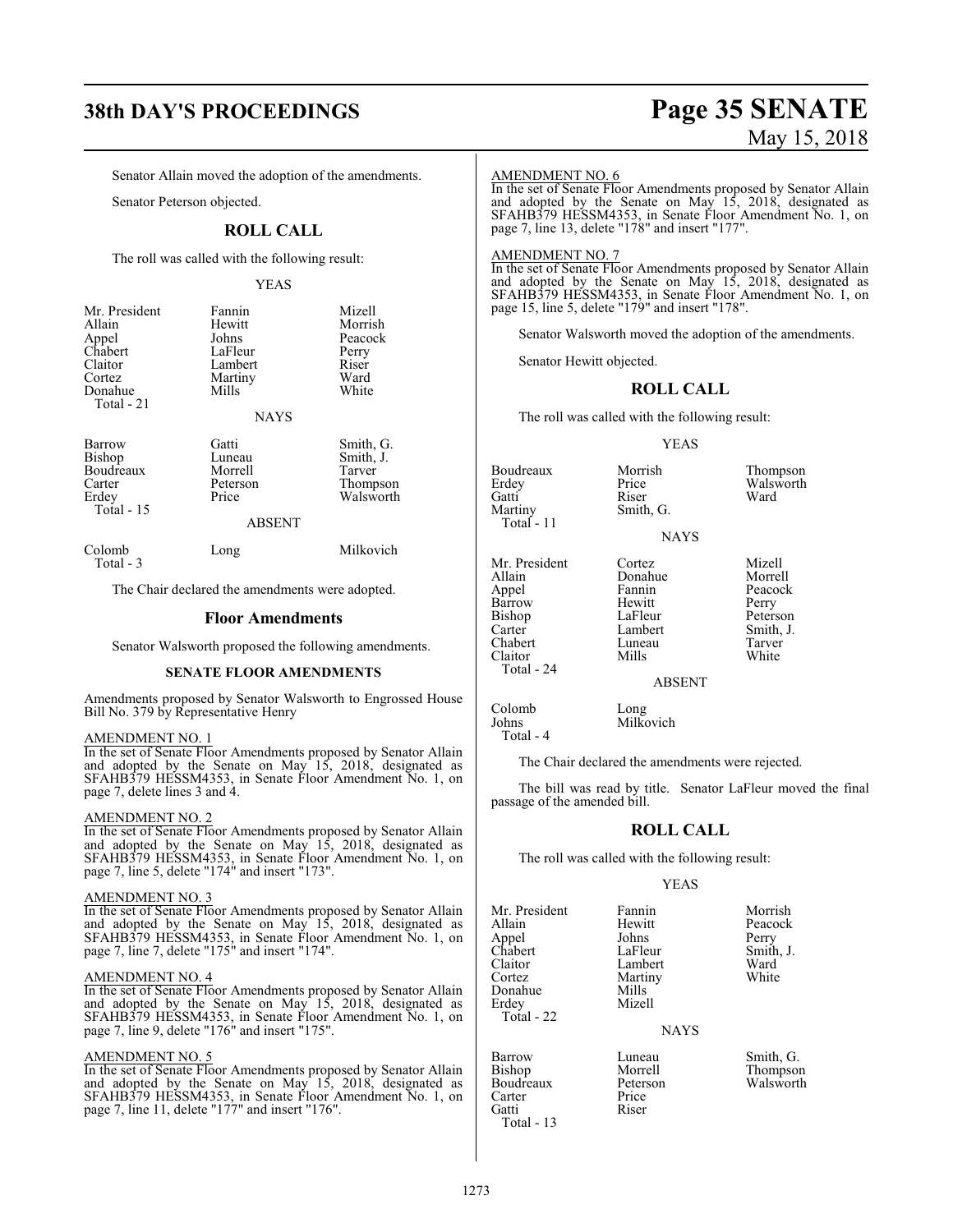# **Page 36 SENATE 38th DAY'S PROCEEDINGS** May 15, 2018

## ABSENT

Colomb Milkovich<br>Long Tarver Long Total - 4

The Chair declared the amended bill was passed and ordered it returned to the House. Senator LaFleur moved to reconsider the vote by which the bill was passed and laid the motion on the table.

### **HOUSE BILL NO. 694—** BY REPRESENTATIVE HENRY

AN ACT

To provide for the establishment and reestablishment of agency ancillary funds, to be specifically known as internal service funds, auxiliary accounts, or enterprise funds for certain state institutions, officials, and agencies; to provide for appropriation of funds; and to regulate the administration of said funds.

The bill was read by title. Senator LaFleur moved the final passage of the bill.

# **ROLL CALL**

The roll was called with the following result:

# YEAS

| Mr. President | Fannin      | Perry     |
|---------------|-------------|-----------|
| Allain        | Gatti       | Peterson  |
| Appel         | Hewitt      | Price     |
| Barrow        | Johns       | Riser     |
| Bishop        | LaFleur     | Smith, G. |
| Boudreaux     | Lambert     | Smith, J. |
| Carter        | Luneau      | Tarver    |
| Chabert       | Martiny     | Thompson  |
| Claitor       | Mills       | Walsworth |
| Cortez        | Mizell      | Ward      |
| Donahue       | Morrish     | White     |
| Erdey         | Peacock     |           |
| Total - 35    |             |           |
|               | <b>NAYS</b> |           |

Total - 0

ABSENT

| Colomb    | Milkovich |
|-----------|-----------|
| Long      | Morrell   |
| Total - 4 |           |

The Chair declared the bill was passed and ordered it returned to the House. Senator LaFleur moved to reconsider the vote by which the bill was passed and laid the motion on the table.

# **HOUSE BILL NO. 698—**

BY REPRESENTATIVES HENRY, BARRAS, GARY CARTER, JACKSON, LEGER, AND MAGEE AND SENATORS ALARIO, LAFLEUR, MARTINY, AND MORRELL

# AN ACT

To appropriate funds to defray the expenses of the Louisiana Judiciary, including the Supreme Court, Courts of Appeal, District Courts, Criminal District Court of Orleans Parish, and other courts; to provide for an effective date; and to provide for related matters.

The bill was read by title. Senator LaFleur moved the final passage of the bill.

# **ROLL CALL**

The roll was called with the following result:

# YEAS

Mr. President Fannin Peacock<br>Allain Gatti Perry Allain Gatti Perry Appel Hewitt Price Barrow Johns Riser<br>Bishop LaFleur Smith Boudreaux Lambert<br>Carter Luneau Carter Luneau Thompson<br>Chabert Martiny Walsworth Chabert Martiny Walsworth<br>
Claitor Milkovich Ward Cortez Mills<br>Donahue Mizell Donahue Erdey Morrish Total - 34

LaFleur Smith, G.<br>Lambert Smith, J. Milkovich Ward<br>
Mills White

NAYS

Peterson Total - 1

# ABSENT

| Colomb    | Morrell |
|-----------|---------|
| Long      | Tarver  |
| Total - 4 |         |

The Chair declared the bill was passed and ordered it returned to the House. Senator LaFleur moved to reconsider the vote by which the bill was passed and laid the motion on the table.

# **HOUSE BILL NO. 743—**

BY REPRESENTATIVE HENRY AN ACT

To provide with respect to the Revenue Sharing Fund and the allocation and distribution thereof for Fiscal Year 2018-2019; and to provide for related matters.

The bill was read by title. Senator LaFleur moved the final passage of the bill.

# **ROLL CALL**

The roll was called with the following result:

# YEAS

| Mr. President | Gatti     | Perry     |
|---------------|-----------|-----------|
| Allain        | Hewitt    | Price     |
| Appel         | Johns     | Riser     |
| Bishop        | LaFleur   | Smith, G. |
| Boudreaux     | Lambert   | Smith, J. |
| Carter        | Luneau    | Tarver    |
| Chabert       | Martiny   | Thompson  |
| Claitor       | Milkovich | Walsworth |
| Cortez        | Mills     | Ward      |
| Donahue       | Mizell    | White     |
| Erdey         | Morrish   |           |
| Fannin        | Peacock   |           |
| Total - 34    |           |           |
|               | NAYS      |           |

Total - 0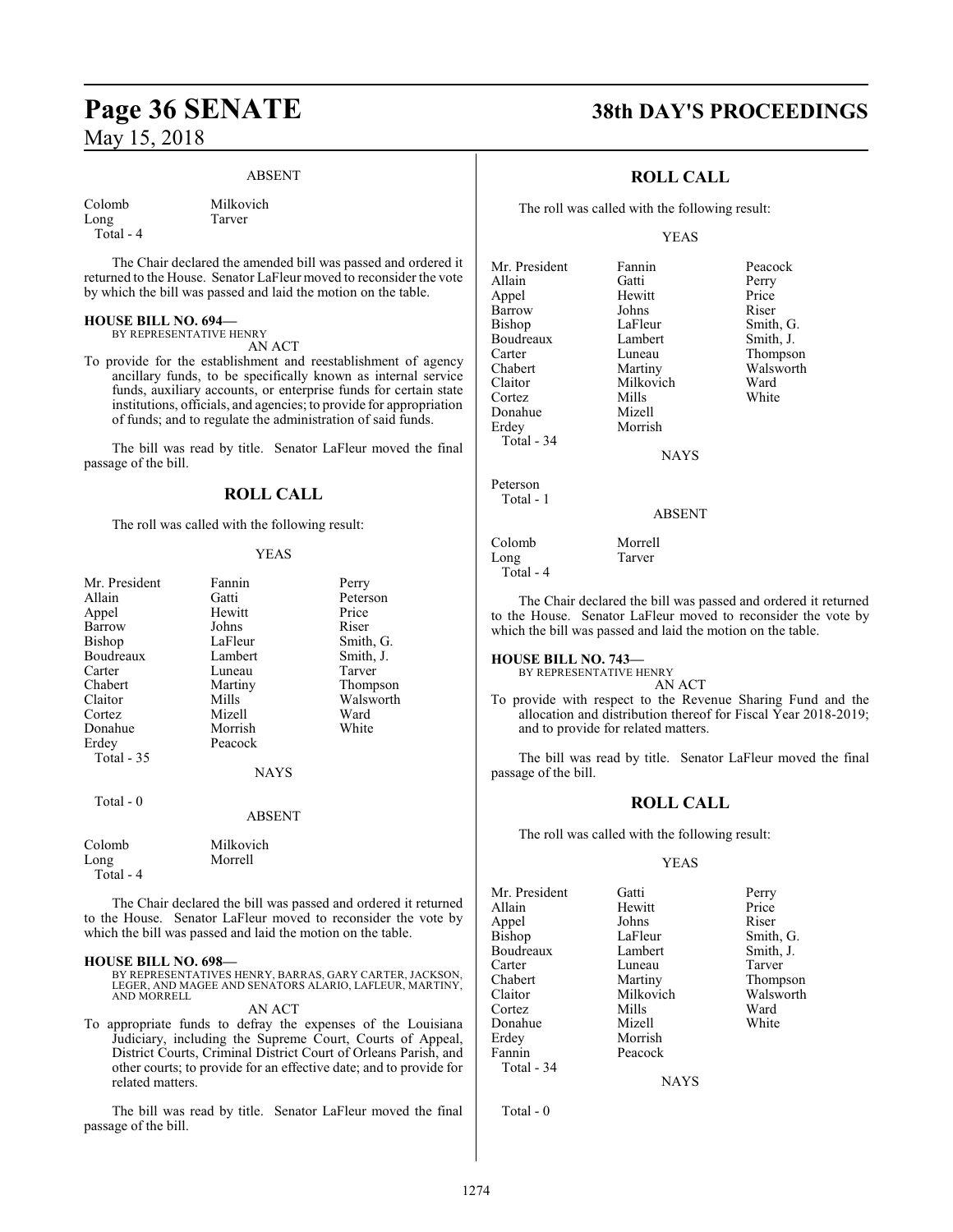# **38th DAY'S PROCEEDINGS Page 37 SENATE**

Morrell

#### ABSENT

| Barrow    |  |
|-----------|--|
| Colomb    |  |
| Total - 5 |  |

Long Peterson

The Chair declared the bill was passed and ordered it returned to the House. Senator LaFleur moved to reconsider the vote by which the bill was passed and laid the motion on the table.

#### **HOUSE BILL NO. 751—**

BY REPRESENTATIVE BARRAS AN ACT

To appropriate funds for Fiscal Year 2018-2019 to defray the expenses ofthe Louisiana Legislature, including the expenses of the House of Representatives and the Senate, of legislative service agencies, and of the Louisiana State Law Institute; to provide for the salary, expenses, and allowances of members, officers, staff, and agencies of the Legislature; to provide with respect to the appropriations and allocations herein made; and to provide for related matters.

#### **Floor Amendments**

Senator Milkovich proposed the following amendments.

#### **SENATE FLOOR AMENDMENTS**

Amendments proposed by Senator Milkovich to Engrossed House Bill No. 751 by Representative Barras

#### AMENDMENT NO. 1

Delete Senate Committee Amendments No. 1, 2, and 3 proposed by the Senate Committee on Finance and adopted by the Senate on May 14, 2018

Senator Milkovich moved the adoption of the amendments.

Senator LaFleur objected.

### **ROLL CALL**

The roll was called with the following result:

#### YEAS

Gatti Milkovich Total - 2

**NAYS** 

| Mr. President | Fannin        | Perry     |
|---------------|---------------|-----------|
| Allain        | Hewitt        | Peterson  |
| Appel         | Johns         | Price     |
| Barrow        | LaFleur       | Riser     |
| Bishop        | Lambert       | Smith, G. |
| Boudreaux     | Luneau        | Smith, J. |
| Carter        | Martiny       | Tarver    |
| Chabert       | Mills         | Thompson  |
| Claitor       | Mizell        | Walsworth |
| Cortez        | Morrell       | Ward      |
| Donahue       | Morrish       | White     |
| Erdey         | Peacock       |           |
| Total $-35$   |               |           |
|               | <b>ABSENT</b> |           |

Colomb Long Total - 2

# May 15, 2018

The Chair declared the amendments were rejected.

The bill was read by title. Senator LaFleur moved the final passage of the bill.

#### **ROLL CALL**

The roll was called with the following result:

YEAS

Mr. President Fannin Perry<br>Allain Gatti Price Allain Gatti Price Appel Hewitt<br>Barrow Johns Barrow Johns Smith, G.<br>Bishop LaFleur Smith, J. LaFleur Smith, J.<br>Lambert Tarver Boudreaux<br>Carter Exerce Exerces Carter Luneau Thompson<br>
Chabert Martiny Walsworth Martiny Walsworth Claitor Mills Ward<br>Cortez Mizell White Cortez Mizell White Donahue Morrish Erdey Peacock Total - 34 **NAYS** Milkovich Peterson Total - 2 ABSENT

| Colomb    | Long | Morrell |
|-----------|------|---------|
| Total - 3 |      |         |

The Chair declared the bill was passed and ordered it returned to the House. Senator LaFleur moved to reconsider the vote by which the bill was passed and laid the motion on the table.

#### **HOUSE BILL NO. 874—**

BY REPRESENTATIVE HENRY

- AN ACT
- To appropriate funds and to make certain reductions from certain sources to be allocated to designated agencies and purposes in specific amounts for the making of supplemental appropriations and reductions for said agencies and purposes for Fiscal Year 2017-2018; to provide for an effective date; and to provide for related matters.

#### **Floor Amendments**

Senator LaFleur proposed the following amendments.

#### **SENATE FLOOR AMENDMENTS**

Amendments proposed by Senator LaFleur to Reengrossed House Bill No. 874 by Representative Henry

#### AMENDMENT NO. 1

In Senate Committee Amendment No. 14 proposed by the Senate Committee on Finance and adopted by the Senate on May 14, 2018, on page 5, line 8, change "Central Louisiana Technical College" to "Central Louisiana Technical Community College"

On motion of Senator LaFleur, the amendments were adopted.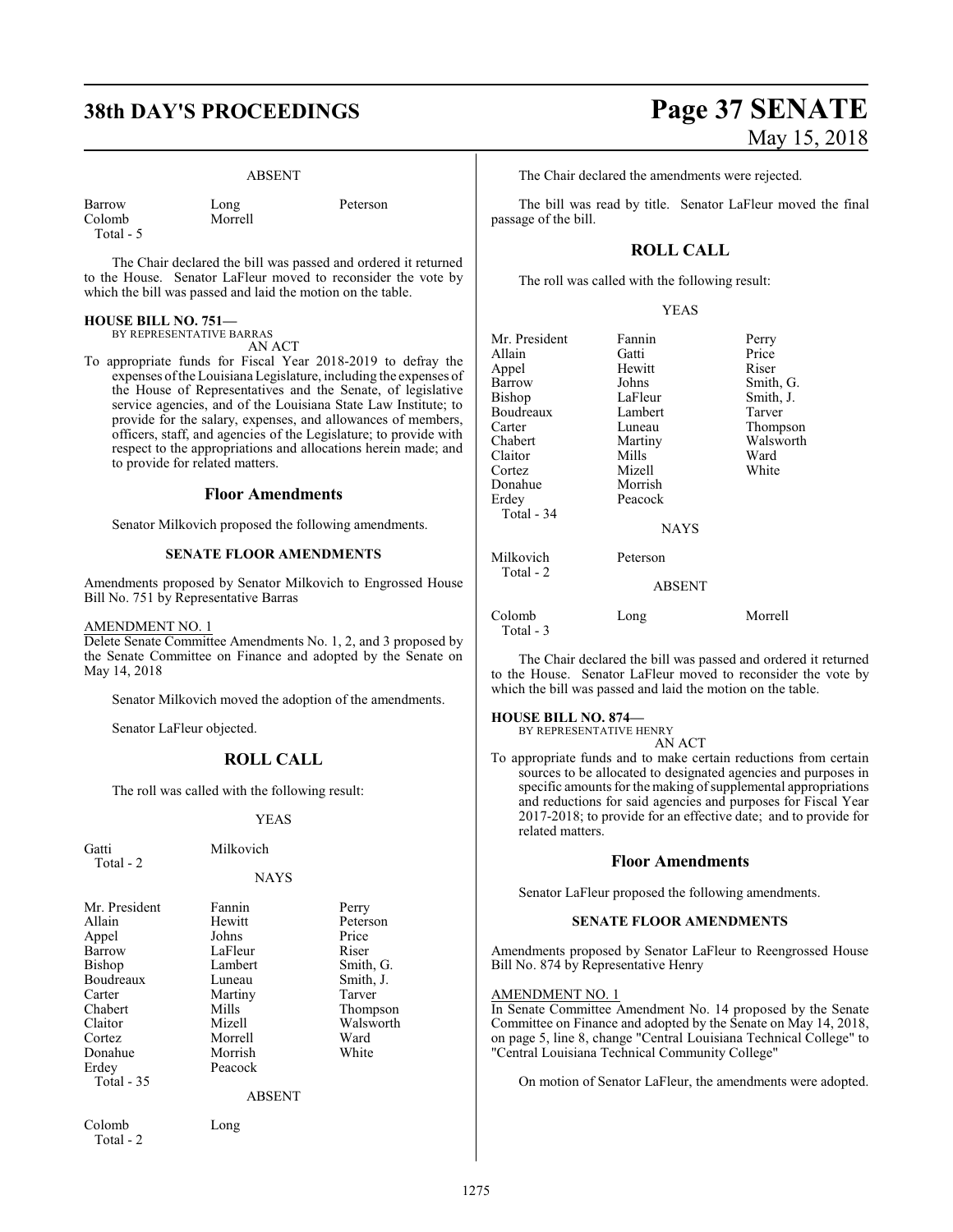### **Floor Amendments**

Senator LaFleur proposed the following amendments.

#### **SENATE FLOOR AMENDMENTS**

Amendments proposed by Senator LaFleur to Reengrossed House Bill No. 874 by Representative Henry

#### AMENDMENT NO. 1

In Senate Committee Amendment No. 6, proposed by the Senate Committee on Finance and adopted by the Senate on May 14, 2018, on page 2, line 2, delete "\$58,764,902" and insert "\$55,559,114".

#### AMENDMENT NO. 2

In Senate Committee Amendment No. 16, proposed by the Senate Committee on Finance and adopted by the Senate on May 14, 2018, on page 5, line 13, delete "22" and insert "19".

#### AMENDMENT NO. 3

In Senate Committee Amendment No. 28, proposed by the Senate Committee on Finance and adopted by the Senate on May 14, 2018, on page 7, line 36, delete "\$155,250.00" and insert "\$207,000.00 plus court costs and legal interest.".

#### AMENDMENT NO. 4

In Senate Committee Amendment No. 47, proposed by the Senate Committee on Finance and adopted by the Senate on May 14, 2018, on page 11, between lines 4 and 5, insert the following:

- "(103) "Allen Viator, Individually and as Tutor and Administrator of the Natural Minor child, Jade Rachelle Viator, and Individually and on Behalf of the Estate of Angelic Cormier v. State of Louisiana, through the Department of Transportation and Development"; 19th JDC Docket No. 531,664, Div. 23; \$75,000.00.
- (104) "Hayward J. Theriot v. Ports of America Baton Rouge, Inc., and/or Baton Rouge Marine Contractors, Inc., et al"; 18th JDC No. 38,990, Div. "C"; \$250,000.00.
- (105) "Glenda Addison Breaux, et al v. State of Louisiana, through the Department of Transportation and Development"; 10th JDC, Docket No. C86043 A; \$325,210.00, plus legal interest.
- (106) "Bobby Isgitt v. State of Louisiana v. State of Louisiana, through the Department of Transportation and Development"; 10th JDC, Docket No. C-87267 A; \$155,000.00, plus court costs.
- (108) "Cody Lacaze v. State of Louisiana, through the Department Transportation and Development"; 10th JDC, Docket No. C-84475 A; \$110,324.46. Monies awarded in this judgment for future medical expenses shall be payable from the Future Medical Care Fund pursuant to R.S. 39:1533.2"

On motion of Senator LaFleur, the amendments were adopted.

#### **Floor Amendments**

Senator Barrow proposed the following amendments.

#### **SENATE FLOOR AMENDMENTS**

Amendments proposed by Senator Barrow to Reengrossed House Bill No. 874 by Representative Henry

# **Page 38 SENATE 38th DAY'S PROCEEDINGS**

#### AMENDMENT NO. 1

In Senate Committee Amendment No. 20 proposed by the Senate Committee on Finance and adopted by the Senate on May 14, 2018, on page 7, line 9, after "above" and before "\$1,500,000" insert "\$800,000 shall be allocated for the United States Bowling Congress Tournament in 2018 and"

On motion of Senator Barrow, the amendments were adopted.

The bill was read by title. Senator LaFleur moved the final passage of the amended bill.

### **ROLL CALL**

The roll was called with the following result:

YEAS

| Mr. President        | Gatti       | Peacock   |
|----------------------|-------------|-----------|
| Allain               | Hewitt      | Perry     |
| Appel                | Johns       | Price     |
| Barrow               | LaFleur     | Riser     |
| Bishop               | Lambert     | Smith, G. |
| Boudreaux            | Long        | Smith, J. |
| Carter               | Luneau      | Tarver    |
| Chabert              | Martiny     | Thompson  |
| Cortez               | Milkovich   | Walsworth |
| Donahue              | Mills       | Ward      |
| Erdey                | Mizell      | White     |
| Fannin               | Morrish     |           |
| Total - 35           |             |           |
|                      | <b>NAYS</b> |           |
| Claitor<br>Total - 2 | Peterson    |           |

ABSENT

Colomb Morrell

Total - 2

The Chair declared the amended bill was passed and ordered it returned to the House. Senator LaFleur moved to reconsider the vote by which the bill was passed and laid the motion on the table.

#### **Recess**

On motion of Senator Thompson, the Senate took a recess at 2:30 o'clock P.M. until 5:30 o'clock P.M.

#### **After Recess**

The Senate was called to order at 6:10 o'clock P.M. by the President of the Senate.

### **ROLL CALL**

The roll being called, the following members answered to their names:

#### PRESENT

Lambert

Milkovich

Appel Hewitt Peterson Boudreaux Long Riser<br>Carter Luneau Smith Chabert Martiny Smith, J.<br>Claitor Milkovich Tarver

Mr. President Gatti Peacock<br>
Annel Hewitt Peterson Carter Luneau Smith, G.<br>
Chabert Martiny Smith, J.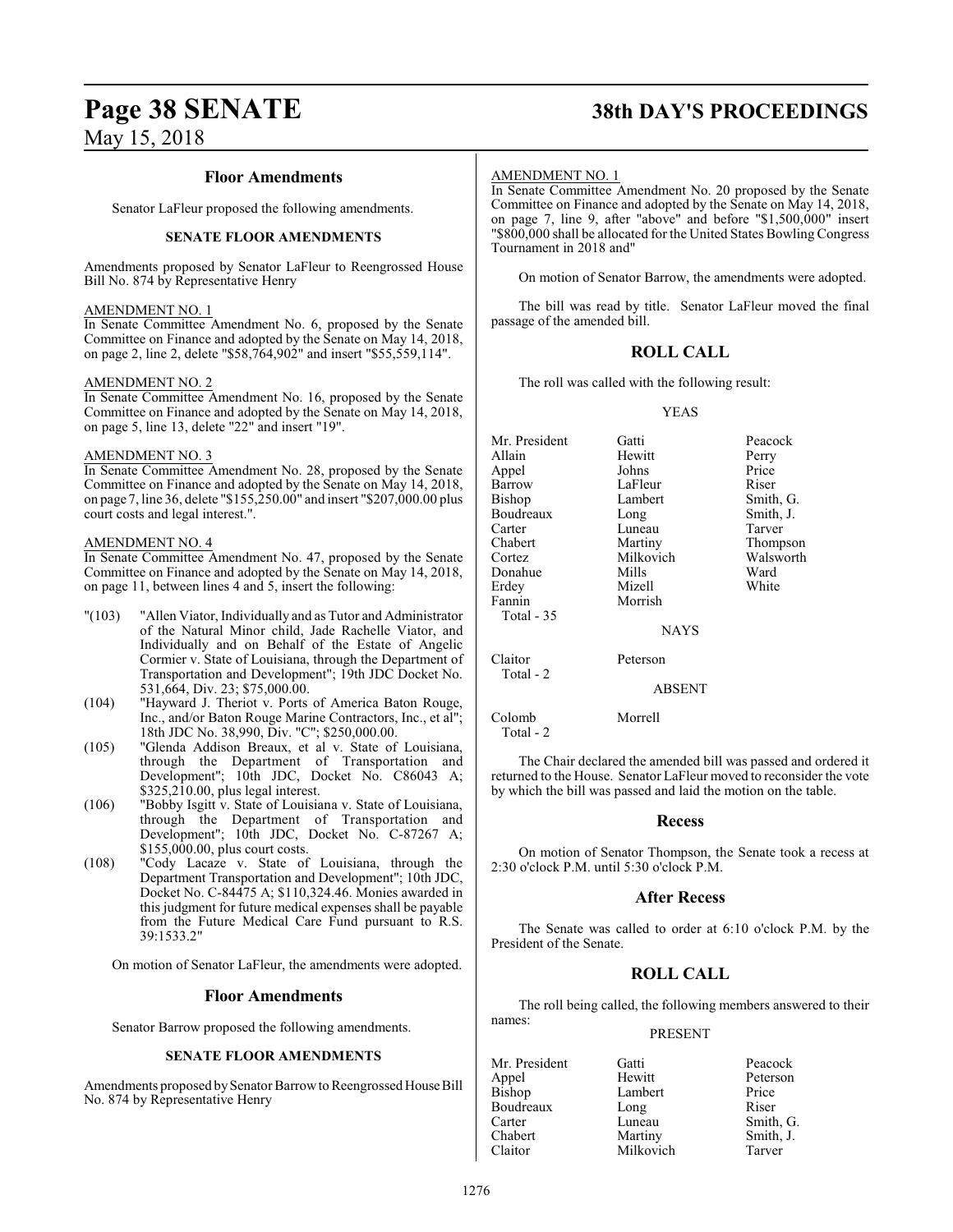| Cortez      | Mills   | Thompson  |
|-------------|---------|-----------|
| Donahue     | Mizell  | Walsworth |
| Erdey       | Morrell | Ward      |
| Fannin      | Morrish |           |
| Total $-32$ |         |           |
|             | ARSENT  |           |

Colomb Total - 7

Allain Johns White<br>Barrow LaFleur White LaFleur<br>Perry

The President of the Senate announced there were 32 Senators present and a quorum.

#### **Senate Business Resumed After Recess**

### **Rules Suspended**

Senator Gatti asked for and obtained a suspension of the rules to revert to the Morning Hour.

### **Petitions, Memorials and Communications**

The following petitions, memorials and communications were received and read:

#### **LOUISIANA DEPARTMENT OF AGRICULTURE AND FORESTRY**

February 28, 2018

The Honorable John Alario President of the Louisiana Senate P.O. Box 94183 Baton Rouge, LA 70804

RE: Appointment of the Louisiana Board of Animal Health

Dear President Alario:

Pursuant to the authority granted to me as set forth in Louisiana Revised Statutes 3:2091, I have appointed the following individual as a member of the Louisiana Board of Animal Health effective June 27, 2017 and, therefore, respectfully request the consent of the Senate.

MEMBERS Randy Toups 519 Supercharge Drive Thibodaux, LA 70301 Vice: Vacant (William R. "Ricky" Lester) Term: June 27, 2017 - Concurrent LA Cattlemen's Association, Commercial Breeders

I, as Commissioner of Agriculture and Forestry, have the honor of serving as an ex officio member. I am confident that the individual listed above meets the qualifications required by law and will serve the State of Louisiana and the Louisiana Board of Animal Health. Hence, I submit his name for consideration of confirmation by the Senate. Thank you.

> Respectfully yours, MIKE STRAIN, DVM Commissioner

# **38th DAY'S PROCEEDINGS Page 39 SENATE** May 15, 2018

#### **LOUISIANA DEPARTMENT OF AGRICULTURE AND FORESTRY**

February 28, 2018

The Honorable John A. Alario Jr. President, Louisiana State Senate P. O. Box 94183 Baton Rouge, LA 70804

Re: Appointment of Members to the Horticulture Commission of Louisiana

Dear President Alario:

Pursuant to the authority granted to me as set forth in La. R.S. 3:3801, I have appointed the following individuals as members ofthe Horticulture Commission of Louisiana.

**MEMBERS** Richard H. Hill 4906 McHugh Drive Zachary, LA 70791 VICE: Self TERM: February 28, 2018 - December 31, 2021 Licensed wholesale florist

Chad D. Danos 376 Riverlon Avenue Baton Rouge, LA 70806 VICE: Self TERM: February 28, 2018 - December 31, 2021 Licensed landscape architect - LA Chapter of American Society of Landscape Architects

Dr. William Richardson, Chancellor of the LSU AgCenter; Benjy Rayburn, Assistant Commissioner of the Office of Agricultural and Environmental Sciences; and I, as Commissioner of Agriculture and Forestry, serve as ex officio members.

I am confident that each individual meets the qualifications required by law and will serve the State of Louisiana and this board or commission honorably. Hence, I submit their names for consideration of confirmation by the Senate. Thank you.

> Respectfully yours, MIKE STRAIN DVM Commissioner

#### **LOUISIANA DEPARTMENT OF AGRICULTURE AND FORESTRY**

October 4, 2017

The Honorable John Alario President of the Senate- State of Louisiana P.O. Box 94183 Baton Rouge, LA 70804

Re: Appointment of the Assistant Director of the Commission of Weights and Measures

Dear President Alario:

In accordance with the authority granted to me as set forth in R.S. 3:4603(I), I have appointed Paul Floyd as Assistant Director of the Commission of Weights and Measures within the Louisiana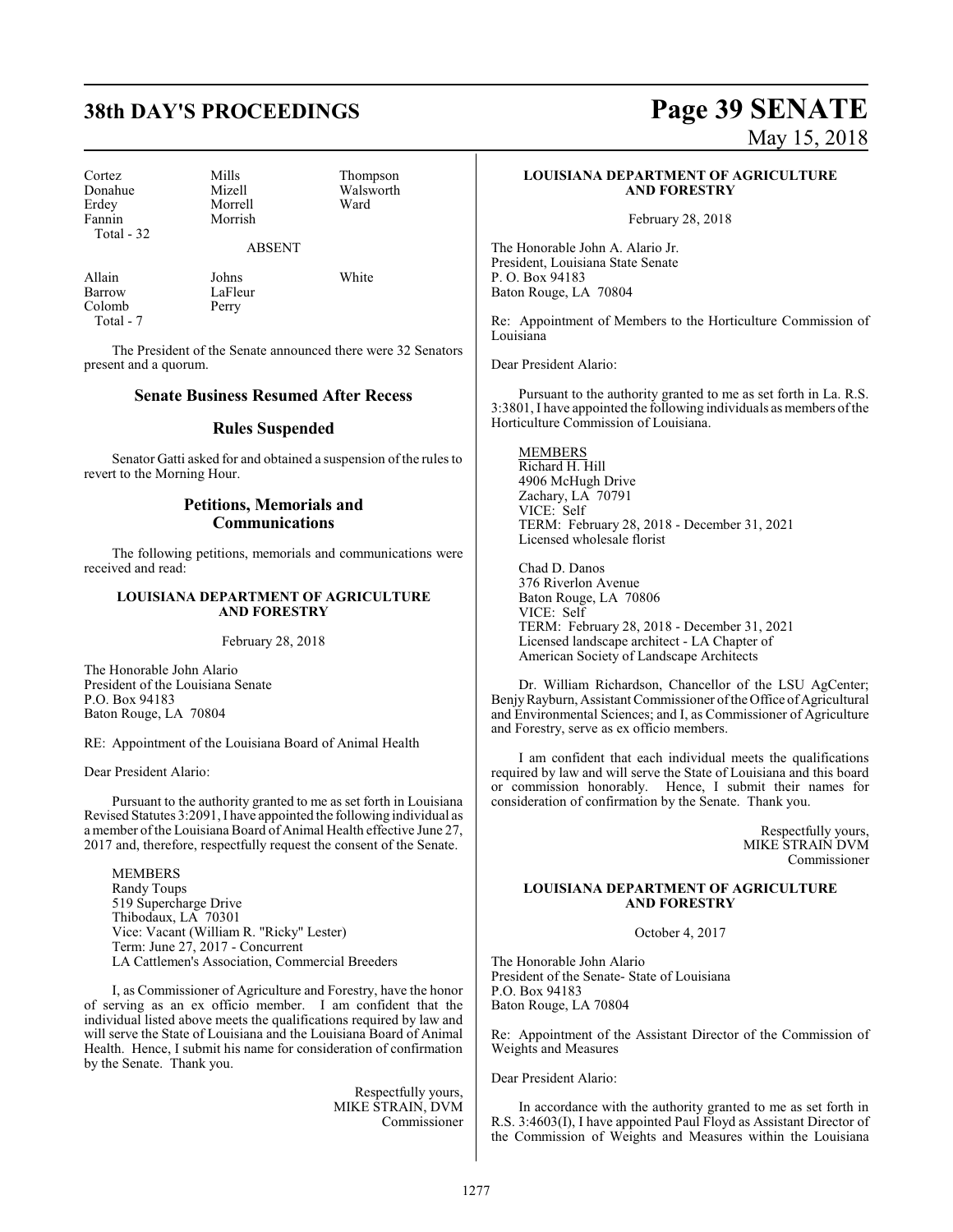# **Page 40 SENATE 38th DAY'S PROCEEDINGS**

Department of Agriculture and Forestry and, therefore, respectfully request the required consent of the Senate.

Paul C. Floyd 618 St. Tammany Street Baton Rouge, LA 70806 Assistant Director of the Commission of Weights and Measures VICE: McCartney

I am confident that this gentleman meets the qualifications required by law and will serve the State of Louisiana and the Department of Agriculture and Forestry honorably. Hence, I submit his name for consideration of confirmation by the Senate. Thank you.

> Respectfully yours, MIKE STRAIN DVM Commissioner

#### **LOUISIANA DEPARTMENT OF AGRICULTURE AND FORESTRY**

March 19, 2018

The Honorable John Alario President of the Louisiana Senate P.O. Box 9418 Baton Rouge, LA 70804

Re: Appointment of Members to the Louisiana Commission of Weights and Measures

Dear President Alario:

Pursuant to the authority granted to me as set forth in La. R.S. 3:4603. I have appointed the following individuals to the Louisiana Commission on Weights and Measures and, therefore, respectfully request the consent of the Senate.

Mr. Charles D. "Chuck" Garrett 6066 Hwy. 1 Coushatta, LA 71019 Louisiana Livestock Markets Association TERM: 07/17/17-Concurrent VICE: Mr. Frank A. "Frankie" LoPinto

Mr. Mark G. Westmoland 18013 Manchac Place Drive Prairieville, LA 70769 Louisiana Retail Association TERM: 07/17/17-Concurrent VICE: Mr. Marcy Leblanc

I am confident that these individuals meet the qualifications required by law and will serve the State of Louisiana and the Louisiana Commission of Weights and Measures honorably. Hence, I submit their names for consideration of confirmation by the Senate. Thank you.

> Respectfully yours, MIKE STRAIN DVM Commissioner

#### **FLORIDA PARISHES JUVENILE JUSTICE COMMISSION**

December 13, 2017

Honorable John A. Alario Jr., President Louisiana State Senate Post Office Box 94183 Baton Rouge, LA 70804

Re: Florida Parishes Juvenile Justice Commission

Dear Senator Alario:

Pursuant to R. S. 15:1094.1(A), George Ray "Bo" Coxen was appointed by the judges of the Twenty-First Judicial District to serve as a commissioner on the Florida Parishes Juvenile Justice Commission.

In that regard, I hereby acknowledge the following appointment and submit to you the name for consideration of Senate confirmation as required by law.

George Ray "Bo" Coxen P.O. Box 788 Amite, La 70422 Appointed by 21st Judicial Judges Appointed: June 14, 2017 Term: June 06, 2021 Vice: self

Thank you in advance for your attention to this important matter. Please contact me should you have any questions or need additional information.

> Sincerely, TONIA DELEON Secretary

#### **FLORIDA PARISHES JUVENILE JUSTICE COMMISSION**

December 13, 2017

Honorable John A. Alario Jr., President Louisiana State Senate Post Office Box 94183 Baton Rouge, LA 70804

Re: Florida Parishes Juvenile Justice Commission

Dear Senator Alario:

Pursuant to R. S. 15:1094.1(A), David M. Duke was appointed jointly by the judges of the 22nd Judicial District Judges to serve as a commissioner on the Florida Parishes Juvenile Justice Commission.

In that regard, I hereby acknowledge the following appointment and submit to you the name for consideration of Senate confirmation as required by law.

David M. Duke P.O. Box 1179 Bogalusa, La 70429 Appointed jointly by 22nd Judicial District Judges Appointed: June 14, 2017 Term: February 28, 2019 Vice: Vacant- Salvador Mule'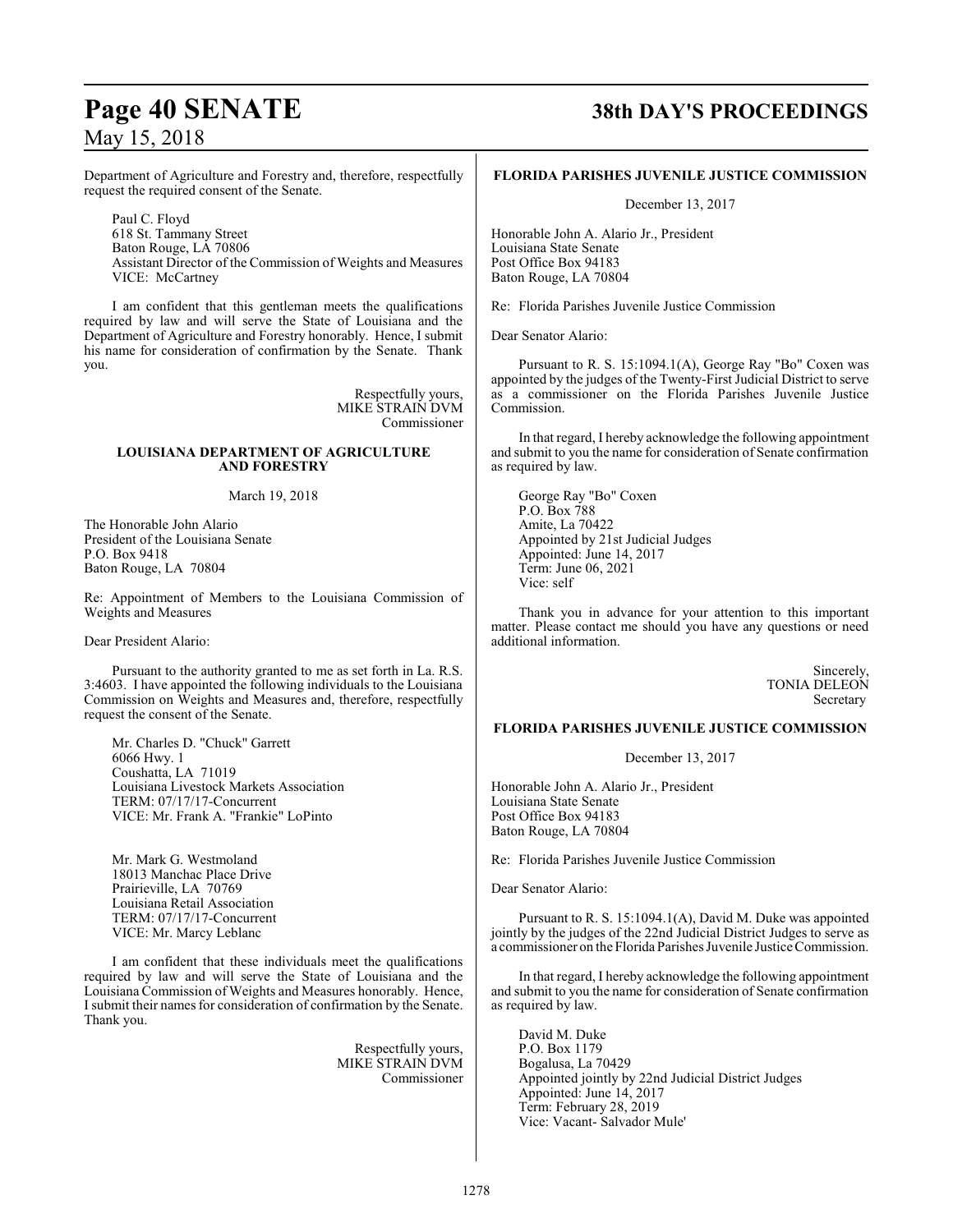# **38th DAY'S PROCEEDINGS Page 41 SENATE**

#### Thank you in advance for your attention to this important matter. Please contact me should you have any questions or need additional information.

Sincerely, TONIA DELEON Secretary

#### **FLORIDA PARISHES JUVENILE JUSTICE COMMISSION**

December 13, 2017

Honorable John A. Alario Jr., President Louisiana State Senate Post Office Box 94183 Baton Rouge, LA 70804

Re: Florida Parishes Juvenile Justice Commission

Dear Senator Alario:

Pursuant to R. S. 15:1094.1(A), Michael B. Forbes was appointed by the district attorney of the Twenty-First Judicial District to serve as a commissioner on the Florida Parishes Juvenile Justice Commission.

In that regard, I hereby acknowledge the following appointment and submit to you the name for consideration of Senate confirmation as required by law.

Michael B. Forbes 217 East Charles Street Hammond, La 70401 Appointed by 21st JD District Attorney Appointed: June 14, 2017 Term: June 06, 2021 Vice: Self

Thank you in advance for your attention to this important matter. Please contact me should you have any questions or need additional information.

> Sincerely, TONIA DELEON Secretary

#### **FLORIDA PARISHES JUVENILE JUSTICE COMMISSION**

December 13, 2017

Honorable John A. Alario Jr., President Louisiana State Senate Post Office Box 94183 Baton Rouge, LA 70804

Re: Florida Parishes Juvenile Justice Commission

Dear Senator Alario:

Pursuant to R. S. 15:1094.1(A), Joseph Harvin was appointed jointly by the judges of the city courts of the municipalities of Bogalusa and Slidell to serve as a commissioner on the Florida Parishes Juvenile Justice Commission.

In that regard, I hereby acknowledge the following appointment and submit to you the name for consideration of Senate confirmation as required by law.

# May 15, 2018

Joseph Harvin 636 Gause Blvd, Suite 303 Slidell, La 70458 Appointed jointly by Bogalusa and Slidell City Courts Appointed: June 14, 2017 Term: June 13, 2021 Vice: David Duke

Thank you in advance for your attention to this important matter. Please contact me should you have any questions or need additional information.

> Sincerely, TONIA DELEON Secretary

#### **FLORIDA PARISHES JUVENILE JUSTICE COMMISSION**

December 13, 2017

Honorable John A. Alario Jr., President Louisiana State Senate Post Office Box 94183 Baton Rouge, LA 70804

Re: Florida Parishes Juvenile Justice Commission

Dear Senator Alario:

Pursuant to R. S. 15:1094.1(A), Alton B. Lewis was appointed by the judges of the Twenty-First Judicial District to serve as a commissioner on the Florida Parishes Juvenile Justice Commission.

In that regard, I hereby acknowledge the following appointment and submit to you the name for consideration of Senate confirmation as required by law.

Alton B. Lewis P.O. Box 2009 Hammond, La 70404 Appointed by 21st Judicial Judges Appointed: June 14, 2017 Term: June 06, 2021 Vice: self

Thank you in advance for your attention to this important matter. Please contact me should you have any questions or need additional information.

> Sincerely, TONIA DELEON Secretary

#### **FLORIDA PARISHES JUVENILE JUSTICE COMMISSION**

December 13, 2017

Honorable John A. Alario Jr., President Louisiana State Senate Post Office Box 94183 Baton Rouge, LA 70804

Re: Florida Parishes Juvenile Justice Commission

Dear Senator Alario: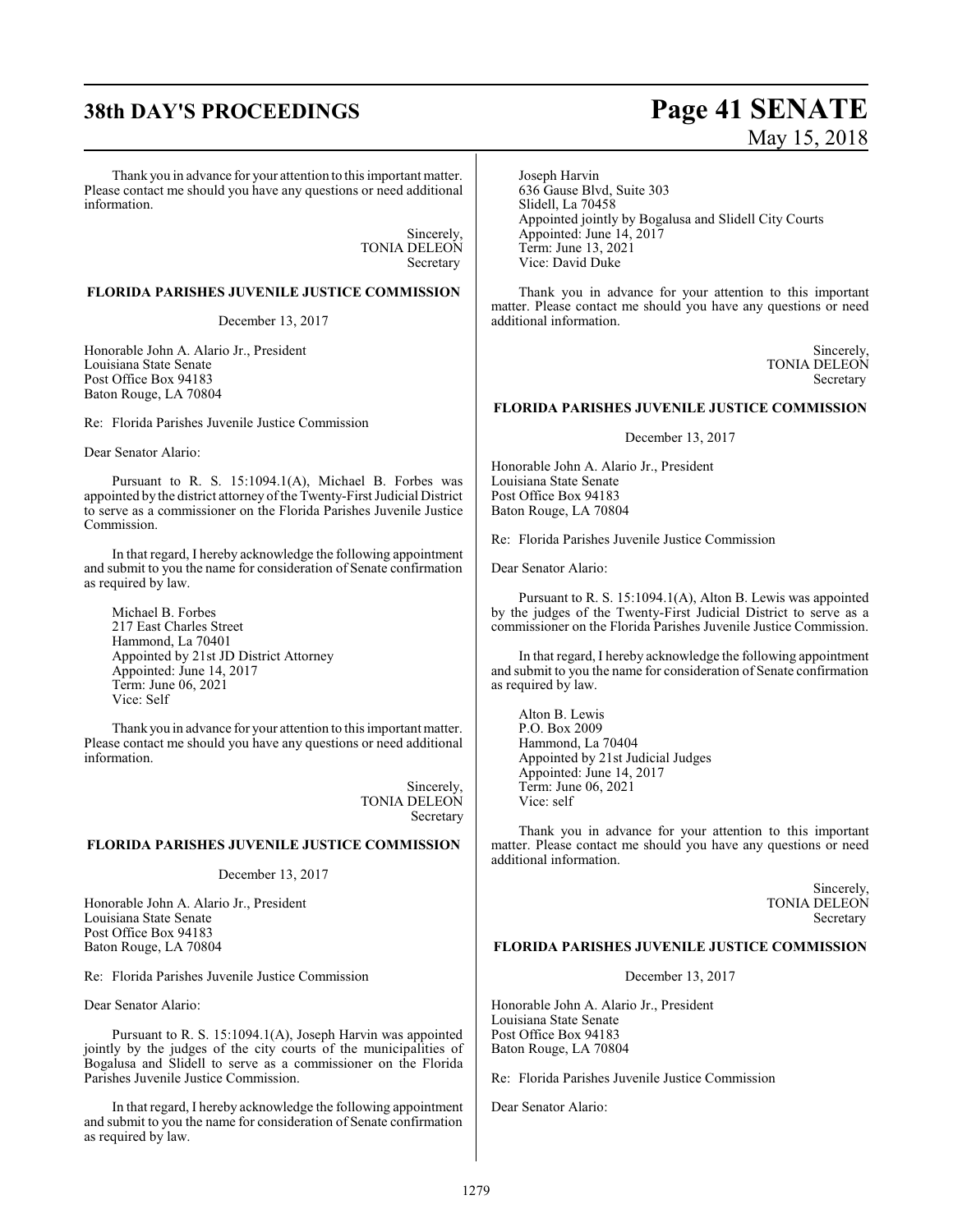# **Page 42 SENATE 38th DAY'S PROCEEDINGS**

Pursuant to R. S. 15:1094.1(A), Mark Manda was appointed by the judges of the Twenty-Second Judicial District to serve as a commissioner on the Florida Parishes Juvenile Justice Commission.

In that regard, I hereby acknowledge the following appointment and submit to you the name for consideration of Senate confirmation as required by law.

Mark Manda 1675 North Hwy 190 Covington, La 70433 Appointed by 22nd JD Judges Appointed: June 14, 2017 Term: June 13, 2021 Vice: Vacant- H.Gregory Briese

Thank you in advance for your attention to this important matter. Please contact me should you have any questions or need additional information.

> Sincerely, TONIA DELEON Secretary

#### **FLORIDA PARISHES JUVENILE JUSTICE COMMISSION**

#### December 13, 2017

Honorable John A. Alario Jr., President Louisiana State Senate Post Office Box 94183 Baton Rouge, LA 70804

Re: Florida Parishes Juvenile Justice Commission

Dear Senator Alario:

Pursuant to R. S. 15:1094.1(A), Erica D. Williams was appointed jointly by the judges ofthe city courts of the municipalities of Denham Springs and Hammond to serve as a commissioner on the Florida Parishes Juvenile Justice Commission.

In that regard, I hereby acknowledge the following appointment and submit to you the name for consideration of Senate confirmation as required by law.

Erica D. Williams P. O. Box 1794 Hammond, La 70404 Appointed jointly by Denham Springs and Hammond City Courts Appointed: June 14, 2017 Term: June 06, 2021 Vice: Self

Thank you in advance for your attention to this important matter. Please contact me should you have any questions or need additional information.

> Sincerely, TONIA DELEON Secretary

#### **GOVERNOR'S OFFICE OF HOMELAND SECURITY AND EMERGENCY PREPAREDNESS**

January 26, 2018

The Honorable John A. Alario Jr., President Louisiana State Senate Post Office Box 94183 Baton Rouge, LA 70804

Dear Senator Alario:

In accordance with Louisiana Revised Statute 29:725, I have appointed Mr. Casey Tingle as my Deputy Director, Chief of Staff of the Governor's Office of Homeland Security and Emergency Preparedness effective December 4, 2017. I would sincerely appreciate having Mr. Tingle's name placed on the Senate and Governmental Affairs agenda for Senate confirmation. information is as follows:

Name: Casey Tingle Address: 7667 Independence Blvd. Baton Rouge, LA 70806 Position: Deputy Director, Chief of Staff Replacing: William T. Rachal

Please do not hesitate to contact me with any questions you may have. I look forward to working with you.

> Sincerely, JAMES WASKOM

#### **LOUISIANA DEPARTMENT OF INSURANCE**

October 5, 2017

The Honorable John A. Alario Jr. President of the Senate Louisiana State Senate Post Office Box 94183 Baton Rouge, LA 70804

Dear Senator Alario:

In accordance with La. R.S. 36:681 *et seq*., I have made the following appointment:

Mary Elizabeth Butler Title: Deputy Commissioner of Management & Finance Department of Insurance Mailing Address: 1702 North Third Street Baton Rouge, LA 70802 Appointment Effective: October 2, 2017

In that regard, I hereby acknowledge and submit the above listed appointment for Senate confirmation as required by law. Please contact Ms. Stacie Evans, Human Resources Director, at (225) 342- 0119 to coordinate Senate confirmation.

Iffurther information is needed, please do not hesitate to contact me.

With best wishes and kindest personal regards, I remain

Very truly yours, JAMES J. DONELON Commissioner of Insurance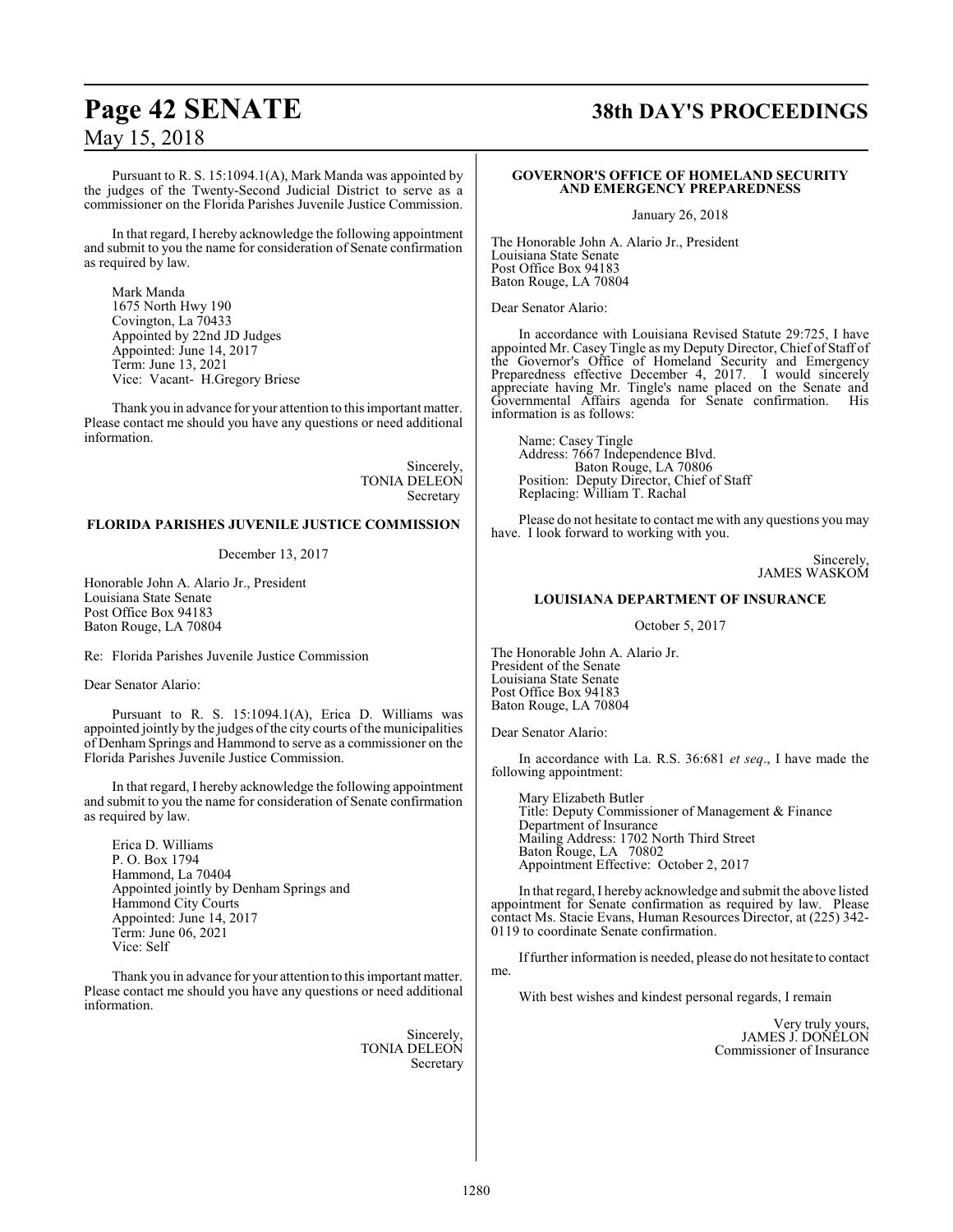# **38th DAY'S PROCEEDINGS Page 43 SENATE** May 15, 2018

#### **LOUISIANA DEPARTMENT OF INSURANCE**

November 8, 2017

The Honorable John A. Alario Jr. President of the Senate Louisiana State Senate Post Office Box 94183 Baton Rouge, LA 70804

Dear Senator Alario:

In accordance with LSA-R.S. 36:681 et seq., I am appointing Ms. Mary Elizabeth Butler as my Designee for the Board of LouisianaCitizens Property Insurance. Her information is as follows:

Mary Elizabeth Butler Title: Commissioner's Designee to the Board Louisiana Citizens Property Insurance Mailing Address: Post Office Box 94214 Baton Rouge, LA 70804 Appointment Effective: October 19, 2017

In that regard, I hereby acknowledge and submit the above listed appointment for Senate confirmation as required by law. Please contact Ms. Stacie Evans, Human Resources Director, at (225) 342-0119 to coordinate Senate confirmation.

Iffurther information is needed, please do not hesitate to contact me.

With best wishes and kindest personal regards, I remain

Very truly yours, JAMES J. DONELON Commissioner of Insurance

#### **LOUISIANA DEPARTMENT OF INSURANCE**

March 5, 2018

The Honorable John A. Alario Jr. President of the Senate Louisiana State Senate Post Office Box 94183 Baton Rouge, LA 70804

Dear Senator Alario:

In accordance with La. R.S. 36:681 et seq., I have made the following appointment:

Denise A. Dunckel Title: Deputy Commissioner for Public Affairs Department of Insurance Mailing Address: 1702 North Third Street Baton Rouge, LA 70802 Appointment Effective: March 5, 2018

In that regard, I hereby acknowledge and submit the above listed appointment for Senate confirmation as required by law. Please contact Ms. Stacie Evans, Human Resources Director, at (225) 342- 0119 to coordinate Senate confirmation.

Iffurther information is needed, please do not hesitate to contact me.

With best wishes and kindest personal regards, I remain

Very truly yours, JAMES J. DONELON Commissioner of Insurance

#### **LOUISIANA DEPARTMENT OF INSURANCE**

February 19, 2018

The Honorable John A. Alario Jr. President of the Senate Louisiana State Senate Post Office Box 94183 Baton Rouge, LA 70804

Dear Senator Alario:

In accordance with La. R.S. 36:681 et seq., I have made the following appointment:

Nicholas J. Lorusso Title: Chief Deputy Commissioner for the Office of the Commissioner Department of Insurance Mailing Address: 1702 North Third Street Baton Rouge, LA 70804-9214 Appointment Effective: February 19, 2018

In that regard, I hereby acknowledge and submit the above listed appointment for Senate confirmation as required by law. Please contact Ms. Stacie Evans, Human Resources Director, at (225) 342-0119 to coordinate Senate confirmation.

Iffurther information is needed, please do not hesitate to contact me.

With best wishes and kindest personal regards, I remain,

Very truly yours, JAMES J. DONELON Commissioner of Insurance

#### **LOUISIANA DEPARTMENT OF INSURANCE**

July 12, 2017

The Honorable John A. Alario Jr. President of the Senate Post Office Box 94183 Baton Rouge, LA 70804

Dear Senator Alario,

As you are aware, the Louisiana Citizens Property Insurance Corporation Board of Directors operates in Louisiana under authority of La. R.S. 22:2294. Pursuant to the authority granted to me as set forth in La. R.S. 22:2294(A), I have appointed the following individuals as members of the Louisiana Citizens Property Insurance Corporation Board of Directors.

Gene Galligan Owner Gene Galligan Insurance Agency, Inc. 1605 Lamy Lane, Suite A Monroe, LA 71201 Appointed: 07/12/2017 Term: 12/31/2018 Seat: One member appointed by the commissioner from a list of three nominees from the Professional Insurance Agents of Louisiana, or its successor. Vice: Self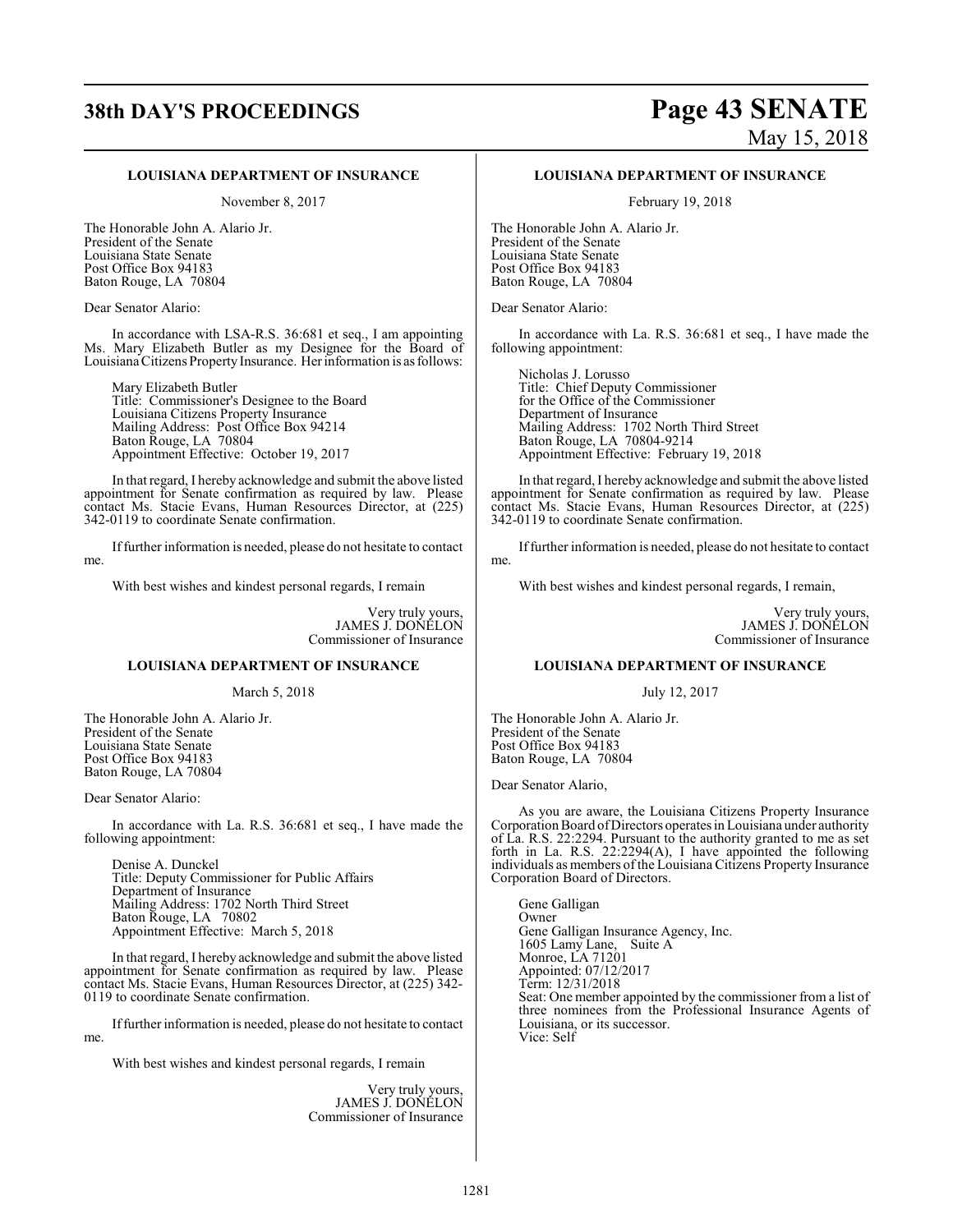# **Page 44 SENATE 38th DAY'S PROCEEDINGS** May 15, 2018

#### Kevin Reinke Owner Kevin J. Reinke Insurance 2237 N. Hullen Street, Suite 100 Metairie, LA 70001 Appointed: 07/12/2017 Term: 12/31/2018 Seat: One member appointed by the commissioner from a list of three nominees from the Louisiana Chapter of the National Association of Insurance and Financial Advisors, or its successor. Vice: Self

If you require further information for Senate confirmation or other matters, please contact Denise Gardner, Chairwoman for the Board of Directors for the Louisiana Citizens Property Insurance Corporation.

With best wishes and kindest personal regards, I remain

Very truly yours, JAMES J. DONELON Commissioner of Insurance

#### **LOUISIANA DEPARTMENT OF INSURANCE**

October 18, 2017

The Honorable John A. Alario Jr. President Senate State of Louisiana Post Office Box 94183 Baton Rouge, LA 70804

Dear Senator Alario,

As you are aware, the Louisiana Health Care Commission was created in 1992 and each of its members serves a term of two years. The new study period for the two-year term began July 1, 2017 and continues through June 30, 2019. Pursuant to the authority granted to me as set forth in La. R.S. 22:2161, I have appointed the following individuals as members of the Louisiana Health Care Commission:

Jeff Albright 18153 East Petroleum Drive Baton Rouge, LA 70809 Appointed: 7/5/2017 Term: 06/30/2019 Seat: Independent Insurance Agents and Brokers of Louisiana Vice: Self

Lauren Bailey, JD 6767 Perkins Rd., Suite 100 Baton Rouge, LA 70808 Appointed: 8/14/2017 Term: 06/30/2019 Seat: Louisiana State Medical Society Vice: Rachel Moore, MD

Rick Born, CEO Aetna Better Health of Louisiana 2400 Veterans Memorial Blvd. Kenner, LA 70062 Appointed: 9/8/2017 Term: 6/30/2019 Seat: Louisiana Association of Health Plans Vice: Anthony M. Grieco, MD, MBA

Katie Brittain, PT, DPT 1131 Bienvenue Lane Lake Charles, LA 70605 Appointed: 7/1/2017 Term: 06/30/2019 Seat: Louisiana Physical Therapy Association Vice: Self

Ms. Diane Davidson Post Office Box 1110 Alexandria, LA 71309 Appointed: 7/1/2017 Term: 6/30/2019 Seat: Louisiana Business Group on Health Vice: Self

Rachel Durel, DDS 1100 S. College Lafayette, LA 70503-3497 Appointed: 8/9/2017 Term: 6/30/2019 Seat: Louisiana Dental Association Vice: Self

William L. Ferguson, PhD, CLU, CPCU, ARM Post Office Box 44570 Lafayette, LA 70504-4570 Appointed: 7/5/2017 Term: 6/30/2019 Seat: Nominee submitted by the governing boards of state colleges and universities and by a dean from the business schools represented by the Louisiana Association of Independent Colleges and Universities. (University of Louisiana at Lafayette) Vice: Self

Mr. Beau H. Fourrier 442 Europe Street Baton Rouge, LA 70802 Appointed: 7/1/2017 Term: 6/30/2019 Seat: Louisiana Association for Justice Vice: Thomas Wright

John F. Fraiche, MD St. Elizabeth Hospital 15151 Highland Road Baton Rouge, LA 70810 Appointed: 07/1/2017 Term: 06/30/2019 Seat: At-Large Appointment Vice: Self

Ms. Lisa Gardner 2511 Terrace Avenue Baton Rouge, LA 70806 Appointed: 7/1/2017 Term: 6/30/2019 Seat: Louisiana Nursing Home Association Vice: Self

Mr. Arnold M. Goldberg 330 Rue St. Peter Metairie, LA 70005 Appointed: 7/1/2017 Term: 6/30/2019 Seat: At-Large Appointment Vice: Self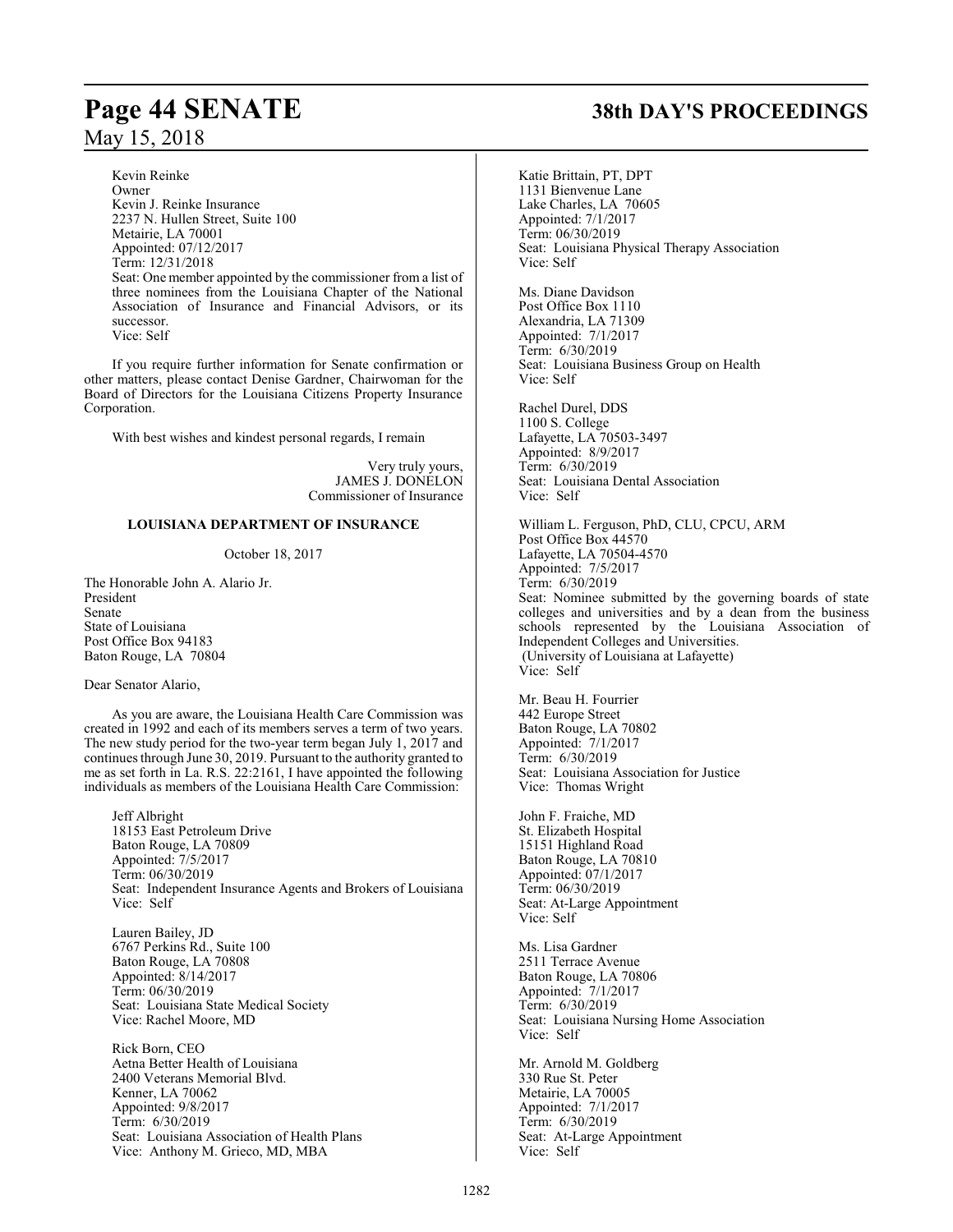# **38th DAY'S PROCEEDINGS Page 45 SENATE**

# May 15, 2018

L. Faye Grimsley, PhD, CIH One Drexel Drive, Box V New Orleans, LA 70125 Apppointed: 8/3/2017 Term: 6/30/2019 Seat: Nominee submitted by the governing boards of state colleges and universities and by a dean from the business schools represented by the Louisiana Association of Independent Colleges and Universities. (Xavier University of Louisiana) Vice: Self Mr. Korey Harvey Post Office Box 94214 Baton Rouge, LA 70804 Appointed: 7/1/2017 Term: 6/30/2019 Seat: Ex-Officio; Designee of the Commissioner of Insurance Vice: Self Ms. Linda Hawkins 22271 Main Street Abita Springs, LA 70420 Appointed: 7/1/2017 Term: 6/30/2019 Seat: League of Women Voters of Louisiana Vice: Self Marlon D. Henderson, DDS 9096 Walker Road Shreveport, LA 71118 Appointed: 7/1/2017 Term: 6/30/2019 Seat: National Dental Association Vice: Self Randal Johnson 543 Spanish Town Road Baton Rouge, LA 70802 Appointed: 7/1/2017 Term: 6/30/2019 Seat: Louisiana Independent Pharmacies Association Vice: Self Jesse Lambert, PsyD 10317 Taylor Sheets Road Saint Amant, LA 70774-4027 Appointed: 7/1/2017 Term: 6/30/2019 Seat: Louisiana Psychological Association Vice: Self Eva M. Lamendola, OD 1004 West Highway 30, Suite A Gonzales, LA 70737 Appointed: 7/1/2017 Term: 6/30/2019 Seat: Optometry Association of Louisiana Vice: Self Mr. Darrell Langlois 5525 Reitz Avenue Baton Rouge, LA 70809 Appointed: 7/1/2017 Term: 6/30/2019 Seat: A domestic mutual, nonprofit health service and indemnity Company (Blue Cross Blue Shield of Louisiana) Vice: Daniel Paquin

Mr. Jesse McCormick 532 Spanish Town Road Baton Rouge, LA 70802-5346 Appointed: 7/1/2017 Term: 6/30/2019 Seat: America's Health Insurance Plans Vice: Self

Ms. Jennifer McMahon 2450 Severn Avenue, Suite 210 Metairie, LA 70001 Appointed: 7/1/2017 Term: 6/30/2019 Seat: Louisiana Hospital Association Vice: Self

Ms. Barbara Morvant 4713 Sheridan Avenue Metairie, LA 70002 Appointed: 9/26/2017 Term: 6/30/2019 Seat: AARP, the nominee of which shall be a volunteer representative Vice: Self

Mr. Andrew Muhl 301 Main Street Suite 1012 Baton Rouge, LA 70825 Appointed: 9/26/2017 Term: 6/30/2019 Seat: AARP Louisiana Vice: Self

B. Ronnell Nolan, HIA, CHRS Post Office Box 65128 Baton Rouge, LA 70896 Appointed: 8/15/2017 Term: 6/30/2019 Seat: Health Agents for America, Inc. Vice: Self

Mr. John Overton 11911 Justice Avenue Baton Rouge, LA 70816 Date Appointed: 7/1/2017 Term: 6/30/2019 Seat: National Federal of Independent Businesses Vice: Self

Mr. Ed Parker 429 Government Street Baton Rouge, LA 70802 Date Appointed: 7/1/2017 Term: 6/30/2019 Seat: Louisiana AFL-CIO Vice: Self

Ms. Katie Parnell Post Office Box 792 Bastrop, LA 71221 Appointed: 7/1/2017 Term: 6/30/2019 Seat: Louisiana Primary Care Association Vice: Self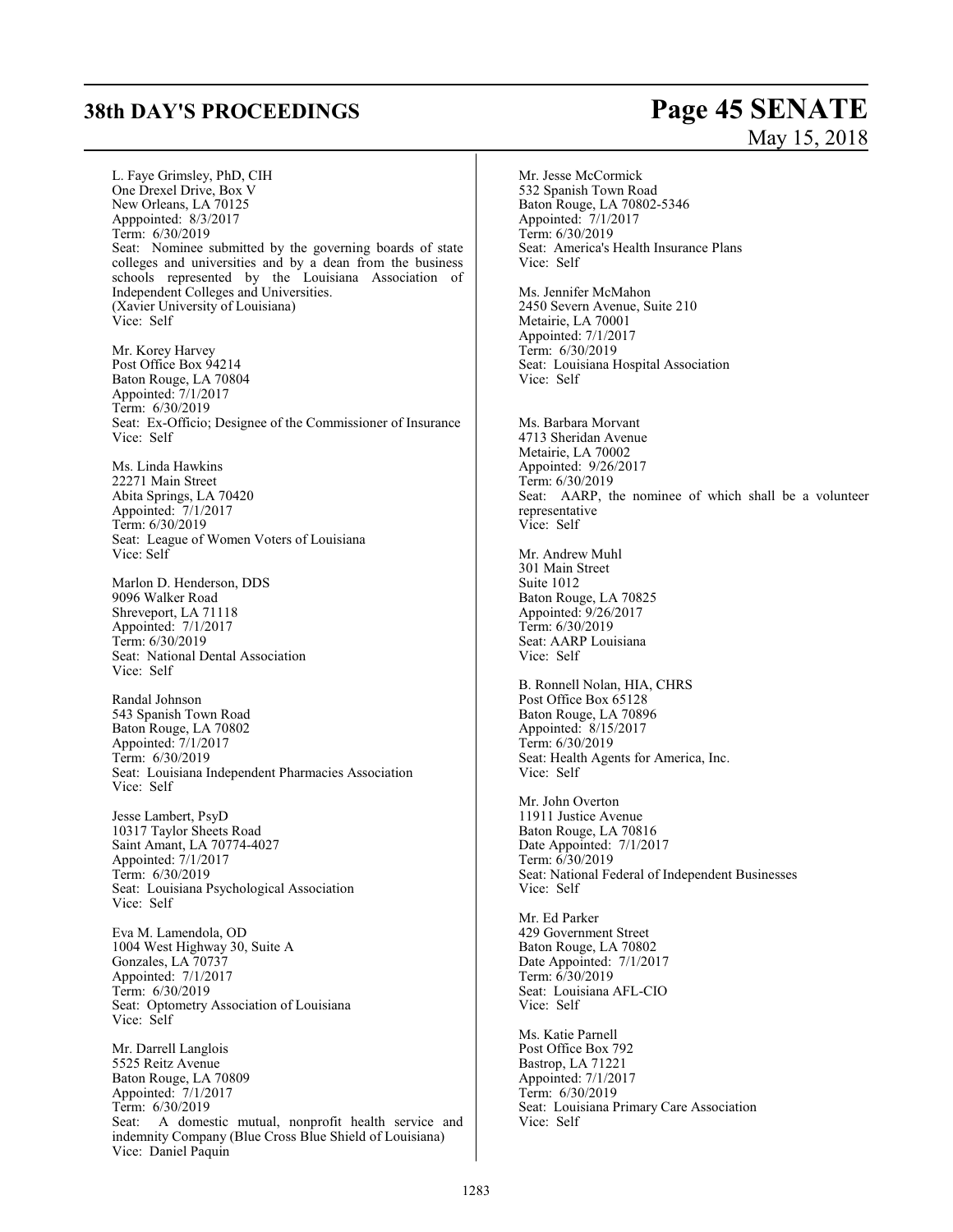Ms. Stephanie Phillips 11100 Meade Rd., Suite 300 Baton Rouge, LA 70816 Date Appointed: 7/1/2017 Term: 6/30/2019 Seat: Louisiana Association of Health Underwriters Vice: Hedy Hebert

Mr. Clay Pinson 15755 South Harrell's Ferry Road Baton Rouge, LA 70816 Date Appointed: 7/1/2017 Term: 6/30/2019 Seat: Louisiana Association of Business and Industry Vice: Self

Dr. Anthony Recasner 8300 Earhart Blvd. New Orleans, LA 70118 Date Appointed: 7/2/2017 Term: 6/30/2019 Seat: Agenda for Children Vice: Self

Patrick Reed, RN, DNP, MSN, MBA, MSHCM 1900 Ellen Park Place New Orleans, LA 70112 Date Appointed: 7/11/2017 Term: 6/30/2019 Seat: Louisiana State Nurses Association Vice: Rita J. Finn, M.S.N., R.N.

Ms. Debra Rushing 8591 United Plaza Boulevard, Suite 270 Baton Rouge, LA 70809 Date Appointed: 7/1/2017 Term: 6/30/2019 Seat: Louisiana's Medicare Peer Review Organization as designated by The Health Care Financing Administration. (eQHealth Solutions) Vice: Self James C. "Butch" Sonnier, BS, DC 143 Lee Drive, Suite 1 Baton Rouge, LA 70808 Date Appointed: 8/22/2017 Term: 6/30/2019 Seat: Chiropractic Association of Louisiana Vice: Self

Ms. Elizabeth Sumrall LSU Director of Health Care Policy Louisiana State University 3810 West Lakeshore Drive Baton Rouge, LA 70808 Date Appointed: 7/10/2017 Term: 6/30/2019 Seat: A list of nominees submitted by the governing boards of state colleges and universities and by a dean from the business schools represented by the Louisiana Association of Independent Colleges and Universities. (Louisiana State University) Vice: Chris Vidrine

# **Page 46 SENATE 38th DAY'S PROCEEDINGS**

Mr. Bryan Wagner 650 Poydras Street, Suite 2247 New Orleans, LA 70130 Date Appointed: 7/1/2017 Term: 6/30/2019 Seat: At-Large Appointment Vice: Self

Ms. LaCosta Wix 10 Cadillac Drive, #200 Brentwood, TN 37027 Date Appointed: 7/1/2017 Term: 6/30/2019 Seat: A domestic commercial issuer Vice: Self

I hereby submit the above listed appointments for Senate confirmation as required by law.

The following are appointed as ex-officio members:

The Honorable Rick Ward III 3741 Highway 1 Port Allen, LA 70767 Date Appointed: 7/1/2017 Term: 6/30/2019 Seat: Louisiana State Senate, Senate Committee on Insurance Vice: Self

The Honorable Mike Huval 110 North Main Street Breaux Bridge, LA 70517 Date Appointed: 7/1/2017 Term: 6/30/2019 Seat: Louisiana State Representative, House Committee on Insurance Vice: Self

Ms. Jennifer Katzman Director of Research & Special Projects Medicaid Vendor Administration P.O. Box 629 Baton Rouge, LA 70821 Appointed: 7/27/2017 Term: 6/30/2019 Seat: Louisiana Department of Health and Hospitals Vice: Lauren Gleason

As further information is needed for Senate confirmation or other matters, please call me or have a member of your staff contact Crystal Marchand Stutes, Executive Director ofthe Louisiana Health Care Commission.

With best wishes and kindest personal regards, I remain

Very truly yours, JAMES J. DONELON Commissioner of Insurance

### **LOUISIANA DEPARTMENT OF INSURANCE**

February 23, 2018

The Honorable John A. Alario Jr. President Senate State of Louisiana Post Office Box 94183 Baton Rouge, LA 70804

Dear Senator Alario,

As you are aware, the Louisiana Health Care Commission was created in 1992 and each of its members serves a term of two years.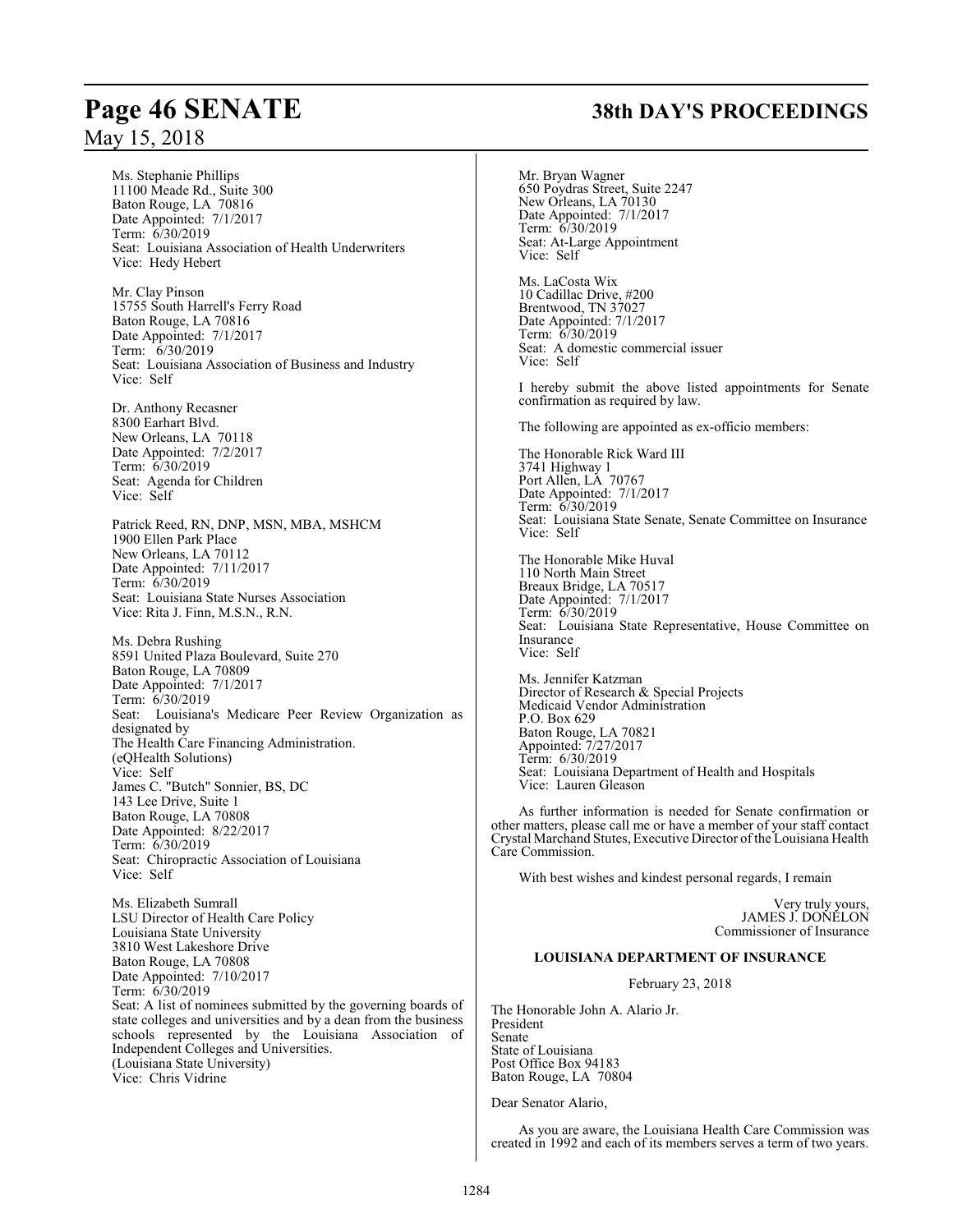# **38th DAY'S PROCEEDINGS Page 47 SENATE** May 15, 2018

The new study period for the two-year term began July 1, 2017 and continues through June 30, 2019. Pursuant to the authority granted to me as set forth in La. R.S. 22:2161, I have appointed the following individual as a member of the Louisiana Health Care Commission:

Ms. Shondra Williams Chief Executive Officer Jefferson Community Health Centers 1855 Ames Boulevard, Suite B Marrero, LA 70072 Appointed: 1/22/2018 Term: 06/30/2019 Seat: Louisiana Primary Care Association Vice: Katie Parnell

As further information is needed for Senate confirmation or other matters, please call me or have a member of your staff contact Crystal Marchand Stutes, Executive Director of the Louisiana Health Care Commission, at (225) 342-4311.

With best wishes and kindest personal regards, I remain

Very truly yours, JAMES J. DONELON Commissioner of Insurance

#### **OFFICE OF THE LIEUTENANT GOVERNOR STATE OF LOUISIANA**

#### April 26, 2018

The Honorable John A. Alario President, Louisiana Senate Post Office box 94183 Baton Rouge, LA 70804

Dear Senator Alario and Members of the Senate:

Pursuant to R. S. 36:207(A)(2), I have reappointed Mrs. Rebecca Hamilton as assistant secretary of the office of the state library. In that regard, I hereby acknowledge the following appointment to the Louisiana Department of Culture, Recreation and Tourism, and submit to you the name for consideration of Senate confirmation as required by law:

ASSISTANT SECRETARY Mrs. Rebecca Hamilton 13514 Kimble Drive Baton Rouge, LA 70810 Appointed by Lt. Governor effective January 1, 2018 Term: Pleasure of Lt. Governor Vice: Self

Thank you in advance for your attention to this important matter, and please contact me should you have any questions or need additional information.

> Very truly yours, BILLY NUNGESSER Lieutenant Governor

#### **STATE OF LOUISIANA OFFICE OF THE LIEUTENANT GOVERNOR DEPARTMENT OF CULTURE, RECREATION & TOURISM**

March 27, 2018

Office of Lieutenant Governor Billy Nungesser Capitol Annex Building 1051 North Third Street Baton Rouge, Louisiana 70802

Dear Lt. Governor Nungesser:

Pursuant to Louisiana Revised Statutes 36:910 and 25:6, on Thursday, March 22, 2018 at the regular quarterly meeting of the State LibraryBoard ofCommissioners, I made a motion to re-appoint State Librarian and Assistant Secretary Rebecca Hamilton to a successive five-year term which runs from January 1, 2018 until December 31, 2022. Mr. James Lee seconded the motion and all voted in favor.

Therefore, by unanimous vote of the State Library Board of Commissioners, we reappointed Ms. Rebecca Hamilton to a subsequent five-year term as State Librarian of Louisiana and Assistant Secretary of the Office of the State Library.

With this letter, the State Library Board of Commissioners requests that the Office of the Lieutenant Governor and Lt. Governor Billy Nungesser formally submit Ms. Rebecca Hamilton's name to the Louisiana State Senate for confirmation during this, the 2018Regular Legislative Session.

> Sincerely, GEORGIA BROWN President State Library Board of Commissioners

#### **OFFICE OF THE LIEUTENANT GOVERNOR STATE OF LOUISIANA**

March 20, 2018

The Honorable John A. Alario Jr. President, Louisiana Senate Post Office Box 94183 Baton Rouge, LA 70804

Dear President Alario:

In accordance with La. R.S. 36:201 et seq., I have appointed the officer named below to serve in the Louisiana Department ofCulture, Recreation and Tourism effective April 2, 2018. He will serve at my pleasure. I submit to you the name for consideration of Senate confirmation as required by law.

DEPUTY SECRETARY (R.S. 36:205) Mr. Richard Hartley P.O. Box 44243 Baton Rouge, LA 70804 Vice: Rennie Buras

Thank you in advance for your attention to this matter. Should you have any questions or need further information, please do not hesitate to contact me.

With best regards, I am

Very truly yours, BILLY NUNGESSER Lieutenant Governor

#### **OFFICE OF THE LIEUTENANT GOVERNOR STATE OF LOUISIANA**

March 20, 2018

The Honorable John A. Alario Jr. President, Louisiana Senate Post Office Box 94183 Baton Rouge, LA 70804

Dear President Alario:

In accordance with La. R.S. 36:201 et seq., I have appointed the officers named below to serve in the Louisiana Department of Culture, Recreation and Tourism effective March 1, 2018. All serve at my pleasure. I submit to you the name for consideration of Senate confirmation as required by law.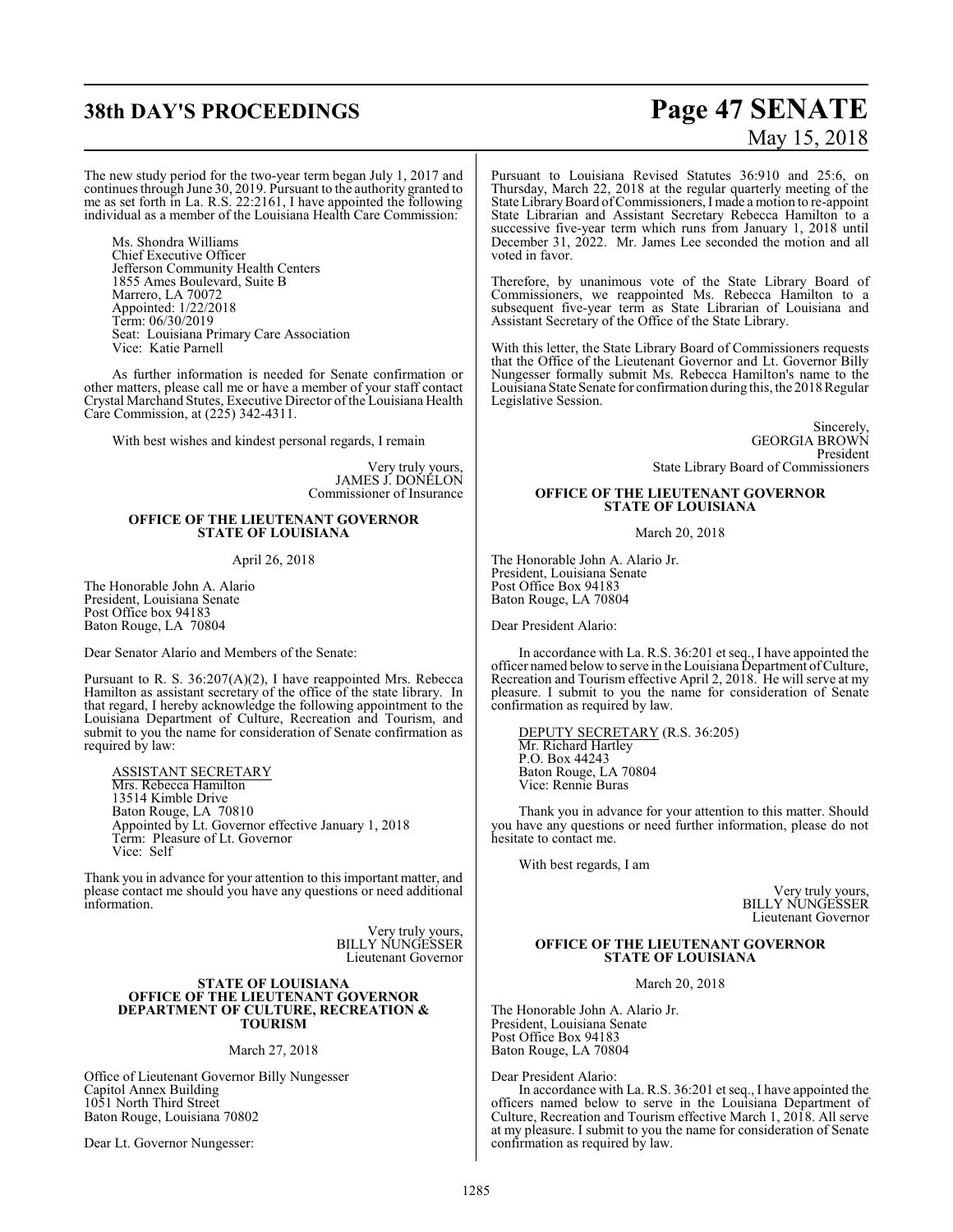UNDERSECRETARY (R.S. 36:206) Ms. Nancy Watkins P.O. Box 94361 Baton Rouge, LA 70804 Vice: Natalie Stiltner

ASSISTANT SECRETARY (R.S. 36:207) Douglas Bourgeois P.O. Box 94291 Baton Rouge, LA 70804 Vice: Kyle Edminston

Thank you in advance for your attention to this matter. Should you have any questions or need further information, please do not hesitate to contact me.

With best regards, I am

Very truly yours, BILLY NUNGESSER Lieutenant Governor

#### **OFFICE OF THE LIEUTENANT GOVERNOR STATE OF LOUISIANA**

January 15, 2018

The Honorable John A. Alario Jr. President Louisiana Senate Post Office Box 94183 Baton Rouge, LA 70804

Dear President Alario and Members of the Senate:

Pursuant to R.S. 25:2-5, I have appointed the following individual to the Board of Commissioners for the State Library of Louisiana. In that regard, I hereby acknowledge the following appointments to the Board of Commissioners for the State Library of Louisiana, and submit to you the names for consideration of Senate confirmation as required by law.

Mr. Louis Covington P.O. Box 597 Haughton, LA 71037 Appointed: July 1, 2017 by Lt. Governor Vice: Tony Clesi, Jr.

Thank you in advance for your attention to this important matter, and please contact me should you have any questions or need additional information.

> Very truly yours, BILLY NUNGESSER Lieutenant Governor

#### **OFFICE OF THE LIEUTENANT GOVERNOR STATE OF LOUISIANA**

October 2, 2017

The Honorable John A. Alario Jr. President Louisiana Senate Post Office Box 94183 Baton Rouge, LA 70804

Dear President Alario and Members of the Senate:

Pursuant to R.S. 25:2-5, I have appointed the following individuals to the Board of Commissioners for the State Library of Louisiana. In that regard, I hereby acknowledge the following appointments to the Board of Commissioners for the State Library of Louisiana, and submit to you the names for consideration of Senate

# **Page 48 SENATE 38th DAY'S PROCEEDINGS**

confirmation as required by law.

Mr. James Lee P.O. Box 501 Clayton, LA 71326 Appointed: July 1, 2017 by Lt. Governor Vice: Tony Clesi, Jr.

Mr. David Johnson 4490 Venus Street New Orleans, LA 70122 Appointed: July 1, 2017 by Lt. Governor Vice: Paulette Holahan

Evelyn Valore 125 Fondern Circle Shreveport, LA 71103 Re-appointed: July 1, 2017 by Lt. Governor Vice: Self

Thank you in advance for your attention to this important matter, and please contact me should you have any questions or need additional information.

> Very truly yours, BILLY NUNGESSER Lieutenant Governor

#### **OFFICE OF THE LIEUTENANT GOVERNOR STATE OF LOUISIANA**

November 14, 2017

The Honorable John A. Alario Jr. President Louisiana Senate Post Office Box 94183 Baton Rouge, LA 70804

Dear President Alario and Members of the Senate:

Pursuant to R.S. 25:341, I have appointed the following individual to the Board of Directors of the Louisiana State Museum. In that regard, I hereby acknowledge the following appointments to the Board of Directors of the Louisiana State Museum, and submit to you the names for consideration of Senate confirmation as required by law.

Holley Haag 312 Aris Avenue Metairie, LA 70005 Appointed: November 14, 2017 by Lt. Governor to complete the unexpired term of Julie Breitmeyer set to expire 4/6/2020 Seat: Louisiana Museum Foundation Vice: Julie Breitmeyer

Thank you in advance for your attention to this important matter, and please contact me should you have any questions or need additional information.

> Very truly yours, BILLY NUNGESSER Lieutenant Governor

#### **OFFICE OF THE LIEUTENANT GOVERNOR STATE OF LOUISIANA**

September 11, 2017

The Honorable John A. Alario Jr. President Louisiana Senate Post Office Box 94183 Baton Rouge, LA 70804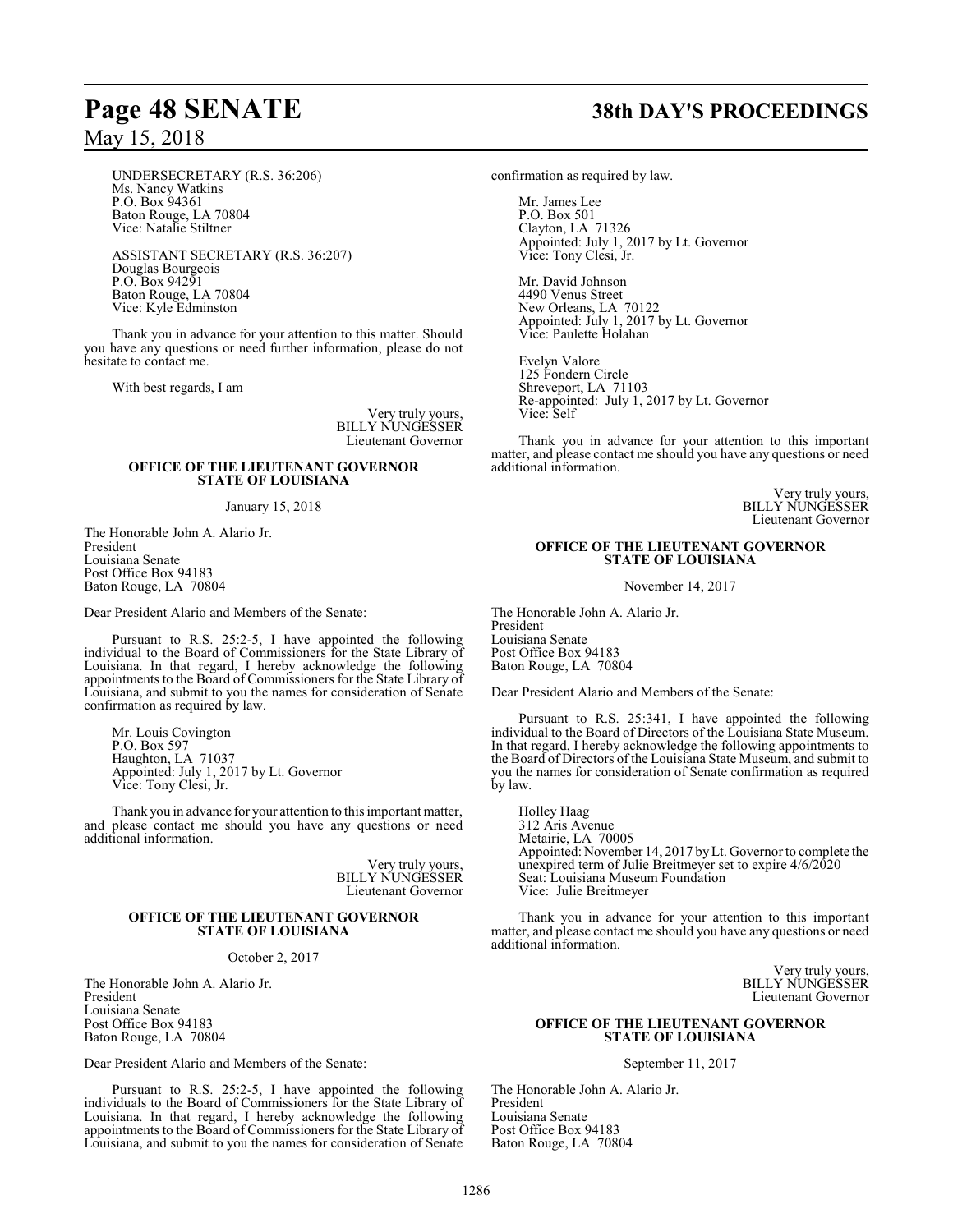Dear President Alario and Members of the Senate:

Pursuant to R.S. 25:341, I have appointed the following individuals to the Board of Directors of the Louisiana State Museum. In that regard, I hereby acknowledge the following appointments to the Board of Directors of the Louisiana State Museum, and submit to you the names for consideration of Senate confirmation as required by law.

Ann Irwin 4933 Coliseum Street New Orleans, LA 70115 Appointed: September 11, 2017 by Lt. Governor Seat: Friends of the Cabildo Vice: Tamari Carboni

Larry Schmidt 1217 Pleasant Street New Orleans, LA 70115 Appointed: September 11, 2017 by Lt. Governor Seat: Friends of the Cabildo Vice: Harry Hardin

Kevin Kelly 40136 Highway 942 Darrow, LA 70725 Re-appointed: September 11, 2017, by Lt. Governor Seat: At-Large Vice: Self

Anne Redd 1427 Fourth Street New Orleans, LA 70130 Re-appointed: September 11, 2017 by Lt. Governor Seat: At-Large Vice: Self

Thank you in advance for your attention to this important matter, and please contact me should you have any questions or need additional information.

> Very truly yours, BILLY NUNGESSER Lieutenant Governor

#### **OFFICE OF THE LIEUTENANT GOVERNOR STATE OF LOUISIANA**

December 18, 2017

The Honorable John A. Alario Jr. President Louisiana Senate P.O. Box 94183 Baton Rouge, LA 70804

Dear President Alario and Members of the Senate,

Pursuant to R.S. 25:341, I have appointed the following individual to the Board of Directors of the Louisiana State Museum. In that regard, I hereby acknowledge the following appointments to the governing board of the Board of Directors of the Louisiana State Museum, and submit to you the names for consideration of Senate confirmation, as required by law.

Suzie Terrell 20 Pelham Drive Metairie, LA 70005 Appointed: December 18, 2017 by Lt. Governor to replace of Gary Wheat who resigned Seat: At-Large Vice: Gary Wheat

Thank you in advance for your attention to this important matter.

# **38th DAY'S PROCEEDINGS Page 49 SENATE** May 15, 2018

Please contact me should you have any questions or need additional information.

> Very truly yours, BILLY NUNGESSER Lieutenant Governor

#### **OFFICE OF THE LIEUTENANT GOVERNOR STATE OF LOUISIANA**

January 15, 2018

The Honorable John A. Alario Jr. President Louisiana Senate Post Office Box 94183 Baton Rouge, LA 70804

Dear President Alario and Members of the Senate:

Pursuant to R.S. 56:578.2, I have appointed the following individuals to the Louisiana Seafood Promotion and Marketing Board. In that regard, I hereby acknowledge the following appointments and submit to you the names for consideration of Senate confirmation as required by law.

Acy Cooper Jr. (Processor) 42941 Hwy. 23 Venice, LA 70091 Appointed: January 15, 2018 Term Expires: December 31, 2021 Seat: Commercial Saltwater Finfish Vice: David Maginnis

Dexter Guillory (Processor) 101 S. East Street Eunice, LA 70535 Appointed: January 15, 2018 Term Expires: December 31, 2019 Seat: Alligator Industry Vice: Vacant (Barry Wall)

Barry Toups (Harvester) 6807 LA Hwy. 35 Kaplan, LA 70548 Appointed: January 15, 2018 Term Expires: December 31, 2021 Seat: Crawfish Industry Vice: Sherbin Collette

John Paul Reason (Farmer) 12665 Roundsaville Road Baton Rouge, LA 70818 Appointed: January 15, 2018 Term Expires: December 31, 2021 Seat: Wild Catfish Industry Vice: Daniel Edgar

Brian Landry 6382 Marshall Foch Street New Orleans, LA 70124 Appointed: January 15, 2018 Term Expires: December 31, 2021 Seat: Marketing Specialist Vice: Chef Tenney Flynn

Chalin Delaune 148 Harbor Circle New Orleans, LA 70126 Appointed: January 15, 2018 Term Expires: December 31, 2021 Seat: Crab Task Force Vice: Self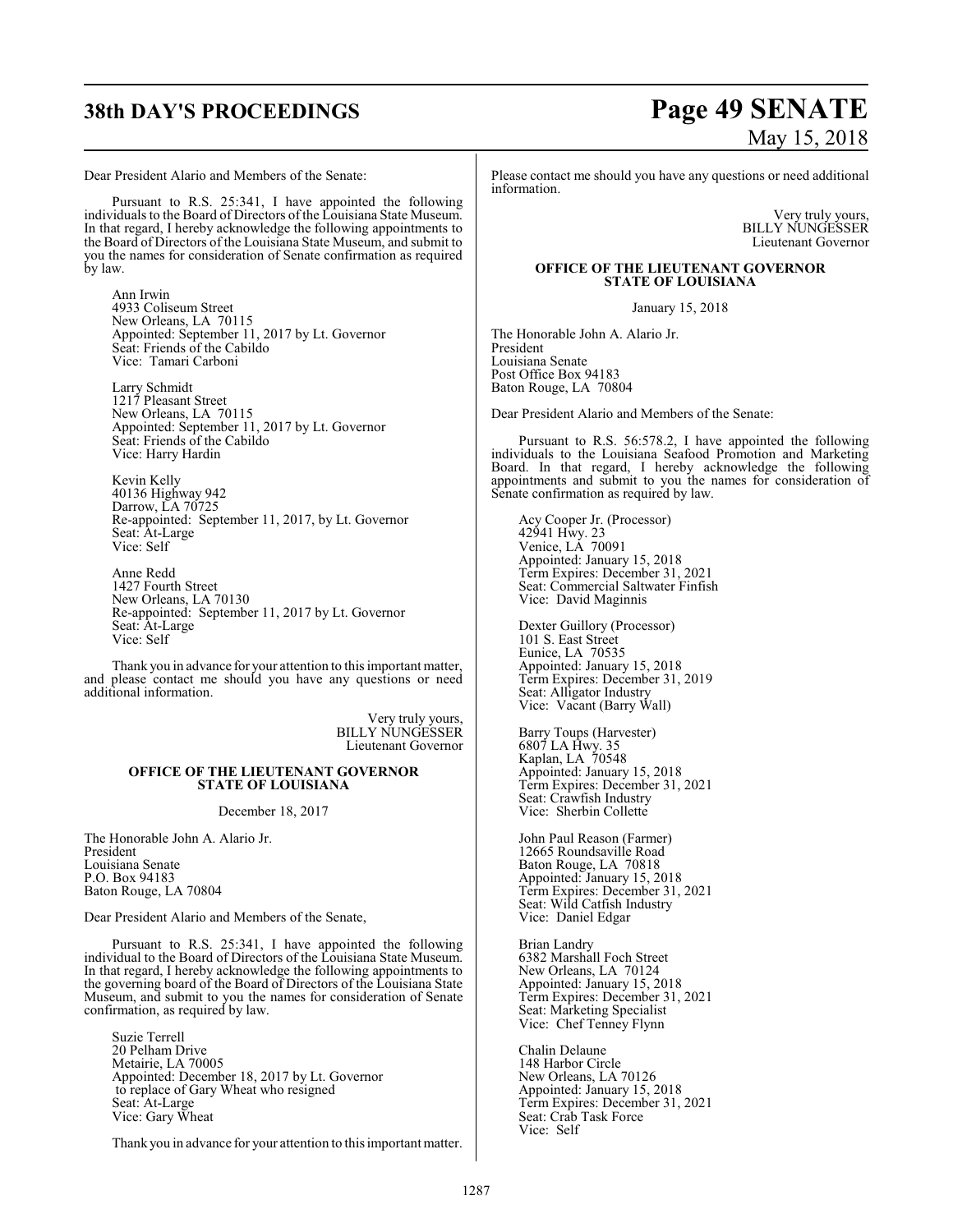Thank you in advance for your attention to this important matter, and please contact me should you have any questions or need additional information.

> Very truly yours, BILLY NUNGESSER Lieutenant Governor

#### **LOUISIANA STATE BOARD OF MEDICAL EXAMINERS**

February 1, 2018

Hon. John A. Alario Jr. President Senate of the State of Louisiana P O Box 94183 Baton Rouge, LA 70804

Re: Senate Confirmation Clinical Laboratory Personnel Committee

Dear Senator Alario:

Please see the corrected letter regarding The Louisiana State Board of Medical Examiners' ("Board") request for Senate confirmation on the following:

Beverly Ogden, M.D. 280 Jean Lafitte Avenue Baton Rouge, LA Appointed 06/09/2017 Term: 06/08/2020 Seat: Appointed by the Louisiana State Board of Medical Examiners; Pathologist; Nominated by the Louisiana Pathology Society Vice: Vacant (Stephanie Hansen)

E. Gaye Brunson 421 Cramer Rd Bernice, LA 71222 Appointed: 06/09/2017 Term: 06/08/2020 Seat: Appointed by the LSBME; Hospital Administrator, Nominated by the LA Hospital Association Vice: Vacant (John Stafford)

James A. Taylor, M.D. 14051 Peairs Road Zachary, LA 70791 Appointed: 06/09/2017 Terms: 06/05/2018 Seat: Physician, who shall be a rural family practitioner, Nominated by the Louisiana State Medical Society Vice: Self

Thank you in advance for your attention to this important matter, and please do not hesitate to call if you need any further information or need additional information.

> Yours very truly, VINCENT A. CULOTTA JR., M.D. Executive Director

#### **LAKE PONTCHARTRAIN BASIN FOUNDATION**

May 4, 2018

The Honorable John A. Alario President Louisiana Senate Post Office Box 941183 Baton Rouge, LA 70804

Re: Lake Pontchartrain Basin Foundation Appointment to the

# **Page 50 SENATE 38th DAY'S PROCEEDINGS**

Non-Flood Protection Asset Management Authority

Dear President Alario and Members of the Senate,

Louisiana R.S. 38:330.12.1 created a seat on the Non-Flood Protection Asset Management Authority (NFPAMA) to be filled by a representative appointed from the Lake Pontchartrain Basin Foundation.

Accordingly, in my position as Executive Director, I have appointed the following member to the NFPAMA Board:

Pat Meadowcroft Board Member - Lake Pontchartrain Basin Foundation 1308 Chartres Street New Orleans, LA 70116

If further information is needed, please do not hesitate to contact me.

Kristi L. Trail, P.E. Executive Director

#### **CONGRESS OF THE UNITED STATES HOUSE OF REPRESENTATIVES**

January 5, 2018

The Honorable John A. Alario President, Louisiana Senate Post Office Box 941183 Baton Rouge, LA 70804

Re: 2nd Congressional District appointment to the Non-Flood Protection Asset Management Authority

Dear President Alario:

Louisiana R.S. 38:330.12.1, created a seat on the Non-Flood Protection Asset Management Authority (NFPAMA) to be filled by two representatives appointed by the Congressional Representative representing Congressional District No. 2 of Louisiana. Accordingly, in my position as the Member of Congress from that district, I am appointing the following individual to the NFPAMA board.

Robert L. Watters 1239 Second Street New Orleans, LA 70130

Iffurther information is needed, please do not hesitate to contact me.

> Sincerely, CEDRIC L. RICHMOND Member of Congress

#### **LOUISIANA PUBLIC SERVICE COMMISSION**

March 28, 2018

Honorable John A. Alario, President Louisiana Senate P.O. Box 94183 Baton Rouge, LA 70804

Dear President Alario:

As Chairman ofthe Louisiana Public Service Commission ("LPSC"), I am writing to inform you that Brandon Mark Frey was unanimously appointed Executive Secretary of the LPSC on March 21, 2018. Pursuant to R.S. 36:723, the consent of the Senate is required for such appointment whereby I request that such procedures be initiated for consent of Mr. Frey. Additionally, pursuant to R.S. 45:1314 (A) (5), Mr. Frey serves as a member of the Louisiana Utilities Restoration Corporation ("LURC") Board of Directors. In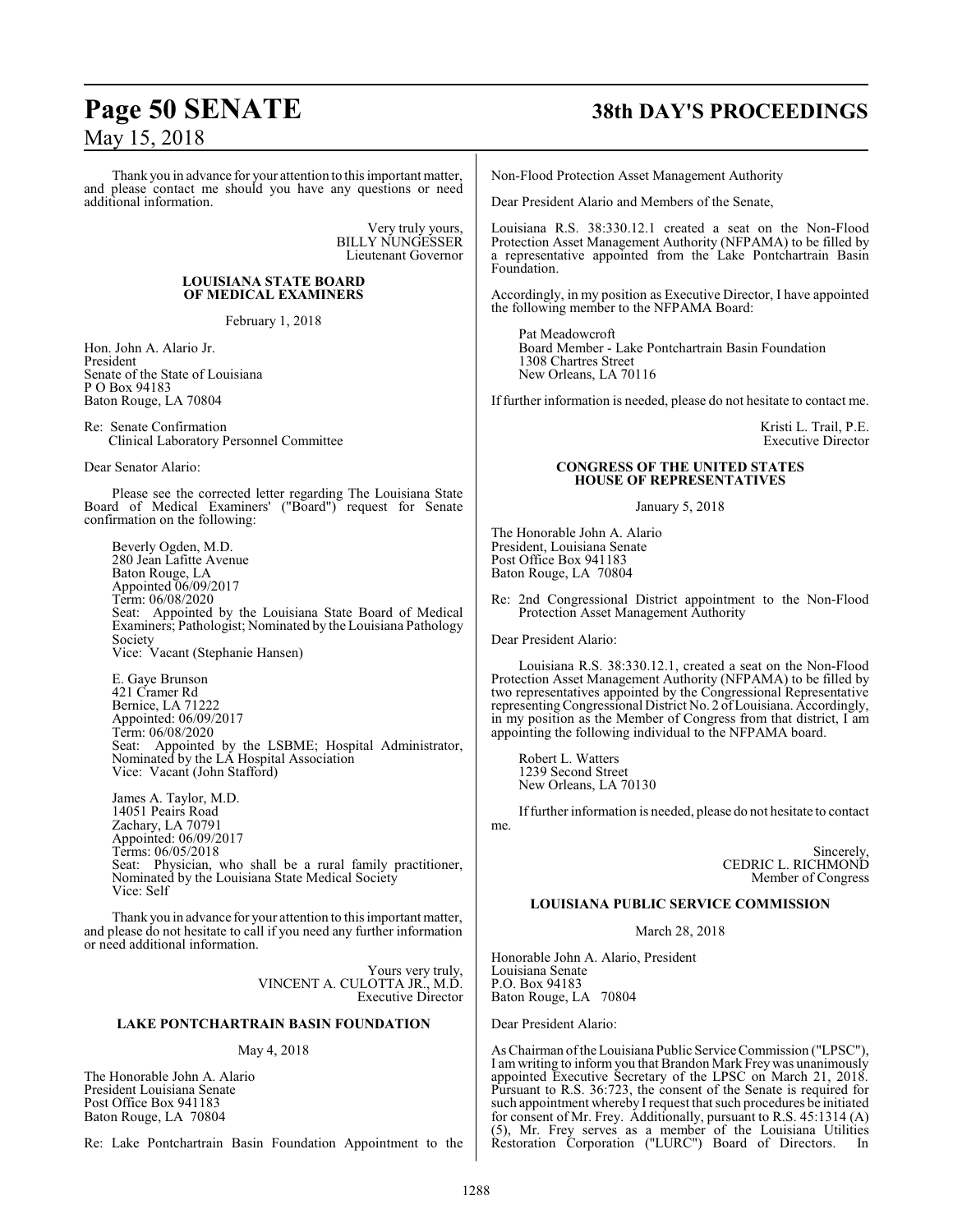# **38th DAY'S PROCEEDINGS Page 51 SENATE**

# May 15, 2018

accordance with R.S.  $45:1314$  (E) requiring confirmation of members of the LURC Board of Directors who are not elected officials, I also request that your procedures for such confirmation be initiated for Mr. Frey. His information is as follows:

Mr. Brandon Mark Frey, Executive Secretary of the LPSC P.O. Box 91154 Baton Rouge, LA 70821 Appointment Date: March 21, 2018

Should you require further information to process these requests, please do not hesitate to contact me or Mr. Frey.

> Sincerely, ERIC. F. SKRMETTA Chairman

#### **BOARD OF REGENTS**

#### April 20, 2018

John A. Alario Jr. President of the Senate Louisiana Senate P.O. Box 94183 Baton Rouge, LA 70804

Senator Karen Carter Peterson Chair, Senate & Governmental Affairs Committee Louisiana Senate P.O. Box 94183 Baton Rouge, LA 70804

Dear President Alario and Chairwoman Carter Peterson:

I am pleased to inform you of the Board of Regents' appointment of Dr. Kim Hunter Reed as the next Commissioner of Higher Education, effective April 19, 2018. As you know, the appointment is subject to Senate confirmation pursuant to R.S. 17:3123.1. Dr. Reed replaces the current Commissioner Joseph C. Rallo, Ph.D.

On behalf of the Board of Regents, I request that Dr. Reed 's confirmation hearing before the Senate and Governmental Affairs Committee be scheduled as soon as possible, to facilitate a quick and smooth transition.

Dr. Reed's contact information is:

Dr. Kim Hunter Reed Board of Regents P. 0. Box 3677 Baton Rouge, LA 70821

Please do not hesitate to contact me or Dr. Rallo if you have any questions or need further information. Thank you for your consideration.

> Sincerely, ROBERT W. LEVY Chair

#### **ST. JAMES PARISH ECONOMIC DEVELOPMENT OFFICE OF THE PRESIDENT**

#### May 9, 2018

John A. Alario Jr., President of the Senate Louisiana Senate P. O. Box 94183 Baton Rouge, LA 70804

Dear President Alario:

The St. James Parish Economic Development Board nominated

and voted (at their meeting on Wednesday, November 29, 2017) to appoint Paul G. Aucoin to the River Parishes Tourist Commission to represent St. James Parish. Mr. Aucoin has accepted the appointment to the River Parishes Convention, Tourist, and Visitors Commission.

In that regard, I hereby acknowledge the following appointment and submit to you the name for consideration of Senate confirmation as required by law.

Mr. Paul G. Aucoin 104 Longwood Drive Thibodaux, LA 70301

Please do not hesitate to contact me if you have any questions or need further information at 225-562-2520. Thank you your consideration.

> Best regards, AUDREY TEMPLE Manager

#### **NEW ORLEANS PLANTATION COUNTRY**

September 7, 2017

The Honorable John A. Alario Jr. President Louisiana Senate Post Office Box 94183 Baton Rouge, LA 70804

Dear President Alario and Members of the Senate:

In accordance with Louisiana Revised Statue 33:4574.12 (B), the following individuals have been appointed as commissioners to the River Parish Convention, Tourist, and Visitors Commission.

In that regard, I hereby acknowledge the following appointments to the River Parishes Convention, Tourist, and Visitors Commission and submit to you the names for consideration of Senate confirmation as required by law.

Ms. Betty Joseph P.O. Box 157 Edgard, LA 70049 Appointed by St. John the Baptist Economic Development Council Appointed: June 9, 2017 Term: Oct. 31, 2017 Vice: Vacant (Judy Songy)

Michelle Jenkins 122 Oak Knoll Ct. LaPlace, LA 70068 Appointed by St. John the Baptist Parish Council Appointed: June 9, 2017 Term: October 31, 2018 Vice: Vacant (Rodney Nicholas)

If further information is needed, please do no hesitate to contact me.

With best wishes and kindest personal regards, I remain

Very truly yours, PEGGY JOSEPH Chairman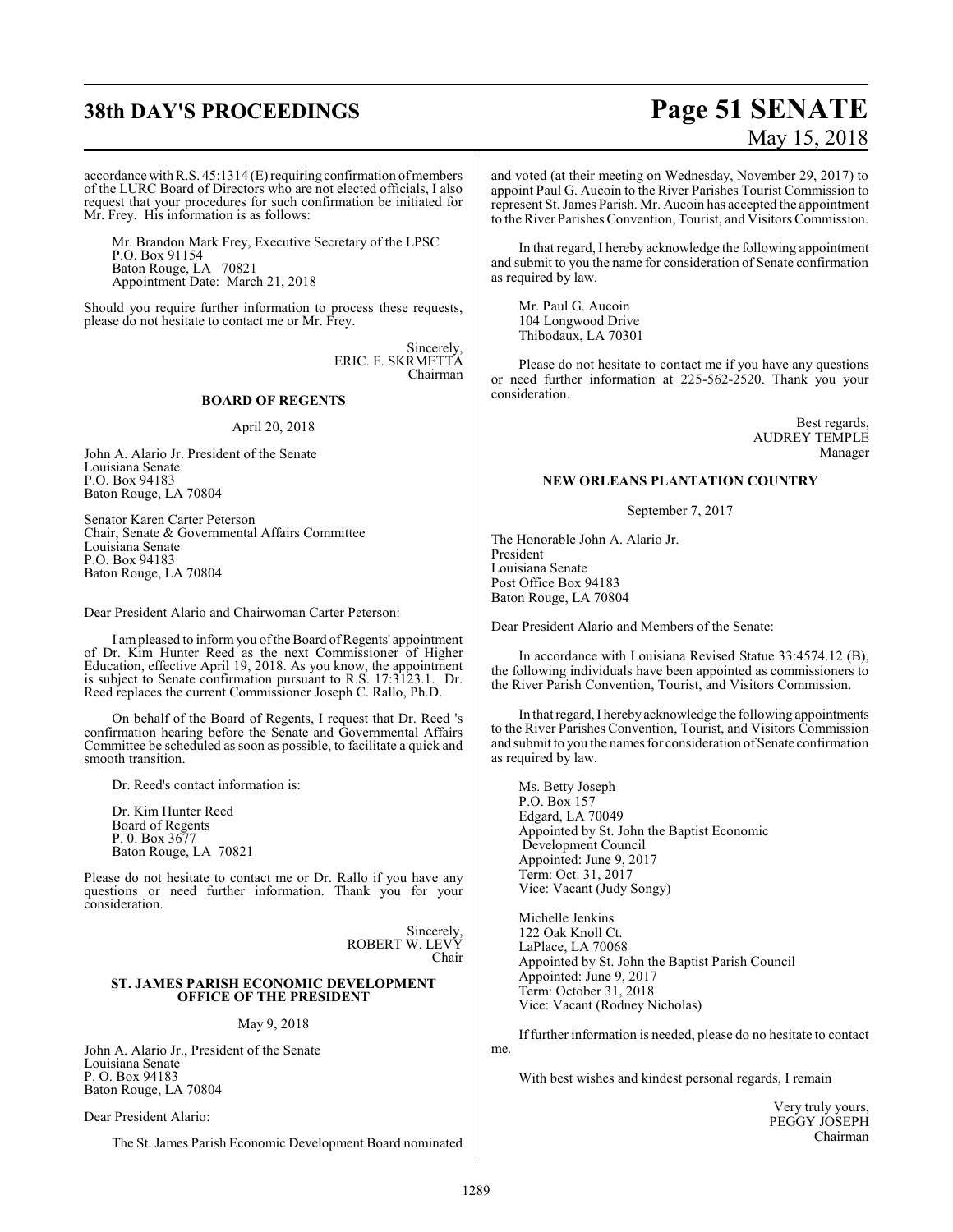## **Page 52 SENATE 38th DAY'S PROCEEDINGS**

#### **NEW ORLEANS PLANTATION COUNTRY**

November 1, 2017

The Honorable John A. Alario Jr. President Louisiana Senate Post Office Box 94183 Baton Rouge, LA 70804

Dear President Alario and Members of the Senate:

In accordance with Louisiana Revised Statue 33:4574.12 (B), the following individuals have been appointed as commissioners to the River Parish Convention, Tourist, and Visitors Commission.

In that regard, I hereby acknowledge the following appointments to the River Parishes Convention, Tourist, and Visitors Commission and submit to you the names for consideration of Senate confirmation as required by law.

Mr. Louis Kleibert P.O. Box 554 Lutcher, LA 70071 Appointed by St. James Parish President Appointed: Nov. 1, 2017 Term: October 31, 2021 Vice: Self

Mr. Mac Bordelon 217 W. Main St. Gramercy, LA 70052 Appointed by St. James Economic Development Council Appointed: June 9, 2017 Term: October 31, 2019 Vice: Vacant (Paul Aucoin)

Ms. Betty Joseph P.O. Box 157 Edgard, LA 70049 Appointed by St. John the Baptist Economic Development Council Appointed: Nov. 1, 2017 Term: Oct. 31, 2021 Vice: Self

Ms. Nicole Veillon 136 Lynn Drive Paradis, LA 70080 Appointed by St. Charles Economic Development Council Appointed: Nov. 1, 2017 Term: October 31, 2021 Vice: Self

If further information is needed, please do no hesitate to contact

With best wishes and kindest personal regards, I remain

me.

Very truly yours, PEGGY JOSEPH Chairman

#### **STATE OF LOUISIANA SECRETARY OF STATE**

February 15, 2018

The Honorable John A. Alario Jr. President Louisiana Senate P.O. Box 94183 Baton Rouge, LA 70804

Dear President Alario and Members of the Senate:

In accordance with La. R.S. 18:18(B), I have appointed Ms. Sherri Hadskey as Commissioner of Elections.

In that regard, I hereby acknowledge the following appointment to the Department of State and submit to you her name for consideration of Senate confirmation as required by law.

COMMISSIONER OF ELECTIONS (Effective August 28, 2017) Ms. Sherri Hadskey P.O. Box 94125 Baton Rouge, LA 70804 Vice: Angie Rogers

Thank you in advance for your attention to this important matter, and please contact me should you have any questions or need additional information.

With best wishes and kindest personal regards, I remain

Very truly yours, TOM SCHEDLER Secretary of State

#### **STATE OF LOUISIANA SECRETARY OF STATE**

May 10, 2018

The Honorable John A. Alario Jr. President of the Louisiana Senate P.O. Box 94183 Baton Rouge, LA 70804

Re: Appointment of First Assistant Secretary of State.

Dear President Alario and Members of the Senate:

In accordance with Article IV, Section 13 of the Louisiana Constitution, I have appointed Mr. Joe R. Salter as First Assistant to the Secretary of State and I have attached the appointment letter.

I acknowledge the following appointment to the Department of State and submit to you his name for consideration of Senate confirmation as required by law.

FIRST ASSISTANT TO THE SECRETARY OF STATE (Effective May 9, 2018) Joe R. Salter Home address: 649 North Nolan Trace, Florien, LA 71429 Mailing address: 4990 Jamestown Avenue, Unit 1 Baton Rouge, LA 70809 Vice: R. Kyle Ardoin

Thank you in advance for your attention to this important matter and please contact me should you have any questions or need additional information.

> Sincerely, R. KYLE ARDOIN Secretary of State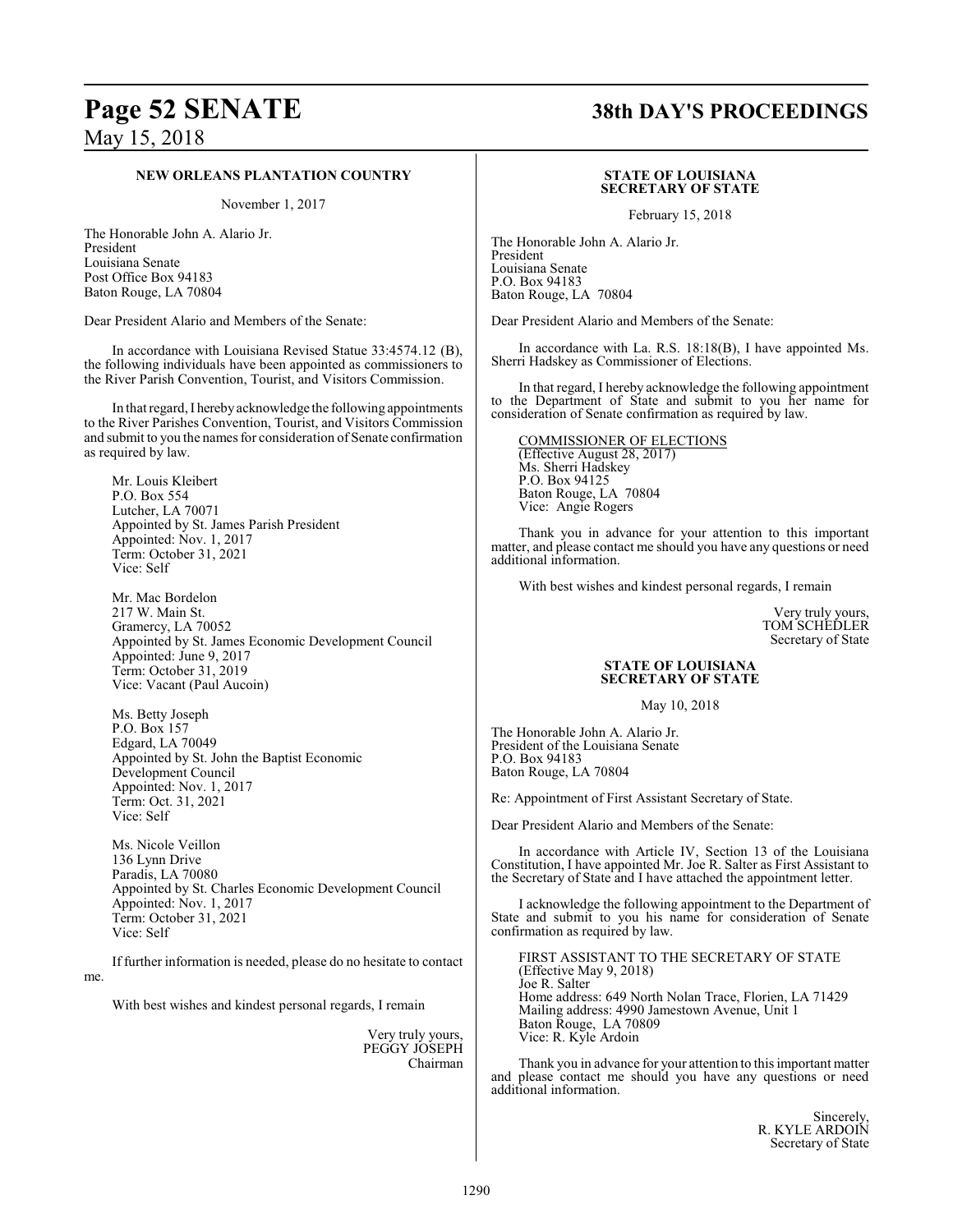#### **STATE OF LOUISIANA SECRETARY OF STATE**

February 5, 2018

The Honorable John A. Alario Jr. President Louisiana State Senate P.O. Box 94183 Baton Rouge, LA 70804

Dear President Alario and Members of the Senate,

Pursuant to R.S. 25:1242 et seq., I have appointed the following individuals to the Eddie G. Robinson Museum Commission. These members shall serve a four-year term concurrent with the Governor. In that regard, I hereby acknowledge the following appointments to the governing board of the Eddie G. Robinson Museum, and submit to you the names for consideration of Senate confirmation, as required by law.

Mr. John F. Belton 138 Griffin Rd. Ruston, LA 71270 Appointed: 6.9.17 Term: Concurrent with the Governor Seat: SoS Vice: Self

Thank you in advance for your attention to this important matter. Please contact me should you have any questions or need additional information.

> **Sincerely** TOM SCHEDLER Secretary of State

#### **SECRETARY OF STATE STATE OF LOUISIANA**

February 5, 2018

The Honorable John A. Alario President Louisiana State Senate P.O. Box 94183 Baton Rouge, LA 70804

Dear President Alario and Members of the Senate,

Pursuant to R.S. 25:1242 et seq., I have appointed the following individuals to the Eddie G. Robinson Museum Commission. These members shall serve a four-year term concurrent with the Governor. In that regard, I hereby acknowledge the following appointments to the governing board of the Eddie G. Robinson Museum, and submit to you the names for consideration of Senate confirmation, as required by law.

Mr. James E. Bradford 709 Leon Drive Jonesboro, LA 71251 Appointed: 6.9.17 Term: Concurrent with the Governor Seat: SoS

Thank you in advance for your attention to this important matter. Please contact me should you have any questions or need additional information.

> Sincerely, TOM SCHEDLER Secretary

# **38th DAY'S PROCEEDINGS Page 53 SENATE** May 15, 2018

#### **SECRETARY OF STATE STATE OF LOUISIANA**

February 5, 2018

The Honorable John A. Alario President Louisiana State Senate P.O. Box 94183 Baton Rouge, LA 70804

Dear President Alario and Members of the Senate,

Pursuant to R.S. 25:1242 et seq., I have appointed the following individuals to the Eddie G. Robinson Museum Commission. These members shall serve a four-year term concurrent with the Governor. In that regard, I hereby acknowledge the following appointments to the governing board of the Eddie G. Robinson Museum, and submit to you the names for consideration of Senate confirmation, as required by law.

Mr. Robert J. Clark P.O. Box 6 Monroe, LA 71201 Appointed: 6.9.17 Term: Concurrent with the Governor Seat: SoS

Thank you in advance for your attention to this important matter. Please contact me should you have any questions or need additional information.

> Sincerely, TOM SCHEDLER Secretary

#### **SECRETARY OF STATE STATE OF LOUISIANA**

February 5, 2018

The Honorable John A. Alario President Louisiana State Senate P.O. Box 94183 Baton Rouge, LA 70804

Dear President Alario and Members of the Senate,

Pursuant to R.S. 25:1242 et seq., I have appointed the following individuals to the Eddie G. Robinson Museum Commission. These members shall serve a four-year term concurrent with the Governor. In that regard, I hereby acknowledge the following appointments to the governing board of the Eddie G. Robinson Museum, and submit to you the names for consideration of Senate confirmation, as required by law.

Mr. Wilbert Ellis 1005 Second Avenue Ruston, LA 71270 Appointed: 6.9.17 Term: Concurrent with the Governor Seat: SoS

Thank you in advance for your attention to this important matter. Please contact me should you have any questions or need additional information.

> Sincerely, TOM SCHEDLER Secretary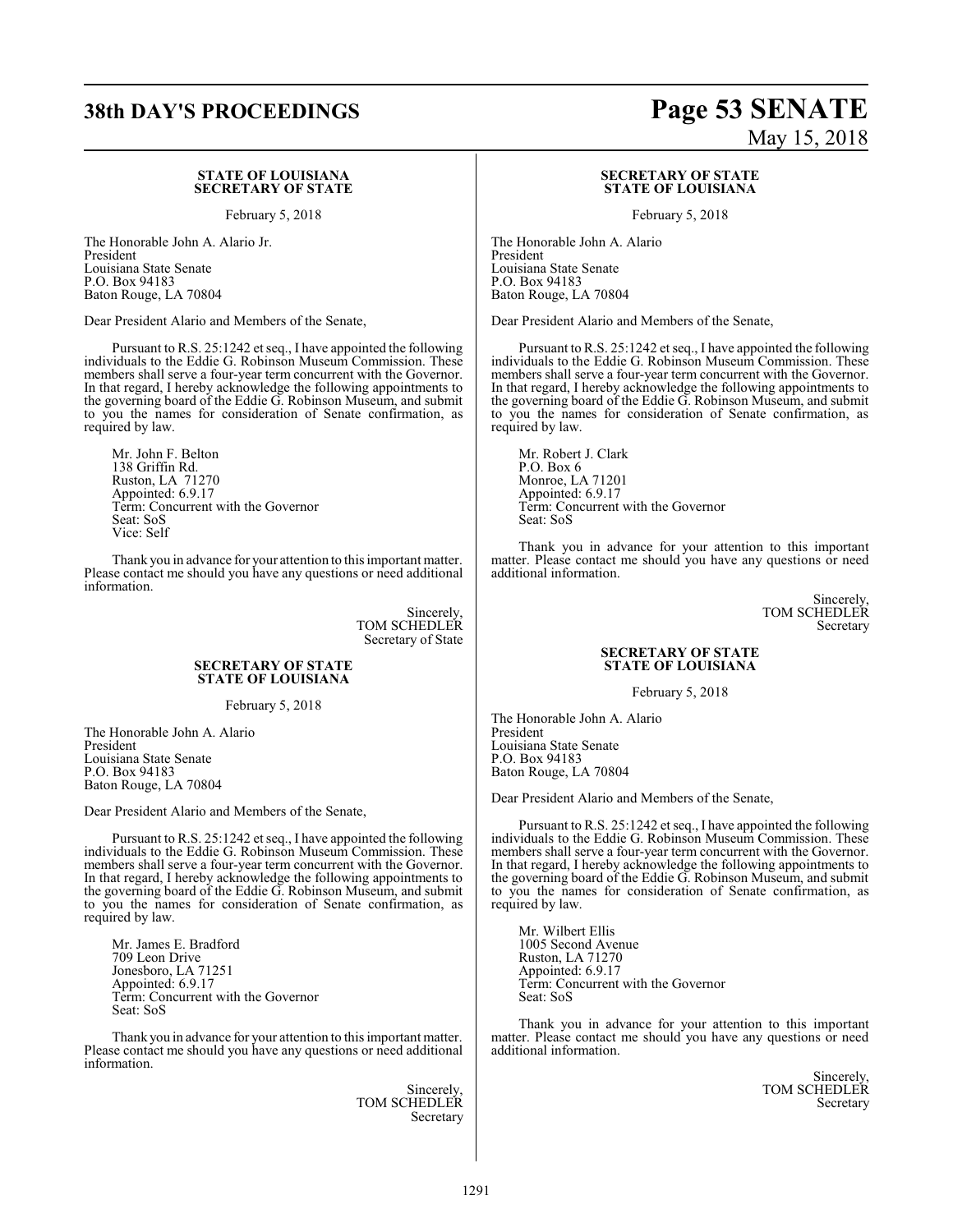# **SECRETARY OF STATE**

**STATE OF LOUISIANA**

February 5, 2018

The Honorable John A. Alario President Louisiana State Senate P.O. Box 94183 Baton Rouge, LA 70804

Dear President Alario and Members of the Senate,

Pursuant to R.S. 25:1242 et seq., I have appointed the following individuals to the Eddie G. Robinson Museum Commission. These members shall serve a four-year term concurrent with the Governor. In that regard, I hereby acknowledge the following appointments to the governing board of the Eddie G. Robinson Museum, and submit to you the names for consideration of Senate confirmation, as required by law.

Mr. Travis Napper 2111N. Trenton St. Ruston, LA 71273 Appointed: 6.9.17 Term: Concurrent with the Governor Seat: SoS

Thank you in advance for your attention to this important matter. Please contact me should you have any questions or need additional information.

> Sincerely, TOM SCHEDLER Secretary

#### **SECRETARY OF STATE STATE OF LOUISIANA**

February 5, 2018

The Honorable John A. Alario President Louisiana State Senate P.O. Box 94183 Baton Rouge, LA 70804

Dear President Alario and Members of the Senate,

Pursuant to R.S. 25:1242 et seq., I have appointed the following individuals to the Eddie G. Robinson Museum Commission. These members shall serve a four-year term concurrent with the Governor. In that regard, I hereby acknowledge the following appointments to the governing board of the Eddie G. Robinson Museum, and submit to you the names for consideration of Senate confirmation, as required by law.

Mr. Eddie G. Robinson III P.O. Box 818 Grambling, LA 71245 Appointed: 6.9.17 Term: Concurrent with the Governor Seat: SoS

Thank you in advance for your attention to this important matter. Please contact me should you have any questions or need additional information.

> Sincerely, TOM SCHEDLER Secretary

# **Page 54 SENATE 38th DAY'S PROCEEDINGS**

#### **TREASURER OF THE STATE OF LOUISIANA**

March 12, 2018

The Honorable John A. Alario Jr. President Louisiana State Senate Post Office Box 94183 Baton Rouge, LA 70804

RE: Department of Treasury - Senate Confirmation

Dear Senator Alario:

In accordance with the authority granted to me as set forth in LA R.S. 36:761et seq., I have appointed the following individuals to positions with the Louisiana Department of the Treasury, effective November 27, 2017, and therefore, respectfully request the consent of the Senate.

FIRST ASSISTANT STATE TREASURER Mr. Ron Henson Department of Treasury P. O. Box 44154 Baton Rouge, LA 70804 Vice: Self

DEPUTY STATE TREASURER FOR MANAGEMENT & FINANCE Mrs. Renee Roberie Department of Treasury P. O. Box 44154 Baton Rouge, LA 70804 Vice: Jason Redmond

ASSISTANT STATE TREASURER Mr. John J. Broussard Department of Treasury P. O. Box 44154 Baton Rouge, LA 70804 Vice: Self

ASSISTANT STATE TREASURER & DIRECTOR OF THE STATE BOND COMMISSION Mrs. Lela Folse Department of Treasury P. O. Box 44154 Baton Rouge, LA 70804 Vice: Self

I have appointed the following individuals who are not required to be confirmed by the Senate. They are a great asset to the State of Louisiana.

CHIEF OF STAFF Mrs. Nancy Keaton Department of Treasury P. O. Box 44154 Baton Rouge, LA 70804 Vice: None

EXECUTIVE COUNSEL Mr. Thomas L. Enright Jr. Department of Treasury P. O. Box 44154 Baton Rouge, LA 70804 Vice: James H. Napper II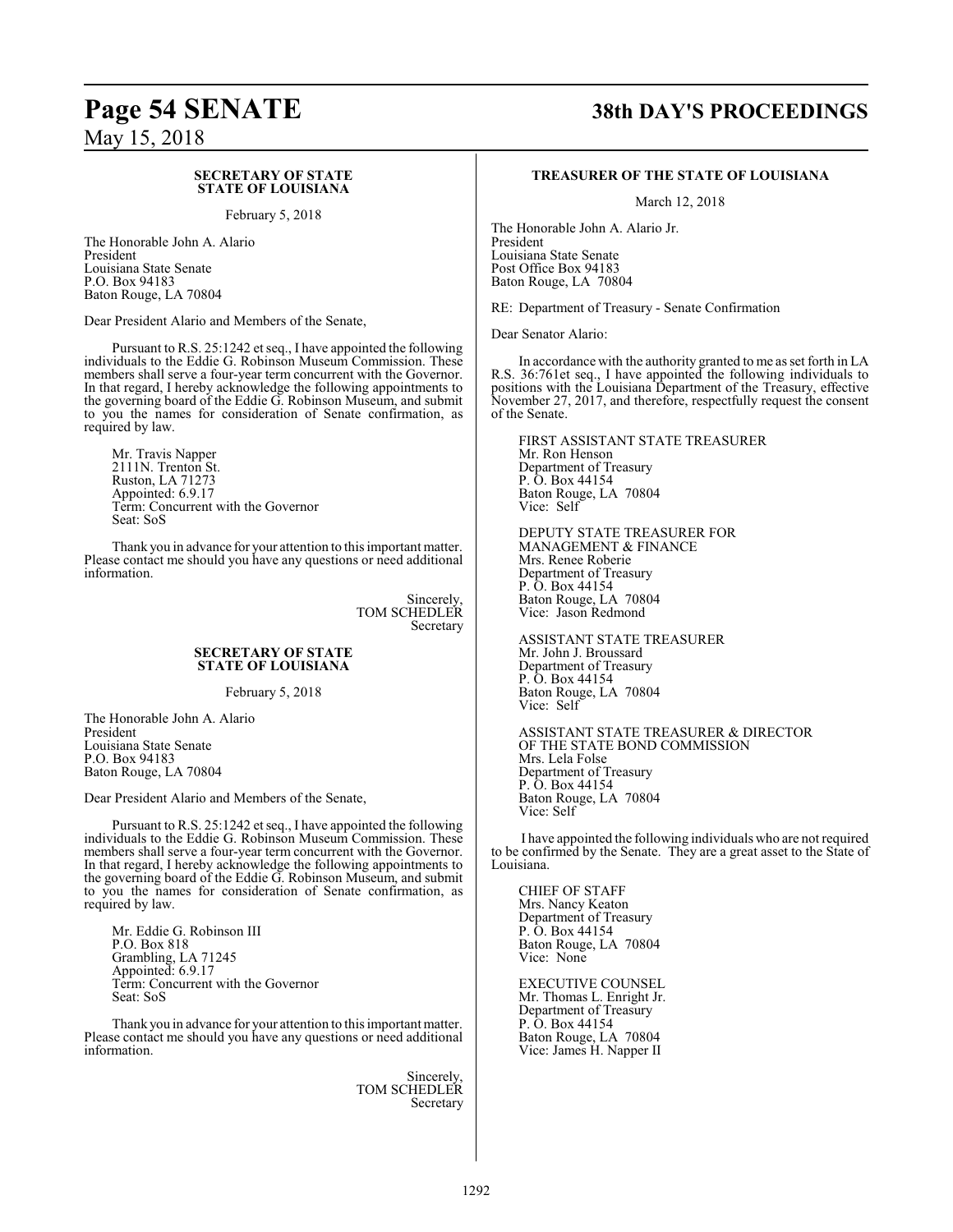# **38th DAY'S PROCEEDINGS Page 55 SENATE**

#### CONFIDENTIAL ASSISTANT TO THE STATE TREASURER Mrs. Danielle Thymes Mack Department of Treasury P.O. Box 44154 Baton Rouge, LA 70804 Vice: Alice Washington

Thank you in advance for your attention to this important matter, and please contact me should you have any questions or need additional information.

> Sincerely, JOHN M. SCHRODER State Treasurer

### **TREASURER OF THE STATE OF LOUISIANA**

March 12, 2018

The Honorable John A. Alario President, Louisiana Senate Post Office Box 94183 Baton Rouge, LA 70804

RE: Confirmation of Thomas Enright Louisiana Citizens Property Insurance Corporation

Dear President Alario:

In accordance with R. S. 22:2294 requiring confirmation of designees of elected official members of the Board of Directors of Louisiana Citizens Property Insurance Corporation, I hereby request that your procedures for such confirmation or consent be initiated for the following individual, to-wit:

Mr. Thomas Enright Executive Counsel P.O. Box 44154 Baton Rouge, LA 70804 Appointed: November 27, 2017 Seat: Designee of the State Treasurer Vice: Ron Henson

If we need to do anything else to get these procedures started, please let me know. Otherwise, we will wait to hear from your staff.

> Sincerely, JOHN M. SCHRODER State Treasurer

#### **TREASURER OF THE STATE OF LOUISIANA**

March 12, 2018

The Honorable John A. Alario President, Louisiana Senate Post Office Box 94183 Baton Rouge, LA 70804

RE: Confirmation of Thomas Enright Louisiana Utilities Restoration Corporation Board of Directors Designee

Dear President Alario:

I have appointed Thomas Enright, Executive Counsel, as my designee to the Board of Directors of the Louisiana Utilities Restoration Corporation. In accordance with R. S. 45:1314 requiring confirmation of designees of elected official members of the Board of Directors of the Louisiana Utilities Restoration Corporation, I hereby request that your procedures for such confirmation or consent be initiated for the following individual, to-wit:

# May 15, 2018

Mr. Thomas Enright Executive Counsel P.O. Box 44154 Baton Rouge, LA 70804 Appointed: November 27, 2017 Seat: Designee of the State Treasurer Vice: Ron Henson

If we need to do anything else to get these procedures started, please let me know. Otherwise, we will wait to hear from your staff.

> Sincerely, JOHN M. SCHRODER State Treasurer

#### **STATE OF LOUISIANA DEPARTMENT OF WILDLIFE AND FISHERIES**

February 7, 2018

The Honorable John A. Alario Jr. President Louisiana Senate Post Office Box 94183 Baton Rouge, LA 70804

Dear President Alario and Members of the Senate:

Pursuant to the authority granted to me as set forth in Louisiana Revised Statue 56:331, I have appointed the following individuals as members of the Louisiana Crab Task Force, and therefore, respectfully submit their names to you for consideration of Senate confirmation as required by law.

Mr. Eric Blanchard 102 Elvira Street Chauvin, LA 70344 Appointed: June 9, 2017 Seat: Crab Dealer/Processor Vice: Self

Mr. Chalin Delaune Tommy' Seafood 148 Harbor Circle New Orleans, LA 70126 Appointed: June 9, 2017 Seat: Crab Dealer/Processor Vice: Self

Ms. LaQuita Meek P. O. Box 1367 Larose, LA 70373 Appointed: June 9, 2017 Seat: Crab Dealer/Processor Vice: Self

Mr. Sheb Callahan 16505 Lionel RD Abbeville, LA 70510 Appointed: June 9, 2017 Seat: Crab Dealer/Processor Vice: Vacant (Kernny Comardelle)

Ms. Trudy Luke 8239 Shrimpers Row Dulac, LA 70353 Appointed: June 9, 2017 Seat: Soft Shell Crab Producer Vice: Self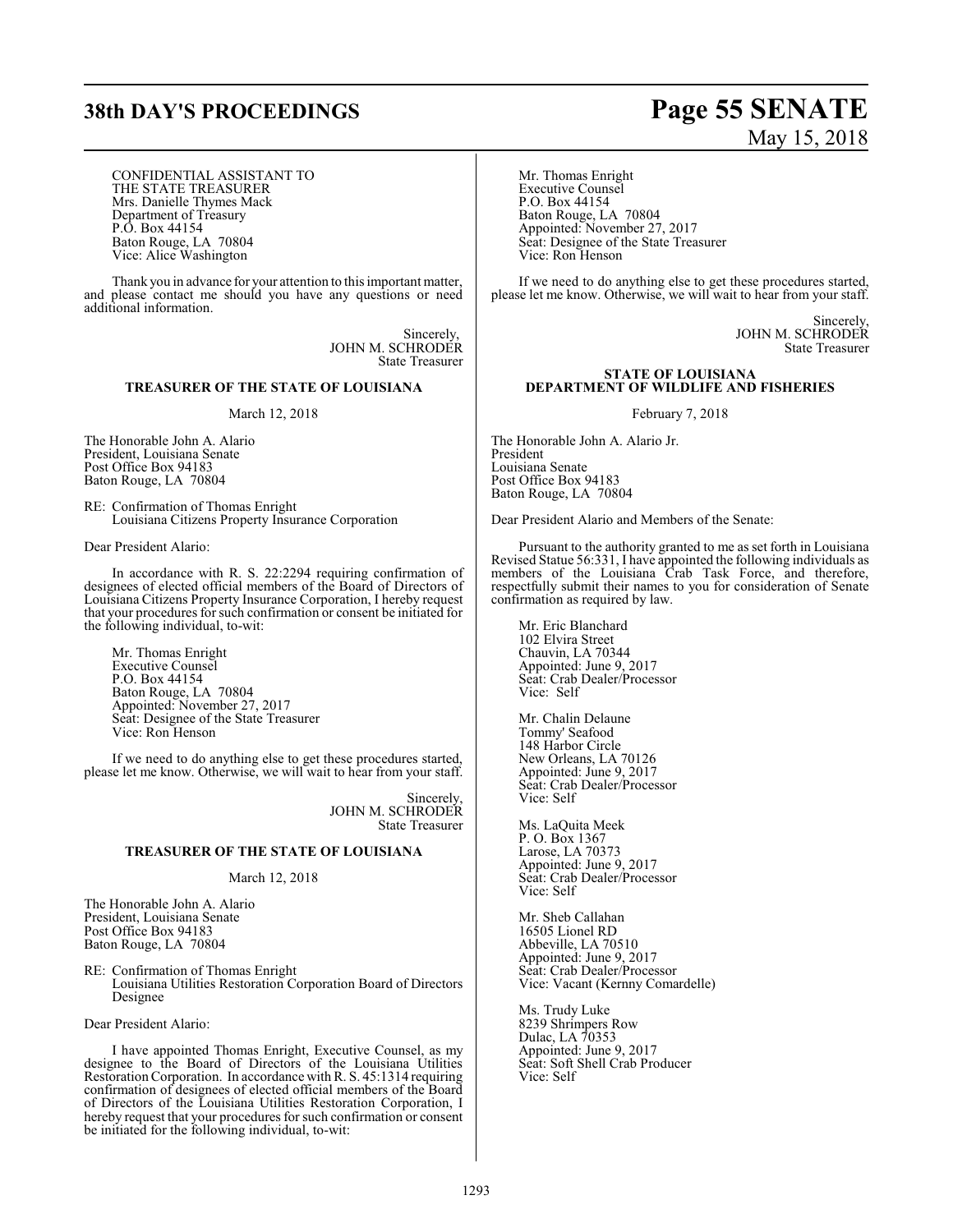Mr. Pete Gerica Rt. 6, Box 285K New Orleans, LA 70129 Appointed: June 9, 2017 Seat: Soft Shell Crab Producer Vice: Self

Mr. James Norris Bergeron Jr. P.O. Box 275 Barataria, LA 70036 Seat: Commercial Hard Crab Fisherman Appointed: June 9, 2017 Vice: Self

Mr. George Victor Jackson III 618 Florissant Hwy St. Bernard, LA 70085 Appointed: June 9, 2017 Seat: Commercial Hard Crab Fisherman Vice: Vacant (Keith M.Watts)

Mr. Rodney Parfait 220 Sterling Drive Houma, LA 70363 Appointed: June 9, 2017 Seat: Commercial Hard Crab Fisherman Vice: Self

Mr. Warren Delacroix IV 1012 Helios Avenue Metairie, LA 70005 Appointed: June 9, 2017 Seat: Commercial Hard Crab Fisherman Vice: Self

Mr. Paul Anthony Alfonso 4601 Delacroix Hwy St. Bernard, LA 70085 Appointed: June 9, 2017 Seat: Commercial Hard Crab Fisherman Vice: Self

Ms. Britney Breaux P. O. Box 1382 Cut Off, LA 70345 Appointed: October 25, 2017 Seat: Commercial Hard Crab Fisherman Vice: Gustave "Eddie" Chagnard III

Mr. Dannon LaCoste 2409 Bayou Dularge Road Theriot, LA 70397 Appointed: October 26, 2017 Seat: Commercial Hard Crab Fisherman Vice: Kim A. Alfonso

Julie A. Anderson-Lively, Ph.D. 4736 Sweetbriar St. Baton Rouge, LA 70808 Appointed: June 9, 2017 Seat: LSU Sea Grant Biologist Vice: Self

Mr. Mark A. Schexnayder Department of Wildlife and Fisheries 2021 Lakeshore Dr., STE 203 New Orleans, LA 70122 Appointed: June 9, 2017 Seat: Department of Wildlife and Fisheries Marine Biologist Vice: Carl Britt

# **Page 56 SENATE 38th DAY'S PROCEEDINGS**

Jack Isaacs, Ph.D. Department of Wildlife and Fisheries P. O. Box 98000 Baton Rouge, LA 70898-9000 Appointed: June 9, 2017 Seat: Department of Wildlife and Fisheries Economist Vice: Self

Mr. Chad Joseph Hebert Department of Wildlife and Fisheries P. O. Box 98000 Baton Rouge, LA 70898 Appointed: June 9, 2017 Seat: Department of Wildlife and Fisheries Enforcement Vice: Self

Ms. Melissa Trosclair Daigle Legal Coordinator Louisiana Sea Grant 205 Sea Grant Bldg. Louisiana State University Baton Rouge, LA 70803 Appointed: June 9, 2017 Seat: LSU Sea Grant Attorney Vice: Self

If you have any questions or require additional information, please contact Allison West at (504) 286-8739.

> Sincerely, JACK MONTOUCET Secretary

#### **Message from the House**

#### **CONCURRING IN SENATE CONCURRENT RESOLUTIONS**

#### May 15, 2018

To the Honorable President and Members of the Senate:

I am directed to inform your honorable body that the House of Representatives has finally concurred in the following Senate Concurrent Resolutions:

**SENATE CONCURRENT RESOLUTION NO. 115—**

BY SENATORS PEACOCK AND GATTI AND REPRESENTATIVES CARMODY, CREWS AND HORTON A CONCURRENT RESOLUTION

To commend the Bossier Parish Community College Lady Cavaliers softball team on their outstanding season having set a new record for the best winning season in program history with 44 wins and 13 losses for 2018.

Reported without amendments.

**SENATE CONCURRENT RESOLUTION NO. 116—**<br>BY SENATORS PEACOCK, ALARIO, ALLAIN, BISHOP, BOUDREAUX,<br>CARTER, DONAHUE, GATTI, HEWITT, JOHNS, MILKOVICH, MILLS,<br>PERRY, PETERSON, GARY SMITH, TARVER, THOMPSON AND<br>WALSWORTH

A CONCURRENT RESOLUTION To commend Doug Pederson, head coach of the Philadelphia Eagles of the National Football League, on his many career accomplishments and to congratulate him on the Eagles' 2018 Super Bowl LII (52) victory.

Reported without amendments.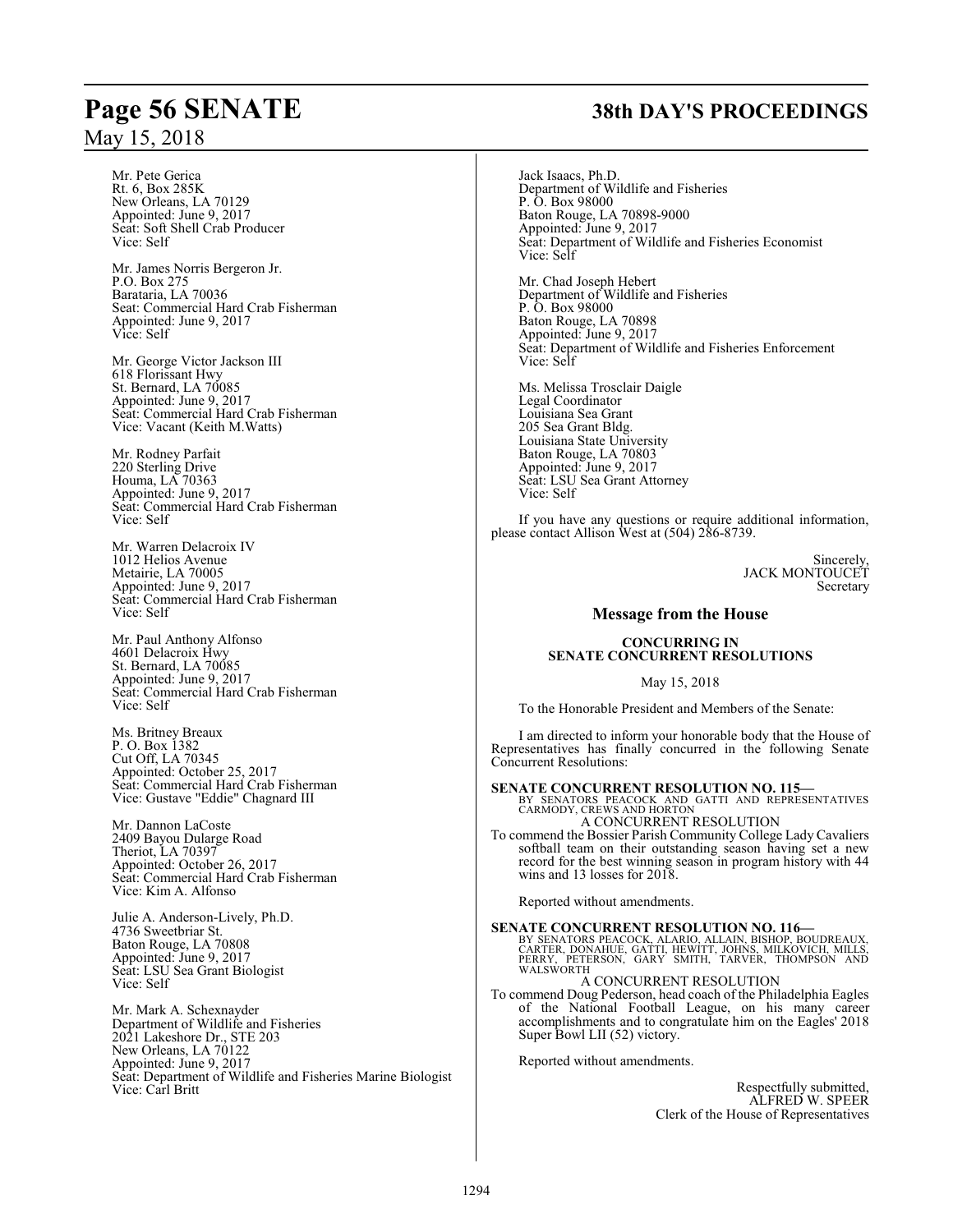## **38th DAY'S PROCEEDINGS Page 57 SENATE**

# May 15, 2018

#### **Message from the House**

#### **PASSED SENATE BILLS AND JOINT RESOLUTIONS**

May 15, 2018

To the Honorable President and Members of the Senate:

I am directed to inform your honorable body that the House of Representatives has finally passed the following Senate Bills and Joint Resolutions:

#### **SENATE BILL NO. 107—** BY SENATOR MORRISH

AN ACT

To enact R.S. 17:24.4(L), relative to student assessments; to require the state Department of Education to provide student assessment results for the standards-based assessments in English language arts and mathematics to public school governing authorities; to require each public school governing authority to disperse such results to teachers; to provide that such results include specified information; to provide for definitions; and to provide for related matters.

Reported without amendments.

#### **SENATE BILL NO. 152—** BY SENATOR MORRISH

AN ACT

To enact R.S. 17:10.1(H), relative to school and district accountability; to provide relative to information to be provided with the annual release ofschool and district performance scores and letter grades; and to provide for related matters.

Reported without amendments.

# **SENATE BILL NO. 203—** BY SENATOR PEACOCK

AN ACT

To enact Part II of Chapter 29 of Title 37 of the Louisiana Revised Statutes of 1950, to be comprised of R.S. 37:2425, relative to the Physical Therapy Licensure Compact; to provide for enactment of the model language required to participate in the compact; to designate Chapter 29 of Title 37 of the Louisiana Revised Statutes of 1950, comprised of R.S. 37:2401 through 2424, "PART I. PHYSICAL THERAPISTS"; to provide for an effective date; and to provide for related matters.

Reported without amendments.

Respectfully submitted, ALFRED W. SPEER Clerk of the House of Representatives

#### **Message from the House**

#### **PASSED SENATE BILLS AND JOINT RESOLUTIONS**

May 15, 2018

To the Honorable President and Members of the Senate:

I am directed to inform your honorable body that the House of Representatives has finally passed the following Senate Bills and Joint Resolutions:

## **SENATE BILL NO. 76—**

BY SENATOR BOUDREAUX AN ACT To amend and reenact R.S. 14:402.1(A), relative to controlled

dangerous substances in a hospital; to provide for applicability to all hospitals; to provide for relevant statutory reference; and to provide for related matters.

Reported with amendments.

## **SENATE BILL NO. 89—** BY SENATOR BISHOP

AN ACT

To amend and reenact R.S.  $17:3991(A)(1)(c)(iii)$ , and to enact R.S.  $17:3991(A)(1)(c)(iv)$ , relative to the membership of a charter school governing or management board; to provide relative to the composition of such board; and to provide for related matters.

Reported with amendments.

#### **SENATE BILL NO. 178—**

BY SENATOR WALSWORTH AN ACT

To enact R.S. 14:95.9(C)(8), relative to wearing or possessing body armor on school property; to allow students to carry or wear a backpack with bullet resistant material; and to provide for related matters.

Reported with amendments.

**SENATE BILL NO. 181—** BY SENATORS MILKOVICH AND THOMPSON AN ACT

To amend and reenact R.S. 14:87(D) and to enact R.S. 14:87(E), (F), and (G), relative to the crime of abortion; to provide that an abortion cannot be performed after fifteen weeks following the date of conception; and to provide for related matters.

Reported with amendments.

#### **SENATE BILL NO. 202—** BY SENATOR PEACOCK

AN ACT

To enact Part V of Chapter 11 of Title 37 of the Louisiana Revised Statutes of 1950, to be comprised ofR.S. 37:1018 through 1020, relative to the Nurse Licensure Compact; to provide for enactment of the model language required to participate in the compact; to provide for appointment of an administrator; to provide for enforcement and rulemaking authority; to provide for an effective date; and to provide for related matters.

Reported with amendments.

Respectfully submitted, ALFRED W. SPEER Clerk of the House of Representatives

### **Message from the House**

### **DISAGREEMENT TO HOUSE BILL**

May 15, 2018

To the Honorable President and Members of the Senate:

I am directed to inform your honorable body that the House of Representatives has refused to concur in the proposed Senate Amendment(s) to **House Bill No. 445** by Representative Stokes, and ask the President to appoint on the part of the Senate a committee to confer with a like committee from the House on the disagreement.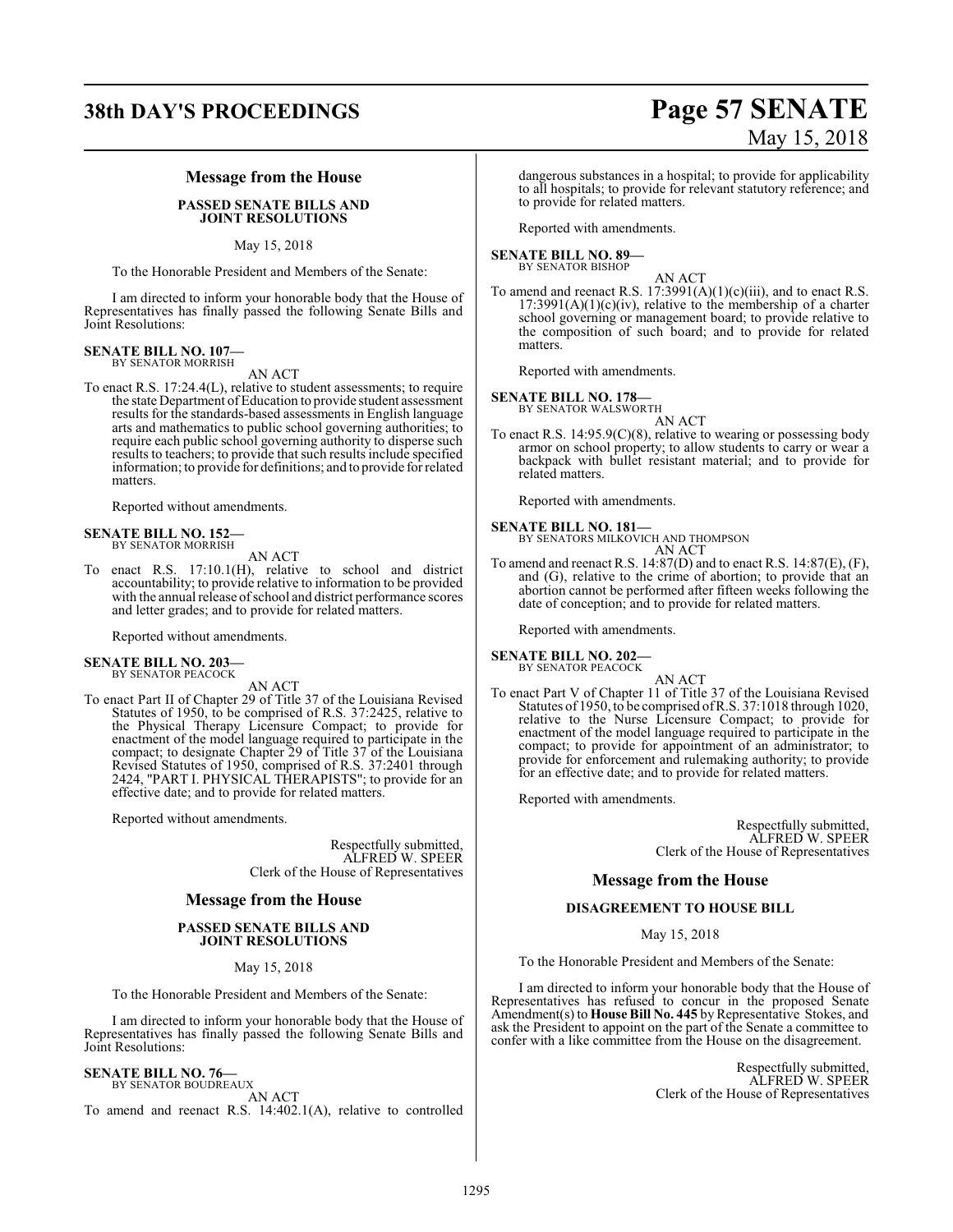# **Page 58 SENATE 38th DAY'S PROCEEDINGS**

May 15, 2018

## **Message from the House**

#### **DISAGREEMENT TO HOUSE BILL**

#### May 15, 2018

To the Honorable President and Members of the Senate:

I am directed to inform your honorable body that the House of Representatives has refused to concur in the proposed Senate Amendment(s) to **House Bill No. 676** by Representative Hilferty, and ask the President to appoint on the part of the Senate a committee to confer with a like committee from the House on the disagreement.

> Respectfully submitted, ALFRED W. SPEER Clerk of the House of Representatives

#### **Message from the House**

#### **DISAGREEMENT TO HOUSE BILL**

#### May 15, 2018

To the Honorable President and Members of the Senate:

I am directed to inform your honorable body that the House of Representatives has refused to concur in the proposed Senate Amendment(s) to **House Bill No. 702** by Representative Bouie, and ask the President to appoint on the part of the Senate a committee to confer with a like committee from the House on the disagreement.

> Respectfully submitted, ALFRED W. SPEER Clerk of the House of Representatives

#### **Message from the House**

#### **HOUSE CONFEREES APPOINTED**

May 15, 2018

To the Honorable President and Members of the Senate:

I am directed to inform your honorable body that the Speaker of the House of Representatives has appointed the following members, on the part of the House of Representatives, to confer, with a like committee from the Senate, on the disagreement to **House Bill No. 86** by Representative James:

Representatives James, Pugh and Mack.

Respectfully submitted, ALFRED W. SPEER Clerk of the House of Representatives

#### **Message from the House**

#### **HOUSE CONFEREES APPOINTED**

May 15, 2018

To the Honorable President and Members of the Senate:

I am directed to inform your honorable body that the Speaker of the House of Representatives has appointed the following members,

on the part of the House of Representatives, to confer, with a like committee from the Senate, on the disagreement to **House Bill No. 223** by Representative Marino:

Representatives Marino, Mack and Stefanski.

Respectfully submitted, ALFRED W. SPEER Clerk of the House of Representatives

#### **Message from the House**

#### **HOUSE CONFEREES APPOINTED**

May 15, 2018

To the Honorable President and Members of the Senate:

I am directed to inform your honorable body that the Speaker of the House of Representatives has appointed the following members, on the part of the House of Representatives, to confer, with a like committee from the Senate, on the disagreement to **House Bill No. 303** by Representative Gisclair:

Representatives Gisclair, T. Landry and Franklin.

Respectfully submitted, ALFRED W. SPEER Clerk of the House of Representatives **Message from the House**

#### **HOUSE CONFEREES APPOINTED**

May 15, 2018

To the Honorable President and Members of the Senate:

I am directed to inform your honorable body that the Speaker of the House of Representatives has appointed the following members, on the part of the House of Representatives, to confer, with a like committee from the Senate, on the disagreement to **House Bill No. 445** by Representative Stokes:

Representatives Stokes, Hoffmann and Ivey.

Respectfully submitted, ALFRED W. SPEER Clerk of the House of Representatives

#### **Message from the House**

#### **HOUSE CONFEREES APPOINTED**

#### May 15, 2018

To the Honorable President and Members of the Senate:

I am directed to inform your honorable body that the Speaker of the House of Representatives has appointed the following members, on the part of the House of Representatives, to confer, with a like committee from the Senate, on the disagreement to **House Bill No. 634** by Representative Hunter:

Representatives Hunter, Carmody and Jackson.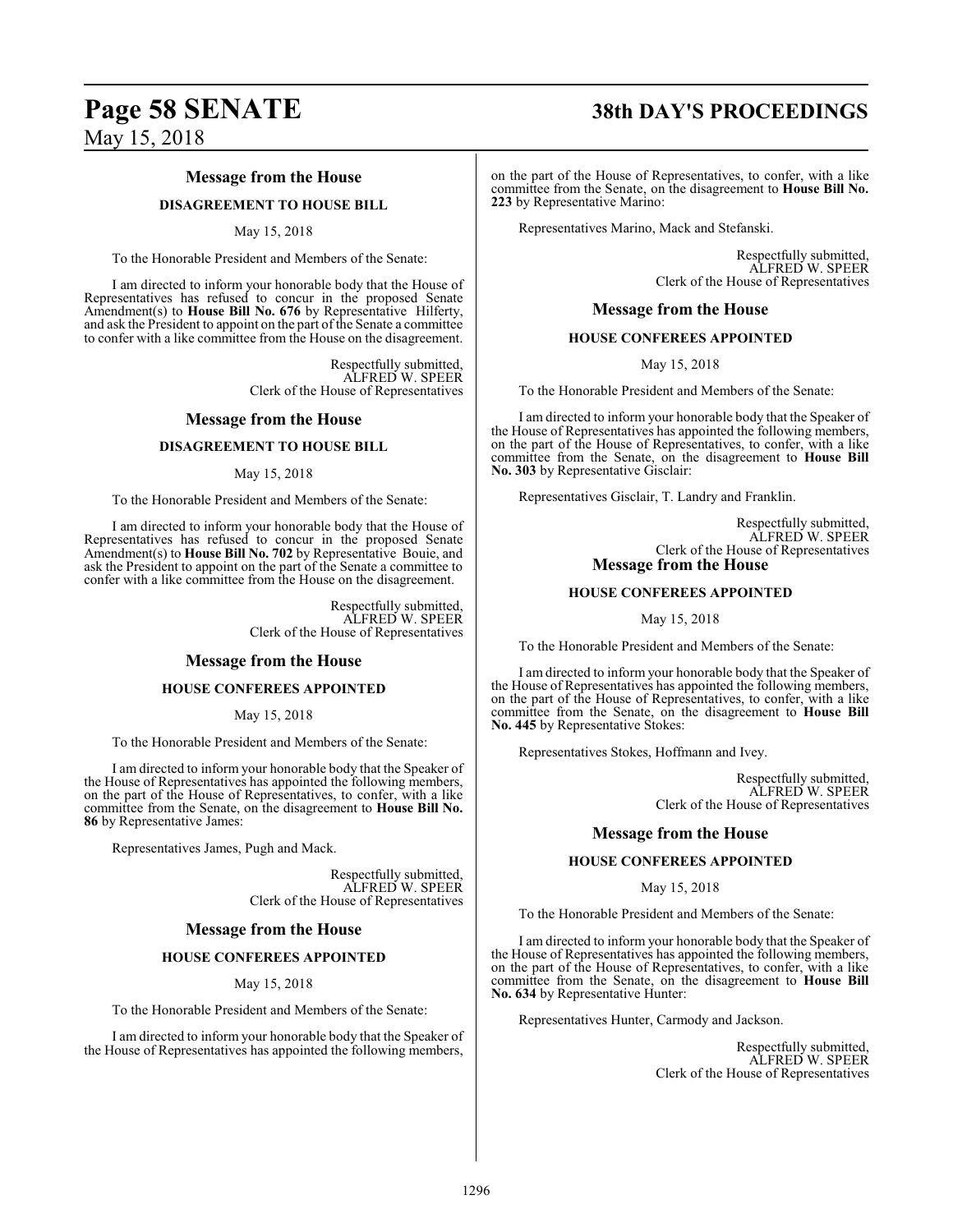# **38th DAY'S PROCEEDINGS Page 59 SENATE** May 15, 2018

#### **Message from the House**

#### **HOUSE CONFEREES APPOINTED**

May 15, 2018

To the Honorable President and Members of the Senate:

I am directed to inform your honorable body that the Speaker of the House of Representatives has appointed the following members, on the part of the House of Representatives, to confer, with a like committee from the Senate, on the disagreement to **House Bill No. 676** by Representative Hilferty:

Representatives Hilferty, N. Landry and Thomas.

Respectfully submitted, ALFRED W. SPEER Clerk of the House of Representatives

#### **Message from the House**

#### **HOUSE CONFEREES APPOINTED**

#### May 15, 2018

To the Honorable President and Members of the Senate:

I am directed to inform your honorable body that the Speaker of the House of Representatives has appointed the following members, on the part of the House of Representatives, to confer, with a like committee from the Senate, on the disagreement to **House Bill No. 702** by Representative Bouie:

Representatives Bouie, Mack and Miguez.

Respectfully submitted, ALFRED W. SPEER Clerk of the House of Representatives

#### **Introduction of Senate Resolutions**

**SENATE RESOLUTION NO. 221—** BY SENATOR MILLS

A RESOLUTION

To commend David Broussard for his passion and tireless dedication to ensuring government officials improve streets, intersections, and railroad crossings in New Iberia, Louisiana.

The resolution was read by title and placed on the Calendar for a second reading.

#### **SENATE RESOLUTION NO. 222—** BY SENATOR MILLS

A RESOLUTION

To express the sincere condolences of the Senate of the Legislature of Louisiana upon the death of Mitchell "Mike" Trahan.

The resolution was read by title and placed on the Calendar for a second reading.

#### **SENATE RESOLUTION NO. 223—**

BY SENATOR MORRISH A RESOLUTION

To express the sincere condolences of the Senate of the Legislature of Louisiana upon the death of Judge Bernard Marcantel.

The resolution was read by title and placed on the Calendar for a second reading.

#### **SENATE RESOLUTION NO. 224—**

BY SENATOR MORRISH A RESOLUTION

To urge and request the Louisiana Department of Revenue to create the Louisiana Retail Food and Beverage E-Commerce Task Force to study the economic impact, revenue generation, industry and consumer benefits, and other issues relative to the adoption of e-commerce innovations, the provision of fullservice delivery to customers, and the use of operational resources offered by third-party platform providers in the retail food and beverage industry; to study applicable laws and regulations enacted by other states; and to recommend legislation or regulations deemed necessary and appropriate to allow the retail food and beverage industry to implement ecommerce innovations and full-service delivery operations with minimal risk to public safety and in the least restrictive manner.

The resolution was read by title and placed on the Calendar for a second reading.

#### **SENATE RESOLUTION NO. 225—** BY SENATOR GATTI

A RESOLUTION

To commend the Cyber Innovation Center and Executive Director Craig Spohn on the Regional Autonomous Robotics Circuit.

The resolution was read by title and placed on the Calendar for a second reading.

#### **SENATE RESOLUTION NO. 226—**

BY SENATOR PETERSON A RESOLUTION

To commend Barbara Ann Bell Malter for thirty years of exemplary service with State Farm Insurance Company.

The resolution was read by title and placed on the Calendar for a second reading.

#### **SENATE RESOLUTION NO. 227—**

BY SENATOR CARTER A RESOLUTION

To express the sincere condolences of the Senate of the Legislature of Louisiana upon the death of Frank M. Stuart Sr.

The resolution was read by title and placed on the Calendar for a second reading.

#### **SENATE RESOLUTION NO. 228—**

BY SENATORS PERRY AND CORTEZ A RESOLUTION

To commend St. Thomas More High School of Lafayette, Louisiana, on winning the Louisiana High School Lacrosse League state championship.

The resolution was read by title and placed on the Calendar for a second reading.

#### **Introduction of Senate Concurrent Resolutions**

#### **SENATE CONCURRENT RESOLUTION NO. 119—** BY SENATOR MORRELL

A CONCURRENT RESOLUTION

To urge and request the State Board of Elementary and Secondary Education (BESE) to update its rules relative to certification requirements for behavior analysts and ensure that such rules conform with R.S. 37:3701 et seq.

The resolution was read by title and placed on the Calendar for a second reading.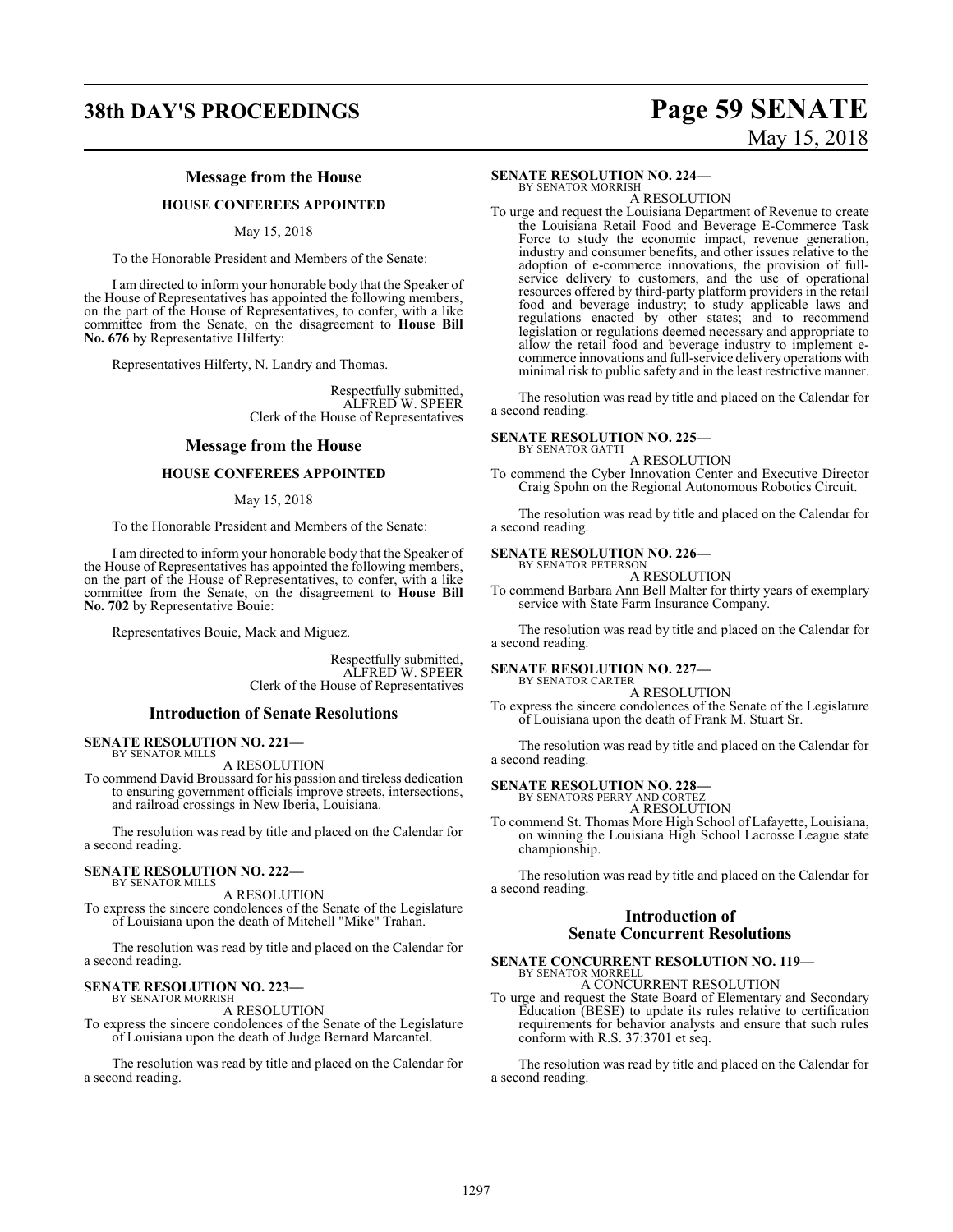#### **Message from the House**

#### **ASKING CONCURRENCE IN HOUSE CONCURRENT RESOLUTIONS**

#### May 15, 2018

To the Honorable President and Members of the Senate:

I am directed to inform your honorable body that the House of Representatives has finally passed and asks your concurrence in the following House Concurrent Resolutions:

HCR No. 108

Respectfully submitted, ALFRED W. SPEER Clerk of the House of Representatives

### **House Concurrent Resolutions**

Senator Luneau asked for and obtained a suspension of the rules to read House Concurrent Resolutions a first and second time.

#### **HOUSE CONCURRENT RESOLUTION NO. 108—** BY REPRESENTATIVE HALL

A CONCURRENT RESOLUTION

To designate Wednesday, May 16, 2018, as Louisiana Housing Council Day at the Legislature of Louisiana and to commend the Louisiana Housing Council for its accomplishments.

The resolution was read by title. Senator Luneau moved to concur in the House Concurrent Resolution.

#### **ROLL CALL**

The roll was called with the following result:

#### YEAS

| Mr. President | Gatti       | Peacock   |
|---------------|-------------|-----------|
| Appel         | Hewitt      | Peterson  |
| Barrow        | Lambert     | Price     |
| Bishop        | Long        | Riser     |
| Boudreaux     | Luneau      | Smith, G. |
| Carter        | Martiny     | Smith, J. |
| Chabert       | Milkovich   | Tarver    |
| Claitor       | Mills       | Thompson  |
| Donahue       | Mizell      | Walsworth |
| Erdey         | Morrell     | Ward      |
| Fannin        | Morrish     |           |
| Total - 32    |             |           |
|               | <b>NAYS</b> |           |
|               |             |           |

Total - 0

ABSENT

| Allain    | Johns   | White |
|-----------|---------|-------|
| Colomb    | LaFleur |       |
| Cortez    | Perry   |       |
| Total - 7 |         |       |

The Chair declared the Senate concurred in the House Concurrent Resolution and ordered it returned to the House.

#### **Reports of Committees**

The following reports of committees were received and read:

## **Page 60 SENATE 38th DAY'S PROCEEDINGS**

#### **REPORT OF COMMITTEE ON**

#### **COMMERCE, CONSUMER PROTECTION AND INTERNATIONAL AFFAIRS**

Senator Daniel R. Martiny, Chairman on behalf of the Committee on Commerce, Consumer Protection and International Affairs, submitted the following report:

May 15, 2018

To the President and Members of the Senate:

I am directed by your Committee on Commerce, Consumer Protection and International Affairs to submit the following report:

#### **HOUSE CONCURRENT RESOLUTION NO. 72—**

BY REPRESENTATIVES STOKES AND WRIGHT A CONCURRENT RESOLUTION

To create the Daylight Saving Time Task Force to study and make recommendations relative to the observance of daylight saving time and to submit a written report of findings and recommendations to the House Committee on Commerce and the Senate Committee on Commerce, Consumer Protection, and International Affairs by not later than sixty days prior to the convening of the 2019 Regular Session of the Legislature of Louisiana.

Reported with amendments.

# **HOUSE BILL NO. 674—** BY REPRESENTATIVE NORTON

AN ACT To amend and reenact R.S. 32:717(A) and 718(C) and to enact R.S. 32:717(C), relative to the sale of a motor vehicle or auto hulk as scrap to be dismantled or destroyed; to define the term "motor vehicle"; to specify the database for certain required reporting; to provide for certain prohibitions and reporting relative to stolen auto hulk; and to provide for related matters.

Reported favorably.

#### **HOUSE BILL NO. 845—**

BY REPRESENTATIVES LANCE HARRIS, BERTHELOT, CONNICK, JACKSON, AND MACK AN ACT

To amend and reenact R.S. 51:422.1(E) and to enact R.S. 51:422.1(F), relative to enforcement for unfair sales of motor fuels; to provide for agents of enforcement; to provide for injunctive relief and attorney fees; to provide for trade organizations; and to provide for related matters.

Reported with amendments.

Respectfully submitted, DANIEL R. MARTINY Chairman

#### **REPORT OF COMMITTEE ON**

## **JUDICIARY C**

Senator Dan Claitor, Chairman on behalf of the Committee on Judiciary C, submitted the following report:

May 15, 2018

To the President and Members of the Senate:

I am directed by your Committee on Judiciary C to submit the following report: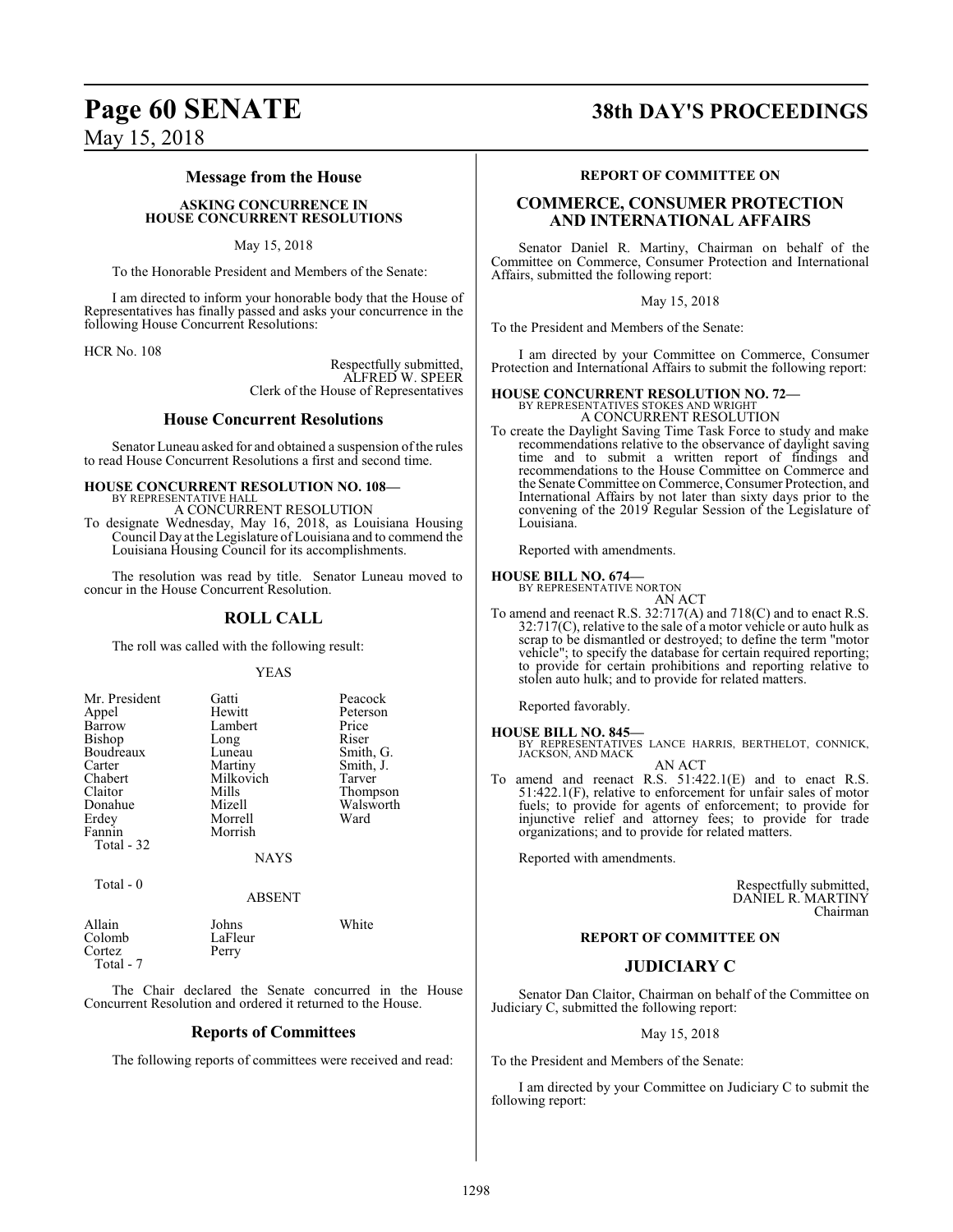# **38th DAY'S PROCEEDINGS Page 61 SENATE**

#### **HOUSE BILL NO. 207—**

BY REPRESENTATIVE BAGLEY AN ACT

To amend and reenact Code of Civil Procedure Article 1292, R.S. 14:79(A)(1)(b), and R.S. 46:2136.2(A) and to enact Code of Civil Procedure Article 1293(D), relative to temporary restraining orders and protective orders; to require the transmission of proof of service of certain temporary restraining orders, protective orders, preliminary injunctions, permanent injunctions, and consent agreements to the Louisiana Protective Order Registry; to provide for the method of transmission and the time period within which transmission must be made; and to provide for related matters.

Reported favorably.

**HOUSE BILL NO. 253—** BY REPRESENTATIVE CONNICK AN ACT

To enact R.S. 15:529.1(K), relative to the habitual offender law; to provide relative to the application of the habitual offender law; and to provide for related matters.

Reported favorably.

- **HOUSE BILL NO. 377—**<br>BY REPRESENTATIVES HAZEL, BACALA, BAGNERIS, CARPENTER,<br>DUPLESSIS, HODGES, HOWARD, JAMES, MACK, MARCELLE,<br>MARINO, NORTON, PYLANT, AND STEFANSKI AN ACT
- To amend and reenact Code of Criminal Procedure Articles 989, 992, 993, and 994, relative to expungement; to provide with respect to expungement forms; to make technical changes to the forms; to extend the amount of time that a background check may be used in a motion for an expungement; and to provide for related matters.

Reported favorably.

#### **HOUSE BILL NO. 389—**

BY REPRESENTATIVE GARY CARTER AN ACT

To amend and reenact R.S. 14:93.5(B) and (D), relative to sexual battery of persons with infirmities; to provide relative to the crime of sexual battery of persons with infirmities; to increase the penalties for the crime of sexual battery of persons with infirmities; to provide penalties for the crime when the victim is the resident of a nursing home or residential facility and the offender is an employee of such facility; and to provide for related matters.

Reported favorably.

#### **HOUSE BILL NO. 538—**

BY REPRESENTATIVES DWIGHT AND DANAHAY AN ACT

To enact R.S. 13:589, relative to Fourteenth Judicial District Court; to provide for the creation of a magistrate judge position; to provide relative to an election; to provide for duties of the magistrate judge; and to provide for related matters.

Reported favorably.

#### **HOUSE BILL NO. 669—**

BY REPRESENTATIVE MARCELLE AN ACT

To amend and reenact R.S. 32:57.1(A) and (B) and to enact R.S. 32:57.1(D), relative to the status of an operator's license after failing to appear in court; to authorize a magistrate or judge to issue a hold on the renewal of an operator's license rather than a suspension; to prohibit the imposition of any fee for a hold on renewal; to provide for rule promulgation; and to provide for related matters.

Reported with amendments.

### **HOUSE BILL NO. 773—**

BY REPRESENTATIVE LYONS AN ACT

To amend and reenact R.S. 46:2136(A)(4), relative to protective orders and consent agreements issued in domestic abuse cases; to provide for a mental health evaluation of a perpetrator of domestic abuse; to remove the authority of the court to order a medical evaluation or counseling of an abused person; and to provide for related matters.

Reported with amendments.

**HOUSE BILL NO. 813—** BY REPRESENTATIVE GARY CARTER AN ACT

To amend and reenact R.S. 13:2493(F) and R.S. 46:2171.1, relative to the jurisdiction of suits filed pursuant to the Protection from Stalking Act; to provide for a court of competent jurisdiction; to provide forthe jurisdiction of municipal and traffic court; and to provide for related matters.

Reported with amendments.

Respectfully submitted, DAN A. CLAITOR Chairman

#### **REPORT OF COMMITTEE ON**

#### **REVENUE AND FISCAL AFFAIRS**

Senator Jean-Paul "JP" Morrell, Chairman on behalf of the Committee on Revenue and Fiscal Affairs, submitted the following report:

#### May 15, 2018

To the President and Members of the Senate:

I am directed by your Committee on Revenue and Fiscal Affairs to submit the following report:

#### **HOUSE BILL NO. 142—**

BY REPRESENTATIVE LYONS

AN ACT To amend and reenact R.S. 30:2418(I)(1), relative to waste tires; to provide for fees levied on certain tires; to increase the fee on certain tires for a certain period of time; and to provide for related matters.

Reported favorably.

#### **HOUSE BILL NO. 553—**

BY REPRESENTATIVES BARRAS, BAGNERIS, BILLIOT, BISHOP,<br>JIMMY HARRIS, HOLLIS, LEGER, LEOPOLD, MARCELLE, MARINO,<br>NORTON, REYNOLDS, AND TALBOT AND SENATORS BISHOP,<br>CARTER,CHABERT,JOHNS,MARTINY,PETERSON,ANDJOHNSMITH

#### AN ACT

To amend and reenact R.S. 27:241(A), 241.1, 243(C), 247, and 270(A)(3), and Subpart P-1 of Part II-A of Chapter 1 of Subtitle I of Title 39 of the Louisiana Revised Statutes of 1950, comprised of R.S. 39:100.81, relative to the land-based casino operating contract; to provide relative to the duration of the primary contract term and the duration of renewal terms; to authorize a renewal term of thirty years when certain conditions are met; to provide relative to compensation paid to the Louisiana Gaming Control Board; to provide for a specific amount to be paid to the Louisiana Gaming Control Board and to provide for disposition and use ofsuch monies; to provide for the deposit of monies into certain special treasury funds; to provide with respect to the Community Water Enrichment Fund; to provide relative to the contract and payment for casino support services; to provide for a specific amount to be paid to the governing authority for the parish where the official gaming establishment is located for providing casino support services;

# May 15, 2018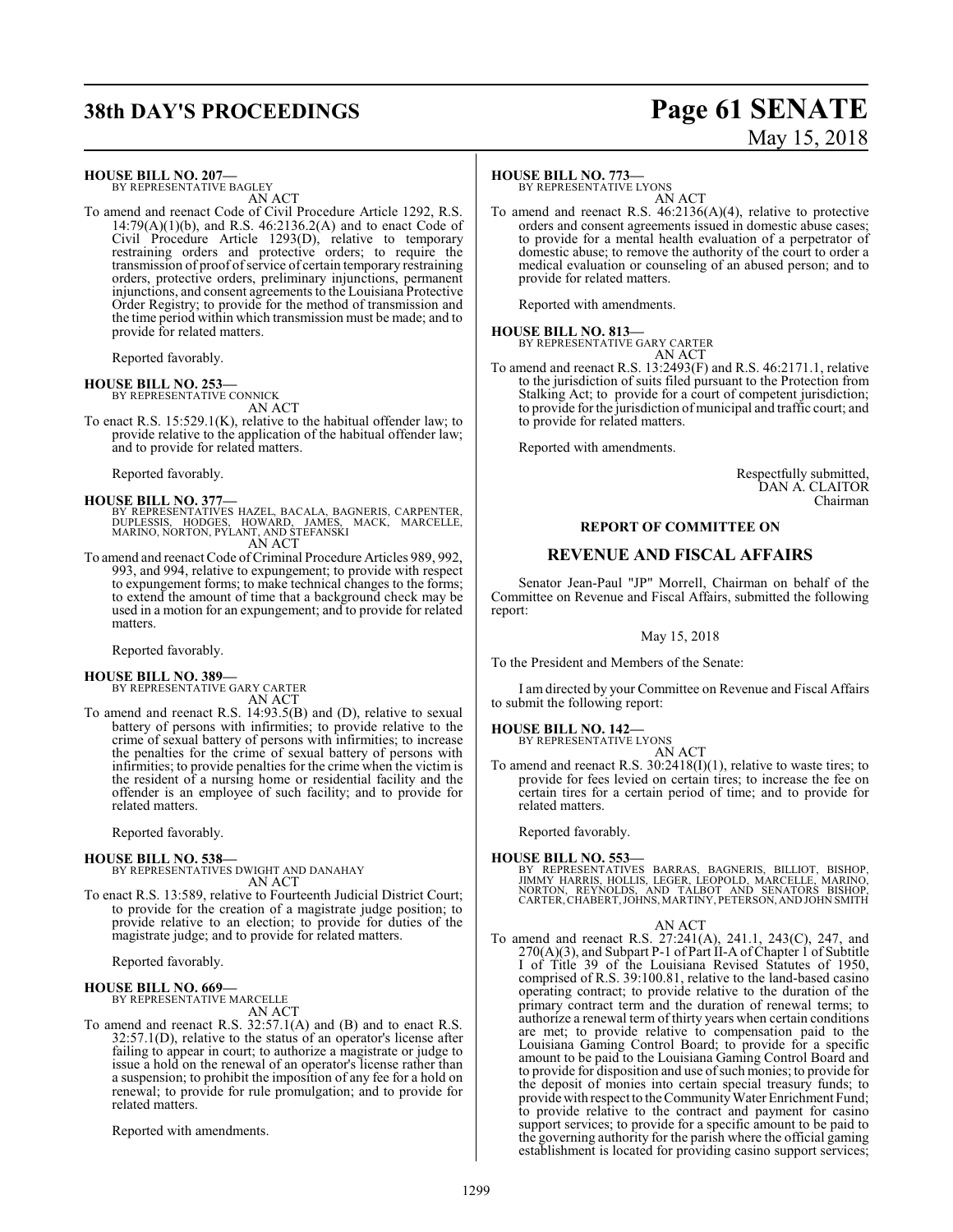to provide relative to the casino gaming operator's authority to conduct and offer non-casino gaming activities and operations; to provide for certain restrictions on certain non-casino gaming activities including restaurants and hotels; to provide relative to a memorandum of understanding and agreement between the casino gaming operator and the Greater New Orleans Hotel and Lodging Association; to provide relative to a memorandum of understanding and agreement between the casino gaming operator and the Louisiana Restaurant Association; and to provide for related matters.

Reported with amendments.

Respectfully submitted, JEAN-PAUL "JP" MORRELL Chairman

#### **House Bills and Joint Resolutions on Second Reading Just Reported by Committees**

Senator Morrell asked for and obtained a suspension of the rules to take up House Bills and Joint Resolutions just reported by Committees.

# **HOUSE BILL NO. 142—** BY REPRESENTATIVE LYONS

AN ACT

To amend and reenact R.S. 30:2418(I)(1), relative to waste tires; to provide for fees levied on certain tires; to increase the fee on certain tires for a certain period of time; and to provide for related matters.

Reported favorably by the Committee on Revenue and Fiscal Affairs. The bill was read by title and referred to the Legislative Bureau.

#### **HOUSE BILL NO. 207—**

BY REPRESENTATIVE BAGLEY AN ACT

To amend and reenact Code of Civil Procedure Article 1292, R.S.  $14:79(A)(1)(b)$ , and R.S.  $46:2136.2(A)$  and to enact Code of Civil Procedure Article 1293(D), relative to temporary restraining orders and protective orders; to require the transmission of proof of service of certain temporary restraining orders, protective orders, preliminary injunctions, permanent injunctions, and consent agreements to the Louisiana Protective Order Registry; to provide for the method of transmission and the time period within which transmission must be made; and to provide for related matters.

Reported favorably by the Committee on Judiciary C. The bill was read by title and referred to the Legislative Bureau.

#### **HOUSE BILL NO. 253—** BY REPRESENTATIVE CONNICK

AN ACT

To enact R.S. 15:529.1(K), relative to the habitual offender law; to provide relative to the application of the habitual offender law; and to provide for related matters.

Reported favorably by the Committee on Judiciary C. The bill was read by title and referred to the Legislative Bureau.

**HOUSE BILL NO. 377—**<br>BY REPRESENTATIVES HAZEL, BACALA, BAGNERIS, CARPENTER,<br>DUPLESSIS, HODGES, HOWARD, JAMES, MACK, MARCELLE,<br>MARINO, NORTON, PYLANT, AND STEFANSKI AN ACT

To amend and reenact Code ofCriminal Procedure Articles 989, 992, 993, and 994, relative to expungement; to provide with respect to expungement forms; to make technical changes to the forms; to extend the amount of time that a background check may be used in a motion for an expungement; and to provide for related matters.

# **Page 62 SENATE 38th DAY'S PROCEEDINGS**

Reported favorably by the Committee on Judiciary C. The bill was read by title and referred to the Legislative Bureau.

#### **HOUSE BILL NO. 389—**

BY REPRESENTATIVE GARY CARTER AN ACT

To amend and reenact R.S. 14:93.5(B) and (D), relative to sexual battery of persons with infirmities; to provide relative to the crime of sexual battery of persons with infirmities; to increase the penalties for the crime of sexual battery of persons with infirmities; to provide penalties for the crime when the victim is the resident of a nursing home or residential facility and the offender is an employee of such facility; and to provide for related matters.

Reported favorably by the Committee on Judiciary C. The bill was read by title and referred to the Legislative Bureau.

#### **HOUSE BILL NO. 538—**

BY REPRESENTATIVES DWIGHT AND DANAHAY AN ACT

To enact R.S. 13:589, relative to Fourteenth Judicial District Court; to provide for the creation of a magistrate judge position; to provide relative to an election; to provide for duties of the magistrate judge; and to provide for related matters.

Reported favorably by the Committee on Judiciary C. The bill was read by title and recommitted to the Committee on Finance.

#### **HOUSE BILL NO. 553—**

BY REPRESENTATIVES BARRAS, BAGNERIS, BILLIOT, BISHOP,<br>JIMMY HARRIS, HOLLIS, LEGER, LEOPOLD, MARCELLE, MARINO,<br>NORTON, REYNOLDS, AND TALBOT AND SENATORS BISHOP,<br>CARTER,CHABERT,JOHNS,MARTINY,PETERSON,ANDJOHNSMITH

AN ACT

To amend and reenact R.S. 27:241(A), 241.1, 243(C), 247, and 270(A)(3), and Subpart P-1 of Part II-A of Chapter 1 of Subtitle I of Title 39 of the Louisiana Revised Statutes of 1950, comprised of R.S. 39:100.81, relative to the land-based casino operating contract; to provide relative to the duration of the primary contract term and the duration of renewal terms; to authorize a renewal term of thirty years when certain conditions are met; to provide relative to compensation paid to the Louisiana Gaming Control Board; to provide for a specific amount to be paid to the Louisiana Gaming Control Board and to provide for disposition and use of such monies; to provide for the deposit of monies into certain special treasury funds; to provide with respect to the Community Water Enrichment Fund; to provide relative to the contract and payment for casino support services; to provide for a specific amount to be paid to the governing authority for the parish where the official gaming establishment is located for providing casino support services; to provide relative to the casino gaming operator's authority to conduct and offer non-casino gaming activities and operations; to provide for certain restrictions on certain non-casino gaming activities including restaurants and hotels; to provide relative to a memorandum of understanding and agreement between the casino gaming operator and the Greater New Orleans Hotel and Lodging Association; to provide relative to a memorandum of understanding and agreement between the casino gaming operator and the Louisiana Restaurant Association; and to provide for related matters.

Reported with amendments by the Committee on Revenue and Fiscal Affairs.

#### **SENATE COMMITTEE AMENDMENTS**

Amendments proposed by Senate Committee on Revenue and Fiscal Affairs to Reengrossed House Bill No. 553 by Representative Barras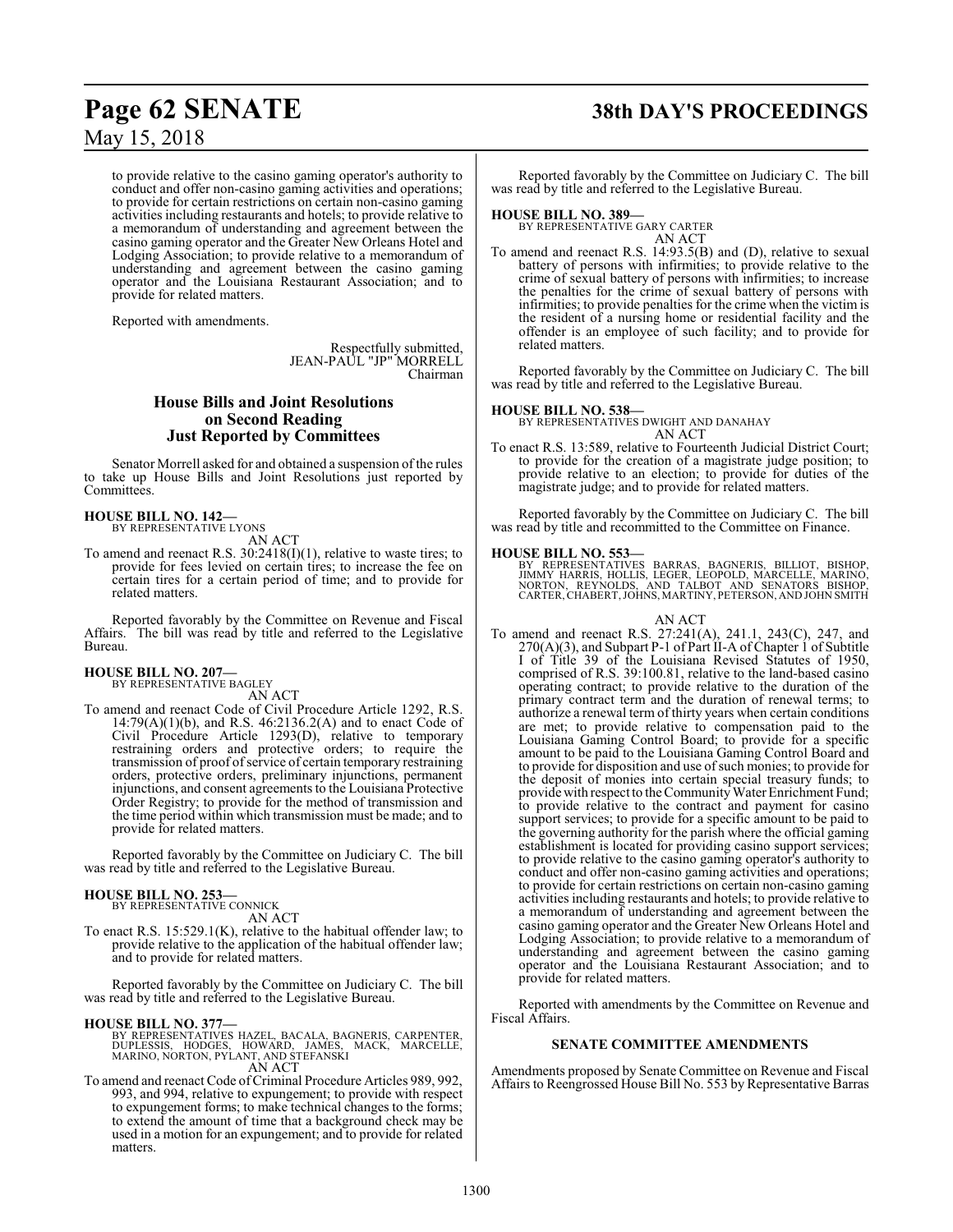# **38th DAY'S PROCEEDINGS Page 63 SENATE**

# May 15, 2018

#### AMENDMENT NO. 1

In Senate Committee Amendment No. 5 proposed by the Senate Committee on Judiciary B and adopted by the Senate on May 1, 2018, on page 1, lines 12 and 13, delete "one twenty-year renewal term and one ten-year renewal option" and insert "one twenty-year renewal term with one ten-year renewal option"

## AMENDMENT NO. 2

In Senate Committee Amendment No. 6 proposed by the Senate Committee on Judiciary B and adopted by the Senate on May 1, 2018, on page 1, lines 15 and 16, delete "within six years of the approval ofthe amended casino operating contract" and insert "within four years of July 1, 2018 subject to an extension for any force majeure event including any lawsuit not initiated by the casino operator that delays construction. In order for such extension to take place, the casino operator shall be required to post a bond or put the remaining required capital investment monies in escrow to ensure satisfaction of the mandated investment and shall be required to proceed with construction immediately upon the cessation of the force majeure event. The amended casino operating contract shall provide for the terms of the bond or escrow including the release of the bond or escrow funds"

AMENDMENT NO. 3 On page 3, line 1, after "(b)" insert "(i)"

#### AMENDMENT NO. 4

On page 3, between lines 3 and 4 insert:

"(ii) The casino operator shall utilize at least thirty-five percent disadvantaged business enterprises participation in the planning, development, construction, and operation of the capital investment development project."

#### AMENDMENT NO. 5

On page 4, at the beginning of line 10, before "Consumer" insert the following: "percentage change in the"

#### AMENDMENT NO. 6

On page 4, line 10, delete "all urban customers" and insert "all urban consumers"

#### AMENDMENT NO. 7

On page10, at the beginning of line 23, before "Consumer" insert the following: "percentage change in the"

#### AMENDMENT NO. 8

On page 10, line 23, delete "all urban customers" and insert "all urban consumers"

#### AMENDMENT NO. 9

On page 12, lines 10 and 11, delete "satisfaction of the requirements of" and insert in lieu thereof the following: "the first sixty million dollars is allocated as provided in"

#### AMENDMENT NO. 10

On page 12, after line 29, insert: "Section 2. This Act shall become effective on July 1, 2018."

On motion of Senator Morrell, the committee amendment was adopted. The amended bill was read by title and referred to the

#### **HOUSE BILL NO. 669—**

Legislative Bureau.

BY REPRESENTATIVE MARCELLE AN ACT

To amend and reenact R.S. 32:57.1(A) and (B) and to enact R.S. 32:57.1(D), relative to the status of an operator's license after failing to appear in court; to authorize a magistrate or judge to issue a hold on the renewal of an operator's license rather than a suspension; to prohibit the imposition of any fee for a hold on renewal; to provide for rule promulgation; and to provide for related matters.

Reported with amendments by the Committee on Judiciary C.

#### **SENATE COMMITTEE AMENDMENTS**

Amendments proposed by Senate Committee on Judiciary C to Reengrossed House Bill No. 669 by Representative Marcelle

#### AMENDMENT NO. 1

On page 1, line 2, after "R.S. 32:57.1(A)" delete "and (B)"

#### AMENDMENT NO. 2

On page 1, line 5, after "a suspension;" delete "to prohibit the imposition of any fee for a hold on renewal;"

AMENDMENT NO. 3 On page 1, line 8, after "R.S. 32:57.1(A)" delete "and (B) are" and insert "is"

AMENDMENT NO. 4 On page 1, line 14, after "jurisdiction" delete "shall" and insert "may" and delete the remainder of the line

AMENDMENT NO. 5 On page 1, at the beginning of line 15, delete "to suspend or"

AMENDMENT NO. 6 On page 1, line 16, after "magistrate or judge" change "shall" to "may

AMENDMENT NO. 7 On page 1, line 19, after "whether" delete "the department is required to suspend or" and insert "to"

AMENDMENT NO. 8 On page 2, line 2, after "person of the" delete "suspension or"

AMENDMENT NO. 9 On page 2, delete line 4

AMENDMENT NO.10 On page 2, at the beginning of line 5, delete "operator's license."

AMENDMENT NO. 11 On page 2, line 19, after "said fund." delete the remainder of the line

AMENDMENT NO. 12 On page 2, delete line 20

On motion of Senator Claitor, the committee amendment was adopted. The amended bill was read by title and recommitted to the Committee on Revenue and Fiscal Affairs.

#### **HOUSE BILL NO. 674—**

BY REPRESENTATIVE NORTON AN ACT

To amend and reenact R.S. 32:717(A) and 718(C) and to enact R.S. 32:717(C), relative to the sale of a motor vehicle or auto hulk as scrap to be dismantled or destroyed; to define the term "motor vehicle"; to specify the database for certain required reporting; to provide for certain prohibitions and reporting relative to stolen auto hulk; and to provide for related matters.

Reported favorably by the Committee on Commerce, Consumer Protection, and International Affairs. The bill was read by title and referred to the Legislative Bureau.

#### **HOUSE BILL NO. 773—** BY REPRESENTATIVE LYONS

AN ACT

To amend and reenact R.S. 46:2136(A)(4), relative to protective orders and consent agreements issued in domestic abuse cases; to provide for a mental health evaluation of a perpetrator of domestic abuse; to remove the authority of the court to order a medical evaluation or counseling of an abused person; and to provide for related matters.

Reported with amendments by the Committee on Judiciary C.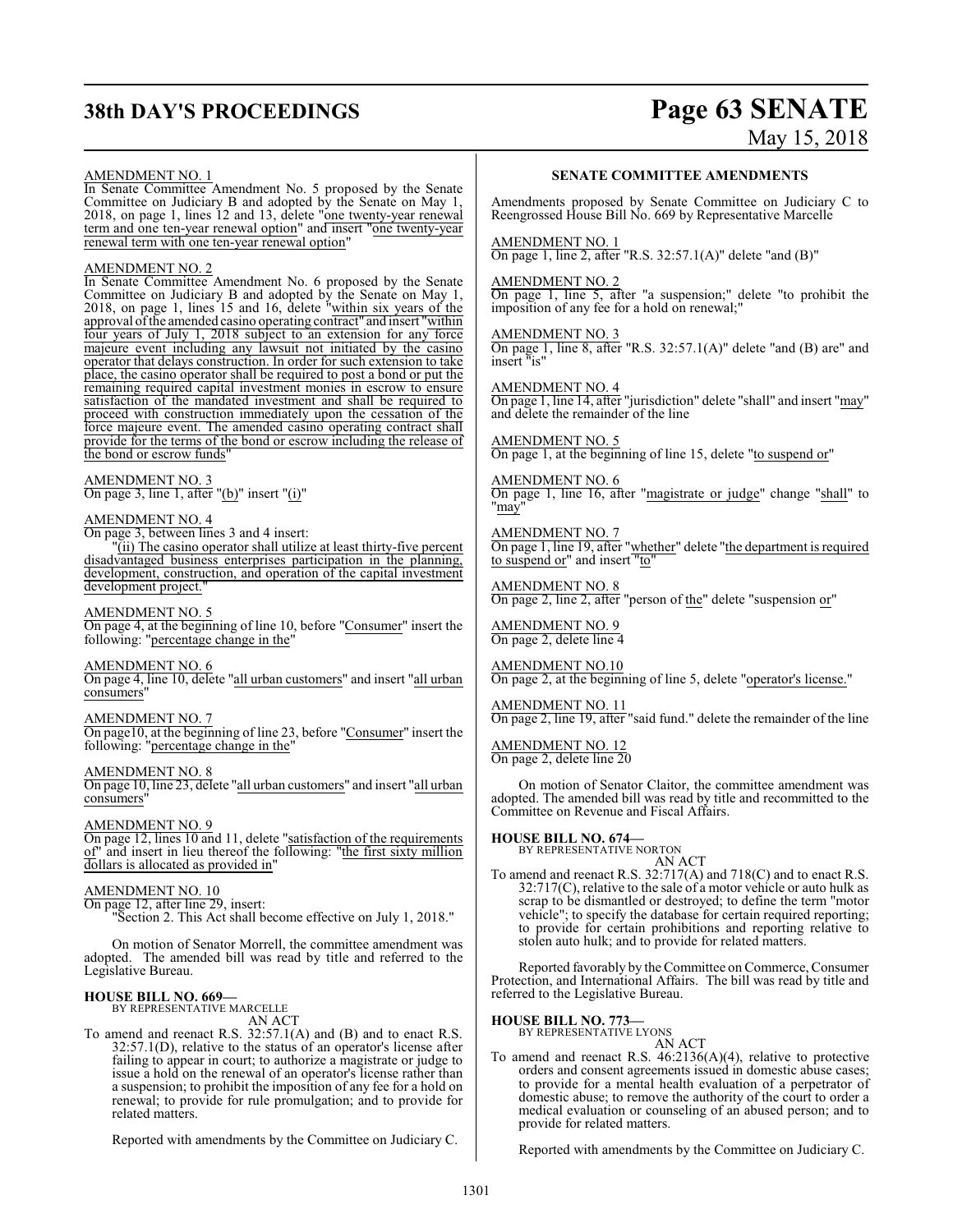# **Page 64 SENATE 38th DAY'S PROCEEDINGS**

## May 15, 2018

#### **SENATE COMMITTEE AMENDMENTS**

Amendments proposed by Senate Committee on Judiciary C to Reengrossed House Bill No. 773 by Representative Lyons

#### AMENDMENT NO. 1

On page 1, line 15, after "an additional" insert "either"

#### AMENDMENT NO. 2

On page 1, line 16, after "evaluation" insert "or both"

On motion of Senator Claitor, the committee amendment was adopted. The amended bill was read by title and referred to the Legislative Bureau.

# **HOUSE BILL NO. 813—** BY REPRESENTATIVE GARY CARTER

AN ACT

To amend and reenact R.S. 13:2493(F) and R.S. 46:2171.1, relative to the jurisdiction of suits filed pursuant to the Protection from Stalking Act; to provide for a court of competent jurisdiction; to provide for the jurisdiction of municipal and traffic court; and to provide for related matters.

Reported with amendments by the Committee on Judiciary C.

#### **SENATE COMMITTEE AMENDMENTS**

Amendments proposed by Senate Committee on Judiciary C to Engrossed House Bill No. 813 by Representative Gary Carter

AMENDMENT NO. 1 On page 2, delete line 3 and insert

"A. Any district court"

On motion of Senator Claitor, the committee amendment was adopted. The amended bill was read by title and referred to the Legislative Bureau.

#### **HOUSE BILL NO. 845—**

BY REPRESENTATIVES LANCE HARRIS, BERTHELOT, CONNICK, JACKSON, AND MACK

- AN ACT
- To amend and reenact R.S. 51:422.1(E) and to enact R.S. 51:422.1(F), relative to enforcement for unfair sales of motor fuels; to provide for agents of enforcement; to provide for injunctive relief and attorney fees; to provide for trade organizations; and to provide for related matters.

Reported with amendments by the Committee on Commerce, Consumer Protection, and International Affairs.

#### **SENATE COMMITTEE AMENDMENTS**

Amendments proposed by Senate Committee on Commerce, Consumer Protection and International Affairs to Reengrossed House Bill No. 845 by Representative Lance Harris

#### AMENDMENT NO. 1

On page 1, delete lines 2 through 4, and insert:

"To amend and reenact R.S. 51:422.1(E) and 424, relative to enforcement for unfair sales of motor fuels; to provide relative to certain actions and enforcement; to provide terms and conditions; and to provide for related matters."

#### AMENDMENT NO. 2

On page 1, delete lines 7 and 8 and insert:

"Section 1. R.S. 51:422.1(E) and 424 are hereby amended and reenacted to read as follows:

#### AMENDMENT NO. 3

On page 1, at the end of line 15 insert: "Actions by other persons may also be instituted as authorized by Section 424 of this Sub-part. \* \* \*"

#### AMENDMENT NO. 4

On page 1, delete lines 16 through 20 and on page 2, delete lines 1 through 4 and insert:

"§424. Injunctions In addition, the courts of this state may prevent and restrain violations of this Sub-part, and district attorneys, in the respective districts, shall institute proceedings to prevent and restrain violations. Any person damaged, or who is threatened with loss or injury by reason of a violation of this Sub-part may sue for and have injunctive relief against any damage, or threatened loss or injury. Any person, successful in a suit for injunctive relief under this Section, shall be allowed a reasonable attorney's fee; and further, the right as herein established shall exist in favor of any duly organized and existing trade organization and there shall exist damages and injury to such organization where it is shown that any one or more individual members thereof has been damaged by a violation of this Sub-part. Any person who prevails in a suit for injunctive relief shall be allowed reasonable attorney fees.

On motion of Senator Martiny, the committee amendment was adopted. The amended bill was read by title and referred to the Legislative Bureau.

### **Rules Suspended**

#### **House Bills and Joint Resolutions on Third Reading and Final Passage**

### **HOUSE BILL NO. 146—**

BY REPRESENTATIVE DAVIS AN ACT

To amend and reenact R.S. 39:112(C)(2)(b), relative to capital outlay; to provide with respect to the capital outlay process; to provide for certain definitions; to provide for applicability; to provide for an effective date; and to provide for related matters.

On motion of Senator Morrell, the bill was read by title and returned to the Calendar, subject to call.

**HOUSE BILL NO. 239—** BY REPRESENTATIVE PIERRE

AN ACT

To amend and reenact R.S. 26:901(31), relative to the regulation of tobacco products; to provide for the definition of "vapor product"; and to provide for related matters.

The bill was read by title. Senator Carter moved the final passage of the bill.

## **ROLL CALL**

The roll was called with the following result:

Morrish

#### YEAS

Mr. President Gatti Peacock Appel Johns Price<br>
Barrow Lambert Riser Barrow Lambert<br>Bishop Long Boudreaux Luneau Smith,<br>Carter Martiny Tarver Carter Martiny<br>Chabert Milkovi Chabert Milkovich Thompson Donahue Mizell Ward Erdey Morrell<br>Fannin Morrish Total - 35

Total - 0

Hewitt Peterson<br>
Johns Price Long Smith, G.<br>Luneau Smith, J. Mills Walsworth<br>
Mizell Ward

NAYS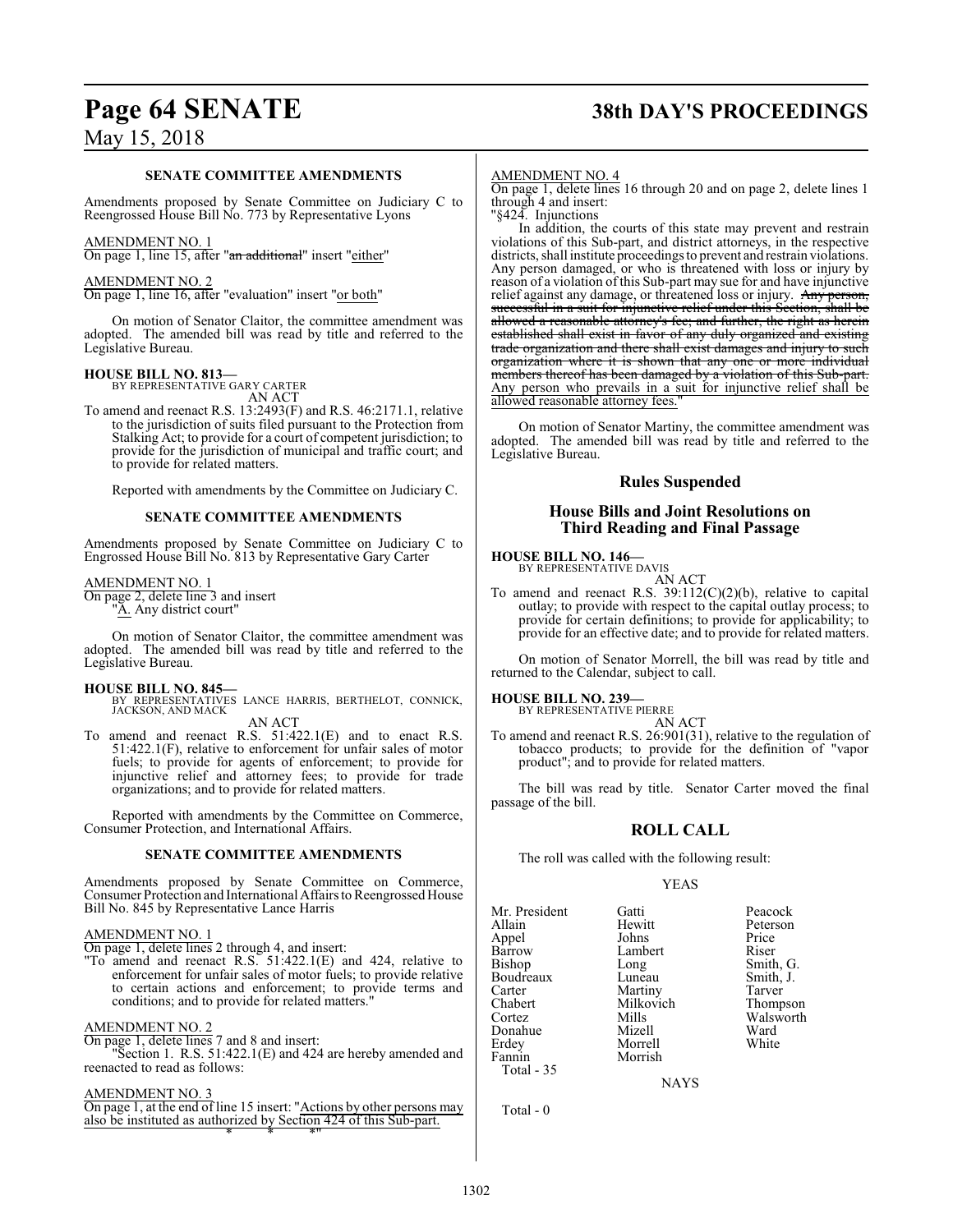# **38th DAY'S PROCEEDINGS Page 65 SENATE**

#### ABSENT

| Claitor   | LaFleur |
|-----------|---------|
| Colomb    | Perry   |
| Total - 4 |         |

The Chair declared the bill was passed and ordered it sent to the House. Senator Carter moved to reconsider the vote by which the bill was passed and laid the motion on the table.

#### **HOUSE BILL NO. 264—** BY REPRESENTATIVE SMITH

AN ACT

To enact Chapter 33-D of Title 13 of the Louisiana Revised Statutes of 1950, to be comprised ofR.S. 13:5381 through 5386, relative to divisions of court; to authorize the establishment of divisions of court to which offenses committed by primary caretakers of dependent children are assigned; to provide for definitions; to provide for eligibility and screening of potential participants in the program; to provide for certain factors for the court to consider in determining a defendant's eligibility; to provide relative to the conditions of the defendant's participation in the program; to provide for a program agreement and the terms of such agreement; to provide relative to the rights of the defendant with respect to representation by counsel and admissibility of statements made by the defendant; to provide relative to removal of the defendant from the program or revocation of probation for violations of his probation or participation in the program; to provide for the vacation ofjudgment and conviction upon the defendant's successful completion of the program; to provide for definitions; to provide for certain duties of the court and the defendant; and to provide for related matters.

The bill was read by title. Senator Bishop moved the final passage of the bill.

#### **ROLL CALL**

The roll was called with the following result:

#### YEAS

| Barrow<br>Bishop<br>Total - 6                                                                                         | <b>Boudreaux</b><br>Morrell<br><b>NAYS</b>                                                                          | Peterson<br>Price                                                                              |
|-----------------------------------------------------------------------------------------------------------------------|---------------------------------------------------------------------------------------------------------------------|------------------------------------------------------------------------------------------------|
| Mr. President<br>Allain<br>Appel<br>Chabert<br>Claitor<br>Cortez<br>Donahue<br>Erdey<br>Fannin<br>Gatti<br>Total - 29 | Hewitt<br>Johns<br>Lambert<br>Long<br>Luneau<br>Martiny<br>Milkovich<br>Mills<br>Mizell<br>Morrish<br><b>ABSENT</b> | Peacock<br>Riser<br>Smith, G.<br>Smith, J.<br>Tarver<br>Thompson<br>Walsworth<br>Ward<br>White |
| Carter<br>Colomb                                                                                                      | LaFleur<br>Perry                                                                                                    |                                                                                                |

Total - 4

The Chair declared the bill failed to pass.

#### **Notice of Reconsideration**

Senator Bishop moved to reconsider on the next Legislative Day the vote by which the bill failed to pass.

# May 15, 2018

#### **HOUSE BILL NO. 299—**

BY REPRESENTATIVE CHAD BROWN AN ACT

To amend and reenact R.S. 27:402(15), relative to video draw poker devices; to provide with respect to persons who repair, service, inspect, or examine video draw poker devices; and to provide for related matters.

The bill was read by title. Senator Price moved the final passage of the bill.

#### **ROLL CALL**

The roll was called with the following result:

#### YEAS

Allain Fannin Mizell Appel Gatti Morrell Bishop Johns Peacock<br>Boudreaux Lambert Price Boudreaux Lamb<br>Carter Long Chabert Luneau<br>
Cortez Martiny Cortez Martiny Walsworth **Erdey**  Total - 30 Mr. President Riser Thompson<br>Peterson Smith, J. Thompson Peterson Total - 5

Hewitt Morrish<br>Johns Peacock Long Smith, G.<br>Luneau Tarver Milkovich Ward<br>
Mills White

#### NAYS

ABSENT Claitor LaFleur<br>Colomb Perry

Colomb Total - 4

The Chair declared the bill was passed and ordered it returned to the House. Senator Price moved to reconsider the vote by which the bill was passed and laid the motion on the table.

**HOUSE BILL NO. 403—** BY REPRESENTATIVE STEVE CARTER AN ACT

To amend and reenact R.S. 38:3074(A)(introductory paragraph), (4), and  $(8)$  and  $(B)$  and to enact R.S. 38:3074 $(A)(9)$ , relative to the Capital Area Groundwater Conservation District board of commissioners; to provide that one member of the commission be the director of the East Baton Rouge Parish Department of Public Works or an engineer from within certain offices of that department; to add a member appointed by the mayor-president of the city of Baton Rouge and East Baton Rouge Parish; to provide relative to terms of office; and to provide for related matters.

#### **Floor Amendments**

Senator Lambert proposed the following amendments.

#### **SENATE FLOOR AMENDMENTS**

Amendments proposed by Senator Lambert to Reengrossed House Bill No. 403 by Representative Steve Carter

#### AMENDMENT NO. 1

In Senate Committee No. 4 proposed by the Senate Committee on Environmental Quality on May 8, 2018, and adopted by the Senate on May 9, 2018, on page 1, line 14, change "expertise" to "experience" and after "management" insert "or a person with experience in groundwater resource management" and on line 19, change "expertise" to "experience" and on line 20, after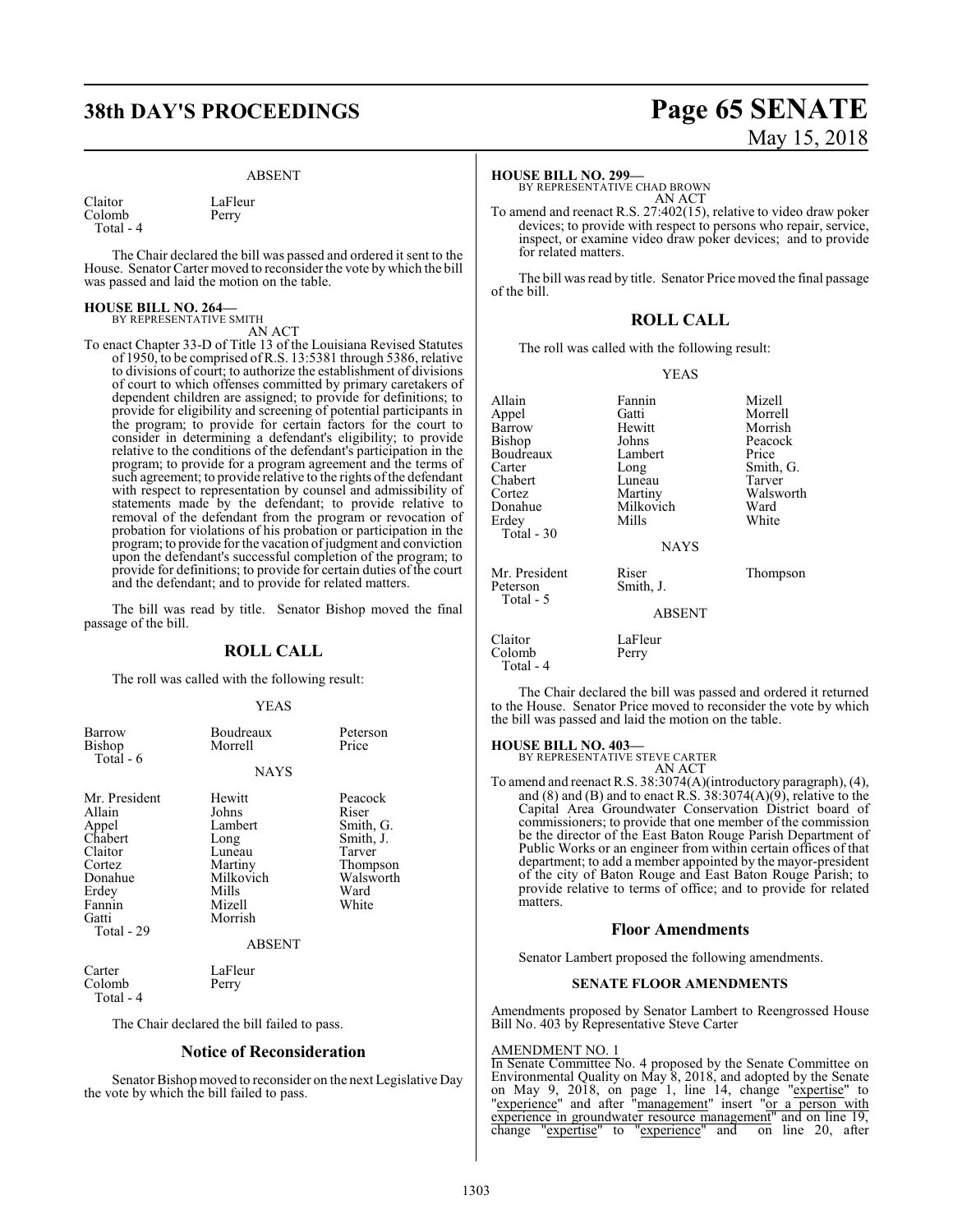# **Page 66 SENATE 38th DAY'S PROCEEDINGS**

May 15, 2018

"management" insert "or a person with experience in groundwater resource management"

## AMENDMENT NO. 2

In Senate Committee No. 5 proposed by the Senate Committee on Environmental Quality on May 8, 2018, and adopted by the Senate on May 9, 2018, on page 1, line 24, change "expertise" to "experience" and after "management" insert "or a person with experience in groundwater resource management"

#### AMENDMENT NO. 3

In Senate Committee No. 6 proposed by the Senate Committee on Environmental Quality on May 8, 2018, and adopted by the Senate on May 9, 2018, on page 1, line 28, change "expertise" to "experience" and on line 30, after "Board" insert "or a person with experience in groundwater resource management"

#### AMENDMENT NO. 4

On page 1, line 7, delete "the city of Baton Rouge and"

#### AMENDMENT NO. 5

On page 1, line 17, after "members" delete the remainder of the line and insert "who shall be appointed by the governor."

#### AMENDMENT NO. 6

On page 1, delete line 18 and on line 19, delete "another means."

#### AMENDMENT NO. 7

On page 2, line 1, after "shall be", delete the remainder of the line and delete line 2 and insert "the director of the Department of Public Works, or his designee a person nominated by"

#### AMENDMENT NO. 8

On page 2, line 3, after "mayor-president of" delete the remainder of the line and insert "East Baton Rouge Parish who"

#### AMENDMENT NO. 9

On page 2, line 8, after "appointed" delete the remainder of the line and insert "from a nomination by the mayor-president of"

#### AMENDMENT NO. 10 On page 2, line 9, delete "Baton Rouge and"

On motion of Senator Lambert, the amendments were adopted.

The bill was read by title. Senator Lambert moved the final passage of the amended bill.

## **ROLL CALL**

The roll was called with the following result:

#### YEAS

| Mr. President | Fannin        | Morrish   |
|---------------|---------------|-----------|
| Allain        | Gatti         | Peacock   |
| Appel         | Hewitt        | Peterson  |
| Barrow        | Johns         | Price     |
| Bishop        | Lambert       | Riser     |
| Boudreaux     | Long          | Smith, G. |
| Carter        | Luneau        | Smith, J. |
| Chabert       | Martiny       | Tarver    |
| Claitor       | Milkovich     | Thompson  |
| Cortez        | Mills         | Walsworth |
| Donahue       | Mizell        | Ward      |
| Erdey         | Morrell       | White     |
| Total - 36    |               |           |
|               | <b>NAYS</b>   |           |
| Total - 0     |               |           |
|               | <b>ABSENT</b> |           |
| Colomb        | LaFleur       | Perry     |

Total - 3

#### The Chair declared the amended bill was passed and ordered it returned to the House. Senator Lambert moved to reconsider the vote by which the bill was passed and laid the motion on the table.

#### **HOUSE BILL NO. 469—** BY REPRESENTATIVE SMITH

AN ACT

To amend and reenact R.S. 46:2185(A), relative to jurisdiction; to provide for jurisdiction for cases of sexual assault; and to provide for related matters.

The bill was read by title. Senator Claitor moved the final passage of the bill.

#### **ROLL CALL**

The roll was called with the following result:

#### YEAS

| Mr. President<br>Allain<br>Appel<br>Barrow<br>Bishop<br>Boudreaux<br>Carter<br>Chabert<br>Claitor | Fannin<br>Gatti<br>Hewitt<br>Johns<br>Lambert<br>Long<br>Luneau<br>Martiny<br>Milkovich | Morrish<br>Peacock<br>Peterson<br>Price<br>Riser<br>Smith, G.<br>Smith, J.<br>Tarver<br>Thompson |
|---------------------------------------------------------------------------------------------------|-----------------------------------------------------------------------------------------|--------------------------------------------------------------------------------------------------|
| Cortez                                                                                            | Mills                                                                                   | Walsworth                                                                                        |
| Donahue                                                                                           | Mizell                                                                                  | Ward                                                                                             |
| Erdey                                                                                             | Morrell                                                                                 | White                                                                                            |
| Total - 36                                                                                        |                                                                                         |                                                                                                  |
|                                                                                                   | <b>NAYS</b>                                                                             |                                                                                                  |
| Total $-0$                                                                                        |                                                                                         |                                                                                                  |
|                                                                                                   | <b>ABSENT</b>                                                                           |                                                                                                  |
| Colomb<br>Total - 3                                                                               | LaFleur                                                                                 | Perry                                                                                            |

The Chair declared the bill was passed and ordered it returned to the House. Senator Claitor moved to reconsider the vote by which the bill was passed and laid the motion on the table.

#### **HOUSE BILL NO. 645—**

BY REPRESENTATIVE ZERINGUE AN ACT

To amend and reenact R.S. 29:725(H), 725.4, 725.5(C)(3),  $725.6(B)(3)$ ,  $(5)(b)$  and  $(c)$ ,  $(6)(introducing) paragnah)$ , (b)(ii)(cc) and (iii), and (c)(ii)(cc) and (7),  $726(E)(9)$ ,  $727(D)$ , and  $735(A)(1)$ , to enact R.S.  $9:2793.10$  and R.S. 29:725.6(B)(6)(b)(i)(hh) and (d), 726(B)(16) and (E)(27), (28), and (29), 726.4, and 735(A)(3), and to repeal R.S.  $29:72\overline{5}.6(B)(6)(a)(ii)(ff)$ , relative to emergency preparedness; to provide for the powers and duties of the director of the Governor's Office of Homeland Security and Emergency Preparedness; to provide relative to the office of interoperability; to provide for the statewide communications interoperability plan; to provide for the duties of the Unified Command Group; to provide for annual reporting requirements; to provide for its subcommittees; to create the Statewide Cemetery Response Task Force; to provide for its membership, powers, and duties; to provide relative to powers of parish presidents; to provide relative to immunity and limitations of liability; and to provide for related matters.

#### **Floor Amendments**

Senator White proposed the following amendments.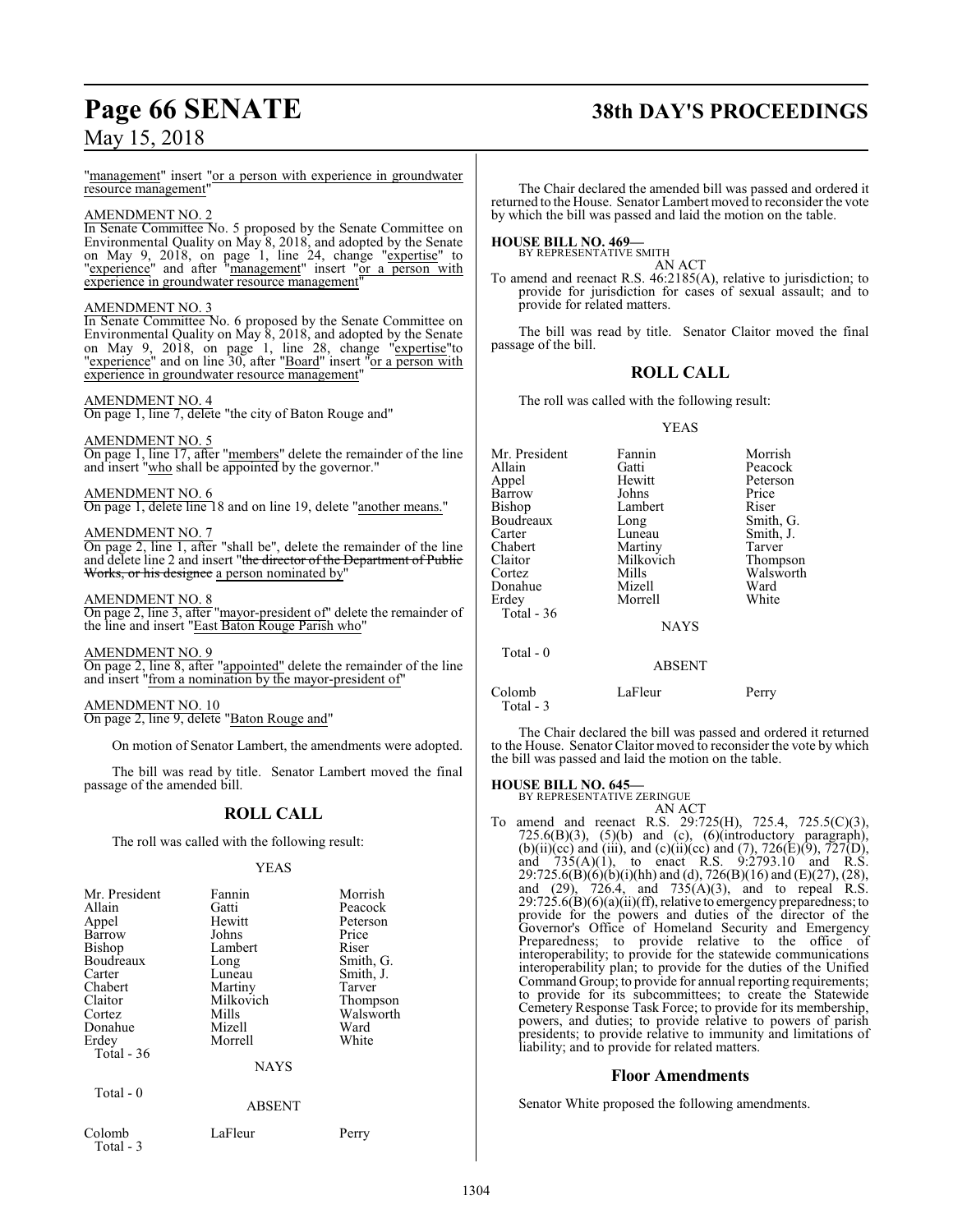# **38th DAY'S PROCEEDINGS Page 67 SENATE**

#### **SENATE FLOOR AMENDMENTS**

Amendments proposed by Senator White to Reengrossed House Bill No. 645 by Representative Zeringue

#### AMENDMENT NO. 1

Delete Senate Committee Amendments Nos. 1 through 4 proposed by the Senate Committee on Judiciary B and adopted by the Senate on May 9, 2018.

#### AMENDMENT NO. 2

Delete Legislative Bureau Amendment No. 1 proposed by the Legislative Bureau and adopted by the Senate on May 10, 2018.

On motion of Senator White, the amendments were adopted.

The bill was read by title. Senator White moved the final passage of the amended bill.

## **ROLL CALL**

The roll was called with the following result:

#### YEAS

| Mr. President | Fannin      | Morrish   |
|---------------|-------------|-----------|
| Allain        | Gatti       | Peacock   |
| Appel         | Hewitt      | Peterson  |
| Barrow        | Johns       | Price     |
| Bishop        | Lambert     | Riser     |
| Boudreaux     | Long        | Smith, G. |
| Carter        | Luneau      | Smith, J. |
| Chabert       | Martiny     | Tarver    |
| Claitor       | Milkovich   | Thompson  |
| Cortez        | Mills       | Walsworth |
| Donahue       | Mizell      | Ward      |
| Erdey         | Morrell     | White     |
| Total - 36    |             |           |
|               | <b>NAYS</b> |           |
| Total - 0     |             |           |
|               | ABSENT      |           |

| Colomb<br>Total - 3 | LaFleur | Perry |
|---------------------|---------|-------|
|                     |         |       |

The Chair declared the amended bill was passed and ordered it returned to the House. Senator White moved to reconsider the vote by which the bill was passed and laid the motion on the table.

#### **HOUSE BILL NO. 855—**

BY REPRESENTATIVE MIGUEZ AN ACT

To amend and reenact Section 3 of Act No. 323 of the 2013 Regular Session of the Legislature, as amended by Act No. 427 of the 2015 Regular Session of the Legislature, and R.S.  $30:2418$ (H) $(10)$  and to enact R.S.  $30:2412(40)$ , relative to waste tires; to provide for end-market uses of waste tires and waste tire material; to provide for definitions; to provide for the Waste Tire Program Task Force; and to provide for related matters.

#### **Floor Amendments**

Senator Walsworth proposed the following amendments.

#### **SENATE FLOOR AMENDMENTS**

Amendments proposed by Senator Walsworth to Reengrossed House Bill No. 855 by Representative Miguez

AMENDMENT NO. 1

On page 3, between lines 13 and 14 insert "(2) The secretary of the Department of Transportation and Development, or his designee."

# May 15, 2018

AMENDMENT NO. 2 On page 3, line 14, change "(2)" to "(3)"

AMENDMENT NO. 3

On page 3, line 16, change "(3)" to "(4)" AMENDMENT NO. 4 On page 3, line 18, change "(4)" to "(5)"

AMENDMENT NO. 5 On page 3, line 19, change "(5)" to "(6)"

AMENDMENT NO. 6 On page 3, line 21, change "(6)" to "(7)"

AMENDMENT NO. 7 On page 3, line  $23$ , change " $(7)$ " to " $(8)$ " and after "the" insert "<u>active</u>

AMENDMENT NO. 8 On page 3, line 25, change "(8)" to "(9)"

AMENDMENT NO. 9 On page 3, line 27, change "(9)" to "(10)"

AMENDMENT NO. 10 On page 3, between lines 27 and 28, insert the following:  $(11)$  A representative appointed by the Louisiana Automobile Dealers Association."

On motion of Senator Walsworth, the amendments were adopted.

The bill was read by title. Senator Walsworth moved the final passage of the amended bill.

### **ROLL CALL**

The roll was called with the following result:

#### YEAS

| Mr. President<br>Allain<br>Appel<br>Barrow<br>Bishop<br>Boudreaux<br>Carter<br>Chabert<br>Claitor | Fannin<br>Gatti<br>Hewitt<br>Johns<br>Lambert<br>Long<br>Luneau<br>Martiny<br>Milkovich<br>Mills | Peacock<br>Peterson<br>Price<br>Riser<br>Smith, G.<br>Smith, J.<br>Tarver<br>Thompson<br>Walsworth<br>Ward |
|---------------------------------------------------------------------------------------------------|--------------------------------------------------------------------------------------------------|------------------------------------------------------------------------------------------------------------|
| Cortez<br>Donahue<br>Erdev<br>Total - 35                                                          | Mizell<br>Morrish<br><b>NAYS</b>                                                                 | White                                                                                                      |
| Total - 0                                                                                         | <b>ABSENT</b>                                                                                    |                                                                                                            |
| Colomb<br>LaFleur<br>$T_{\alpha+1}$ $\uparrow$                                                    | Morrell<br>Perry                                                                                 |                                                                                                            |

Total - 4

The Chair declared the amended bill was passed and ordered it returned to the House. Senator Walsworth moved to reconsider the vote by which the bill was passed and laid the motion on the table.

## **HOUSE BILL NO. 899— (Substitute for House Bill No. 235 by Representative Hilferty)**<br>BY REPRESENTATIVE HILFERTY

AN ACT

To amend and reenact R.S. 26:933(E) and (F) and to enact R.S. 26:933(G) and (H), relative to the Responsible Vendor Program;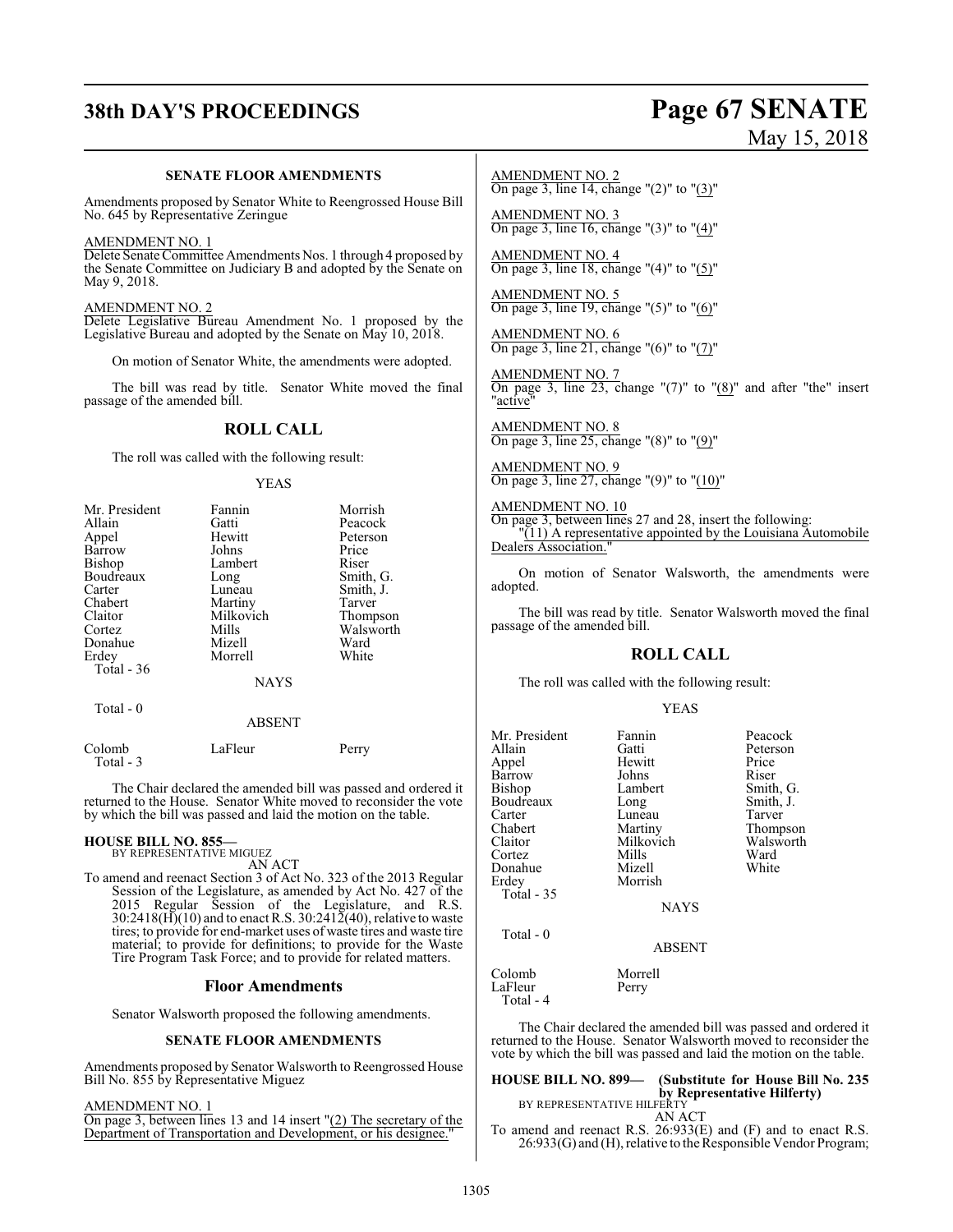to provide for information on matters of sexual assault, rape, sexual harassment, and sex trafficking; to provide for the content of the informational pamphlet; to provide relative to the development of the informational pamphlet; to provide for a limitation of liability; and to provide for related matters.

#### **Floor Amendments**

Senator Morrell proposed the following amendments.

#### **SENATE FLOOR AMENDMENTS**

Amendments proposed by Senator Morrell to Engrossed House Bill No. 899 by Representative Hilferty

AMENDMENT NO. 1 On page 2, line 14, delete "criminal, civil," and insert "civil"

AMENDMENT NO. 2 On page 2, line 20, delete "a criminal" and insert "an"

On motion of Senator Morrell, the amendments were adopted.

The bill was read by title. Senator Morrell moved the final passage of the amended bill.

## **ROLL CALL**

The roll was called with the following result:

#### YEAS

| Allain<br>Appel<br>Barrow<br>Bishop<br>Boudreaux<br>Carter<br>Chabert<br>Cortez<br>Total - 22 | Donahue<br>Erdey<br>Fannin<br>Johns<br>Martiny<br>Mills<br>Morrell<br>Morrish<br><b>NAYS</b> | Peacock<br>Peterson<br>Price<br>Smith, G.<br>Tarver<br>White |
|-----------------------------------------------------------------------------------------------|----------------------------------------------------------------------------------------------|--------------------------------------------------------------|
| Mr. President<br>Claitor<br>Hewitt<br>Lambert<br>Total - 12                                   | Long<br>Luneau<br>Milkovich<br>Mizell<br>ABSENT                                              | Riser<br>Smith, J.<br>Thompson<br>Walsworth                  |
| Colomb<br>Gatti<br>Total - 5                                                                  | LaFleur<br>Perry                                                                             | Ward                                                         |

The Chair declared the amended bill was passed and ordered it returned to the House. Senator Morrell moved to reconsider the vote by which the bill was passed and laid the motion on the table.

## **HOUSE BILL NO. 144—**

BY REPRESENTATIVE ABRAHAM AN ACT

To enact R.S. 17:3138.7, relative to special treasury funds; to establish the Louisiana Jobs Now Fund as a special fund in the state treasury; to provide for deposits into the fund; to provide for uses of the fund; to provide for certain limitations; to require certain reports; to provide for an effective date; and to provide for related matters.

#### **Floor Amendments**

Senator Johns submitted the following amendments on behalf of Senator LaFleur.

# **Page 68 SENATE 38th DAY'S PROCEEDINGS**

#### **SENATE FLOOR AMENDMENTS**

Amendments proposed by Senator LaFleur to Re-Reengrossed House Bill No. 144 by Representative Abraham

#### AMENDMENT NO. 1

In Senate Committee Amendment No. 5 proposed by the Senate Committee on Finance and adopted by the Senate on May 11, 2018, on page 1, at the end of line 25, after the comma "," add "and"

On motion of Senator Johns, the amendments were adopted.

#### **Floor Amendments**

Senator Fannin proposed the following amendments.

#### **SENATE FLOOR AMENDMENTS**

Amendments proposed by Senator Fannin to Re-Reengrossed House Bill No. 144 by Representative Abraham

AMENDMENT NO. 1 On page 2, line 13, delete "(a)"

AMENDMENT NO. 2 On page 2, delete lines 23 through 27

On motion of Senator Fannin, the amendments were adopted.

The bill was read by title. Senator Johns moved the final passage of the amended bill.

### **ROLL CALL**

The roll was called with the following result:

#### YEAS

Mr. President Erdey Peterson<br>
Allain Fannin Price Fannin<br>Johns Appel Johns Riser Barrow Lambert Smith, G.<br>Bishop Long Smith, J. Long Smith, J.<br>Martiny Tarver Boudreaux Martiny Tarver<br>Carter Milkovich Thompson Carter Milkovich<br>Chabert Mills Chabert Mills Walsworth Claitor Mizell Ward<br>Cortez Morrish White Morrish<br>Peacock Donahue Total - 32 **NAYS** Hewitt Total - 1 ABSENT

Colomb LaFleur Morrell<br>Gatti Luneau Perry Luneau

The Chair declared the amended bill was passed and ordered it returned to the House. Senator Johns moved to reconsider the vote by which the bill was passed and laid the motion on the table.

#### **HOUSE BILL NO. 315—**

Total - 6

BY REPRESENTATIVE CARPENTER AND SENATOR BARROW AN ACT

To amend and reenact R.S. 13:5807 and to repeal R.S. 13:5807.2, relative to fees and costs; to provide relative to city marshal and constable services; to increase fees and costs; to provide for the use of such fees and costs; to provide relative to effectiveness; and to provide for related matters.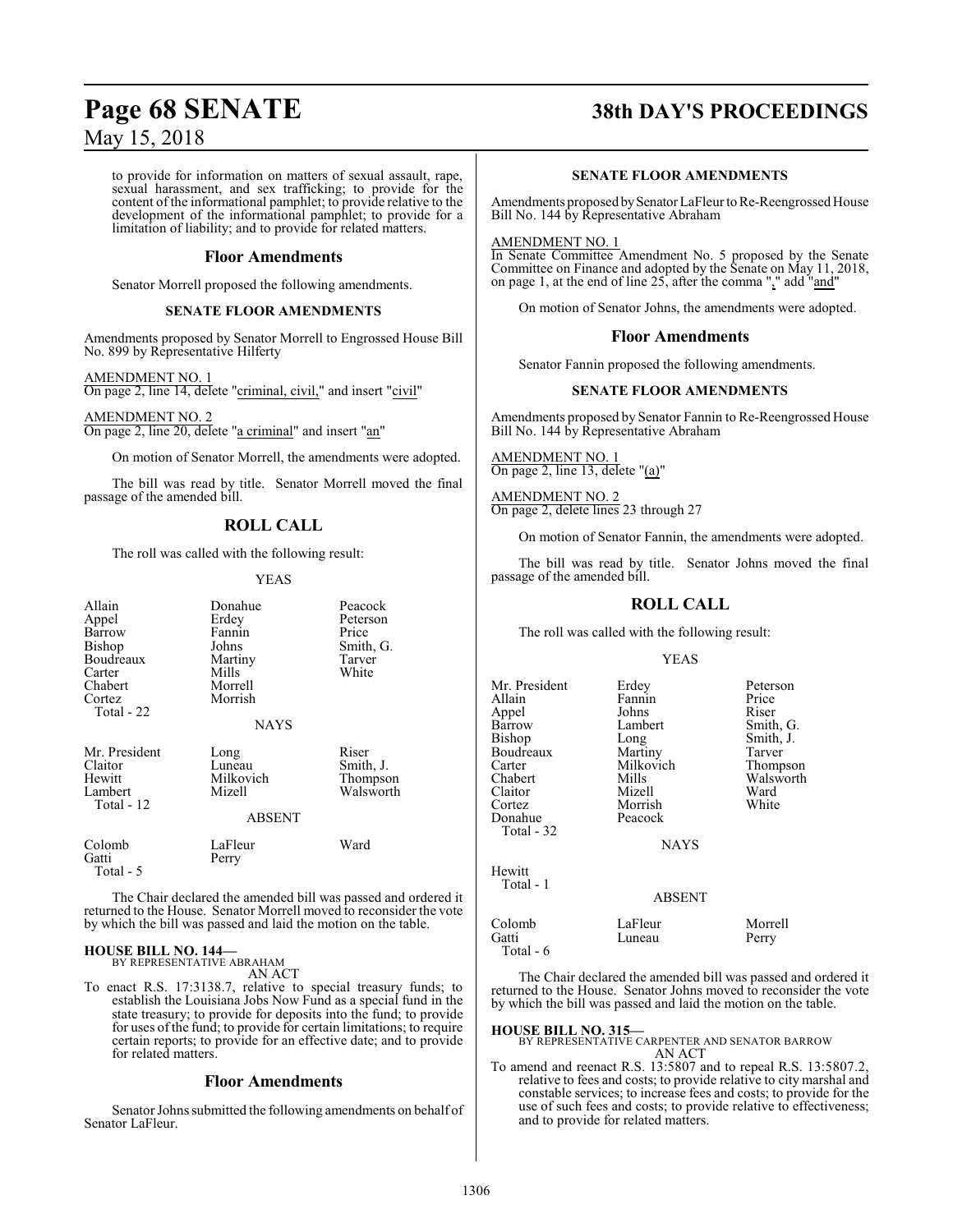# **38th DAY'S PROCEEDINGS Page 69 SENATE**

#### The bill was read by title. Senator Bishop moved the final passage of the bill.

#### **ROLL CALL**

The roll was called with the following result:

#### YEAS

| Mr. President | Erdey   | Peacock   |
|---------------|---------|-----------|
| Allain        | Fannin  | Price     |
| Appel         | Hewitt  | Riser     |
| Barrow        | Johns   | Smith, G. |
| <b>Bishop</b> | Lambert | Smith, J. |
| Boudreaux     | Long    | Tarver    |
| Carter        | Martiny | Thompson  |
| Chabert       | Mills   | Walsworth |
| Claitor       | Mizell  | Ward      |
| Cortez        | Morrell | White     |
| Donahue       | Morrish |           |
| Total - 32    |         |           |
|               | NAYS    |           |

Total - 0

#### ABSENT

| Colomb    | Luneau    | Peterson |
|-----------|-----------|----------|
| Gatti     | Milkovich |          |
| LaFleur   | Perry     |          |
| Total - 7 |           |          |

The Chair declared the bill was passed and ordered it returned to the House. Senator Bishop moved to reconsider the vote by which the bill was passed and laid the motion on the table.

**HOUSE BILL NO. 321—** BY REPRESENTATIVES EDMONDS AND GAROFALO AN ACT

To enact R.S. 39:84.2, relative to budgetary controls on personnel; to require the commissioner of administration to report quarterly on positions, vacancies, and funding for such positions and vacancies; to provide for effectiveness; and to provide for related matters.

The bill was read by title. Senator Hewitt moved the final passage of the bill.

#### **ROLL CALL**

The roll was called with the following result:

#### YEAS

| Mr. President<br>Allain<br>Appel<br>Barrow<br>Bishop<br>Boudreaux<br>Carter<br>Chabert<br>Claitor<br>Cortez | Erdey<br>Fannin<br>Hewitt<br>Johns<br>Lambert<br>Long<br>Martiny<br>Milkovich<br>Mills<br>Mizell | Morrish<br>Peacock<br>Price<br>Riser<br>Smith, G.<br>Smith, J.<br>Tarver<br>Thompson<br>Walsworth<br>Ward |
|-------------------------------------------------------------------------------------------------------------|--------------------------------------------------------------------------------------------------|-----------------------------------------------------------------------------------------------------------|
|                                                                                                             |                                                                                                  |                                                                                                           |
| Donahue                                                                                                     | Morrell                                                                                          | White                                                                                                     |
| Total - 33                                                                                                  | <b>NAYS</b>                                                                                      |                                                                                                           |

Total - 0

#### ABSENT

Total - 6

Colomb LaFleur Perry<br>
Gatti Luneau Peters Peterson

# May 15, 2018

The Chair declared the bill was passed and ordered it returned to the House. Senator Hewitt moved to reconsider the vote by which the bill was passed and laid the motion on the table.

**HOUSE BILL NO. 372—** BY REPRESENTATIVE CONNICK AN ACT

To enact Chapter 1-D of Title 37 of the Louisiana Revised Statutes of 1950, to be comprised of R.S. 37:41 through 46, relative to creating the Occupational Board Compliance Act; to provide definitions; to provide policy concerning occupational regulations and respective boards; to create the Occupational Licensing Review Commission; to require the commission to provide active supervision of occupational licensing boards; to provide for inapplicability to occupational licensing boards not controlled by active market participants; and to provide for related matters.

On motion of Senator Long, the bill was read by title and returned to the Calendar, subject to call.

**HOUSE BILL NO. 619—** BY REPRESENTATIVES HUVAL, STEVE CARTER, AND TALBOT AN ACT

To amend and reenact R.S. 15:571.11(A)(4) and R.S. 32:300.5 and to repeal R.S. 32:300.6, 300.7, and 300.8, relative to the use of certain wireless telecommunications devices while operating a motor vehicle; to provide for definitions; to provide relative to penalties for moving violations; to provide for exceptions; to provide with respect to traffic stops; to provide for an effective date; and to provide for related matters.

#### **Floor Amendments**

Senator Mills proposed the following amendments.

#### **SENATE FLOOR AMENDMENTS**

Amendments proposed by Senator Mills to Reengrossed House Bill No. 619 by Representative Huval

AMENDMENT NO. 1 On page 6, line 24, change "collision" to "crash"

AMENDMENT NO. 2 On page 6, line 25, change "collision" to "crash"

AMENDMENT NO. 3 On page 7, line 7, change "Probable cause for" to "Determination of probable cause related to a suspected"

On motion of Senator Mills, the amendments were adopted.

#### **Floor Amendments**

Senator Cortez proposed the following amendments.

#### **SENATE FLOOR AMENDMENTS**

Amendments proposed by Senator Cortez to Reengrossed House Bill No. 619 by Representative Huval

AMENDMENT NO. 1 On page 4, line 7, after "listening" delete the remainder of the line

#### AMENDMENT NO. 2

On page 4, line 9, after "call." insert the following: "Nothing shall prohibit a person fromholding a wireless telecommunications device for the purpose of receiving or initiating a phone call."

#### AMENDMENT NO. 3

On page 6, delete lines 1 and 2 and insert the following: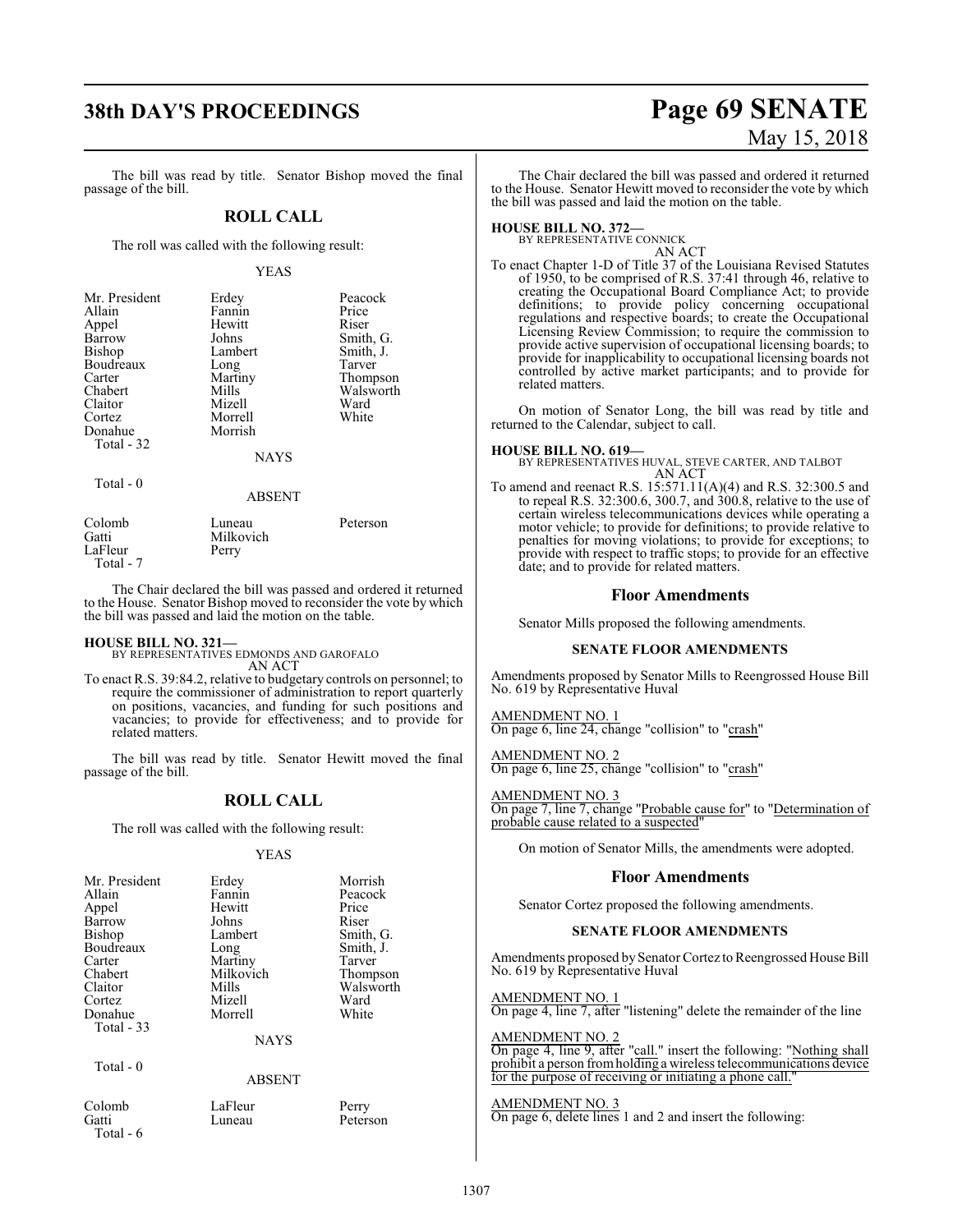#### $'(\hat{\theta})$  (c) Reports or averts Report or avert the perpetration or potential perpetration of a criminal act against the driver or another person."

AMENDMENT NO. 4 On page 6, line 3, change " $(c)$ " to " $(d)$ "

AMENDMENT NO. 5 On page 6, line 6, change " $(d)$ " to " $(e)$ "

AMENDMENT NO. 6 On page 6, line 7, change "(e)" to " $(f)$ "

On motion of Senator Cortez, the amendments were adopted.

### **Floor Amendments**

Senator Cortez proposed the following amendments.

#### **SENATE FLOOR AMENDMENTS**

Amendments proposed by Senator Cortez to Reengrossed House Bill No. 619 by Representative Huval

AMENDMENT NO. 1

On page 7, between lines 11 and 12, insert the following: "F. Any violation of this Section shall constitute a moving violation.

Senator Cortez moved the adoption of the amendments.

Senator Price objected.

## **ROLL CALL**

The roll was called with the following result:

#### YEAS

| Allain<br>Appel<br>Chabert<br>Claitor<br>Cortez<br>Total - 14 | Erdey<br>Hewitt<br>Lambert<br>Martiny<br>Milkovich<br><b>NAYS</b> | Mills<br>Morrish<br>Smith, G.<br>Walsworth |
|---------------------------------------------------------------|-------------------------------------------------------------------|--------------------------------------------|
|                                                               |                                                                   |                                            |

| Mr. President | Fannin        | Price     |
|---------------|---------------|-----------|
| Barrow        | Long          | Riser     |
| Bishop        | Mizell        | Smith, J. |
| Boudreaux     | Morrell       | Tarver    |
| Carter        | Peacock       | Thompson  |
| Donahue       | Peterson      | Ward      |
| Total - 18    |               |           |
|               | <b>ABSENT</b> |           |
|               |               |           |

Johns Total - 7

Colomb LaFleur White<br>
Luneau Luneau White Luneau<br>Perry

The Chair declared the amendments were rejected.

### **Floor Amendments**

Senator Martiny proposed the following amendments.

#### **SENATE FLOOR AMENDMENTS**

Amendments proposed by Senator Martiny to Reengrossed House Bill No. 619 by Representative Huval

AMENDMENT NO. 1 On page 1, delete lines 2 through 6 and insert:

# **Page 70 SENATE 38th DAY'S PROCEEDINGS**

"To amend and reenact R.S. 32:300.5(C), relative to the use of certain wireless telecommunications devices while operating a motor vehicle; to provide for penalties; to provide certain terms, conditions, and procedures; and to provide for related matters."

AMENDMENT NO. 2

On page 1, delete lines 8 through 21 and delete pages 2 through 6 and on page 7 delete lines 1 through 12 and insert:

"Section 1. R.S.  $32:300.\overline{5}(C)$  is hereby amended and reenacted to read as follows:

§300.5. Use of certain wireless telecommunications devices for text messaging and social networking prohibited \* \* \*

C.(1) Any person who violates the provisions of this Section shall be subject to the following penalties:

(a) For a first violation, The first violation of the provisions of this Section shall be punishable by a fine of not more than five hundred dollars.

(2) Each subsequent violation shall be punishable by a fine of not more than one thousand dollars. (b) For a second violation and each subsequent violation, a fine of not more than one thousand dollars and suspension of the violator's driver's license for a fifteen day period.

 $\overline{(3)(2)}$  If the person operator of a motor vehicle is involved in a crash at the time of violation, then the fine shall be equal to double the amount of the standard fine imposed in this Subsection. The and the law enforcement officer investigating the crash shall indicate on the written accident form that the person was using a wireless telecommunications device at the time of the crash.

 $\left(\frac{4}{3}\right)$  Any violation of this Section shall constitute a moving violation.

#### AMENDMENT NO. 3

On page 7, line 13, change "Section 4." to "Section 2."

On motion of Senator Martiny, the amendments were adopted.

#### **Floor Amendments**

Senator Martiny proposed the following amendments.

#### **SENATE FLOOR AMENDMENTS**

Amendments proposed by Senator Martiny to Reengrossed House Bill No. 619 by Representative Huval

AMENDMENT NO. 1 Delete the set of Senate Floor Amendments proposed by Senator Mills and adopted by the Senate on May 15, 2018.

AMENDMENT NO. 2 Delete the set of Senate Floor Amendments proposed by Senator Cortez and adopted by the Senate on May 18, 2018, designated as SFAHB619 LYLESS 4417.

On motion of Senator Martiny, the amendments were adopted.

On motion of Senator Cortez, the amended bill was read by title and returned to the Calendar, subject to call.

### **Rules Suspended**

Senator Claitor asked for a suspension of the rules to recall House Bill No. 88 from the Committee on Health and Welfare.

#### **HOUSE BILL NO. 88—**

BY REPRESENTATIVE MACK AN ACT

To enact R.S. 14:70.9, relative to fraud; to create the crime of government benefits fraud; to provide for elements of the offense; to provide for penalties; to provide relative to venue; and to provide for related matters.

Senator Carter objected.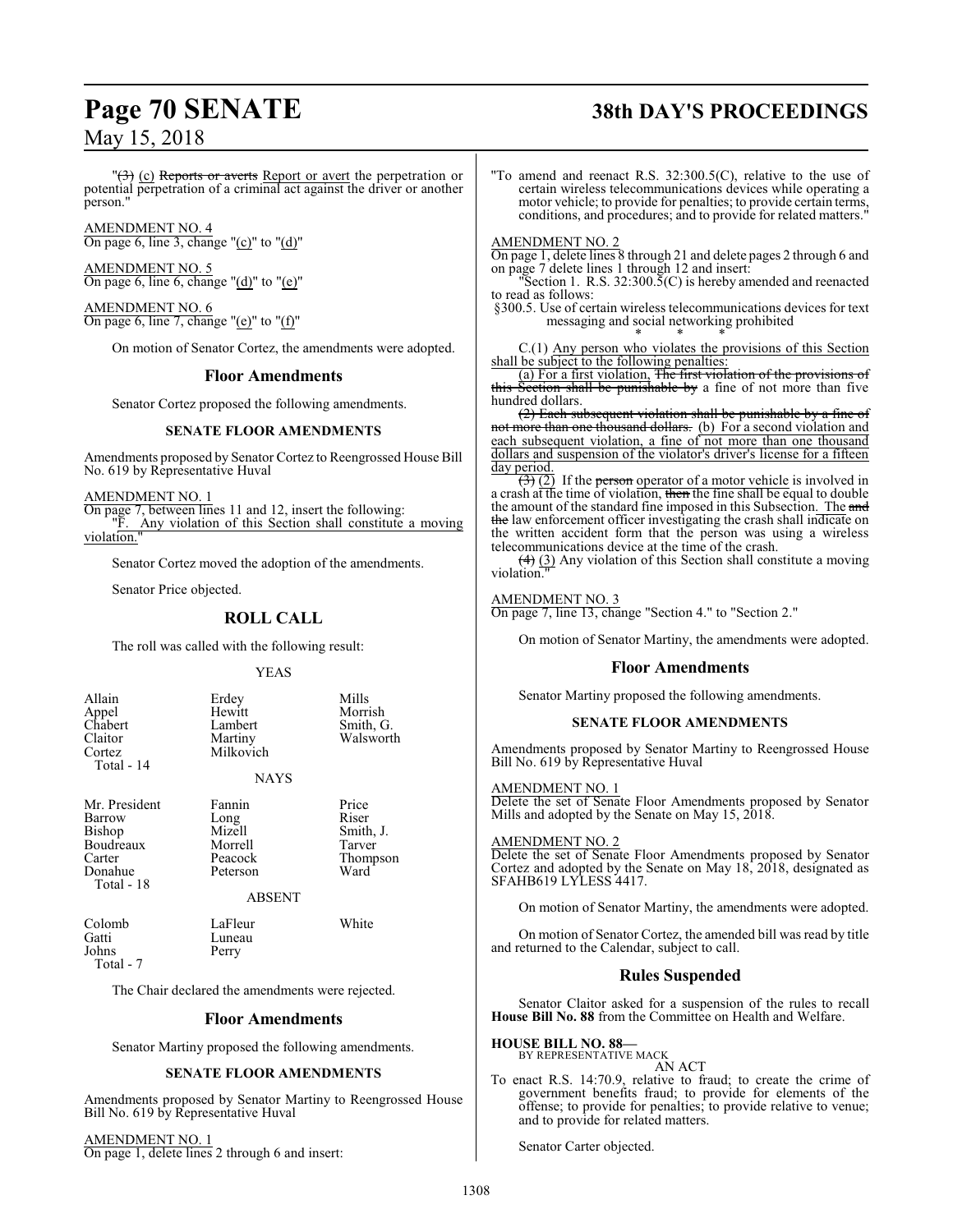## **38th DAY'S PROCEEDINGS Page 71 SENATE**

## **ROLL CALL**

The roll was called with the following result:

YEAS

| Allain<br>Appel<br>Chabert<br>Claitor<br>Donahue<br>Erdey<br>Fannin<br>Total $-20$ | Hewitt<br>Johns<br>Lambert<br>Milkovich<br>Mills<br>Mizell<br>Morrish<br><b>NAYS</b> | Peacock<br>Riser<br>Smith, J.<br>Thompson<br>Walsworth<br>White |
|------------------------------------------------------------------------------------|--------------------------------------------------------------------------------------|-----------------------------------------------------------------|
| Mr. President<br>Bishop<br>Boudreaux<br>Carter<br>Total - 11                       | Long<br>Martiny<br>Morrell<br>Peterson<br><b>ABSENT</b>                              | Price<br>Smith, G.<br>Ward                                      |
| Barrow<br>Colomb<br>Cortez                                                         | Gatti<br>LaFleur<br>Luneau                                                           | Perry<br>Tarver                                                 |

Total - 8

The Chair declared House Bill No. 88 was recalled.

On motion of Senator Claitor, the bill was read by title and passed to a third reading.

#### **Rules Suspended**

Senator Hewitt asked for and obtained a suspension of the rules to revert to the Morning Hour.

#### **Message from the House**

#### **PASSED SENATE BILLS AND JOINT RESOLUTIONS**

May 15, 2018

To the Honorable President and Members of the Senate:

I am directed to inform your honorable body that the House of Representatives has finally passed the following Senate Bills and Joint Resolutions:

**SENATE BILL NO. 389—** BY SENATORS CLAITOR AND THOMPSON AN ACT

To amend and reenact Code of Criminal Procedure Art. 875.1(F) and 894.4, as enacted by Section 1 of Act 260 of the 2017 Regular Session, effective August 1, 2018, 893(A)(1)(a), 895.6(A) and  $(B)$ , 899.2 $(B)(1)$ , and 900 $(A)(5)$ , the introductory paragraph of  $(6)(b)$  and  $(6)(b)(iv)$ , and  $(d)(v)$  and R.S. 15:574.6.1(B) and the introductory paragraph of 574.9(H)(1)(a) and to enact Code of Criminal Procedure Art. 875.1(G),  $893$ (H), and  $900(A)(6)(b)(v)$ , relative to felony probation; to provide relative to termination of probation under certain circumstances; to provide relative to extensions of probation; to provide relative to financial hardship hearings; to provide relative to administrative sanctions for certain violations of probation; to remove the prohibition of incarceration under certain circumstances; and to provide for related matters.

Reported with amendments.

# May 15, 2018

#### **SENATE BILL NO. 410—**

BY SENATOR WHITE AN ACT

To enact R.S. 15:571.3(F) and 574.4(I), relative to diminution of sentence for good behavior and parole; to provide for a report to the legislature relative to offenders released for "good time"; to provide for a report to the legislature relative to offenders released on parole; and to provide for related matters.

Reported with amendments.

Respectfully submitted, ALFRED W. SPEER Clerk of the House of Representatives

#### **Message from the House**

#### **PASSED SENATE BILLS AND JOINT RESOLUTIONS**

May 15, 2018

To the Honorable President and Members of the Senate:

I am directed to inform your honorable body that the House of Representatives has finally passed the following Senate Bills and Joint Resolutions:

## **SENATE BILL NO. 341—** BY SENATOR DONAHUE

| ALIUE |        |
|-------|--------|
|       | AN ACT |

To amend and reenact R.S. 24:513(D)(4), relative to performance audits; to provide for the duties of the legislative auditor; to provide for performance audits of statutory dedications which include a fee for service; and to provide for related matters.

Reported without amendments.

#### **SENATE BILL NO. 360—**

BY SENATOR DONAHUE

AN ACT To amend and reenact R.S.  $24:513(J)(1)(c)(v)(aa)$ , relative to the powers and duties of the legislative auditor; to provide relative to the frequency of enhanced audits required of certain local auditees with at least three consecutive years of enhanced audits with no audit findings; and to provide for related matters.

Reported without amendments.

**SENATE BILL NO. 316—**<br>BY SENATORS JOHNS AND GARY SMITH AND REPRESENTATIVES<br>BAGNERIS, CARPENTER, MARCELLE AND NORTON<br>AN ACT

To amend and reenact R.S. 27:15(B)(8)(b), 44(4) and (14) through  $(25)$ , 65(B)(15), and 66(B)(1), and to enact R.S. 27:44(26), 46, 65(B)(16), and 67, relative to the Louisiana Riverboat Economic Development and GamingControl Act; to provide relative to the Louisiana Gaming Control Board; to provide relative to gaming activity locations; to provide relative to economic development plan applications for relocating gaming operations; to provide relative to requirements of a riverboat; to provide relative to designated gaming area; to provide for tournaments; to provide for limitations; to provide for definitions; to provide for rulemaking; to provide for exceptions; and to provide for related matters.

Reported without amendments.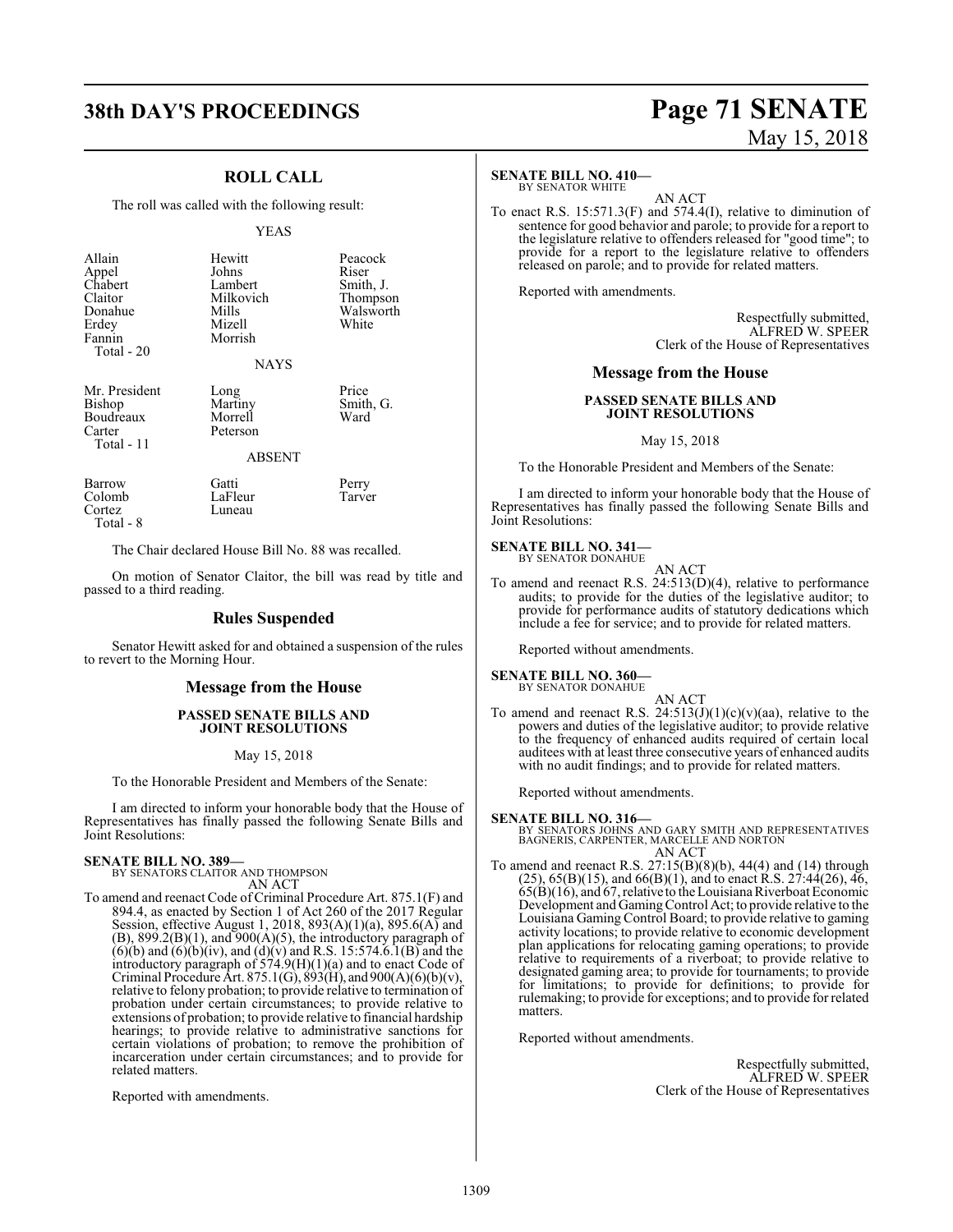# **Page 72 SENATE 38th DAY'S PROCEEDINGS**

May 15, 2018

#### **Introduction of Senate Resolutions**

**SENATE RESOLUTION NO. 229—**

BY SENATOR ALLAIN

A RESOLUTION

To commend the Berwick High School boys baseball team upon winning the 2018 Louisiana High School Athletic Association Class 3A state championship.

The resolution was read by title and placed on the Calendar for a second reading.

# **SENATE RESOLUTION NO. 230—** BY SENATORS JOHNS, MORRISH AND JOHN SMITH

A RESOLUTION

To commend Eugene A. "Gene" Bouquet for his long, dedicated, and distinguished service as Conflicts Counsel for the 14<sup>th</sup> Judicial District Court Indigent Defender Board on the occasion of his retirement.

The resolution was read by title and placed on the Calendar for a second reading.

#### **Introduction of Senate Concurrent Resolutions**

#### **SENATE CONCURRENT RESOLUTION NO. 120—** BY SENATOR PEACOCK A CONCURRENT RESOLUTION

To recognize and commend Preston Sharp of Redding, California, for his patriotism and to welcome him on his visit to the state of Louisiana.

The resolution was read by title and placed on the Calendar for a second reading.

### **Reports of Committees**

The following reports of committees were received and read:

#### **REPORT OF COMMITTEE ON**

### **FINANCE**

Senator Eric LaFleur, Chairman on behalf of the Committee on Finance, submitted the following report:

#### May 15, 2018

To the President and Members of the Senate:

I am directed by your Committee on Finance to submit the following report:

### **HOUSE CONCURRENT RESOLUTION NO. 5—**

BY REPRESENTATIVE BARRAS

A CONCURRENT RESOLUTION To direct the commissioner of administration to change the expenditure limit for Fiscal Year 2018-2019.

Reported favorably.

# **HOUSE BILL NO. 256—** BY REPRESENTATIVE FOIL

#### AN ACT

To enact R.S. 17:5069, relative to special treasury funds; to establish the TOPS Income Fund as a special treasury fund; to provide for the deposit, use, and investment of monies in the fund; to provide for an effective date; and to provide for related matters.

Reported favorably.

- **HOUSE BILL NO. 281—**<br>BY REPRESENTATIVES TALBOT, AMEDEE, ANDERS, BACALA,<br>BAGLEY, BAGNERIS, BARRAS, BERTHELOT, BILLIOT, BOUIE, BRASS,<br>CHAD BROWN, TERRY BROWN, CARMODY, CARPENTER, GARY<br>CARTER, ROBBY CARTER, STEVE CARTER, CHA
	- AN ACT
- To enact Part VII of Subchapter B of Chapter 5-D of the Louisiana Revised Statutes of 1950, to be comprised of R.S. 40:1193.1 through 1193.9, and R.S.  $40:2010.8(A)(24)$ , relative to rights of nursing home residents; to authorize a nursing home resident or a surrogate to have a monitoring device installed in the room of the resident; to establish conditions for the installation and use of monitoring devices in nursing homes; to provide for consent relative to the installation and use of such devices; to provide limitations on the use of such devices; to require nursing homes to make certain accommodations relative to such devices; to limit liability in cases in which a monitoring device is installed without proper authorization or used improperly; to prohibit certain conduct by nursing homes; to establish penalties; to provide for administrative rulemaking; and to provide for related matters.

## Reported favorably.

**HOUSE BILL NO. 309—** BY REPRESENTATIVE GARY CARTER

A JOINT RESOLUTION

Proposing to amend Article VII, Section 10.3(C)(3) and (4) of the Constitution of Louisiana and to add Article VII, Section  $10.3(A)(5)$  and  $(C)(5)$  of the Constitution of Louisiana, to provide for deposits into and the uses of the Budget Stabilization Fund; to provide for certain limitations and requirements; to provide for submission of the proposed amendment to the electors; and to provide for related matters.

Reported favorably.

### **HOUSE BILL NO. 316—**

BY REPRESENTATIVE GARY CARTER AN ACT

To amend and reenact R.S.  $39:94(C)(3)$  and (4) and to enact R.S. 39:73(D) and 94(A)(5) and  $(C)(5)$ , relative to the Budget Stabilization Fund; to provide for uses of the fund; to provide for limits on the use of the fund; to provide for the incorporation of the fund into the official forecast; to provide for expenditure of the monies incorporated into the official forecast; to provide for certain limitations and requirements; to provide for an effective date; and to provide for related matters.

Reported favorably.

### **HOUSE BILL NO. 345—**

BY REPRESENTATIVE HENRY AN ACT

To amend and reenact R.S. 56:10(B)(2), relative to the Conservation Fund; to require prior approval by the Joint Legislative Committee on the Budget for certain expenditures; to provide for effectiveness; and to provide for related matters.

Reported favorably.

**HOUSE BILL NO. 454—** BY REPRESENTATIVE FOIL

AN ACT

To enact R.S. 39:1538(5), relative to claims against the state; to provide with respect to certain final judgments against the state; to require the division of administration to make public certain information concerning final judgments against the state; to require inclusion of information in the comprehensive annual financial report; and to provide for related matters.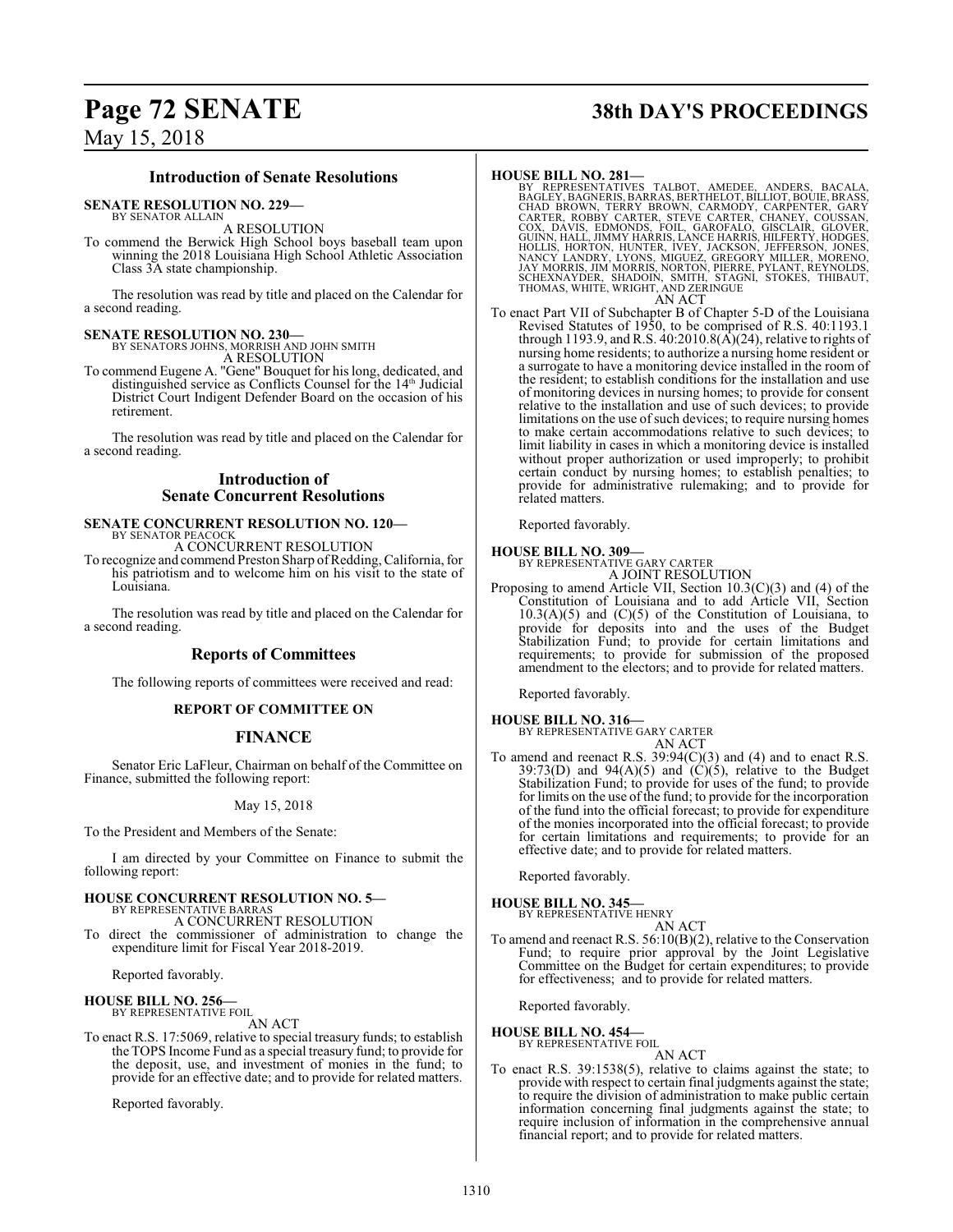# **38th DAY'S PROCEEDINGS Page 73 SENATE**

Reported with amendments.

### **HOUSE BILL NO. 460—**

BY REPRESENTATIVES STOKES, AMEDEE, ANDERS, ARMES, BAGIEY, BAGNERIS, BILLIOT, BOUIE, BRASS, CHAD BROWN, TERRY CARTER, CHANGY, CONNICK, COX, CROMER, DAVIS, FRANKLIN, GISCLAIR, GLOVER, JIMMY HARRIS, HILFERTY, HILL, HOFFMANN,

To amend and reenact R.S. 22:1028(A)(2)(introductory paragraph) and (4) and (D), R.S. 40:1105.13(B), and R.S.  $46:975(B)$ (introductory paragraph),(C)(1), and (D), to enact R.S. 46:975(E) and 975.1, and to repeal R.S. 22:1028(B)(3), relative to mandatory coverage for breast cancer screening services; to define minimum mammography examination for health plan benefits; to define digital breast tomosynthesis; to define mammography examination for state cancer control and prevention programs; to designate certain breast cancer screening services as Medicaid covered services; to repeal outdated provisions; to provide for an effective date; and to provide for related matters.

Reported favorably.

#### **HOUSE BILL NO. 528—** BY REPRESENTATIVE HENRY

AN ACT

To enact R.S. 39:1557.2; relative to contracts; to provide for access to records and files; to provide for requirements and limitations; to provide for an effective date; and to provide for related matters.

Reported with amendments.

**HOUSE BILL NO. 650—** BY REPRESENTATIVES FOIL, STEVE CARTER, EDMONDS, AND HAZEL AN ACT

To amend and reenact R.S. 9:154(A)(15), R.S. 17:3129.4(C), R.S. 44:4.1(B)(9), and R.S. 47:1508(B)(17) and to enact Chapter 22- B of Title 17 of the Louisiana Revised Statutes of 1950, to be comprised of R.S. 17:3100.1 through 3100.10, and R.S. 42:456.2, relative to the Louisiana Student Tuition Assistance and Revenue Trust Kindergarten Through Grade Twelve Program; to create the program and provide for program purpose and definitions; to provide relative to programadministration by the Louisiana Tuition Trust Authority and for powers and duties of the authority; to provide for adoption by the authority of certain rules pursuant to the Administrative Procedure Act; to provide relative to education savings accounts; to provide relative to the Louisiana Education and Tuition Savings Fund; to provide for the powers and duties of the office of the state treasurer with regard to the program; to apply laws pertaining to abandoned property to certain program account funds; to provide a public records exception for certain records of the authority pertaining to program accounts; to provide relative to payroll withholdings; to provide an exception to the confidentiality of the records of the secretary of the Department of Revenue relative to the program; to authorize, with limitations, disbursements from education savings accounts established pursuant to the Louisiana Student Tuition Assistance and Revenue Trust Program for elementary and secondary school tuition expenses; and to provide for related matters.

Reported with amendments.

### **HOUSE BILL NO. 680—** BY REPRESENTATIVE LEGER

AN ACT To amend and reenact R.S.  $51:2365.1(A)(3)$  through  $(5)$  and  $(B)$ through (D) and to enact R.S.  $51:2365.1(A)(8)$ , relative to the Major Events Incentive Program and the Major Events Incentive Program Subfund; to provide for definitions; to provide relative

# May 15, 2018

to authorizations of the secretary of the Department of Economic Development; to provide for certain written notice requirements; to provide relative to certain fund disbursements of the treasurer; to provide relative to requirements for qualified major events; and to provide for related matters.

Reported with amendments.

**HOUSE BILL NO. 844—** BY REPRESENTATIVE GAROFALO AN ACT

To amend and reenact R.S. 42:1441(A) and to enact R.S. 42:1441(E), relative to limitation of liability of the clerks of court and their employees; to provide for indemnification; to provide for the payment of judgments; to provide for legislative appropriation and review; to require reporting of certain information; to provide for effectiveness; and to provide for related matters.

Reported favorably.

### **HOUSE BILL NO. 900— (Substitute for House Bill No. 884 by Representative Abramson)**<br>BY REPRESENTATIVE ABRAMSON AN ACT

To enact Chapter 3-C of Subtitle I of Title 39 of the Louisiana Revised Statutes of 1950, to be comprised of R.S. 39:462.1 through 462.6, and  $1367(E)(2)(b)(vii)$ , relative to capital outlay finance; to provide a funding source for certain capital outlay expenditures by local government and other political subdivisions; to establish the Louisiana Capital Outlay Revolving Loan Bank; to provide for a board of directors to govern the bank; to provide for membership, duties, and authority of the board; to provide for the adoption of bylaws, rules, and regulations by the board; to provide for the capitalization, administration, investment, and disposition of monies received by the bank; to authorize the bank to incur debt and issue bonds, notes, or other evidences of indebtedness and to guarantee the debt of other certain entities; to authorize loans from the bank to non-state public entities for certain capital outlay projects;to provide procedures for local governments and political subdivisions to enter into such indebtedness and provide for repayment; to exempt interest on such indebtedness from taxation; to provide with respect to loan forgiveness; to provide for effectiveness; and to provide for related matters.

Reported favorably.

Respectfully submitted, BRET ALLAIN II Vice-Chairman

### **REPORT OF COMMITTEE ON**

### **JUDICIARY B**

Senator GaryL. Smith Jr., Chairman on behalf ofthe Committee on Judiciary B, submitted the following report:

May 15, 2018

To the President and Members of the Senate:

I am directed by your Committee on Judiciary B to submit the following report:

### **HOUSE CONCURRENT RESOLUTION NO. 27—** BY REPRESENTATIVES SMITH AND MARCELLE A CONCURRENT RESOLUTION

To authorize and direct the creation of the Louisiana Women's Incarceration Task Force under the jurisdiction of the Louisiana Legislative Women's Caucus and the Department of Public Safety and Corrections; to provide for the membership, powers, and duties of the task force; and to require the task force to report its findings.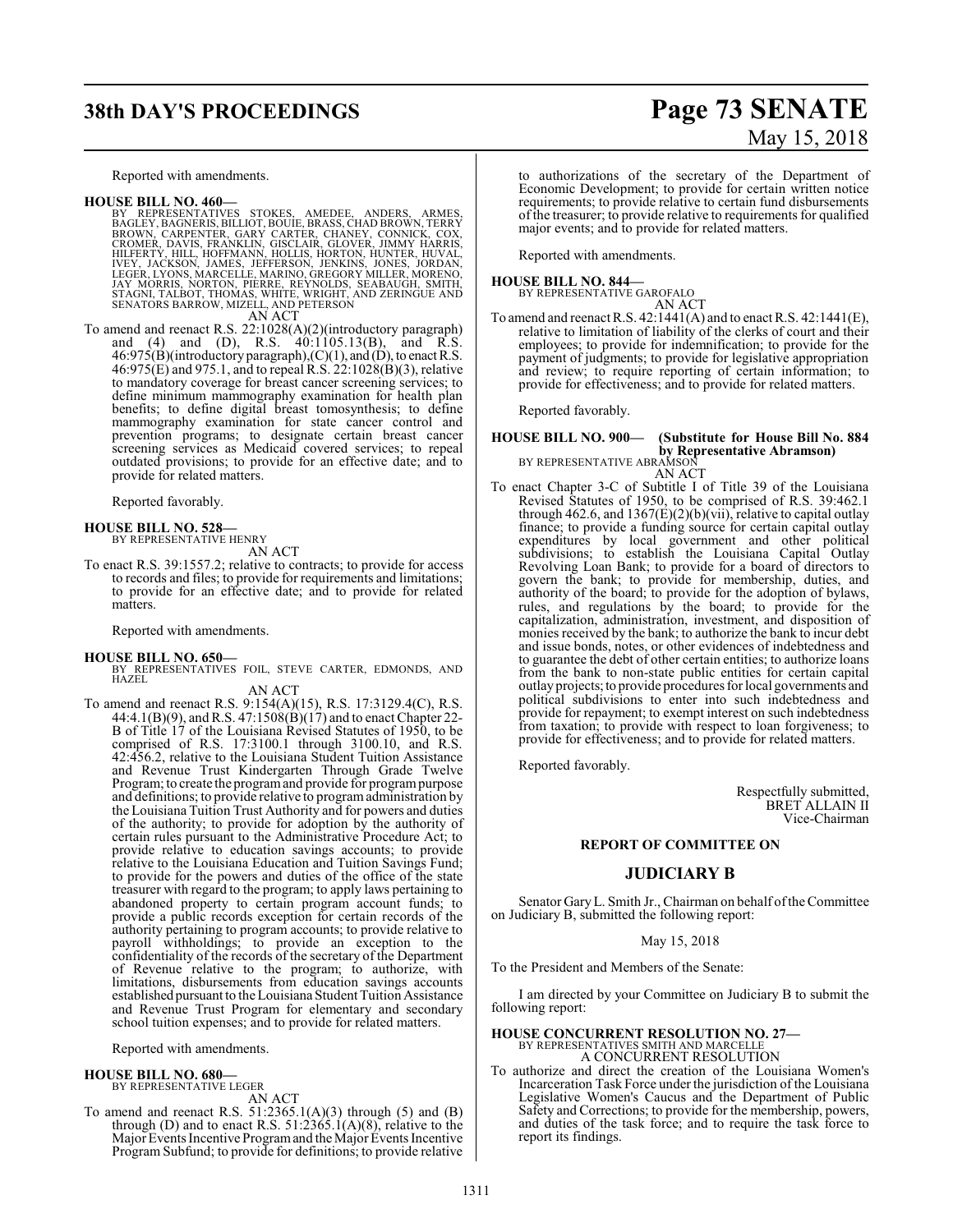## **Page 74 SENATE 38th DAY'S PROCEEDINGS**

Reported with amendments.

**HOUSE CONCURRENT RESOLUTION NO. 52—** BY REPRESENTATIVE FOIL

A CONCURRENT RESOLUTION

To authorize and direct the Louisiana State Law Institute to study the exemption of inherited retirement accounts and inherited annuities from liability for any debt except alimony and child support.

Reported with amendments.

**HOUSE CONCURRENT RESOLUTION NO. 85—**<br>BY REPRESENTATIVES MAGEE AND JIMMY HARRIS<br>A CONCURRENT RESOLUTION

To create and provide for the Louisiana Alcohol Delivery Task Force to study the potential issues that could arise by allowing third party companies to deliver alcoholic beverages from retailers and to recommend any regulations or legislation that the task force deems necessary or appropriate.

Reported with amendments.

**HOUSE CONCURRENT RESOLUTION NO. 86—** BY REPRESENTATIVE GAROFALO A CONCURRENT RESOLUTION

To authorize and direct the Louisiana State Law Institute to study and make recommendations for the enactment of laws for the implementation of notaries public with limited authority, and to submit a written report of its findings and recommendations to the legislature.

Reported with amendments.

**HOUSE CONCURRENT RESOLUTION NO. 87—**

BY REPRESENTATIVE JAY MORRIS A CONCURRENT RESOLUTION

To express support of the right of American citizens to keep and bear arms.

Reported favorably.

# **HOUSE CONCURRENT RESOLUTION NO. 98—** BY REPRESENTATIVE HUNTER

A CONCURRENT RESOLUTION To recognize the potential value for local law enforcement agencies of an independent police monitor.

Reported favorably.

# **HOUSE CONCURRENT RESOLUTION NO. 100—** BY REPRESENTATIVE JORDAN

A CONCURRENT RESOLUTION

To urge and request the Louisiana State Law Institute to review Louisiana laws regarding bail and studywhether a systemwhich provides for the presumed release of a person on unsecured personal surety or bail without surety in lieu of a preset bail schedule would be more successful in ensuring the appearance of the defendant and the public safety of the community.

Reported favorably.

# **HOUSE BILL NO. 107—** BY REPRESENTATIVE BACALA AN ACT

To enact R.S.  $40:1665.2(B)(17)$  and  $(C)(4)$ , relative to survivors of law enforcement officers killed while performing their duties; to provide for financial benefits for survivors of federal law enforcement agents killed in Louisiana; and to provide for related matters.

Reported favorably.

### **HOUSE BILL NO. 138—**

BY REPRESENTATIVE HAVARD AN ACT

To amend and reenact R.S. 15:825.2(A), relative to the appointment of special agents; to provide relative to the authority of the secretary of the Department of Public Safety and Corrections to appoint special agents; and to provide for related matters.

Reported favorably.

### **HOUSE BILL NO. 365—** BY REPRESENTATIVE JORDAN

AN ACT

To amend and reenact Code of Criminal Procedure Article 782(A), relative to jury trials in felony cases; to provide relative to jury concurrence; to provide for contingent effectiveness; and to provide for related matters.

Reported favorably.

### **HOUSE BILL NO. 493—** BY REPRESENTATIVE GARY CARTER AN ACT

To amend and reenact R.S. 13:62(B), relative to the Judicial Council of the Supreme Court of Louisiana; to provide for the content of recommendations made by the council to the legislature; to provide for the deadlines relative thereto; and to provide for related matters.

Reported favorably.

### **HOUSE BILL NO. 602—**

BY REPRESENTATIVE MIGUEZ AND SENATOR RISER AN ACT

To enact R.S. 14:95.2(C)(9) and R.S. 40:1379.3(X) and to repeal R.S.  $40:1379.3(N)(11)$ , relative to concealed handgun permits; to provide relative to the carrying of a concealed handgun into any school, school campus, or school bus; to provide relative to the authority of a concealed handgun permitee who is a teacher, administrator, student, or employee of a school; to provide relative to the authority of a school to regulate the carrying of firearms in certain venues and facilities of the institution; to provide an exception to the crime which prohibits the carrying of a firearm on school property by certain concealed handgun permit holders; and to provide for related matters.

Reported with amendments.

### **HOUSE BILL NO. 631—**

BY REPRESENTATIVE HUNTER

AN ACT To enact R.S. 15:572.4(E), relative to pardons; to provide relative to recommendations for clemency issued by the board; to provide relative to the expiration of a recommendation upon the expiration of a governor's term in office; to require the Board of Pardons to adopt rules relative to applications on which no action is taken by the governor; and to provide for related matters.

Reported favorably.

Respectfully submitted, GARY L. SMITH JR. Chairman

### **House Bills and Joint Resolutions on Second Reading Just Reported by Committees**

Senator Fannin asked for and obtained a suspension of the rules to take up House Bills and Joint Resolutions just reported by Committees.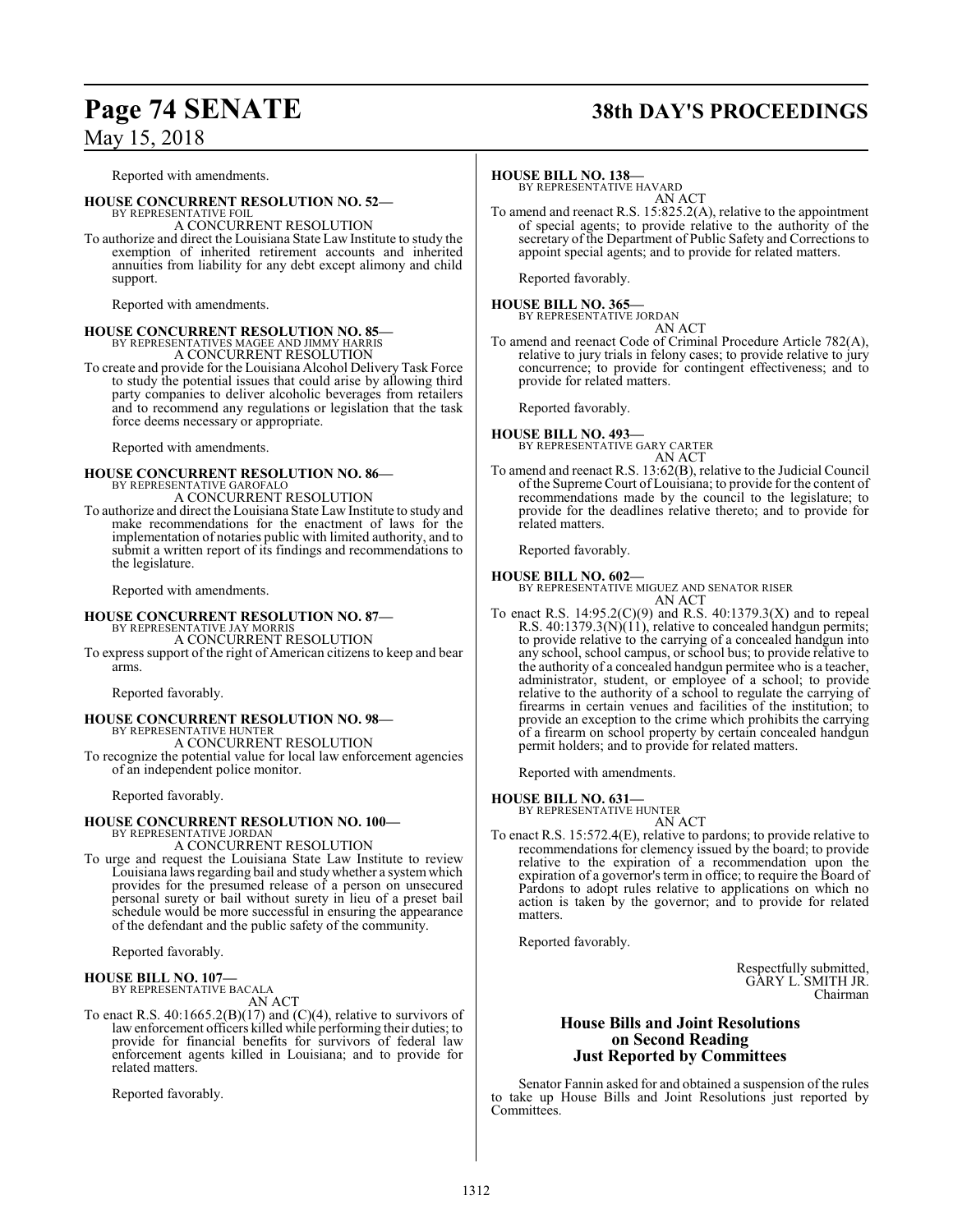# **38th DAY'S PROCEEDINGS Page 75 SENATE**

### **HOUSE BILL NO. 107—**

BY REPRESENTATIVE BACALA AN ACT

To enact R.S.  $40:1665.2(B)(17)$  and  $(C)(4)$ , relative to survivors of lawenforcement officers killed while performing their duties; to provide for financial benefits for survivors of federal law enforcement agents killed in Louisiana; and to provide for related matters.

Reported favorably by the Committee on Judiciary B. The bill was read by title and recommitted to the Committee on Finance.

#### **HOUSE BILL NO. 138—** BY REPRESENTATIVE HAVARD

AN ACT

To amend and reenact R.S. 15:825.2(A), relative to the appointment of special agents; to provide relative to the authority of the secretary of the Department of Public Safety and Corrections to appoint special agents; and to provide for related matters.

Reported favorably by the Committee on Judiciary B. The bill was read by title and referred to the Legislative Bureau.

# **HOUSE BILL NO. 256—** BY REPRESENTATIVE FOIL

AN ACT

To enact R.S. 17:5069, relative to special treasury funds; to establish the TOPS Income Fund as a special treasury fund; to provide for the deposit, use, and investment of monies in the fund; to provide for an effective date; and to provide for related matters.

Reported favorably by the Committee on Finance. The bill was read by title and referred to the Legislative Bureau.

### **HOUSE BILL NO. 281—**

BY REPRESENTATIVES TALBOT, AMEDEE, ANDERS, BACALA, BAGLEY, BAGNERIS, BARRAS, BERTHELOT, BILLIOT, BOUIE, BRASS, CHAD BROWN, TERRY BROWN, CARMODY, CARPENTER, GARY<br>CARTER, ROBBY CARTER, STEVE CARTER, CHANEY, COUSSAN,<br>COX, DAVIS, EDMONDS, FOIL, GAROFALO, GISCLAIR, GLOVER,<br>GUINN, HALL, JIMMY HARRIS, LANCE HARRIS, HILFERTY, HODGES,<br>HOLLI

To enact Part VII of Subchapter B of Chapter 5-D of the Louisiana Revised Statutes of 1950, to be comprised of R.S. 40:1193.1 through 1193.9, and R.S. 40:2010.8(A)(24), relative to rights of nursing home residents; to authorize a nursing home resident or a surrogate to have a monitoring device installed in the room of the resident; to establish conditions for the installation and use of monitoring devices in nursing homes; to provide for consent relative to the installation and use of such devices; to provide limitations on the use of such devices; to require nursing homes to make certain accommodations relative to such devices; to limit liability in cases in which a monitoring device is installed without proper authorization or used improperly; to prohibit certain conduct by nursing homes; to establish penalties; to provide for administrative rulemaking; and to provide forrelated matters.

Reported favorably by the Committee on Finance. The bill was read by title and referred to the Legislative Bureau.

### **HOUSE BILL NO. 309—**

BY REPRESENTATIVE GARY CARTER

A JOINT RESOLUTION

Proposing to amend Article VII, Section 10.3(C)(3) and (4) of the Constitution of Louisiana and to add Article VII, Section  $10.3(A)(5)$  and  $(C)(5)$  of the Constitution of Louisiana, to provide for deposits into and the uses ofthe Budget Stabilization Fund; to provide for certain limitations and requirements; to provide for submission of the proposed amendment to the electors; and to provide for related matters.

# May 15, 2018

Reported favorably by the Committee on Finance. The bill was read by title and referred to the Legislative Bureau.

### **HOUSE BILL NO. 316—**

BY REPRESENTATIVE GARY CARTER AN ACT

To amend and reenact R.S.  $39:94(C)(3)$  and (4) and to enact R.S. 39:73(D) and 94(A)(5) and  $(C)(5)$ , relative to the Budget Stabilization Fund; to provide for uses of the fund; to provide for limits on the use of the fund; to provide for the incorporation of the fund into the official forecast; to provide for expenditure of the monies incorporated into the official forecast; to provide for certain limitations and requirements; to provide for an effective date; and to provide for related matters.

Reported favorably by the Committee on Finance. The bill was read by title and referred to the Legislative Bureau.

### **HOUSE BILL NO. 345—**

BY REPRESENTATIVE HENRY

AN ACT

To amend and reenact R.S. 56:10(B)(2), relative to the Conservation Fund; to require prior approval by the Joint Legislative Committee on the Budget for certain expenditures; to provide for effectiveness; and to provide for related matters.

Reported favorably by the Committee on Finance. The bill was read by title and referred to the Legislative Bureau.

### **HOUSE BILL NO. 365—**

BY REPRESENTATIVE JORDAN AN ACT

To amend and reenact Code of Criminal Procedure Article 782(A), relative to jury trials in felony cases; to provide relative to jury concurrence; to provide for contingent effectiveness; and to provide for related matters.

Reported favorably by the Committee on Judiciary B. The bill was read by title and referred to the Legislative Bureau.

### **HOUSE BILL NO. 454—**

BY REPRESENTATIVE FOIL

AN ACT To enact R.S. 39:1538(5), relative to claims against the state; to provide with respect to certain final judgments against the state; to require the division of administration to make public certain information concerning final judgments against the state; to require inclusion of information in the comprehensive annual financial report; and to provide for related matters.

Reported with amendments by the Committee on Finance.

### **SENATE COMMITTEE AMENDMENTS**

Amendments proposed by Senate Committee on Finance to Engrossed House Bill No. 454 by Representative Foil

### AMENDMENT NO. 1

On page 1, at the end of line 17, insert the following: "The list shall be provided to the Senate Committee on Finance, the House Committee on Appropriations, and the legislative fiscal office quarterly.

On motion of Senator Allain, the committee amendment was adopted. The amended bill was read by title and referred to the Legislative Bureau.

### **HOUSE BILL NO. 460—**

BY REPRESENTATIVES STOKES, AMEDEE, ANDERS, ARMES,<br>BAGLEY,BAGNERIS,BILLIOT,BOUÏE,BRASS,CHADBROWN,TERRY<br>BROWN,CARPENTER,GARY CARTER,CHANEY,CONNICK,COX,<br>CROMER,DAVIS,FRANKLIN,GISCLAIR,GLOVER,JIMMY HARRIS,<br>HILFERTY,HILL,HOFFMA LEGER, LYONS, MARCELLE, MARINO, GREGORY MILLER, MORENO,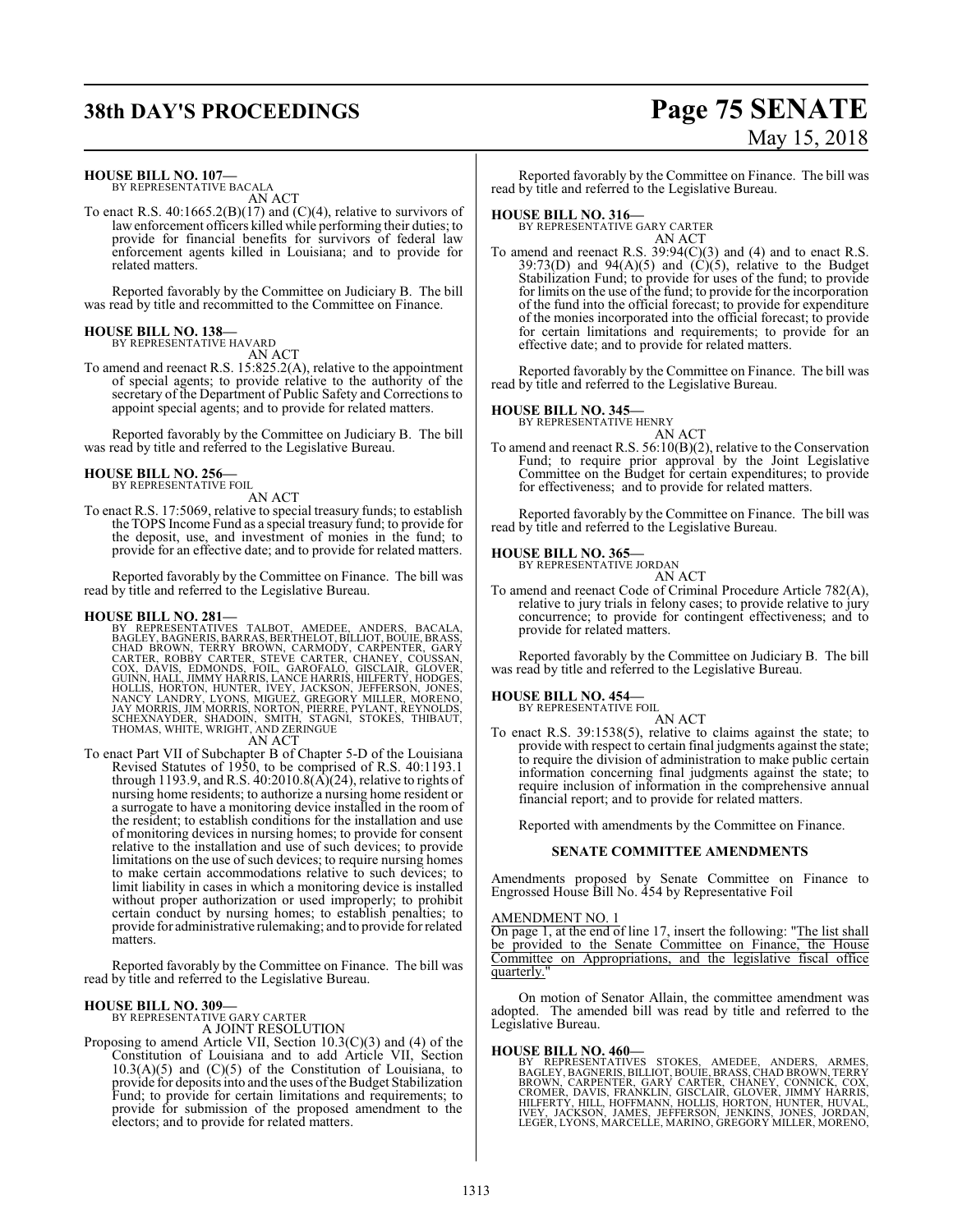### **Page 76 SENATE 38th DAY'S PROCEEDINGS**

### May 15, 2018

JAY MORRIS, NORTON, PIERRE, REYNOLDS, SEABAUGH, SMITH, STAGNI, TALBOT, THOMAS, WHITE, WRIGHT, AND ZERINGUE AND SENATORS BARROW, MIZELL, AND PETERSON AN ACT

To amend and reenact R.S. 22:1028(A)(2)(introductory paragraph) and (4) and (D), R.S. 40:1105.13(B), and R.S.  $46:975(B)$ (introductory paragraph),(C)(1), and (D), to enact R.S. 46:975(E) and 975.1, and to repeal R.S. 22:1028(B)(3), relative to mandatory coverage for breast cancer screening services; to define minimum mammography examination for health plan benefits; to define digital breast tomosynthesis; to define mammography examination for state cancer control and prevention programs; to designate certain breast cancer screening services as Medicaid covered services; to repeal outdated provisions; to provide for an effective date; and to provide for related matters.

Reported favorably by the Committee on Finance. The bill was read by title and referred to the Legislative Bureau.

### **HOUSE BILL NO. 493—**

BY REPRESENTATIVE GARY CARTER AN ACT

To amend and reenact R.S. 13:62(B), relative to the Judicial Council of the Supreme Court of Louisiana; to provide for the content of recommendations made by the council to the legislature; to provide for the deadlines relative thereto; and to provide for related matters.

Reported favorably by the Committee on Judiciary B. The bill was read by title and referred to the Legislative Bureau.

### **HOUSE BILL NO. 528—**

BY REPRESENTATIVE HENRY AN ACT

To enact R.S. 39:1557.2; relative to contracts; to provide for access to records and files; to provide for requirements and limitations; to provide for an effective date; and to provide for related matters.

Reported with amendments by the Committee on Finance.

### **SENATE COMMITTEE AMENDMENTS**

Amendments proposed by Senate Committee on Finance to Reengrossed House Bill No. 528 by Representative Henry

AMENDMENT NO. 1 On page 1, line 9, delete "A."

AMENDMENT NO. 2

On page 1, line 9, change "two million five hundred thousand" to "twenty million"

AMENDMENT NO. 3 On page 1, delete lines 18 and 19

### AMENDMENT NO. 4

On page 2, delete lines 1 through 8

On motion of Senator Allain, the committee amendment was adopted. The amended bill was read by title and referred to the Legislative Bureau.

**HOUSE BILL NO. 602—** BY REPRESENTATIVE MIGUEZ AND SENATOR RISER AN ACT

To enact R.S.  $14:95.2(C)(9)$  and R.S.  $40:1379.3(X)$  and to repeal R.S. 40:1379.3(N)(11), relative to concealed handgun permits; to provide relative to the carrying of a concealed handgun into any school, school campus, or school bus; to provide relative to the authority of a concealed handgun permitee who is a teacher, administrator, student, or employee of a school; to provide relative to the authority of a school to regulate the carrying of firearms in certain venues and facilities of the institution; to provide an exception to the crime which prohibits the carrying

of a firearm on school property by certain concealed handgun permit holders; and to provide for related matters.

Reported with amendments by the Committee on Judiciary B.

### **SENATE COMMITTEE AMENDMENTS**

Amendments proposed by Senate Committee on Judiciary B to Reengrossed House Bill No. 602 by Representative Miguez

### AMENDMENT NO. 1

On page 1, delete line 2 in its entirety and insert "To amend and reenact R.S. 14:95.2(C)(4) and to enact R.S. 14:95.2(C)(9),

### AMENDMENT NO. 2

On page 1, delete lines 4 through 7 in their entirety and insert "concealed handgun within one thousand feet of school property; to"

### AMENDMENT NO. 3

On page 1, line 12, after "Section 1." and before "R.S. 14:95.2(C)(9)" insert "R.S. 14:95.2(C)(4) is hereby amended and reenacted and"

### AMENDMENT NO. 4

On page 1, after line 18, add the following:

"(4) The possession of a firearm occurring within one thousand feet of school property and entirely on private property, or entirely within a private residence<del>, or in accordance with a concealed</del> handgun permit issued pursuant to R.S. 40:1379.1 or 1379.3. \* \* \*"

### AMENDMENT NO. 5

On page 2, line 2, after "pursuant to" delete the remainder of the line, delete line 3, and insert "R.S. 40:1379.1 or 1379.3 and who carries a concealed handgun within one thousand feet of any school campus."

AMENDMENT NO. 6

On page 2, delete lines 5 through 21 in their entirety

On motion of Senator Gary Smith, the committee amendment was adopted. The amended bill was read by title and referred to the Legislative Bureau.

# **HOUSE BILL NO. 631—** BY REPRESENTATIVE HUNTER

AN ACT

To enact R.S. 15:572.4(E), relative to pardons; to provide relative to recommendations for clemency issued by the board; to provide relative to the expiration of a recommendation upon the expiration of a governor's term in office; to require the Board of Pardons to adopt rules relative to applications on which no action is taken by the governor; and to provide for related matters.

Reported favorably by the Committee on Judiciary B. The bill was read by title and referred to the Legislative Bureau.

### **HOUSE BILL NO. 650—**

BY REPRESENTATIVES FOIL, STEVE CARTER, EDMONDS, AND **HAZEL** AN ACT

To amend and reenact R.S. 9:154(A)(15), R.S. 17:3129.4(C), R.S. 44:4.1(B)(9), andR.S. 47:1508(B)(17) and to enact Chapter 22- B of Title 17 of the Louisiana Revised Statutes of 1950, to be comprised of R.S. 17:3100.1 through 3100.10, and R.S. 42:456.2, relative to the Louisiana Student Tuition Assistance and Revenue Trust Kindergarten Through Grade Twelve Program; to create the program and provide for program purpose and definitions; to provide relative to program administration by the Louisiana Tuition Trust Authority and for powers and duties of the authority; to provide for adoption by the authority of certain rules pursuant to the Administrative Procedure Act; to provide relative to education savings accounts; to provide relative to the Louisiana Education and Tuition Savings Fund; to provide for the powers and duties of the office of the state treasurer with regard to the program; to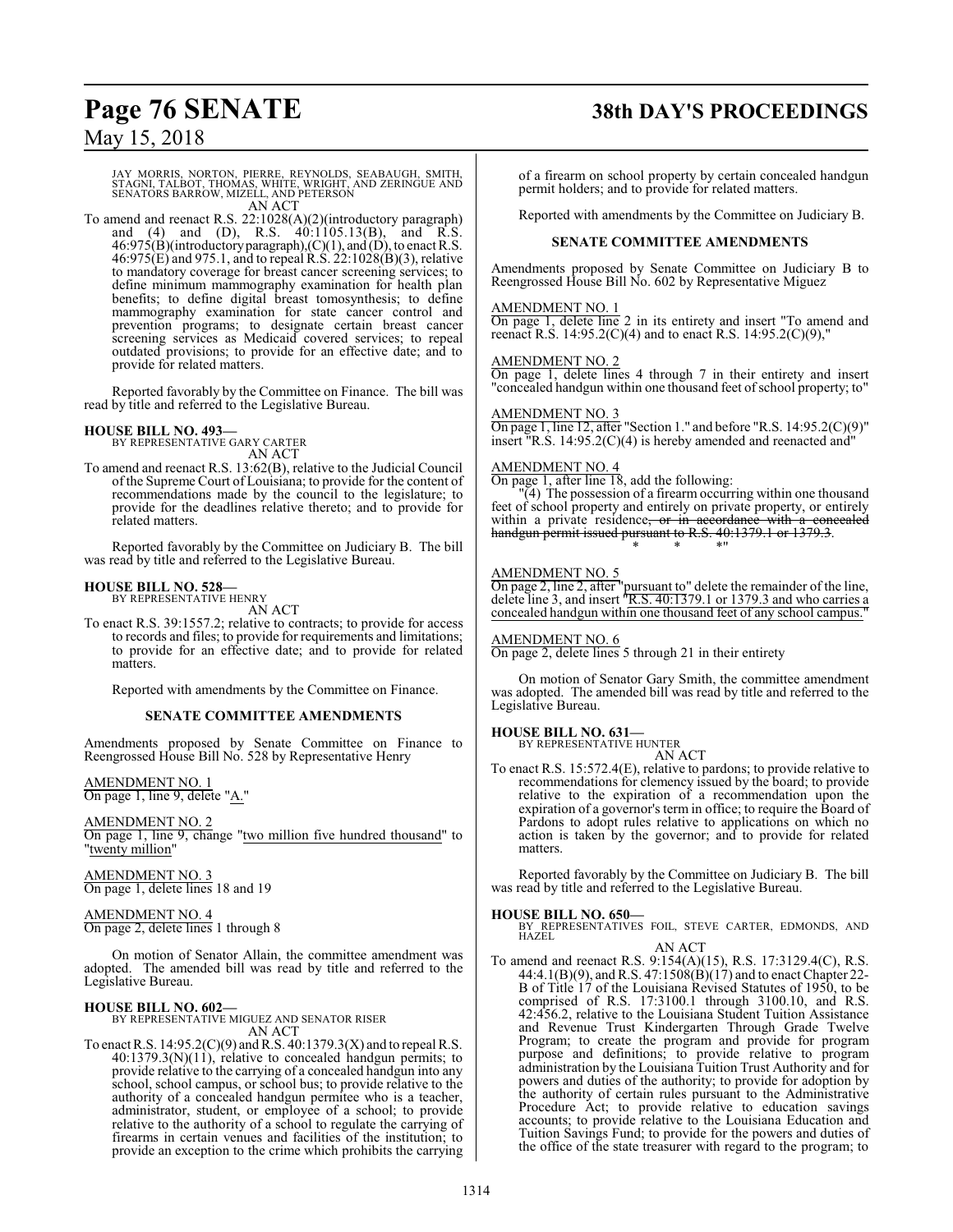# **38th DAY'S PROCEEDINGS Page 77 SENATE**

# May 15, 2018

apply laws pertaining to abandoned property to certain program account funds; to provide a public records exception for certain records of the authority pertaining to program accounts; to provide relative to payroll withholdings; to provide an exception to the confidentiality of the records of the secretary of the Department of Revenue relative to the program; to authorize, with limitations, disbursements fromeducation savings accounts established pursuant to the Louisiana Student Tuition Assistance and Revenue Trust Program for elementary and secondary school tuition expenses; and to provide for related matters.

Reported with amendments by the Committee on Finance.

### **SENATE COMMITTEE AMENDMENTS**

Amendments proposed by Senate Committee on Finance to Re-Re-Reengrossed House Bill No. 650 by Representative Foil

### AMENDMENT NO. 1

On page 3, between lines 2 and 3, insert the following:

"B. The legislature hereby declares that this legislation is being enacted because of recent changes in federal tax law that authorize qualified tuition programs as defined in Section 529 of the federal Internal Revenue Code, as amended, for kindergarten through grade twelve education. The legislature further declares that the enhanced earnings and income tax deduction that apply to the START program created under Chapter 22-B of Title 17 of the Louisiana Revised Statutes of 1950 do not apply to the START K12 Program."

AMENDMENT NO. 2 On page 3, line 3, change "B." to "C."

AMENDMENT NO. 3 On page 3, line 6, change "C." to "D."

AMENDMENT NO. 4 On page 20, delete lines 10 through 16

AMENDMENT NO. 5

On page 20, line 17, change "Section 7" to "Section 6"

On motion of Senator Allain, the committee amendment was adopted. The amended bill was read by title and referred to the Legislative Bureau.

### **HOUSE BILL NO. 680—**

BY REPRESENTATIVE LEGER AN ACT

To amend and reenact R.S.  $51:2365.1(A)(3)$  through  $(5)$  and  $(B)$ through (D) and to enact R.S.  $51:2365.1(A)(8)$ , relative to the Major Events Incentive Program and the Major Events Incentive Program Subfund; to provide for definitions; to provide relative to authorizations of the secretary of the Department of Economic Development; to provide for certain written notice requirements; to provide relative to certain fund disbursements of the treasurer; to provide relative to requirements for qualified major events; and to provide for related matters.

Reported with amendments by the Committee on Finance.

### **SENATE COMMITTEE AMENDMENTS**

Amendments proposed by Senate Committee on Finance to Engrossed House Bill No. 680 by Representative Leger

### AMENDMENT NO. 1

On page 3, line 2, after "subfund" delete the remainder of the line, delete lines 3 and 4, and insert: "the amount appropriated to the fund by the legislature.

### AMENDMENT NO. 2

On page 3, delete lines 14 and 15, and insert:

"C.(1) Subject to legislative appropriation, the approval of the commissioner of administration, and the approval of the Joint Legislative Committee on the Budget, the secretary of the Department of"

### AMENDMENT NO. 3

On page 3, at the end of line 21, delete "Prior to", delete lines 22 through 29, on page 4, delete lines 1 through 5, and insert:

 $\overline{C(2)}$  The Joint Legislative Committee on the Budget may meet in executive session pursuant to the procedures and requirements of  $\overline{R.S.}$  42:18 when the members have reason to believe that the 42:18 when the members have reason to believe that the discussion at such meeting may otherwise result in the public disclosure of information which may negatively impact the ability of the local organizing committee, endorsing parish, or endorsing municipality to recruit, solicit, or acquire for Louisiana any qualified event.

### AMENDMENT NO. 4

On page 4, line 6, after  $\frac{1}{3}$ " delete the remainder of the line, delete lines 7 through 9, and insert: "The treasurer shall disburse monies to an eligible entity only in accordance with a legislative appropriation."

On motion of Senator Allain, the committee amendment was adopted. The amended bill was read by title and referred to the Legislative Bureau.

### **HOUSE BILL NO. 844—**

BY REPRESENTATIVE GAROFALO AN ACT

To amend and reenact R.S. 42:1441(A) and to enact R.S. 42:1441(E), relative to limitation of liability of the clerks of court and their employees; to provide for indemnification; to provide for the payment of judgments; to provide for legislative appropriation and review; to require reporting of certain information; to provide for effectiveness; and to provide for related matters.

Reported favorably by the Committee on Finance. The bill was read by title and referred to the Legislative Bureau.

### **HOUSE BILL NO. 900— (Substitute for House Bill No. 884**

**by Representative Abramson)**<br>BY REPRESENTATIVE ABRAMSON

- AN ACT
- To enact Chapter 3-C of Subtitle I of Title 39 of the Louisiana Revised Statutes of 1950, to be comprised of R.S. 39:462.1 through 462.6, and  $1367(E)(2)(b)(vii)$ , relative to capital outlay finance; to provide a funding source for certain capital outlay expenditures by local government and other political subdivisions; to establish the Louisiana Capital Outlay Revolving Loan Bank; to provide for a board of directors to govern the bank; to provide for membership, duties, and authority of the board; to provide for the adoption of bylaws, rules, and regulations by the board; to provide for the capitalization, administration, investment, and disposition of monies received by the bank; to authorize the bank to incur debt and issue bonds, notes, or other evidences of indebtedness and to guarantee the debt of other certain entities; to authorize loans from the bank to non-state public entities for certain capital outlayprojects; to provide procedures for local governments and political subdivisions to enter into such indebtedness and provide for repayment; to exempt interest on such indebtedness from taxation; to provide with respect to loan forgiveness; to provide for effectiveness; and to provide for related matters.

Reported favorably by the Committee on Finance. The bill was read by title and referred to the Legislative Bureau.

### **House Concurrent Resolutions on Second Reading Just Reported by Committees**

Senator Fannin asked for and obtained a suspension of the rules to take up House Concurrent Resolutions just reported by Committees.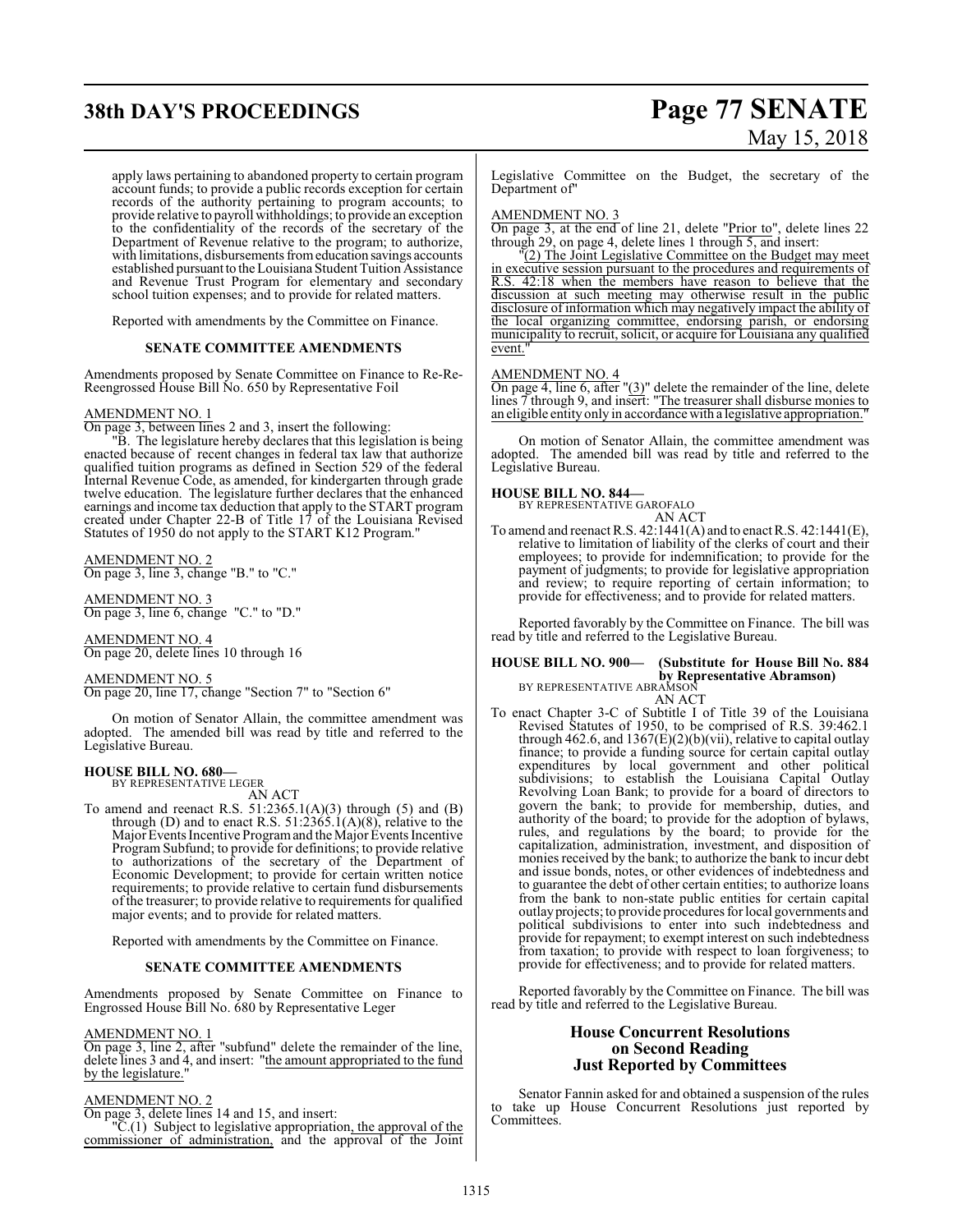## **Page 78 SENATE 38th DAY'S PROCEEDINGS**

May 15, 2018

### **HOUSE CONCURRENT RESOLUTION NO. 5—**

BY REPRESENTATIVE BARRAS A CONCURRENT RESOLUTION

To direct the commissioner of administration to change the expenditure limit for Fiscal Year 2018-2019.

Reported favorably by the Committee on Finance. The concurrent resolution was read by title and referred to the Legislative Bureau.

### **Rules Suspended**

Senator Cortez asked for and obtained a suspension of the rules to recall House Concurrent Resolution No. 104 from the Committee on Transportation, Highways and Public Works.

### **HOUSE CONCURRENT RESOLUTION NO. 104—**

BY REPRESENTATIVE STEVE CARTER

A CONCURRENT RESOLUTION

To urge and request the Department of Transportation and Development to make improvements to the appearance of state entry points on interstate highways.

The resolution was read by title. Senator Cortez moved to concur in the House Concurrent Resolution.

### **ROLL CALL**

The roll was called with the following result:

### YEAS

| Mr. President | Erdey       | Morrell   |
|---------------|-------------|-----------|
| Allain        | Fannin      | Morrish   |
| Appel         | Hewitt      | Peacock   |
| Barrow        | Johns       | Price     |
| Carter        | Lambert     | Riser     |
| Chabert       | Martiny     | Smith, G. |
| Claitor       | Milkovich   | Thompson  |
| Cortez        | Mills       | Walsworth |
| Donahue       | Mizell      | White     |
| Total - 27    |             |           |
|               | <b>NAYS</b> |           |
|               |             |           |

Total - 0

### ABSENT

| Bishop<br>Boudreaux<br>Colomb<br>Gatti<br>Total - $12$ | LaFleur<br>Long<br>Luneau<br>Perry | Peterson<br>Smith, J.<br>Tarver<br>Ward |
|--------------------------------------------------------|------------------------------------|-----------------------------------------|
|                                                        |                                    |                                         |

The Chair declared the Senate had concurred in the House Concurrent Resolution, and ordered it returned to the House.

### **Privileged Report of the Legislative Bureau**

### May 15, 2018

To the President and Members of the Senate:

I am directed by your Legislative Bureau to submit the following report:

The following instruments are approved as to construction and duplication.

### **HOUSE BILL NO. 142—**

BY REPRESENTATIVE LYONS AN ACT

To amend and reenact R.S. 30:2418(I)(1), relative to waste tires; to provide for fees levied on certain tires; to increase the fee on certain tires for a certain period of time; and to provide for related matters.

Reported without amendments.

### **HOUSE BILL NO. 207—** BY REPRESENTATIVE BAGLEY

AN ACT

To amend and reenact Code of Civil Procedure Article 1292, R.S. 14:79(A)(1)(b), and R.S. 46:2136.2(A) and to enact Code of Civil Procedure Article 1293(D), relative to temporary restraining orders and protective orders; to require the transmission of proof of service of certain temporary restraining orders, protective orders, preliminary injunctions, permanent injunctions, and consent agreements to the Louisiana Protective Order Registry; to provide for the method of transmission and the time period within which transmission must be made; and to provide for related matters.

Reported without amendments.

### **HOUSE BILL NO. 253—**

BY REPRESENTATIVE CONNICK AN ACT

To enact R.S. 15:529.1(K), relative to the habitual offender law; to provide relative to the application of the habitual offender law; and to provide for related matters.

Reported without amendments.

**HOUSE BILL NO. 377—**<br>BY REPRESENTATIVES HAZEL, BACALA, BAGNERIS, CARPENTER,<br>DUPLESSIS, HODGES, HOWARD, JAMES, MACK, MARCELLE,<br>MARINO, NORTON, PYLANT, AND STEFANSKI AN ACT

To amend and reenact Code of Criminal Procedure Articles 989, 992, 993, and 994, relative to expungement; to provide with respect to expungement forms; to make technical changes to the forms; to extend the amount of time that a background check may be used in a motion for an expungement; and to provide for related matters.

Reported without amendments.

**HOUSE BILL NO. 389—** BY REPRESENTATIVE GARY CARTER AN ACT

To amend and reenact R.S. 14:93.5(B) and (D), relative to sexual battery of persons with infirmities; to provide relative to the crime of sexual battery of persons with infirmities; to increase the penalties for the crime of sexual battery of persons with infirmities; to provide penalties for the crime when the victim is the resident of a nursing home or residential facility and the offender is an employee of such facility; and to provide for related matters.

Reported without amendments.

### **HOUSE BILL NO. 553—**

BY REPRESENTATIVES BARRAS, BAGNERIS, BILLIOT, BISHOP,<br>JIMMY HARRIS, HOLLIS, LEGER, LEOPOLD, MARCELLE, MARINO,<br>NORTON, REYNOLDS, AND TALBOT AND SENATORS BISHOP,<br>CARTER,CHABERT,JOHNS,MARTINY,PETERSON,ANDJOHNSMITH

### AN ACT

To amend and reenact R.S. 27:241(A), 241.1, 243(C), 247, and 270(A)(3), and Subpart P-1 of Part II-A of Chapter 1 of Subtitle I of Title 39 of the Louisiana Revised Statutes of 1950, comprised of R.S. 39:100.81, relative to the land-based casino operating contract; to provide relative to the duration of the primary contract term and the duration of renewal terms; to authorize a renewal term of thirty years when certain conditions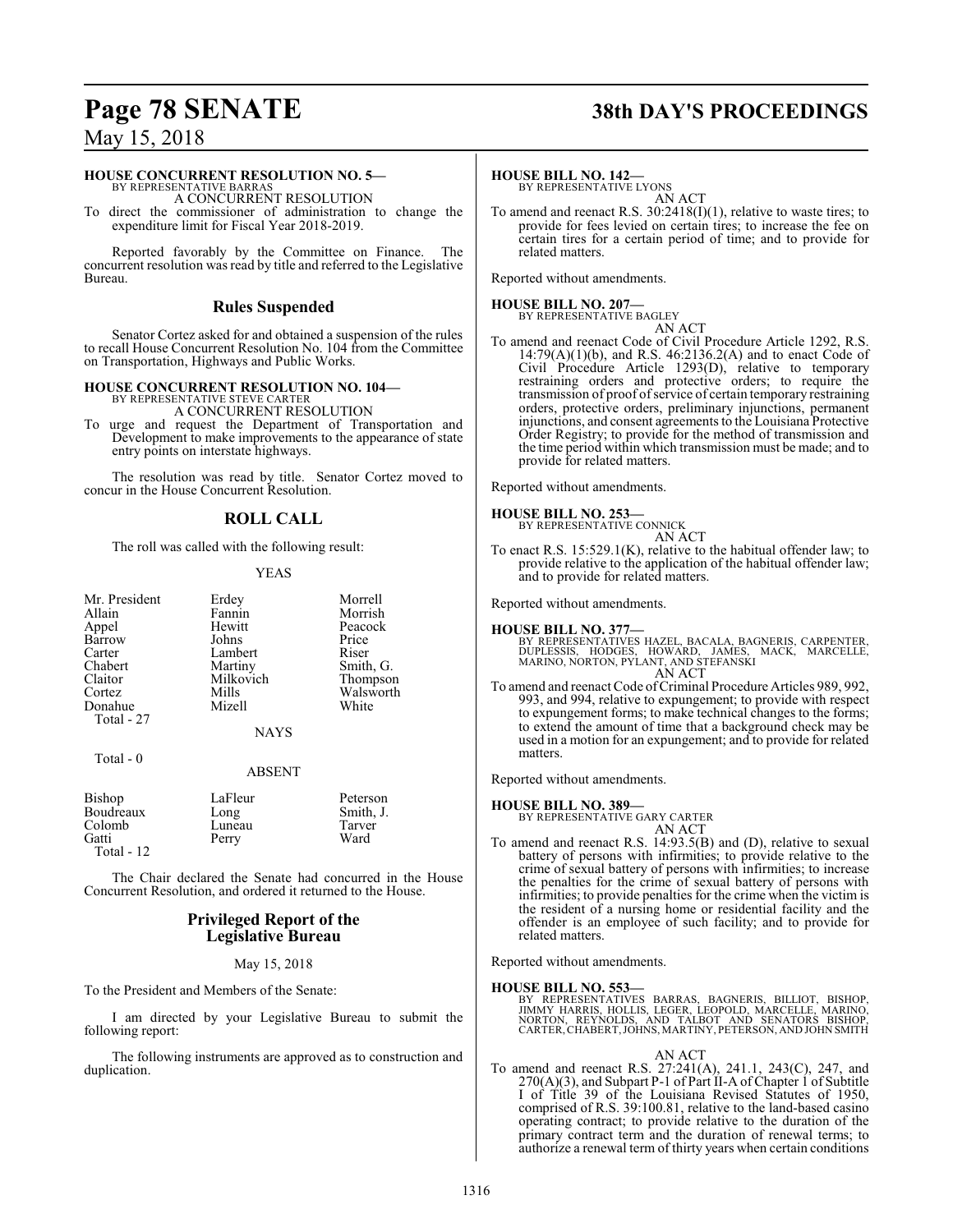# **38th DAY'S PROCEEDINGS Page 79 SENATE**

# May 15, 2018

are met; to provide relative to compensation paid to the Louisiana Gaming Control Board; to provide for a specific amount to be paid to the Louisiana Gaming Control Board and to provide for disposition and use ofsuch monies; to provide for the deposit of monies into certain special treasury funds; to provide with respect to the Community Water Enrichment Fund; to provide relative to the contract and payment for casino support services; to provide for a specific amount to be paid to the governing authority for the parish where the official gaming establishment is located for providing casino support services; to provide relative to the casino gaming operator's authority to conduct and offer non-casino gaming activities and operations; to provide for certain restrictions on certain non-casino gaming activities including restaurants and hotels; to provide relative to a memorandum of understanding and agreement between the casino gaming operator and the Greater New Orleans Hotel and Lodging Association; to provide relative to a memorandum of understanding and agreement between the casino gaming operator and the Louisiana Restaurant Association; and to provide for related matters.

Reported without amendments.

#### **HOUSE BILL NO. 674—** BY REPRESENTATIVE NORTON

AN ACT

To amend and reenact R.S. 32:717(A) and 718(C) and to enact R.S. 32:717(C), relative to the sale of a motor vehicle or auto hulk as scrap to be dismantled or destroyed; to define the term "motor vehicle"; to specify the database for certain required reporting; to provide for certain prohibitions and reporting relative to stolen auto hulk; and to provide for related matters.

Reported without amendments.

### **HOUSE BILL NO. 773—** BY REPRESENTATIVE LYONS

AN ACT

To amend and reenact R.S. 46:2136(A)(4), relative to protective orders and consent agreements issued in domestic abuse cases; to provide for a mental health evaluation of a perpetrator of domestic abuse; to remove the authority of the court to order a medical evaluation or counseling of an abused person; and to provide for related matters.

Reported without amendments.

**HOUSE BILL NO. 813—** BY REPRESENTATIVE GARY CARTER

- AN ACT
- To amend and reenact R.S. 13:2493(F) and R.S. 46:2171.1, relative to the jurisdiction of suits filed pursuant to the Protection from Stalking Act; to provide for a court of competent jurisdiction; to provide for the jurisdiction of municipal and traffic court; and to provide for related matters.

Reported without amendments.

### **HOUSE BILL NO. 845—**

BY REPRESENTATIVES LANCE HARRIS, BERTHELOT, CONNICK, JACKSON, AND MACK AN ACT

To amend and reenact R.S. 51:422.1(E) and to enact R.S. 51:422.1(F), relative to enforcement for unfair sales of motor fuels; to provide for agents of enforcement; to provide for injunctive relief and attorney fees; to provide for trade organizations; and to provide for related matters.

Reported without amendments.

Respectfully submitted, DANIEL R. MARTINY Chairman

### **Adoption of Legislative Bureau Report**

On motion of Senator Martiny, the Bills and Joint Resolutions were read by title and passed to a third reading.

### **Privileged Report of the Legislative Bureau**

### May 15, 2018

To the President and Members of the Senate:

I am directed by your Legislative Bureau to submit the following report:

The following instruments are approved as to construction and duplication.

# **HOUSE CONCURRENT RESOLUTION NO. 5—** BY REPRESENTATIVE BARRAS

A CONCURRENT RESOLUTION

To direct the commissioner of administration to change the expenditure limit for Fiscal Year 2018-2019.

Reported without amendments.

## **HOUSE BILL NO. 138—** BY REPRESENTATIVE HAVARD

AN ACT To amend and reenact R.S. 15:825.2(A), relative to the appointment of special agents; to provide relative to the authority of the secretary of the Department of Public Safety and Corrections to appoint special agents; and to provide for related matters.

Reported without amendments.

### **HOUSE BILL NO. 256—**

BY REPRESENTATIVE FOIL AN ACT

To enact R.S. 17:5069, relative to special treasury funds; to establish the TOPS Income Fund as a special treasury fund; to provide for the deposit, use, and investment of monies in the fund; to provide for an effective date; and to provide for related matters.

Reported without amendments.

**HOUSE BILL NO. 281—**<br>BY REPRESENTATIVES TALBOT, AMEDEE, ANDERS, BACALA,<br>BAGLEY, BAGNERIS, BARRAS, BERTHELOT, BILLIOT, BOUIE, BRASS,<br>CHAD BROWN, TERRY BROWN, CARMODY, CARPENTER, GARY<br>CARTER, ROBBY CARTER, STEVE CARTER, CHA AN ACT

To enact Part VII of Subchapter B of Chapter 5-D of the Louisiana Revised Statutes of 1950, to be comprised of R.S. 40:1193.1 through 1193.9, and R.S.  $40:2010.8(A)(24)$ , relative to rights of nursing home residents; to authorize a nursing home resident or a surrogate to have a monitoring device installed in the room of the resident; to establish conditions for the installation and use of monitoring devices in nursing homes; to provide for consent relative to the installation and use of such devices; to provide limitations on the use of such devices; to require nursing homes to make certain accommodations relative to such devices; to limit liability in cases in which a monitoring device is installed without proper authorization or used improperly; to prohibit certain conduct by nursing homes; to establish penalties; to provide for administrative rulemaking; and to provide for related matters.

Reported without amendments.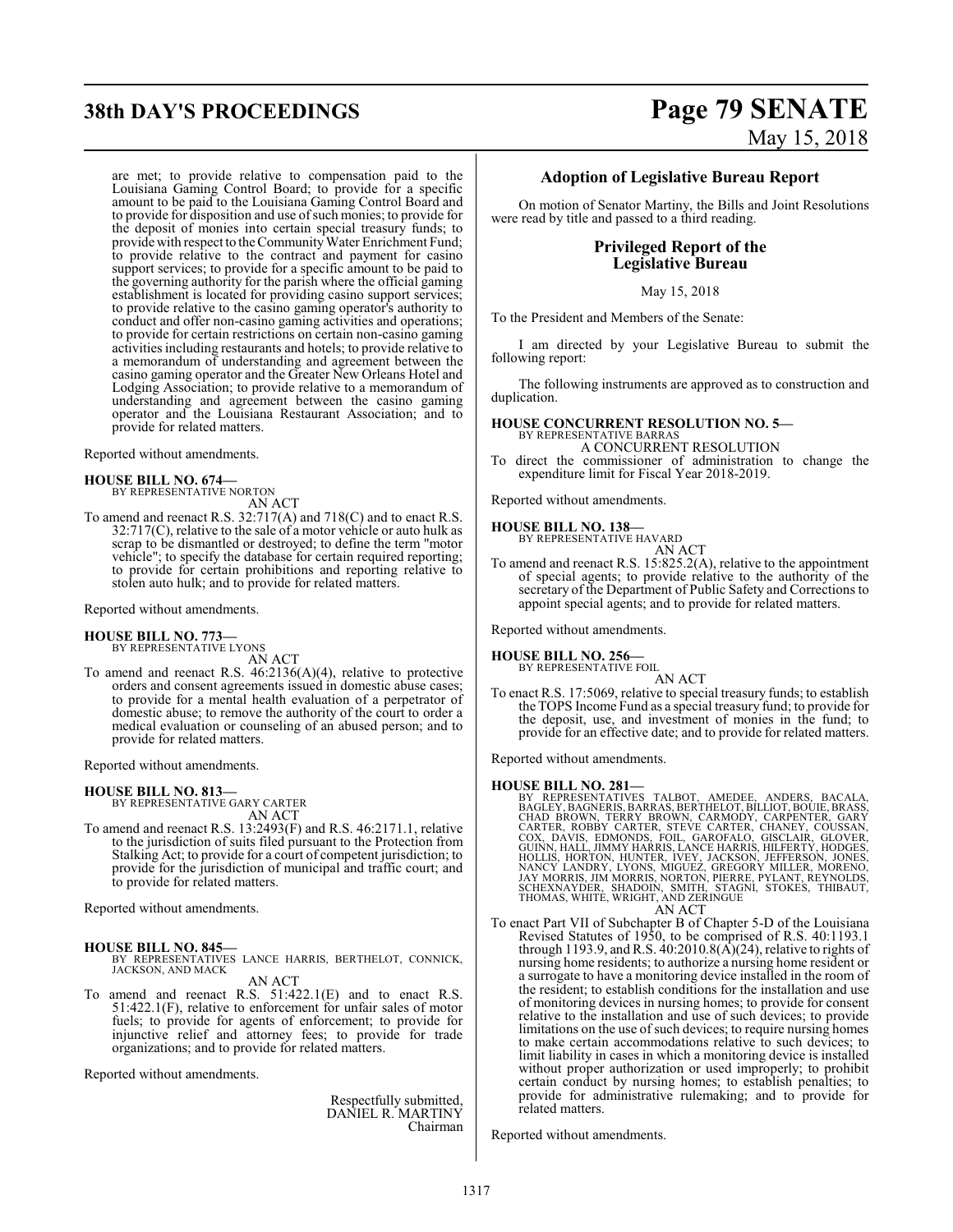# **Page 80 SENATE 38th DAY'S PROCEEDINGS**

May 15, 2018

### **HOUSE BILL NO. 309—**

BY REPRESENTATIVE GARY CARTER A JOINT RESOLUTION

Proposing to amend Article VII, Section 10.3(C)(3) and (4) of the Constitution of Louisiana and to add Article VII, Section  $10.3(A)(5)$  and  $(C)(5)$  of the Constitution of Louisiana, to provide for deposits into and the uses ofthe Budget Stabilization Fund; to provide for certain limitations and requirements; to provide for submission of the proposed amendment to the electors; and to provide for related matters.

Reported without amendments.

### **HOUSE BILL NO. 316—**

BY REPRESENTATIVE GARY CARTER AN ACT

To amend and reenact R.S. 39:94(C)(3) and (4) and to enact R.S. 39:73(D) and 94(A)(5) and  $(C)(5)$ , relative to the Budget Stabilization Fund; to provide for uses of the fund; to provide for limits on the use of the fund; to provide for the incorporation of the fund into the official forecast; to provide for expenditure of the monies incorporated into the official forecast; to provide for certain limitations and requirements; to provide for an effective date; and to provide for related matters.

Reported without amendments.

# **HOUSE BILL NO. 345—** BY REPRESENTATIVE HENRY

AN ACT

To amend and reenact R.S. 56:10(B)(2), relative to the Conservation Fund; to require prior approval by the Joint Legislative Committee on the Budget for certain expenditures; to provide for effectiveness; and to provide for related matters.

Reported without amendments.

### **HOUSE BILL NO. 365—**

BY REPRESENTATIVE JORDAN AN ACT

To amend and reenact Code of Criminal Procedure Article 782(A), relative to jury trials in felony cases; to provide relative to jury concurrence; to provide for contingent effectiveness; and to provide for related matters.

Reported without amendments.

### **HOUSE BILL NO. 454—**

BY REPRESENTATIVE FOIL AN ACT

To enact R.S. 39:1538(5), relative to claims against the state; to provide with respect to certain final judgments against the state; to require the division of administration to make public certain information concerning final judgments against the state; to require inclusion of information in the comprehensive annual financial report; and to provide for related matters.

Reported without amendments.

HOUSE BILL NO. 460—<br>BY REPRESENTATIVES STOKES, AMEDEE, ANDERS, ARMES, BAGLEY, BAGNERS, BILLIOT, BOUIE, BRASS, CHAD BROWN, TERRY<br>BROWN, CARPENTER, GARY CARTER, CHANEY, CONNICK, COX,<br>CROMER, DAVIS, FRANKLIN, GISCLAIR, GIOVER

To amend and reenact R.S. 22:1028(A)(2)(introductory paragraph) and (4) and (D), R.S. 40:1105.13(B), and R.S.  $46:975(B)$ (introductory paragraph),(C)(1), and (D), to enact R.S. 46:975(E) and 975.1, and to repeal R.S. 22:1028(B)(3), relative to mandatory coverage for breast cancer screening services; to define minimum mammography examination for health plan benefits; to define digital breast tomosynthesis; to define

mammography examination for state cancer control and prevention programs; to designate certain breast cancer screening services as Medicaid covered services; to repeal outdated provisions; to provide for an effective date; and to provide for related matters.

Reported without amendments.

**HOUSE BILL NO. 493—** BY REPRESENTATIVE GARY CARTER AN ACT

To amend and reenact R.S. 13:62(B), relative to the Judicial Council of the Supreme Court of Louisiana; to provide for the content of recommendations made by the council to the legislature; to provide for the deadlines relative thereto; and to provide for related matters.

Reported without amendments.

### **HOUSE BILL NO. 528—**

BY REPRESENTATIVE HENRY AN ACT

To enact R.S. 39:1557.2; relative to contracts; to provide for access to records and files; to provide for requirements and limitations; to provide for an effective date; and to provide for related matters.

Reported without amendments.

### **HOUSE BILL NO. 602—**

BY REPRESENTATIVE MIGUEZ AND SENATOR RISER AN ACT

To enact R.S.  $14:95.2(C)(9)$  and R.S.  $40:1379.3(X)$  and to repeal R.S.  $40:1379.3(N)(11)$ , relative to concealed handgun permits; to provide relative to the carrying of a concealed handgun into any school, school campus, or school bus; to provide relative to the authority of a concealed handgun permitee who is a teacher, administrator, student, or employee of a school; to provide relative to the authority of a school to regulate the carrying of firearms in certain venues and facilities of the institution; to provide an exception to the crime which prohibits the carrying of a firearm on school property by certain concealed handgun permit holders; and to provide for related matters.

Reported without amendments.

**HOUSE BILL NO. 631—**

BY REPRESENTATIVE HUNTER

AN ACT To enact R.S. 15:572.4(E), relative to pardons; to provide relative to recommendations for clemency issued by the board; to provide relative to the expiration of a recommendation upon the expiration of a governor's term in office; to require the Board of Pardons to adopt rules relative to applications on which no action is taken by the governor; and to provide for related matters.

Reported without amendments.

### **HOUSE BILL NO. 650—**

BY REPRESENTATIVES FOIL, STEVE CARTER, EDMONDS, AND HAZEL AN ACT

To amend and reenact R.S. 9:154(A)(15), R.S. 17:3129.4(C), R.S. 44:4.1(B)(9), and R.S. 47:1508(B)(17) and to enact Chapter 22-B of Title 17 of the Louisiana Revised Statutes of 1950, to be comprised of R.S. 17:3100.1 through 3100.10, and R.S. 42:456.2, relative to the Louisiana Student Tuition Assistance and Revenue Trust Kindergarten Through Grade Twelve Program; to create the program and provide for program purpose and definitions; to provide relative to program administration by the Louisiana Tuition Trust Authority and for powers and duties of the authority; to provide for adoption by the authority of certain rules pursuant to the Administrative Procedure Act; to provide relative to education savings accounts; to provide relative to the Louisiana Education and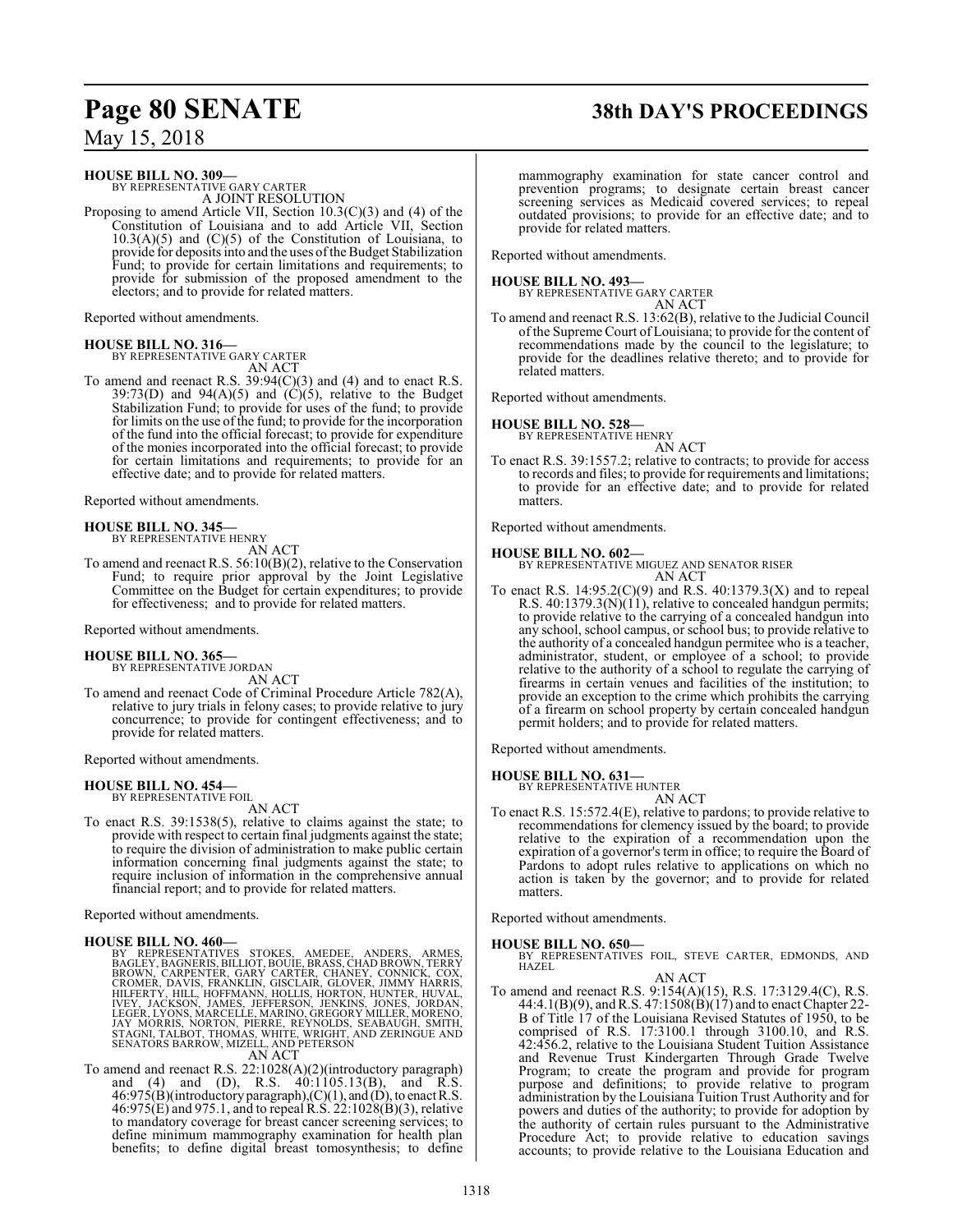# **38th DAY'S PROCEEDINGS Page 81 SENATE**

# May 15, 2018

Tuition Savings Fund; to provide for the powers and duties of the office of the state treasurer with regard to the program; to apply laws pertaining to abandoned property to certain program account funds; to provide a public records exception for certain records of the authority pertaining to program accounts; to provide relative to payroll withholdings; to provide an exception to the confidentiality of the records of the secretary of the Department of Revenue relative to the program; to authorize, with limitations, disbursements fromeducation savings accounts established pursuant to the Louisiana Student Tuition Assistance and Revenue Trust Program for elementary and secondary school tuition expenses; and to provide for related matters.

Reported without amendments.

### **HOUSE BILL NO. 680—** BY REPRESENTATIVE LEGER

AN ACT

To amend and reenact R.S.  $51:2365.1(A)(3)$  through  $(5)$  and  $(B)$ through (D) and to enact R.S.  $51:2365.1(A)(8)$ , relative to the Major Events Incentive Program and the Major Events Incentive Program Subfund; to provide for definitions; to provide relative to authorizations of the secretary of the Department of Economic Development; to provide for certain written notice requirements; to provide relative to certain fund disbursements of the treasurer; to provide relative to requirements for qualified major events; and to provide for related matters.

Reported without amendments.

### **HOUSE BILL NO. 844—**

BY REPRESENTATIVE GAROFALO AN ACT

To amend and reenact R.S. 42:1441(A) and to enact R.S. 42:1441(E), relative to limitation of liability of the clerks of court and their employees; to provide for indemnification; to provide for the payment of judgments; to provide for legislative appropriation and review; to require reporting of certain information; to provide for effectiveness; and to provide for related matters.

Reported without amendments.

### **HOUSE BILL NO. 900— (Substitute for House Bill No. 884 by Representative Abramson)** BY REPRESENTATIVE ABRAMSON

AN ACT

To enact Chapter 3-C of Subtitle I of Title 39 of the Louisiana Revised Statutes of 1950, to be comprised of R.S. 39:462.1 through 462.6, and 1367(E)(2)(b)(vii), relative to capital outlay finance; to provide a funding source for certain capital outlay expenditures by local government and other political subdivisions; to establish the Louisiana Capital Outlay Revolving Loan Bank; to provide for a board of directors to govern the bank; to provide for membership, duties, and authority of the board; to provide for the adoption of bylaws, rules, and regulations by the board; to provide for the capitalization, administration, investment, and disposition of monies received by the bank; to authorize the bank to incur debt and issue bonds, notes, or other evidences of indebtedness and to guarantee the debt of other certain entities; to authorize loans from the bank to non-state public entities for certain capital outlay projects; to provide procedures forlocal governments and political subdivisions to enter into such indebtedness and provide for repayment; to exempt interest on such indebtedness from taxation; to provide with respect to loan forgiveness; to provide for effectiveness; and to provide for related matters.

Reported without amendments.

Respectfully submitted, DANIEL R. MARTINY Chairman

### **Adoption of Legislative Bureau Report**

On motion of Senator Martiny, the Bills and Joint Resolutions were read by title and passed to a third reading.

### **Motion to make Special Order of the Day**

On motion of Senator Morrell **House Bill No. 2**, which is on Third Reading and Final Passage, was made Special Order ofthe Day No. 1 on Wednesday, May 16, 2018.

### **HOUSE BILL NO. 2—**

BY REPRESENTATIVE ABRAMSON AN ACT

To provide with respect to the capital outlay budget and the capital outlay program for state government, state institutions, and other public entities; to provide for the designation of projects and improvements; to provide for the financing thereof making appropriations from certain sources; and to provide for related matters.

### **Rules Suspended**

Senator Morrell asked for and obtained a suspension of the rules to allow the Senate Committee on Revenue and Fiscal Affairs to add **House Bill No. 669** to the agenda.

### **Conference Committee Reports Received**

May 15, 2018

**SENATE BILL NO. 27—** BY SENATOR MILLS

AN ACT

To amend and reenact R.S.  $46:153.3(D)(1)$  and (2), relative to the Medicaid Pharmaceutical and Therapeutics Committee; to provide for committee composition; to provide for committee diversity; to provide for nominating entities; to provide for filling of vacancies; and to provide for related matters.

#### **SENATE BILL NO. 138—** BY SENATOR LUNEAU

AN ACT To amend and reenact R.S.  $32:861(E)(1)$  and  $872(D)$ , relative to automobile insurance; to provide relative to required security and proof of financial responsibility; to provide for out-of-state automobile insurance coverage; to provide for personal injury protection cards; and to provide for related matters.

**SENATE BILL NO. 184—**

BY SENATOR MARTINY

AN ACT To amend and reenact R.S. 27:402(17), 405(A)(6) and (C)(2), and 416(C) and (D), relative to the Video Draw Poker Devices Control Law; to provide for the method of operation of video draw poker devices; to provide for qualified truck stops; to provide for fuel sales of qualified truck stops; to provide for definitions; and to provide for related matters.

### **SENATE BILL NO. 264—** BY SENATOR CARTER

AN ACT

To amend and reenact R.S. 40:1131(21) and 1131.1(D) and to enact R.S. 40:1131(22) and (23), 1133.13(F) and (G), and 1133.16, relative to emergency personnel; to provide for definitions; to provide relative to telephone cardiopulmonary resuscitation; to provide for minimum training requirements in telephone cardiopulmonary resuscitation; to provide for certain terms, procedures, and conditions; and to provide for related matters.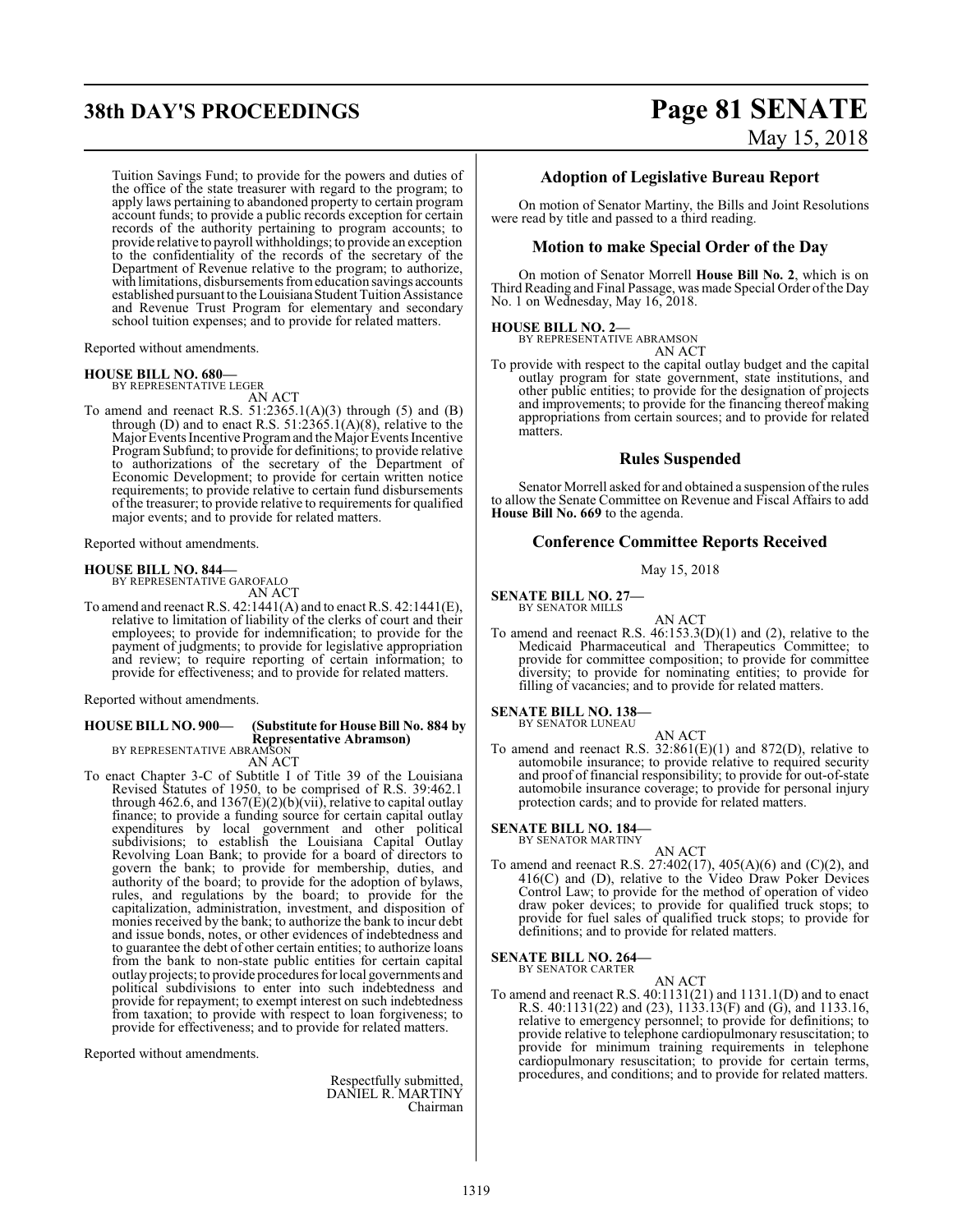# **Page 82 SENATE 38th DAY'S PROCEEDINGS**

May 15, 2018

### **SENATE BILL NO. 464—** BY SENATOR RISER

AN ACT

To enact R.S. 40:34(C), relative to death certificates; to provide for electronic registration of death certificate data; to provide for enrollment; and to provide for related matters.

### **SENATE BILL NO. 477— (Substitute of Senate Bill No. 189 by Senator LaFleur)**

BY SENATOR LAFLEUR

AN ACT

To enact R.S. 37:1164(59) and 1226.4; relative to electronic prescribing of noncontrolled legend drugs; to provide for a definition of chart order; to provide for bidirectional transmission; to provide for authority to the Louisiana State Law Institute to alphabetize the definition list; and to provide for related matters.

#### **SENATE BILL NO. 261—** BY SENATOR ERDEY

AN ACT

To amend and reenact R.S. 40:1668(C)(1)(a) and (b) and to repeal R.S. 40:1668(G)(4), relative to insurance benefits for firemen and officers who suffer a catastrophic injury resulting in permanent and total disability in certain circumstances; and to provide for related matters.

### **HOUSE BILL NO. 426—** BY REPRESENTATIVE HUVAL

AN ACT

To authorize and provide for the transfer of certain state property; to authorize the transfer of certain state property in St. Martin Parish; to provide for the property description; to provide for reservation of mineral rights; to provide terms and conditions; to provide an effective date; and to provide for related matters.

### **HOUSE BILL NO. 446—**

BY REPRESENTATIVES FALCONER, BILLIOT, TERRY BROWN, CARMODY, DWIGHT, HODGES, HOFFMANN, NANCY LANDRY, MACK, AND STAGNI

### AN ACT

To enact R.S. 14:502, relative to offenses against the person; to provide relative to the failure of a person to seek assistance when another person suffers serious bodily injury; to provide for elements ofthe offense; to provide for definitions; to provide for criminal penalties; and to provide for related matters.

The Conference Committee Reports for the above legislative instruments lie over under the rules.

### **Privileged Report of the Committee on Senate and Governmental Affairs**

### **ENROLLMENTS**

Senator Peterson, Chairman on behalf of the Committee on Senate and Governmental Affairs, submitted the following report:

### May 15, 2018

To the President and Members of the Senate:

I am directed by your Committee on Senate and Governmental Affairs to submit the following report:

The following Senate Bills have been properly enrolled:

#### **SENATE BILL NO. 18—** BY SENATOR CORTEZ

AN ACT

To amend and reenact R.S. 14:63.3(A) and 63.4(A), and to enact R.S. 14:63(J), relative to criminal trespass; to provide for the use of purple paint in lieu of signs to indicate that unauthorized entrance on property is prohibited; to provide definitions; and to provide for related matters.

### **SENATE BILL NO. 62—**

BY SENATOR MARTINY

AN ACT To enact R.S. 49:191(10)(c) and to repeal R.S. 49:191(8)(j), relative to certain agencies within the office of the governor, including provisions to provide for the re-creation of such agencies; to provide for the effective termination date for all statutory authority for the existence of such statutory entities; and to provide for related matters.

# **SENATE BILL NO. 99—** BY SENATOR MORRELL

AN ACT

To amend and reenact R.S. 37:3718, relative to the Louisiana Behavior Analyst Board; to provide for a termination date of the board; to provide for an effective date; and to provide for related matters.

### **SENATE BILL NO. 101—**

BY SENATORS MORRELL, ALARIO, APPEL, BARROW, BISHOP,<br>BOUDREAUX, CARTER, COLOMB, CORTEZ, DONAHUE, ERDEY,<br>GATTI,HEWITT,JOHNS,LONG,MILKOVICH,MILLS,MIZELL,GARY<br>SMITH AND WARD AND REPRESENTATIVES LEGER AND MORENO AN ACT

To amend and reenact Chapter 3-C of Title 15 of the Louisiana Revised Statutes of 1950, comprised ofR.S. 15:555 and 556 and to enact R.S. 36:706(D), relative to sexual assault collection kits and forensic medical examinations; to create the Louisiana Sexual Assault Oversight Commission; to provide relative to the membership, meetings, quorum, compensation, and duties ofthe Louisiana Sexual Assault Oversight Commission; to provide relative to the office of the attorney general; and to provide for related matters.

### **SENATE BILL NO. 111—**

BY SENATORS CORTEZ AND WALSWORTH

- AN ACT
- To amend and reenact R.S. 4:61(C), the section heading of R.S. 4:67, and R.S. 4:70(A) and (C), relative to the State Boxing and Wrestling Commission; to provide for domicile; to provide for duties of the commission; to eliminate certain terms; to provide for procedures and conditions; and to provide for related matters.

### **SENATE BILL NO. 142—**<br>BY SENATOR PETERSON

AN ACT

To enact R.S. 49:191(10)(c) and to repeal R.S. 49:191(8)(b), relative to the Department of State Civil Service, including provisions to provide for the re-creation of the Department of State Civil Service and the statutory entities made a part of the department by law; to provide for the effective termination date for all statutory authority for the existence of such statutory entities; and to provide for related matters.

### **SENATE BILL NO. 147—**

BY SENATOR MORRELL AND REPRESENTATIVE MORENO AN ACT

To enact Chapter 12-A of Title 13 of the Louisiana Revised Statutes of 1950, to be comprised ofR.S. 13:3381 through 3383, relative to certain claims initiated by alleged perpetrators of sexual misconduct; to provide for special procedures when claims are against the alleged victim; to provide for waivers; to provide for damages; and to provide for related matters.

# **SENATE BILL NO. 177—**<br>BY SENATOR WALSWORTH

### AN ACT

To amend and reenact the introductory paragraph of R.S. 15:587.5(A) and R.S. 24:513(D)(3) and to enact R.S.  $15:587.5(A)(7)$  and R.S. 24:513.1(E), relative to the legislative auditor; to authorize the legislative auditor to have access to federal tax information relative to auditees; to authorize the legislative auditor to perform criminal background checks on the auditor's employees having access to federal tax information; and to provide for related matters.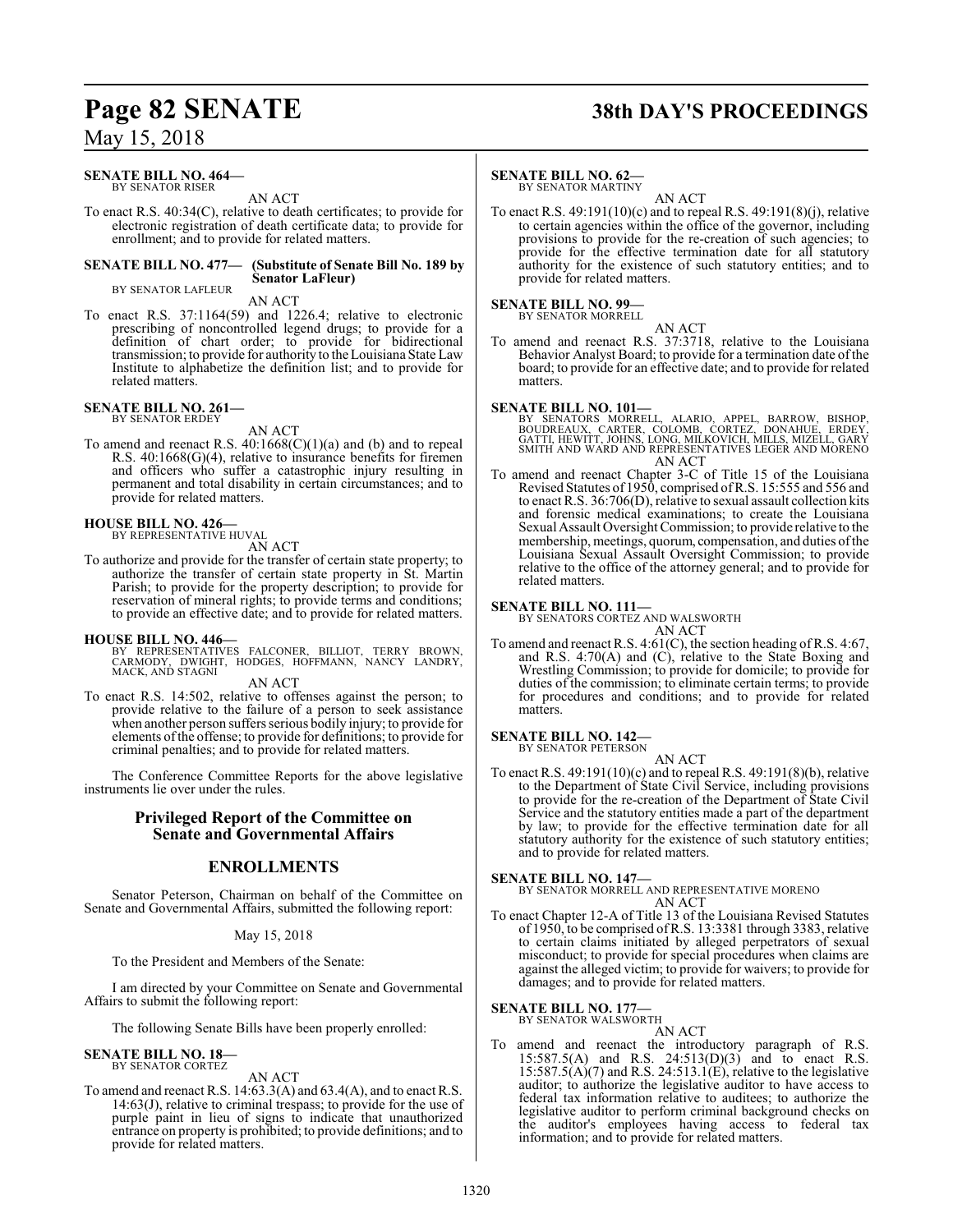# **38th DAY'S PROCEEDINGS Page 83 SENATE**

### **SENATE BILL NO. 212—** BY SENATOR GATTI

AN ACT

To amend and reenact R.S. 48:262(A), relative to the Department of Transportation and Development; to authorize the department to rent or lease maintenance equipment; and to provide for related matters.

- **SENATE BILL NO. 285—**<br>BY SENATORS GARY SMITH AND THOMPSON AND<br>REPRESENTATIVE DAVIS AN ACT
- To enact R.S. 22:1060.7, relative to prescriptions for chronic pain; to prohibit the denial of coverage for a nonopioid prescription in favor of an opioid prescription; to provide with respect to opioid prescriptions deemed medically necessary and prescribed by a licensed physician; and to provide for related matters.

### **SENATE BILL NO. 361—** BY SENATOR WALSWORTH

AN ACT

To amend and reenact R.S. 51:3073(2) and (4)(a) and 3074, relative to the Database Security Breach Notification Law; to provide for the protection of personal information; to require certain security procedures and practices; to provide for notification requirements; to provide relative to violations; to provide for definitions; and to provide for related matters.

### **SENATE BILL NO. 133—** BY SENATORS HEWITT AND BARROW

AN ACT

To enact R.S. 44:3.2(G), relative to public records; to provide an exception for access to proprietary and trade secrets in the custody or control of the office of state fire marshal; to provide access to state fire marshal documents by certain entities; and to provide for related matters.

### **SENATE BILL NO. 72—** BY SENATOR MARTINY

AN ACT

To amend and reenact R.S. 28:53.2(G), relative to the execution of an order for protective custody and examination; to provide certain procedures, terms, and conditions; to provide relative to law enforcement; to provide relative to limitations of civil liability; and to provide for related matters.

#### **SENATE BILL NO. 106—** BY SENATOR MORRELL

AN ACT

To amend and reenact Children's Code Art. 898(B)(1) and (2) and  $(C)(1)(a)$  and  $(2)$  and  $906(B)(1)$  and to enact Children's Code Art.  $898(B)(4)$  and  $906(B)(4)$ , relative to juvenile justice; to provide relative to the duration of a disposition based on a felony-grade adjudication; to provide relative to modification of dispositions; to provide for hearings; to provide for applicability; to provide for the scheduling of hearings; and to provide for related matters.

### **SENATE BILL NO. 166—** BY SENATORS THOMPSON AND JOHNS

AN ACT

To enact R.S.  $15:541.1(A)(6)$  and (7), relative to the posting of the National Human Trafficking Resource Center hotline; to require airports, railroad passenger stations, and bus terminals and stations to post information regarding the hotline; to provide for

#### **SENATE BILL NO. 208—** BY SENATOR HEWITT

AN ACT

the location of the posting; and to provide for related matters.

To amend and reenact Code of Criminal Procedure Art. 312(G), relative to bail; to provide relative to the right to bail after conviction of an offense that is both a sex offense and a crime of violence; to provide definitions; and to provide for related matters.

### **SENATE BILL NO. 233—**

BY SENATOR MORRELL

AN ACT To amend and reenact R.S. 9:2717, relative to contracts; to allow a court to render null and void certain nondisclosure agreements and nondisclosure contract provisions; to provide for public policy; to provide for retroactive application; and to provide for related matters.

**SENATE BILL NO. 259—** BY SENATOR CARTER

AN ACT

To enact R.S. 47:1561.3, relative to the recovery of certain tax benefits; to provide relative to the authority of the secretary of the Department of Revenue; to provide for terms and conditions; and to provide for related matters.

### **SENATE BILL NO. 304—**

- BY SENATOR WALSWORTH
- AN ACT To amend and reenact R.S. 51:42(1) and 51(A) and to enact R.S. 51:51(E) and (F), relative to going-out-of-business sale licenses; to provide relative to holding of deposits; to provide for definitions; to provide for an effective date; and to provide for related matters.

### **SENATE BILL NO. 306—** BY SENATOR BARROW

AN ACT

To amend and reenact R.S. 28:66(A)(6) and (B), 67(1) and (2), 68,  $69(A)(1)$  and (2), (C) and (D),  $70(A)$ , (C), (D), and (E),  $71(B)$ ,  $(C)$ ,  $(D)$ ,  $(E)$ , and  $(F)$ , 72, 73, and 75, to enact R.S. 28:67(5),  $69(A)(3)$ ,  $70(F)$ , and 76, relative to assistive outpatient mental health treatment; to provide for the pertinence of advance directives; to provide for who may initiate a petition for involuntary outpatient treatment; to provide for matters relating to a hearing on such a petition; to provide for assessments of the patient and who is to perform assessments; to provide relative to physician affidavits; to provide relative to a treatment plan; to provide for notice to particular persons of any hearing to determine if involuntary outpatient treatment is necessary; to provide relative to additional periods oftreatment; to provide for who is to receive notice of any petition to vacate an order for involuntary commitment; and to provide for related matters.

### **SENATE BILL NO. 308—** BY SENATOR MIZELL

AN ACT

To enact R.S. 15:587.7, relative to the creation of a volunteer and employee criminal history system; to provide for definitions; to provide for access to state and national criminal history records; to provide for confidentiality; to provide for limitation of liability; to provide for rulemaking; and to provide for related matters.

### **SENATE BILL NO. 326—**

BY SENATOR BARROW

AN ACT To enact R.S. 9:335(A)(2)(c), relative to children; to provide relative to custody and visitation; to provide relative to declared disasters; to provide relative to joint custody decrees and implementation orders; and to provide for related matters.

### **SENATE BILL NO. 330—** BY SENATOR COLOMB

AN ACT To amend and reenact R.S. 9:311 (A)(1), (C), and (F), relative to the

modification of support orders; to provide relative to a material change in circumstances; to provide relative to support orders when the Department of Children and Family Services provides support enforcement services; to provide for a rebuttable presumption; to provide for judicial discretion in modifying a support obligation; to provide for judicial review in some circumstances; and provide for related matters.

# May 15, 2018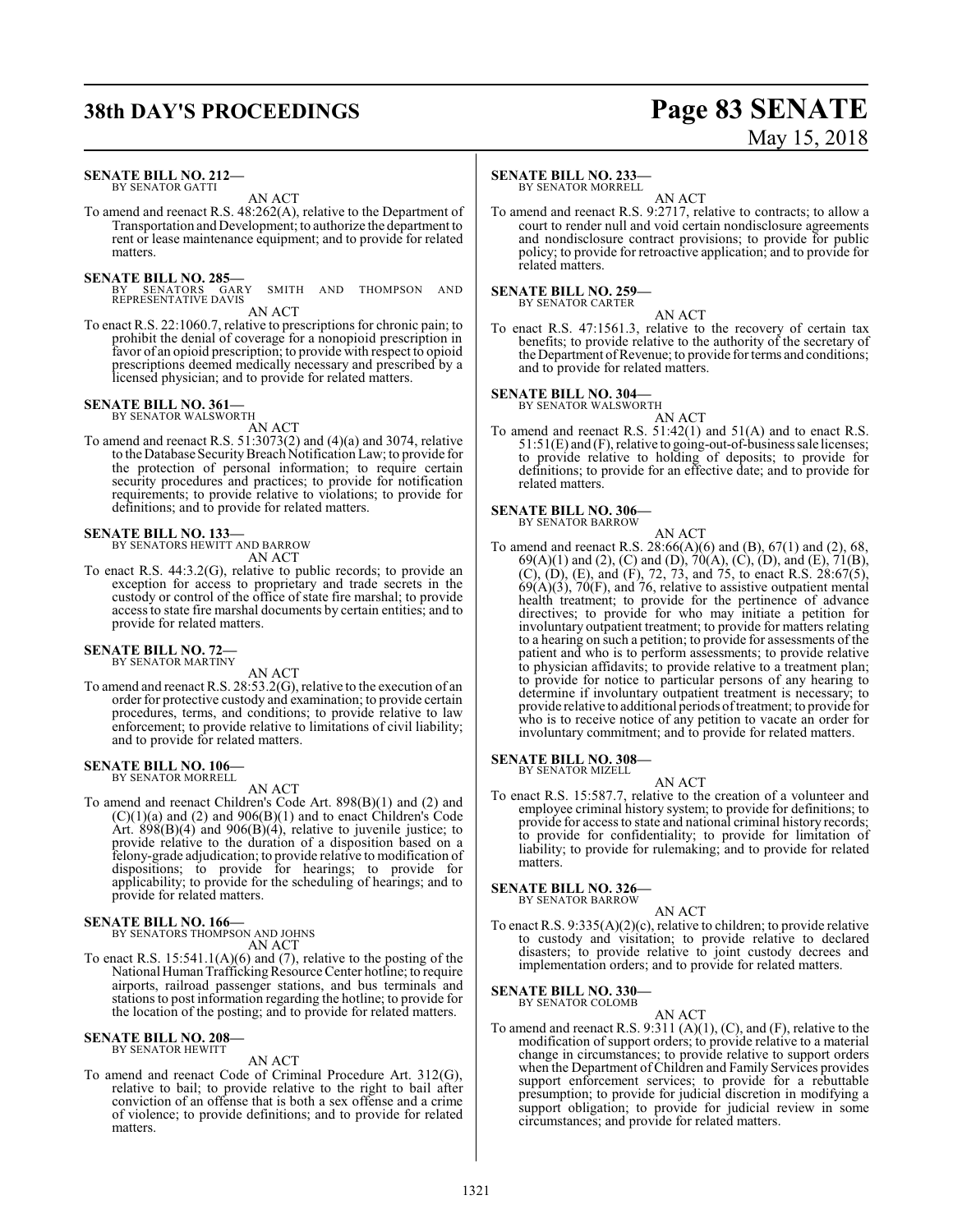#### **SENATE BILL NO. 366—** BY SENATOR WARD

AN ACT

To amend and reenact Civil Code Art. 136, relative to children; to provide relative to visitation rights; to provide relative to visitation rights of grandparents and siblings; to provide certain terms, conditions, requirements, and procedures; and to provide for related matters.

### **SENATE BILL NO. 372—**

- BY SENATOR CORTEZ AND REPRESENTATIVES BRASS, TERRY<br>BROWN, CARPENTER, STEVE CARTER, GISCLAIR, GUINN, HALL,<br>HOWARD,LEBAS,MARCELLE AND WHITE AN ACT
- To amend and reenact the introductory paragraph of R.S. 38:90.4(A)(1) and 90.9, and to enact R.S. 38:90.1(12) and (13) and 90.4.1, relative to the Statewide Flood Control Program; to provide for the Rural Grant Opportunity Program within the Statewide Flood Control Program; to provide for requirements, limitations, and eligibility for participation in the rural program; and to provide for related matters.

### **SENATE BILL NO. 414—**

BY SENATOR WHITE

### AN ACT

To amend and reenact R.S. 40:1131(4) and to enact R.S. 33:4791.1(A)(6) and (B)(7), and R.S. 40:1131.3 and  $1133.14(A)(1)(c)$ , relative to emergency medical transportation services; to provide for alternative destination transportation; to provide for regulation by municipalities and other local governing authorities; to provide for definitions; to provide for duties and rulemaking; to provide for a reimbursement method; to provide for an effective date; and to provide for related matters.

### **SENATE BILL NO. 415—** BY SENATOR WHITE

AN ACT

To amend and reenact the introductory paragraph of R.S. 48:221(A)(4), and to enact R.S. 48:221(A)(4)(c), relative to the disposition of certain property by the Department of Transportation and Development; to authorize the use of a real estate broker to sell property deemed an uneconomic remnant; and to provide for related matters.

### **SENATE BILL NO. 462—** BY SENATOR MARTINY

### AN ACT

To amend and reenact the heading of Part VIII of Chapter 14 of Title 33 of the Louisiana Revised Statutes of 1950, R.S. 33:5001, 5002(A) and (B)(2), and 5003, relative to inclusionary zoning for affordable housing; to provide for findings and purpose; to authorize and permit any municipality or parish with land use or zoning ordinances or regulations to adopt ordinances for voluntary economic incentive policies for affordable housing; and to provide for related matters.

### **SENATE BILL NO. 473—** BY SENATOR JOHNS

### AN ACT

To amend and reenact R.S. 40:2405.1(B), relative to the issuance of bulletproof vests to peace officers; to make surplus bulletproof vests available for purchase to certain part-time and reserve peace officers, constables, and deputy constables; to provide for conditions; to provide for notice; to provide for definitions; to provide for liability; and to provide for related matters.

### **SENATE BILL NO. 486—**

BY SENATOR BARROW AND REPRESENTATIVE CARPENTER AN ACT

To amend and reenact R.S. 47:463.73(G), relative to motor vehicles; to provide for the "Scotlandville Magnet High School" special prestige license plate; to provide for the creation, issuance, design, fees, distribution, and rule promulgation applicable to such license plates; and to provide for related matters.

# **Page 84 SENATE 38th DAY'S PROCEEDINGS**

### **SENATE BILL NO. 558— (Substitute of Senate Bill No. 374 by**

**Senator Barrow)** BY SENATORS BARROW, ALARIO, APPEL, GATTI, MILKOVICH, PRICE<br>AND GARY SMITH AND REPRESENTATIVES AMEDEE, BRASS,<br>CARPENTER, COX, EMERSON, GLOVER, HAZEL, JACKSON,<br>JEFFERSON, LYONS, MARCELLE, NORTON, PEARSON, PIERRE,<br>SMITH, STOK

### AN ACT

To enact R.S. 15:892.1, relative to correctional facilities; to provide relative to women in correctional facilities; to provide relative to certain healthcare products for incarcerated females; to provide relative to sex-appropriate correctional facility employees; to provide for definitions; to provide for applicability; and to provide for related matters.

### **SENATE BILL NO. 6—** BY SENATOR PEACOCK

AN ACT

To amend and reenact R.S. 11:723(C), relative to the Teachers' Retirement System of Louisiana and the Clerks' of Court Retirement and Relief Fund; to provide for membership requirements; to provide with respect to members of the Teachers' Retirement System of Louisiana employed in positions covered by the Clerks' of Court Retirement and Relief Fund; to provide for an effective date; and to provide for related matters.

### **SENATE BILL NO. 7—**<br>BY SENATOR PEACOCK

AN ACT

To amend and reenact R.S.  $11:2220(B)(1)(a)(ii)$  and  $(2)(a)$  and  $(b)$ and (G) and 2223(E)(2), relative to the Municipal Police Employees' Retirement System; to provide relative to the term "average final compensation"; to provide for consistency of language; to provide relative to qualifications for disability retirement; to provide for an effective date; and to provide for related matters.

#### **SENATE BILL NO. 11—** BY SENATOR PEACOCK

AN ACT

To amend and reenact R.S. 11:1532, relative to the Clerks' of Court Retirement and Relief Fund; to provide for eligible rollover distributions to certain persons; to provide for an effective date; and to provide for related matters.

### **SENATE BILL NO. 12—** BY SENATOR PEACOCK

AN ACT

To amend and reenact R.S. 11:2213(22), 2220(B)(2), 2241.8, and 2242.8 and to enact R.S. 11:2213(23) and (24) and 2225(E), relative to the Municipal Police Employees'Retirement System; to provide for definitions; to provide for survivor benefit qualifications; to provide for an effective date; and to provide for related matters.

**SENATE BILL NO. 16—** BY SENATOR MIZELL AND REPRESENTATIVES AMEDEE, ANDERS, ARMES, BACALA, BAGNERIS, BARRAS, BERTHELOT, BILLIOT,<br>TERRY BROWN, CARMODY, CARPENTER, CHANEY, DAVIS,<br>EDMONDS,FALCONER,FOIL,GISCLAIR,HAVARD,HAZEL,HENRY,<br>HILL, HORTON, HOWARD, JOHNSON, PIERRE, REYNOLDS,<br>SCHEXNAYDER,STOKES,TA AN ACT

To amend and reenact R.S. 47:463(A)(3)(a) and to enact R.S. 47:463.4.4 and 463.196, relative to special prestige license plates; to provide for a special prestige license plate to bear the international symbol of accessibility; to provide for the "Upside Downs" special prestige license plate; to provide an effective date; and to provide for related matters.

## **SENATE BILL NO. 49—** BY SENATORS MORRELL AND BARROW

AN ACT

To amend and reenact R.S. 15:833(A)(1), relative to inmate contact with persons outside of a correctional institution; to provide that an inmate who has sustained serious bodily injury is entitled to visitation with immediate family members under certain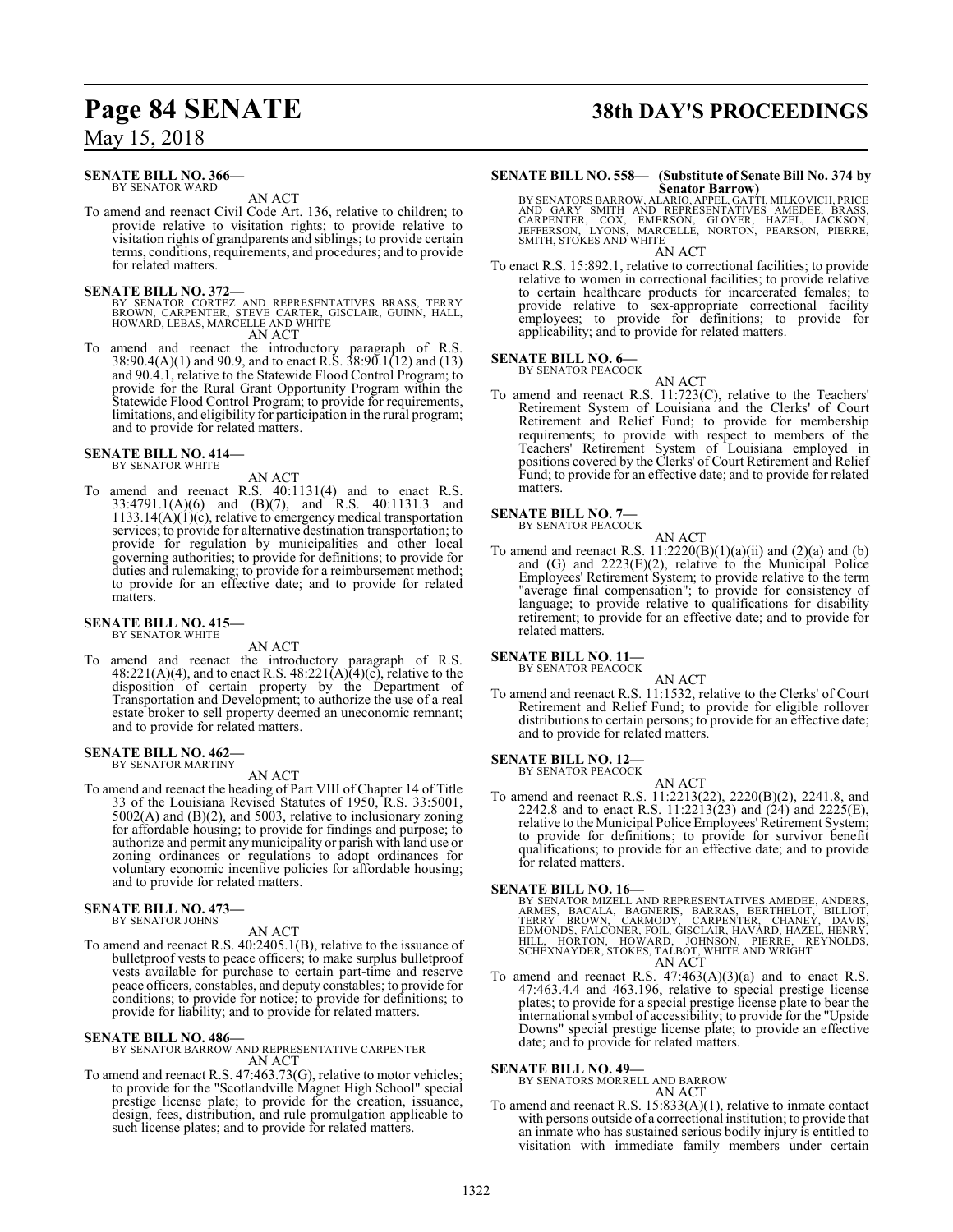# **38th DAY'S PROCEEDINGS Page 85 SENATE**

# May 15, 2018

circumstances; to provide definitions; and to provide for related matters.

#### **SENATE BILL NO. 156—** BY SENATOR CARTER

AN ACT

To enact R.S. 37:1738 and 1738.1, relative to liability of persons providing certain gratuitous care; to provide with respect to immunity from liability for a person providing gratuitous emergency care to a minor or a domestic animal; to provide with respect to immunity from liability for the vehicle owner; to provide certain definitions, terms, procedures, conditions, and effects; and to provide for related matters.

#### **SENATE BILL NO. 196—** BY SENATOR FANNIN

AN ACT

To amend and reenact R.S. 40:1730.39(A), relative to the state uniform construction code; to provide for powers of the state fire marshal; to provide relative to the contractual authority of the state fire marshal; to provide for certain terms, conditions, and procedures; and to provide for related matters.

# **SENATE BILL NO. 317—** BY SENATOR CLAITOR

AN ACT

To amend and reenact R.S. 15:146(C), relative to the Louisiana Public Defender Board; to provide for the expulsion of board members; to provide relative to notice requirements; and to provide for related matters.

### **SENATE BILL NO. 384—** BY SENATOR CLAITOR

AN ACT

To enact R.S. 14:133.7, relative to offenses affecting public records; to prohibit the publication of certain criminal record information orjuvenile record information; to provide definitions; to provide penalties; to provide for venue; and to provide for related matters.

#### **SENATE BILL NO. 70—** BY SENATOR MIZELL

AN ACT

To amend and reenact Code of Criminal Procedure Article  $895(A)(13)(a)$  and to enact R.S. 15:574.4.2(I), relative to probation and parole; to provide that a warrantless search may be conducted of a probationer's residence under certain circumstances by certain probation or parole officers; to define "probation and parole officer"; to provide relative to legislative intent; and to provide for related matters.

## **SENATE BILL NO. 130—** BY SENATOR MILLS

AN ACT

To enact Subpart L of Part III of Chapter 17 of Subtitle III of Title 39 of the Louisiana Revised Statutes of 1950, to be comprised of R.S. 39:1648, relative to Medicaid payments for pharmacy benefit manager services; to provide for managed care contracts; to provide for Medicaid managed care subcontracts; and to provide for related matters.

#### **SENATE BILL NO. 169—** BY SENATOR THOMPSON

AN ACT

To amend and reenact R.S. 3:1431(19), 1435(5), 1436(4)(d) and  $(5)(e)$ , and 1444(10) and R.S. 44:4.1(B)(1) and to repeal R.S. 3:1431(23), relative to seeds; to provide for the authority of the commissioner of agriculture; to require seed test confidentiality; to provide relative to seed labeling; to provide for definitions; and to provide for related matters.

### **SENATE BILL NO. 250—**

BY SENATOR MIZELL

AN ACT To amend and reenact R.S. 17:100.7, relative to public elementary and secondary schools; to require the state Department of Education to prepare and provide information regarding the public health risks associated with pornography; to require distribution of this information to the parents of public school students; and to provide for related matters.

# **SENATE BILL NO. 283—** BY SENATOR MILLS

AN ACT

To amend and reenact R.S. 22:1657 and R.S. 44:4.1(B)(11) and to enact R.S. 22:1657.1, relative to pharmacy benefit managers; to provide for internet publication of formularies; to provide for transparency reporting; to provide for certain reportable aggregate data; to provide for internet publication of the transparency report; to provide for definitions; to provide for the duties of the commissioner of insurance relative thereto; to provide for confidentiality; and to provide for related matters.

**SENATE BILL NO. 349—** BY SENATORS APPEL, THOMPSON AND WALSWORTH AN ACT

To enact R.S. 17:3921.3 and R.S. 36:651(G)(6) and to repeal R.S. 17:3921.3 and R.S. 36:651(G)(6), relative to the statewide educational technology plan; to create the Technology Strategy Task Force within the Department of Education to review the statewide plan; and to provide for related matters.

### **SENATE BILL NO. 496—**

BY SENATOR WARD

- AN ACT
- To enact Part VIII of Chapter 2 of Title 48 of the Louisiana Revised Statutes of 1950, to be comprised of R.S. 48:771 through 780, relative to the Capital Area Road and Bridge District; to provide for the territorial jurisdiction of the district; to provide for the appointment and termofthe board of commissioners; to provide for meetings of the board of commissioners and the officers thereof; to provide relative to the powers of the district; to authorize the district to levy special taxes, parcel fees, and sales taxes if approved by a majority of the voters in the district; to provide for an effective date; and to provide for related matters.

### **SENATE BILL NO. 506—** BY SENATOR MILLS

AN ACT

To amend and reenact the introductory paragraph of R.S. 37:1314(B), the introductory paragraph of  $(C)(1)$ ,  $(1)(h)$ ,  $(C)(3)$ , and  $(D)$ ,  $(E)$ ,  $(F)$ ,  $(G)$ ,  $(H)$ , and  $(I)$ , to enact R.S. 37:1314(C)(1)(i) and (j), and to repeal R.S. 37:1314(J), relative to the Clinical Laboratory Personnel Committee of the Louisiana State Board of Medical Examiners; to provide for committee membership; to repeal provisions relative to the initial appointment of committee members; and to provide for related matters.

#### **SENATE BILL NO. 540—** BY SENATOR RISER

AN ACT To amend and reenact R.S. 8:454, the introductory paragraph of R.S. 8:456(A)(1) and (B), and 457(B) and to enact R.S.  $8:456(C)$ , relative to the Louisiana Cemetery Board; to provide for the creation of a master trust fund; to provide for requirements of a master trust fund; to provide for reporting requirements; to provide for certain terms and conditions; and to provide for related matters.

#### **SENATE BILL NO. 29—** BY SENATOR MILLS

AN ACT To amend and reenact R.S.  $22:1006.1(A)(4)$  and  $(B)$  and R.S. 46:460.33 and to enact R.S. 22:1006.1(C), (D), and (E), and 1651(J), relative to a single uniform prescription drug prior authorization form; to provide for applicability to health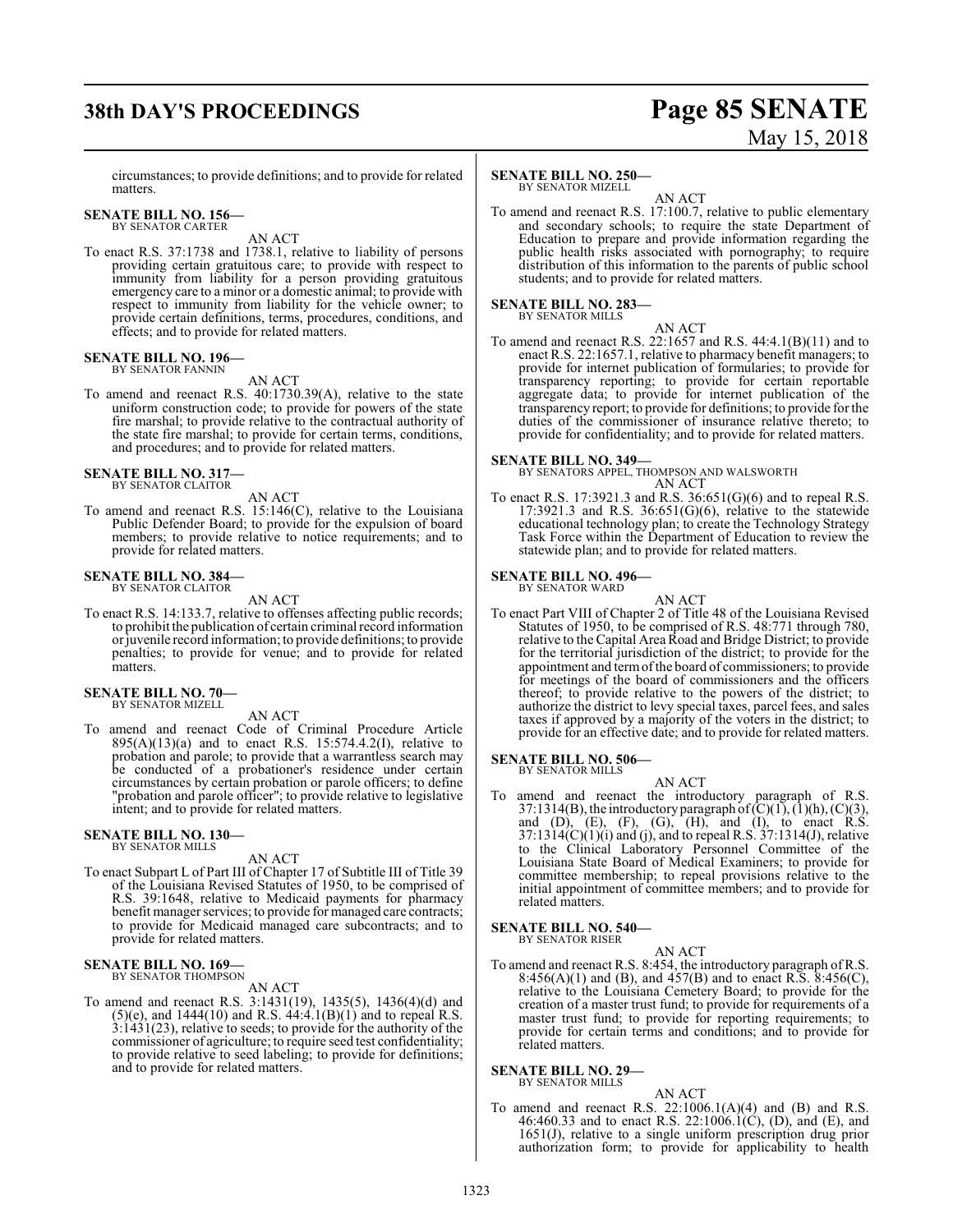# **Page 86 SENATE 38th DAY'S PROCEEDINGS**

### May 15, 2018

insurance issuers and Medicaid managed care organizations; to provide for promulgation of the form by the Louisiana Board of Pharmacy and the Louisiana State Board of Medical Examiners; to provide for the authority to impose sanctions pursuant to current regulatory and contract authority; to provide for licensure requirement; to provide for an effective date; and to provide for related matters.

**SENATE BILL NO. 42—**<br>BY SENATORS APPEL, ALARIO, ALLAIN, BOUDREAUX, CARTER, CLAITOR, DONAHUE, ERDEY, FANNIN, GATTI, HEWITT,<br>LONG, LUNEAU, MILKOVICH, MILLS, MIZELL, MORRELL, PEACOCK,<br>RISER, GARY SMITH, THOMPSON, WALSWORTH A AN ACT

To enact R.S. 14:126.1.1, relative to perjury; to create the crime of false communication with the intent to cause an emergency response by a law enforcement agency or "swatting"; to provide definitions; to provide penalties; and to provide for related matters.

## **SENATE BILL NO. 108—** BY SENATOR JOHNS

AN ACT

To amend and reenact R.S. 40:1253.2(A)(1)(g) and (h) and (B) and to enact R.S.  $40:1253.2(A)(3)(g)(v)$  through (vii), (C), and (D), relative to the Medicaid managed care annual report; to provide for report data; to provide for quarterly submission of certain data regarding Medicaid expansion population and services; to provide for quarterly submission of certain data regarding pharmacy benefit managers; to provide for an effective date; and to provide for related matters.

### **SENATE BILL NO. 227—**

BY SENATOR MORRELL AND REPRESENTATIVES BAGNERIS, BOUIE, GAROFALO AND JIMMY HARRIS

AN ACT

To amend and reenact R.S. 33:4071(A)(1), (2)(a), (4), and (5), 4074, and the introductory paragraph of  $4091(C)$  and to enact R.S.  $33:4091(C)(8)$ , (D), and (E), relative to the city of New Orleans; to provide relative to the Sewerage and Water Board of New Orleans; to increase the membership of the board; to provide for the mayor's designee; to provide with respect to the content and due date for quarterly reports of the board; to provide for an effective date; and to provide for related matters.

#### **SENATE BILL NO. 231—** BY SENATOR MORRELL

AN ACT

To amend and reenact R.S. 14:95.1.3(D) and 95.10(B) and the introductory paragraph of R.S. 46:2136.3(A), to enact R.S.  $14:79(A)(4)$ ,  $95.1.\overline{3}(\overline{E})$ , and  $95.1.4$ , R.S.  $46:2136.3(C)$ , and Title XXXV of the Code of Criminal Procedure, to be comprised of Arts. 1000 through 1003, and to repeal R.S. 46:2137, relative to firearms; to provide penalties for the violation of a protective order; to provide penalties for fraudulent firearms purchases; to prohibit the illegal transfer of a firearm to a prohibited possessor; to require certain reporting; to create a firearm transfer program; to designate sheriffs as repository for firearms; to provide procedure for storage and return of firearms; to require the development of forms, policies, and procedures; and to provide for related matters.

**SENATE BILL NO. 236—** BY SENATORS MORRELL, ALARIO, BARROW, CLAITOR, CORTEZ, LUNEAU, MILLS, PETERSON AND TARVER

AN ACT

To amend and reenact R.S. 14:89(A)(1) and R.S. 15:541(24)(a) and to enact R.S. 14:89(E) and 89.3, relative to crime against nature; to create the crime of sexual abuse of an animal; to provide definitions; to provide penalties; to provide for conditions of parole for persons convicted of the crime; to require persons convicted of a second or subsequent offense of the crime to register and provide notification as a sex offender; to provide for intent regarding application; and to provide for related matters.

### **SENATE BILL NO. 288—**

BY SENATOR PERRY AN ACT

To amend and reenact Children's Code Art. 313(B) and R.S. 46:236.2, relative to child support proceedings; to provide for changing the payee of a child support order in certain circumstances; to provide relative to the Department ofChildren and Family Services; to provide for compliance with federal law; to provide certain terms, conditions, and procedures; to provide for an effective date; and to provide for related matters.

**SENATE BILL NO. 422—**<br>BY SENATORS WHITE, BOUDREAUX, MILKOVICH, MIZELL,<br>MORRISH AND WALSWORTH AN ACT

To amend and reenact R.S. 37:2156(C)(3)(d)(i), relative to contractor fees; to distribute certain fees collected by the State Licensing Board for Contractors to certain universities and colleges; to require each accredited public university receive twice as much funds as each community college; and to provide for related matters.

#### **SENATE BILL NO. 507—** BY SENATOR MILLS

AN ACT

To enact R.S. 46:460.72 and 460.73, relative to Medicaid managed care organizations; to provide for provider notice requirements; to provide for plan payment accountability; to provide for payment to providers; to provide for obligations by the managed care organizations; to provide for prohibited claims for purposes of rate setting; to provide for authority of the attorney general; to provide for deposits into the Medical Assistance Programs Fraud Detection Fund; and to provide for related matters.

**SENATE BILL NO. 164—** BY SENATORS MORRELL AND WALSWORTH A JOINT RESOLUTION

Proposing to amend Article VII, Section 18(A) and (F) of the Constitution of Louisiana, to provide relative to ad valorem taxation; to provide for the reappraisal of property subject to ad valorem taxation; to require the phase-in of the amount of an increase in assessed value of certain property following reappraisal under certain circumstances; to provide for certain limitations; and to specify an election for submission of the proposition to electors and provide a ballot proposition.

**SENATE BILL NO. 336—** BY SENATORS RISER, CARTER AND WALSWORTH AN ACT

To amend and reenact R.S. 23:1(A) and (C)(3), 153, 382(A) and (B),  $390(C)$  and (D), the introductory paragraph of  $1203.1(A)$ ,  $(1)$ through  $(4)$  and  $(6)$ , the introductory paragraph of  $(B)$ ,  $(E)$ , the introductory paragraph of(F), (1), the introductory paragraph of (2), (3), and (5), (G)(2) and (3), (H), and (J),  $[203.1.1(A),$ 1553(G), R.S. 36:3(2), (4), (6) and (7), 8(E)(1), 301(C), 302, 303, the introductory paragraph of  $304(A)$ ,  $(8)$ ,  $(9)(b)$ , the introductory paragraph of  $(B)$ ,  $(1)(a)(i)$  and  $(ii)$ , 305 through 307, andR.S. 42:1266(C)(1)(e), to enact R.S. 49:191(10)(c), and to repeal R.S.  $36:8(E)(2)(j)$  and R.S.  $49:191(8)(a)$ , relative to the Louisiana WorkforceCommission; to provide for the re-creation of the Louisiana Workforce Commission and the statutory entities made a part of the Louisiana Workforce Commission by law; to provide for the effective termination date for all statutory authority for the existence of such statutory entities; to provide for a change of title of the officers of the commission; to provide for technical corrections; to provide for the reauthorization of the incumbent worker training program with the Louisiana Workforce Commission; and to provide for related matters.

> Respectfully submitted, KAREN CARTER PETERSON Chairman

The foregoing Senate Bills were signed by the President of the Senate.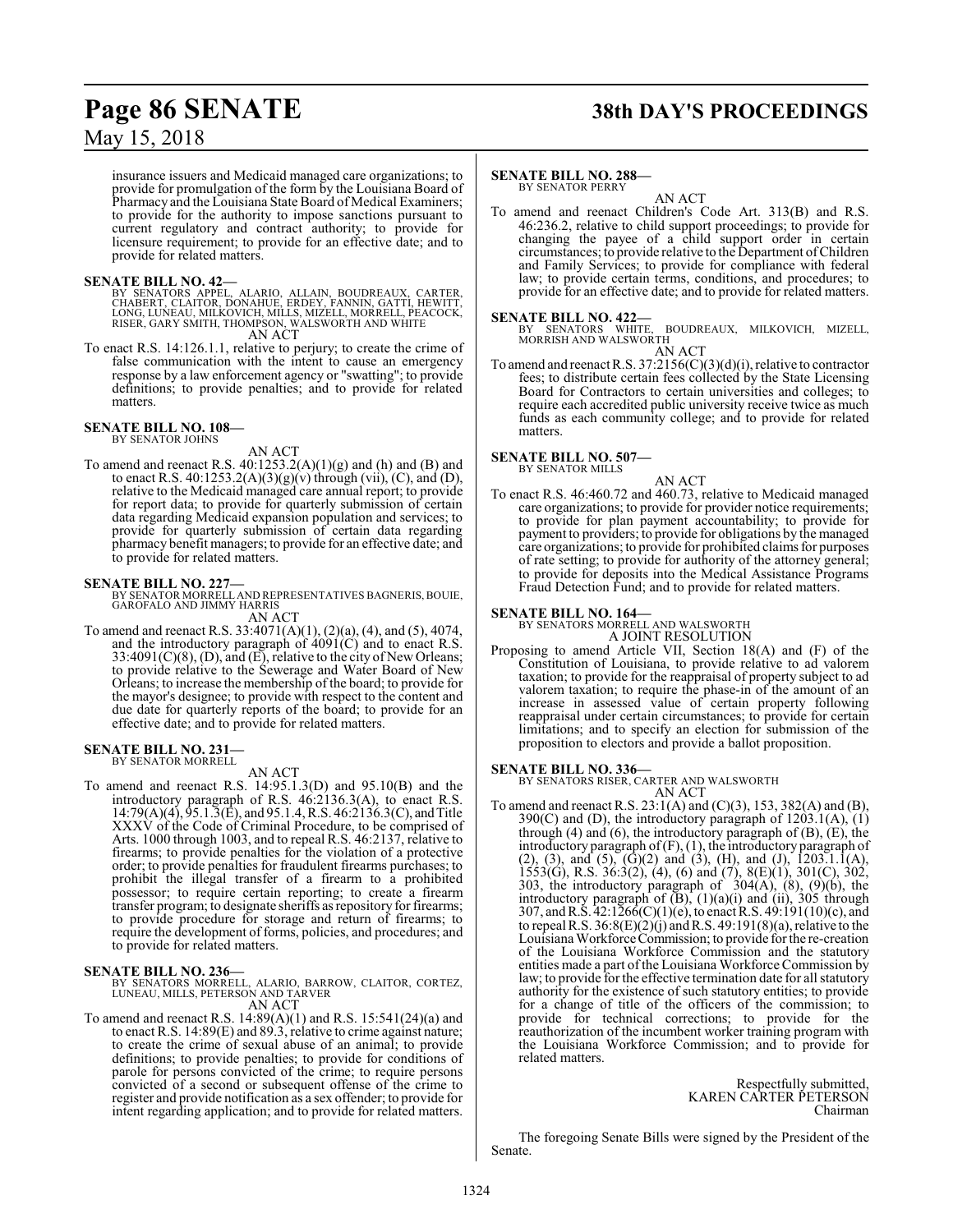### **38th DAY'S PROCEEDINGS Page 87 SENATE**

# May 15, 2018

### **Privileged Report of the Committee on Senate and Governmental Affairs**

### **ENROLLMENTS**

Senator Peterson, Chairman on behalf of the Committee on Senate and Governmental Affairs, submitted the following report:

May 15, 2018

To the President and Members of the Senate:

I am directed by your Committee on Senate and Governmental Affairs to submit the following report:

The following Senate Concurrent Resolutions have been properly enrolled:

### **SENATE CONCURRENT RESOLUTION NO. 12—**

#### BY SENATOR ERDEY A CONCURRENT RESOLUTION

To urge and request the Department of Transportation and Development, the Louisiana Workforce Commission, the Department of Public Safety and Corrections, office of state police, a member of the Senate appointed by the president of the Senate, a member of the House of Representatives appointed by the speaker of the House of Representatives, the Board of Supervisors of the Southern University and Agricultural and Mechanical College, and the Board of Supervisors of the Louisiana State University and Agricultural and Mechanical College, to study jointly and make recommendations with respect to identification and implementation of creative and alternative options to mitigate or reduce traffic congestion in the Baton Rouge area.

### **SENATE CONCURRENT RESOLUTION NO. 42—**

BY SENATORS APPEL, ERDEY, PEACOCK AND THOMPSON AND<br>REPRESENTATIVES BILLIOT, BISHOP, TERRY BROWN, COUSSAN,<br>DEVILLIER, GISCLAIR, GUINN, LEOPOLD, MAGEE, MCFARLAND, JIM<br>MORRIS, WHITE AND ZERINGUE<br>A CONCURRENT RESOLUTION

To create and provide for the Louisiana Trash and Litter Task Force to study the problems relative to litter and trash on state highways and waterways and to recommend any action or legislation that the task force deems necessary or appropriate.

### **SENATE CONCURRENT RESOLUTION NO. 43—**

BY SENATORS WALSWORTH AND THOMPSON

- A CONCURRENT RESOLUTION
- To create and provide for the Louisiana Historical Archives Task Force to study the conditions, issues, needs, and problems relative to the preservation of the state's historical archives and records and to recommend any action or legislation the task force deems necessary or appropriate.

Respectfully submitted, KAREN CARTER PETERSON Chairman

The foregoing Senate Concurrent Resolutions were signed by the President of the Senate.

### **Message to the Governor**

### **SIGNED SENATE BILLS**

### May 15, 2018

To the Honorable Governor of the State of Louisiana:

The President of the Senate and the Speaker of the House of Representatives have signed the following Senate Bills:

### **SENATE BILL NO. 4—**

BY SENATOR PEACOCK

AN ACT To enact R.S. 11:252, relative to the state and statewide retirement systems; to provide relative to the employment of actuaries; to limit the duties a board may prescribe for or require of an actuary; to provide for an effective date; and to provide for related matters.

#### **SENATE BILL NO. 8—** BY SENATOR PEACOCK

AN ACT

To amend and reenact R.S. 11:2241.3(A) and to enact R.S. 11:2220(C)(4) relative to the Municipal Police Employees' Retirement System; to provide for membership classification; to provide relative to refund of contributions; to provide for an effective date; and to provide for related matters.

### **SENATE BILL NO. 13—**

BY SENATOR PEACOCK

AN ACT To amend and reenact R.S. 11:121(A) and 126 and to repeal R.S. 36:769(L), relative to the Public Retirement Systems' Actuarial Committee; to provide for the officers of the committee; to provide for an effective date; and to provide for related matters.

## **SENATE BILL NO. 25—** BY SENATOR MILLS

AN ACT

To amend and reenact R.S. 24:56(F), relative to prohibited conduct by state employees and agencies; to prohibit state employees and agencies from contracting for lobbying services; to provide for termination of authority for lobbying services contracts; to provide for the termination of existing lobbying services contracts; and to provide for related matters.

### **SENATE BILL NO. 46—**

BY SENATORS APPEL AND HEWITT AND REPRESENTATIVES<br>AMEDEE, BACALA, TERRY BROWN, CARMODY, HAVARD, HORTON,<br>JEFFERSON, PYLANT AND THOMAS AN ACT

To amend and reenact R.S. 17:3128(A) and (B)(1) and (2), relative to postsecondary education; to provide relative to the master plan for postsecondary education; to provide for the review and revision of the master plan and mission statements for public postsecondary education systems and institutions; and to provide for related matters.

**SENATE BILL NO. 50—** BY SENATORS MORRELL, BARROW, MILLS AND WHITE AN ACT

To amend and reenact the introductory paragraph of R.S. 14:67.16(A)(2) and 67.16(B), and to enact R.S.  $14:67.16(A)(2)(0)$ , (4), and (5) and (I), relative to the crime of identity theft; to add a person's telephone number to the definition of "personal identifying information" for purposes of the crime of identity theft; to provide definitions; and to provide for related matters.

#### **SENATE BILL NO. 66—** BY SENATOR CLAITOR

AN ACT To amend and reenact R.S. 28:53(B)(1) and the introductory paragraph of  $(G)(8)$  and  $63(A)(1)$  and  $(B)$ , relative to admissions to treatment facilities by emergency certificates; to provide for admission procedures to treatment facilities; to provide for applicability to all parishes except St. Tammany; to provide for standard of care; and to provide for related matters.

### **SENATE BILL NO. 68—** BY SENATOR CLAITOR

### AN ACT

To enact R.S. 32:58.1, relative to careless operation of motor vehicles; to provide relative to careless operation during flood conditions; to provide relative to injury or damage caused by the wake created by a motor vehicle during flood conditions; and to provide for related matters.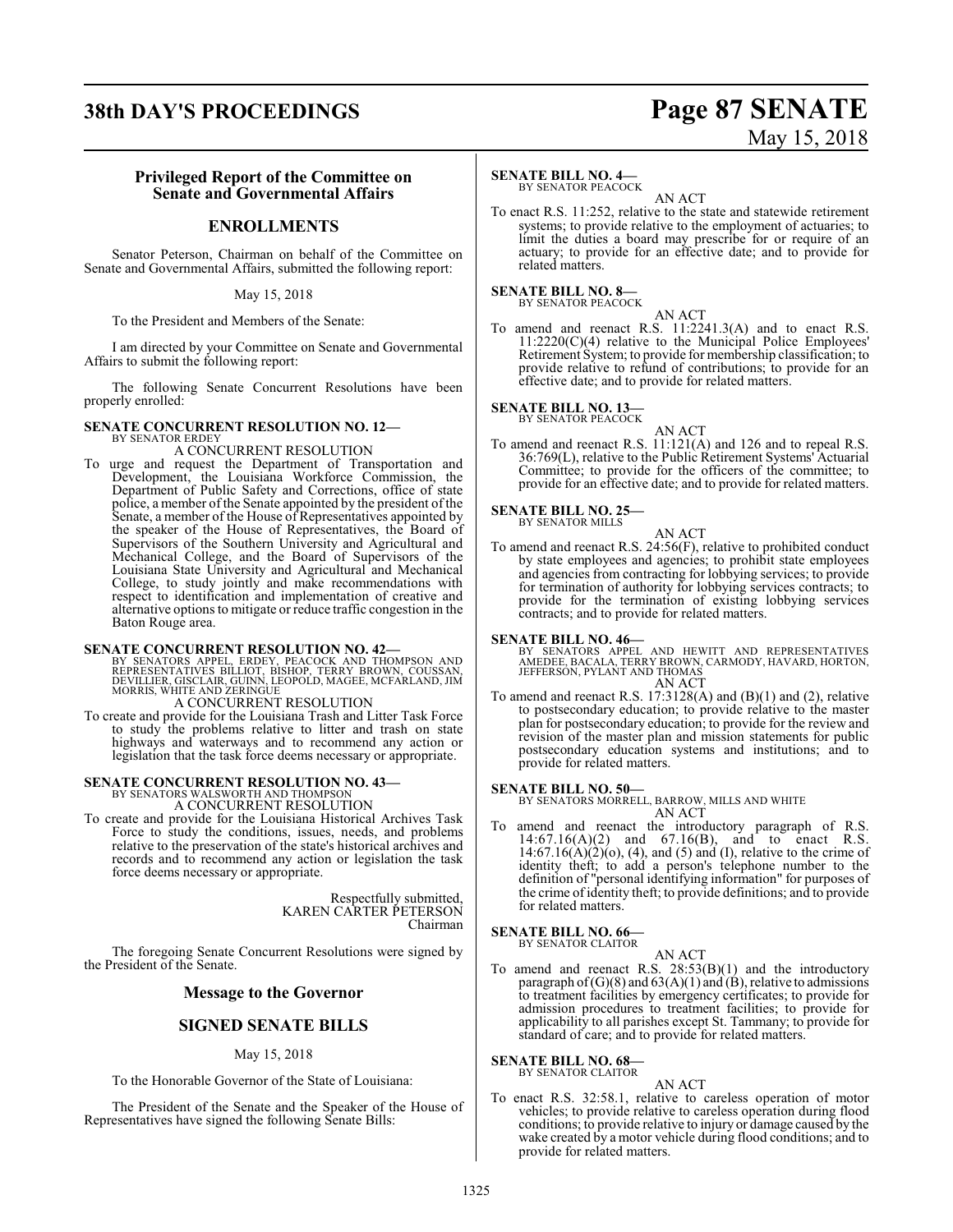### **SENATE BILL NO. 69—**

BY SENATORS CLAITOR AND BARROW AN ACT

To enact Code of Criminal Procedure Article 983(H), relative to expungement; to allow the in forma pauperis filing of a motion to expunge a criminal record in accordance with provisions relative to in forma pauperis filings in civil matters; and to provide for related matters.

**SENATE BILL NO. 75—** BY SENATOR BOUDREAUX

AN ACT

To amend and reenact R.S. 40:978(F)(2), relative to the prescription monitoring program; to provide for prescriber notice from his licensing board upon first failure to comply with certain statutory requirements; to provide for a complaint against the prescriber upon second and subsequent failures to comply with certain statutory requirements; and to provide for related matters.

**SENATE BILL NO. 91—** BY SENATOR CLAITOR

AN ACT

To enact Civil Code Art. 2315.10, relative to civil liability for offenses and quasi offenses; to provide relative to hazing; to authorize exemplary damages for death caused by hazing; and to provide for related matters.

### **SENATE BILL NO. 93—** BY SENATOR MIZELL

AN ACT

To enact Part XIII of Chapter 6 of Title 33 of the Louisiana Revised Statutes of 1950, to be comprised of R.S. 33:3111, relative to funding of volunteer fire departments; to require notification to voters that a portion of the avails of ad valorem taxes to volunteer fire departments is dedicated to state and statewide retirement systems; to provide for an effective date; and to provide for related matters.

**SENATE BILL NO. 105—** BY SENATORS MORRELL, BARROW, BISHOP AND CARTER AN ACT

To enact R.S. 14:41.1, relative to rape and sexual battery; to provide that a person is deemed incapable of consent to sexual conduct with a police officer when the person is under arrest or otherwise in police custody; and to provide for related matters.

### **SENATE BILL NO. 168—** BY SENATOR THOMPSON

AN ACT

To enact R.S. 44:3.5, relative to public records; to exempt certain records of the Department of Agriculture and Forestry from the Public Records Law; and to provide for related matters.

# **SENATE BILL NO. 207—** BY SENATOR BOUDREAUX

AN ACT

To amend and reenact R.S. 40:2018.4, relative to the Louisiana Obesity Prevention and Management Commission; to provide for membership; to provide for the functions of the commission; to provide for a termination date of the commission; and to provide for related matters.

### **SENATE BILL NO. 224—**

BY SENATORS BARROW, MILKOVICH AND PEACOCK AN ACT

To amend and reenact R.S. 17:262(A), relative to public schools; to require instruction on the patriotic customs of the United States, including the national motto; to require each public school governing authority to display the national motto in each building it uses and in each school under its jurisdiction; and to provide for related matters.

# **Page 88 SENATE 38th DAY'S PROCEEDINGS**

### **SENATE BILL NO. 254—**

BY SENATOR APPEL AN ACT

To enact R.S. 17:392.2, relative to dyslexia screening and intervention; to require the State Board of Elementary and Secondary Education to develop criteria for dyslexia-related ancillary certificates; and to provide for related matters.

**SENATE BILL NO. 401—** BY SENATOR MIZELL AND REPRESENTATIVE WHITE

AN ACT

To enact R.S. 17:1381, relative to the consolidation of school systems; to create a commission to study the feasibility of consolidating the Bogalusa City and Washington Parish school systems; to provide for the membership, meetings, and duties and responsibilities of the commission; to provide for reporting; to provide for a public hearing; to provide for termination of the commission; and to provide for related matters.

### **SENATE BILL NO. 402—**

BY SENATORS RISER AND JOHN SMITH

- AN ACT To amend and reenact R.S. 40:1379.3(U)(2) and (5), relative to concealed handguns; to provide relative to concealed handguns carried by authorized persons in houses of worship; to provide for certain tactical training; to provide for requirements for certain religious organizations to allow concealed handguns to
- be carried in places of worship pursuant to valid handgun permits; and to provide for related matters.

**SENATE BILL NO. 441—**<br>BY SENATOR MORRELL AND REPRESENTATIVES DUPLESSIS,<br>DWIGHT AND HODGES

AN ACT To enact R.S. 14:99.2, relative to criminal acts; to create the crime of reckless operation of an off-road vehicle; to provide for elements of the offense; to provide for penalties; to provide for forfeiture of the vehicle; to provide for exceptions; and to

### **SENATE BILL NO. 466—**

provide for related matters.

BY SENATOR PRICE

- AN ACT
- To amend and reenact R.S. 9:3252, relative to residential leases; to provide for the return of a security deposit; to provide relative to recovery of certain amounts for failure to comply; to provide for certain actions; and to provide for related matters.

### **SENATE BILL NO. 471—**

BY SENATOR RISER AN ACT

To amend and reenact Code of Criminal Procedure Art. 404(H), relative to jury commissions; to provide for the functions of the jury commission in the parish of Caldwell; to transfer the functions of the jury commission to the clerk of court of Caldwell Parish; and to provide for related matters.

**SENATE BILL NO. 484—** BY SENATOR PERRY

AN ACT

To amend and reenact R.S. 42:1135, relative to the Board of Ethics; to provide relative to the enforcement of a regulation, decision, or order of the board; to authorize any court of competent jurisdiction to convert a final order of the board into a court order; and to provide for related matters.

### **SENATE BILL NO. 497—**

BY SENATOR CORTEZ

AN ACT To amend and reenact R.S. 19:139(A) and (D), relative to the city of Lafayette and parish of Lafayette; to provide for the expropriation of certain property; and to provide for related matters.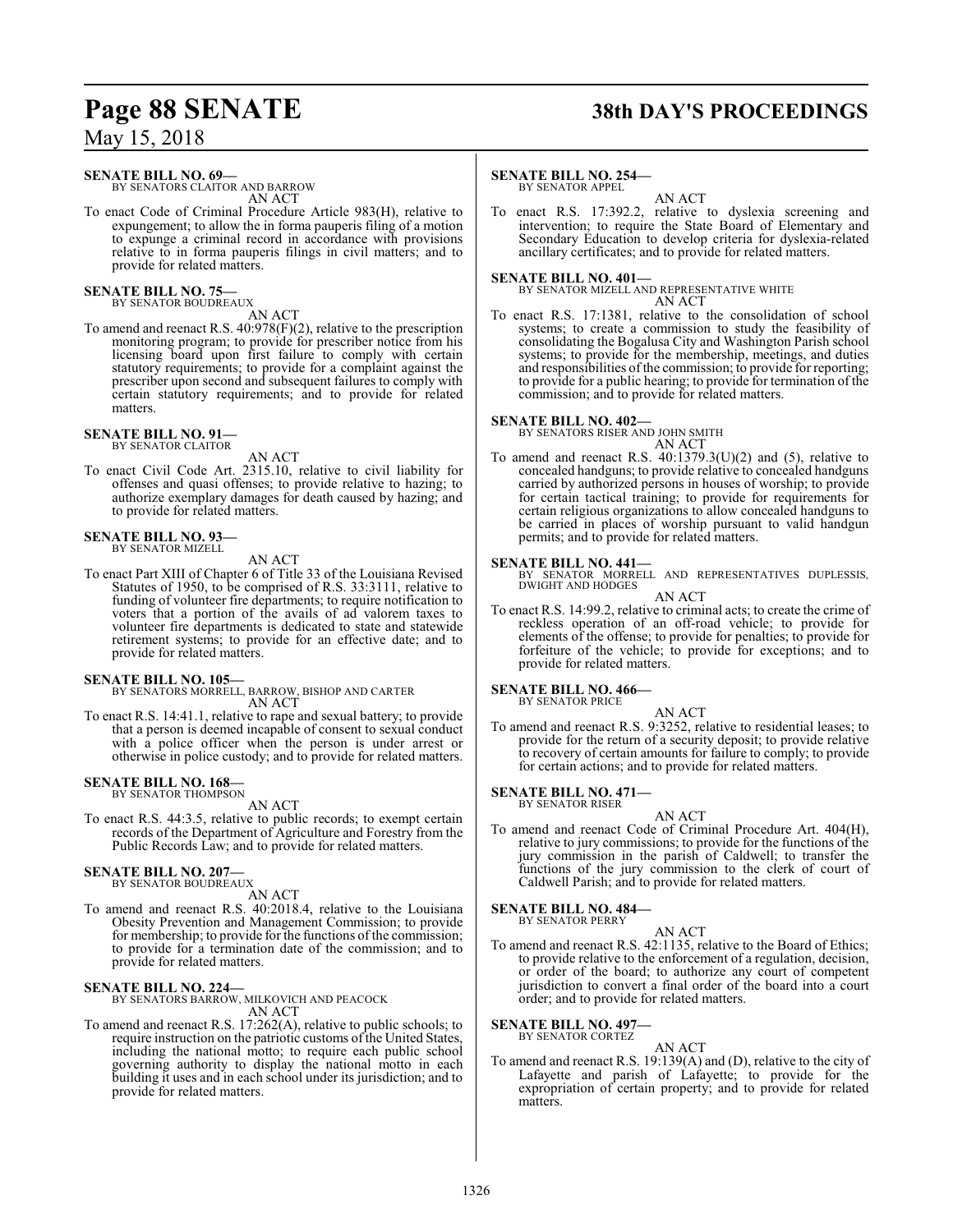# **38th DAY'S PROCEEDINGS Page 89 SENATE**

#### **SENATE BILL NO. 518—** BY SENATOR APPEL

AN ACT

To amend and reenact R.S. 33:9091.24(F)(7), relative to the University Neighborhood Security and Improvement District in the parish of Orleans; to provide for the collection of proceeds of fees; and to provide for related matters.

**SENATE BILL NO. 539—**

BY SENATORS LAMBERT AND ERDEY AN ACT

To amend and reenact R.S. 38:3304(A) and to enact R.S. 38:3304(C), relative to the Amite River Basin Drainage and Water Conservation District; to provide for meetings of the board; to require compliance with the Open Meetings Law; to provide for the location of the meetings; and to provide for related matters.

#### **SENATE BILL NO. 543** BY SENATOR LAMBERT

AN ACT

To amend and reenact Code of Civil Procedure Art. 3422, relative to small successions; to provide relative to court costs; and to provide for related matters.

and they are hereby presented for executive approval.

Respectfully submitted, GLENN A. KOEPP Secretary of the Senate

### **Message from the House**

### **SIGNED HOUSE BILLS AND JOINT RESOLUTIONS**

### May 15, 2018

To the Honorable President and Members of the Senate:

I am directed to inform your honorable body that the Speaker of the House of Representatives has signed the following House Bills and Joint Resolutions:

### **HOUSE BILL NO. 35—**

BY REPRESENTATIVES DEVILLIER AND JIMMY HARRIS AN ACT

To amend and reenact R.S.  $30:2531.1(D)(1)$  and (2), relative to littering; to provide for penalties for gross littering; and to provide for related matters.

### **HOUSE BILL NO. 47—**

BY REPRESENTATIVE BISHOP AN ACT

To amend and reenact R.S. 30:961(E), relative to cooperative endeavor agreements for the withdrawal of surface water; to extend the time for entering cooperative endeavor agreements for withdrawal of surface water; to provide for terms, conditions, and requirements; and to provide for related matters.

#### **HOUSE BILL NO. 139—** BY REPRESENTATIVE HOFFMANN

AN ACT

To amend and reenact R.S. 45:844.31(B)(2), relative to prohibitions against telephonic solicitations during a declared state of emergency; to expressly provide an exception with respect to certain telephonic solicitations for blood products for patient transfusion; to provide technical changes; and to provide for related matters.

### **HOUSE BILL NO. 221—** BY REPRESENTATIVE MACK

AN ACT

To amend and reenact R.S. 40:2405.4(A) and (C), relative to peace officers; to provide relative to the submission of DNA samples; to provide relative to the storage of DNA samples; and to provide for related matters.

### **HOUSE BILL NO. 292—**

BY REPRESENTATIVES AMEDEE, BACALA, BAGNERIS, TERRY<br>BROWN, STEVE CARTER, COUSSAN, CREWS, DEVILLIER, EDMONDS,<br>GUINN, LANCE HARRIS, HODGES, HOFFMANN, HORTON, JACKSON,<br>JONES, JORDAN, LEBAS, MIGUEZ, JAY MORRIS, NORTON, RICHARD, STOKES, THOMAS, AND WRIGHT AN ACT

To enact R.S. 15:284, relative to criminal trial procedure; to require the use of facility dogs in certain circumstances; to authorize the court to allow facility dogs in other circumstances; to provide notice to the court regarding the use of facility dogs; to provide for jury instructions; to provide for definitions; and to provide for related matters.

### **HOUSE BILL NO. 312—**

BY REPRESENTATIVE ABRAHAM

- AN ACT
- To amend and reenact R.S. 51:940.1(B), relative to standards and procedures for the Department of Economic Development or the office of entertainment industry development; to provide for requirements for state certification of certain motion picture productions; to prohibit final certification of certain expenditures under certain circumstances; to provide for applicability; to provide for an effective date; and to provide for related matters.

### **HOUSE BILL NO. 401—**

BY REPRESENTATIVE HAVARD AN ACT

To enact R.S. 13:5554(G)(7), relative to sheriffs; to provide relative to retiree health benefits; to provide for the payment of group insurance premiums for the sheriff and sheriff deputies of East Feliciana Parish; and to provide for related matters.

### **HOUSE BILL NO. 427—** BY REPRESENTATIVE MACK

AN ACT To amend and reenact R.S. 32:663(B), relative to testing methods used by the Department of Public Safety and Corrections; to provide for changes to the testing methods used by the Department of Public Safety and Corrections; and to provide for related matters.

### **HOUSE BILL NO. 495—**

BY REPRESENTATIVE HAZEL AN ACT

To amend and reenact R.S. 40:1379.1.4(B)(1) and (6) and to enact R.S. 40:1379.1.4(D), relative to the carrying of concealed weapons by qualified retired law enforcement officers; to provide relative to the necessary qualifications for a qualified retired law enforcement officer; to require the chief law enforcement officer issue retired law enforcement officers identification for the purposes of carrying concealed weapons; and to provide for related matters.

# **HOUSE BILL NO. 537—** BY REPRESENTATIVE MARINO

- AN ACT
- To amend and reenact R.S. 15:574.6.1(A) and Code of Criminal Procedure Articles 893(B)(1)(introductory paragraph) and (b)(iii) and (iv) and (G) and  $\frac{895.6}{A}$  and to enact Code of Criminal Procedure Article  $893(B)(1)(b)(v)$ , (vi), and (vii), relative to participation in specialty court programs; to authorize probation for persons convicted of certain offenses to allow for participation in a specialty court program upon approval by the district attorney and under certain circumstances; to provide relative to the circumstances under which the sentence of a fourth conviction for a noncapital felony may be suspended; to provide relative to the duration of probation when a defendant is placed in a specialty court program; to prohibit specialty court program participants from earning compliance credits toward a term of probation or parole; and to provide for related matters.

# May 15, 2018